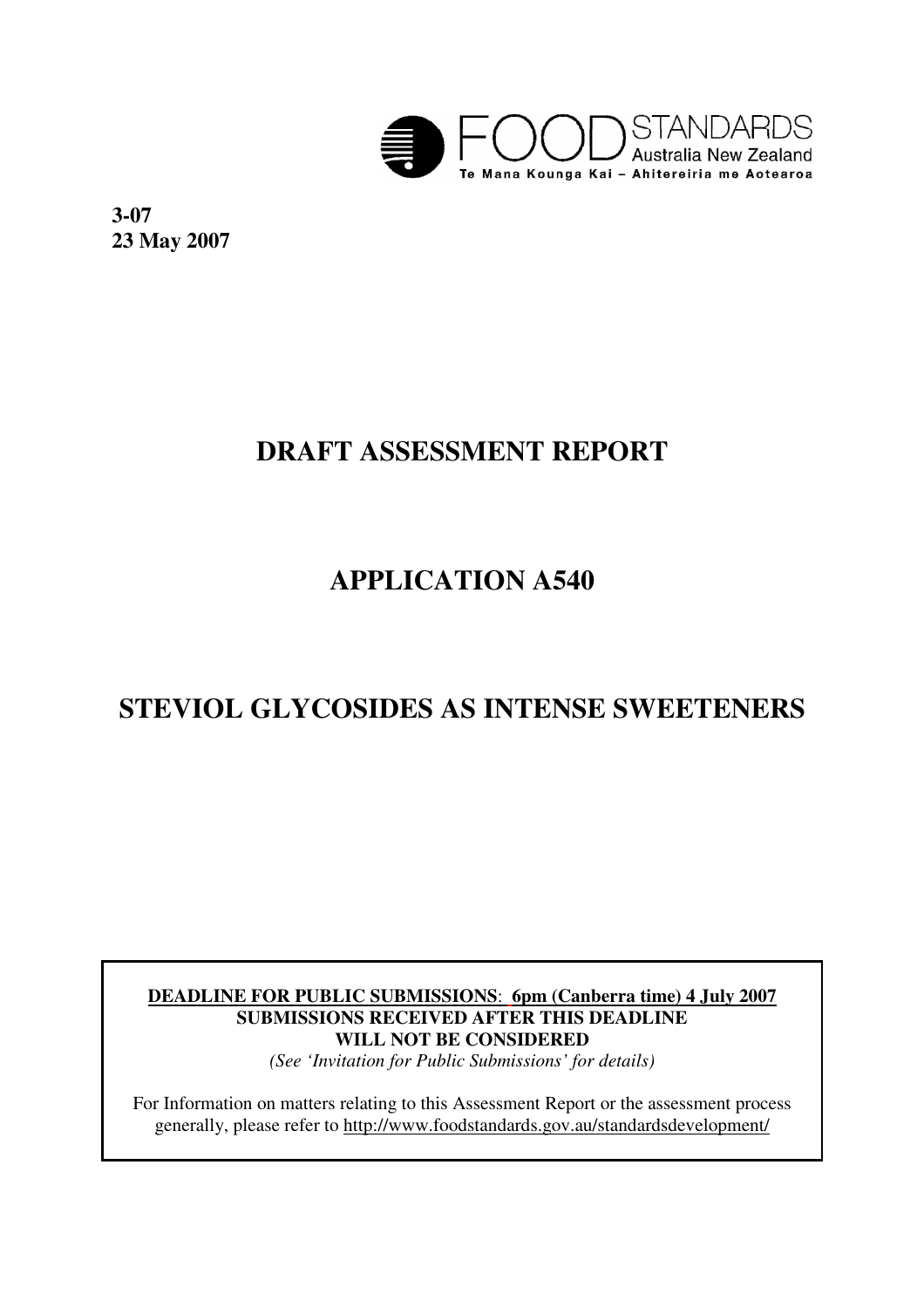### Executive Summary

FSANZ received an Application (A540) on 31 May 2004 from the Plant Sciences Group, Central Queensland University and Australian Stevia Mills Pty Ltd to amend Standard 1.3.1 – Food Additives of the *Australia New Zealand Food Standards Code* (the Code) to approve the use of steviol glycosides<sup>1</sup> (extracts of the herb *Stevia rebaudiana*) as an intense sweetener for a wide variety of foods. Approval is therefore specifically being sought to include steviol glycosides in Schedule 1 or 2 of Standard 1.3.1. There are currently no permissions for steviol glycosides in the Code. This Application is a Group 3 (cost-recovered) application.

Steviol glycosides are high intensity sweeteners, extracted from *Stevia rebaudiana*. They are 250-300 times sweeter than sucrose and have been used for several years in a number of countries as sweeteners for a range of food products. Steviol glycosides are approved for use in a number of countries. In particular, Japan has used Stevia as its main non-sucrose sweetener source for more than 30 years. Other countries which allow the use of steviol glycosides include China, Russia, Korea, Brazil, Paraguay, Argentina, Indonesia and Israel.

FSANZ has undertaken a risk assessment and concluded that steviol glycosides are well tolerated and unlikely to have adverse effects on blood pressure, blood glucose or other parameters in normal, hypotensive or diabetic subjects at doses up to 11 mg/kg bw/day. The adequacy of the existing database and a new study in humans provides a basis for revising the uncertainty factors that were used by JECFA to derive the temporary ADI for steviol glycosides in 2005. In particular, the evidence surrounding the pharmacological effects of steviol glycosides on blood pressure and blood glucose has been strengthened so that the additional 2-fold safety factor for uncertainty related to effects in normotensive or diabetic individuals is no longer required. Therefore a full ADI of 4 mg/kg bw/day, derived by applying a 100-fold safety factor to the NOEL of 970 mg/kg bw/day (equivalent to 383 mg/kg bw/day steviol) in a 2-year rat study, has been established.

A dietary exposure assessment estimated that for the majority of consumers the ADI is not exceeded when steviol glycosides were added to the range of foods requested in the Application. The estimated exposure for high consumers (children aged 2-6 years) marginally exceeded the  $ADI<sup>2</sup>$ . However, this estimate is based on very conservative assumptions and when a dietary exposure estimate was undertaken with concentrations of steviol glycosides that reflect a more realistic level of use<sup>3</sup>, it was estimated that dietary exposure for high consumers (children aged 2-6 years) was only 50% of the ADI.

Due to the conservative assumptions in the dietary exposure calculations, FSANZ concludes that there are no public health and safety concerns for steviol glycosides when used as a food additive at the maximum levels proposed by the Applicant.

The Initial Assessment Report was circulated for a round of public comment from the 7 December 2005 until 1 February 2006. Sixteen submissions were received of which fourteen submissions supported the progression of the Application and two suggest FSANZ defer a decision until further information on the pharmacological effects of this sweetener (as required by FAO/WHO) are received.

 $\overline{a}$ 

<sup>1</sup> The most common names used for steviol glycosides are stevia, stevioside and sometimes stevia extract and stevia sugar

<sup>&</sup>lt;sup>2</sup> Based on a full sugar replacement scenario

<sup>&</sup>lt;sup>3</sup> A 30% market share uptake scenario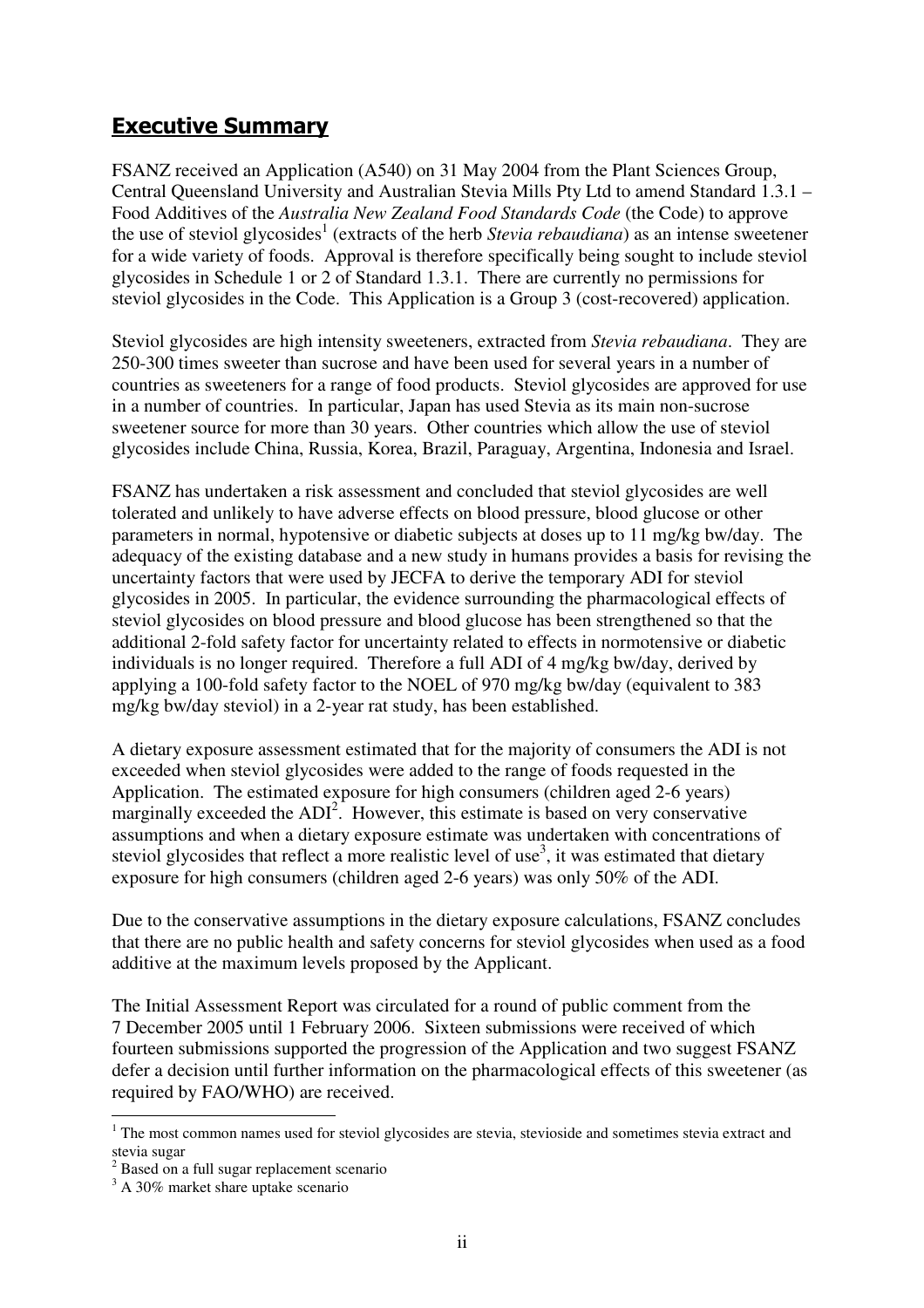These matters are addressed in this Draft Assessment Report.

Submissions are now invited on this Draft Assessment Report to assist FSANZ to complete the Final Assessment.

#### **Purpose**

The Applicant seeks approval for the use of steviol glycosides (extracts of the herb *Stevia rebaudiana*) as an intense sweetener for a wide variety of foods. Approval is therefore specifically being sought to include steviol glycosides in Schedule 1 or 2 of Standard 1.3.1.

### **Preferred Approach**

Amend Schedule 1 of Standard 1.3.1 to permit the use of steviol glycosides in a specified range of foods at restricted levels.

### **Reasons for Preferred Approach**

This draft variation is proposed for the following reasons.

- The proposed draft variation to the Code is consistent with the section 10 objectives of the FSANZ Act. In particular, at the levels of use requested by the Applicant, it does not raise any public health and safety concerns. The safety assessment of steviol glycosides is based on the best available scientific evidence and the draft variation helps promote an efficient and internationally competitive food industry.
- Use of steviol glycosides is technologically justified since it has desirable qualities that are of interest to the food manufacturing industry.
- The regulation impact assessment concluded that the benefits of permitting use of steviol glycosides outweigh any costs associated with its use.

To achieve what the Application seeks, there are no alternatives that are more cost-effective than a variation to Standard 1.3.1 and Standard 1.2.4.

### **Consultation**

The Initial Assessment Report was circulated for a round of public comment from the 7 December 2005 until 1 February 2006. Sixteen submissions were received and a summary of these is attached to this report. FSANZ has taken the submitters' comments into account in preparing the Draft Assessment of this application.

Public submissions will be invited on this Draft Assessment Report.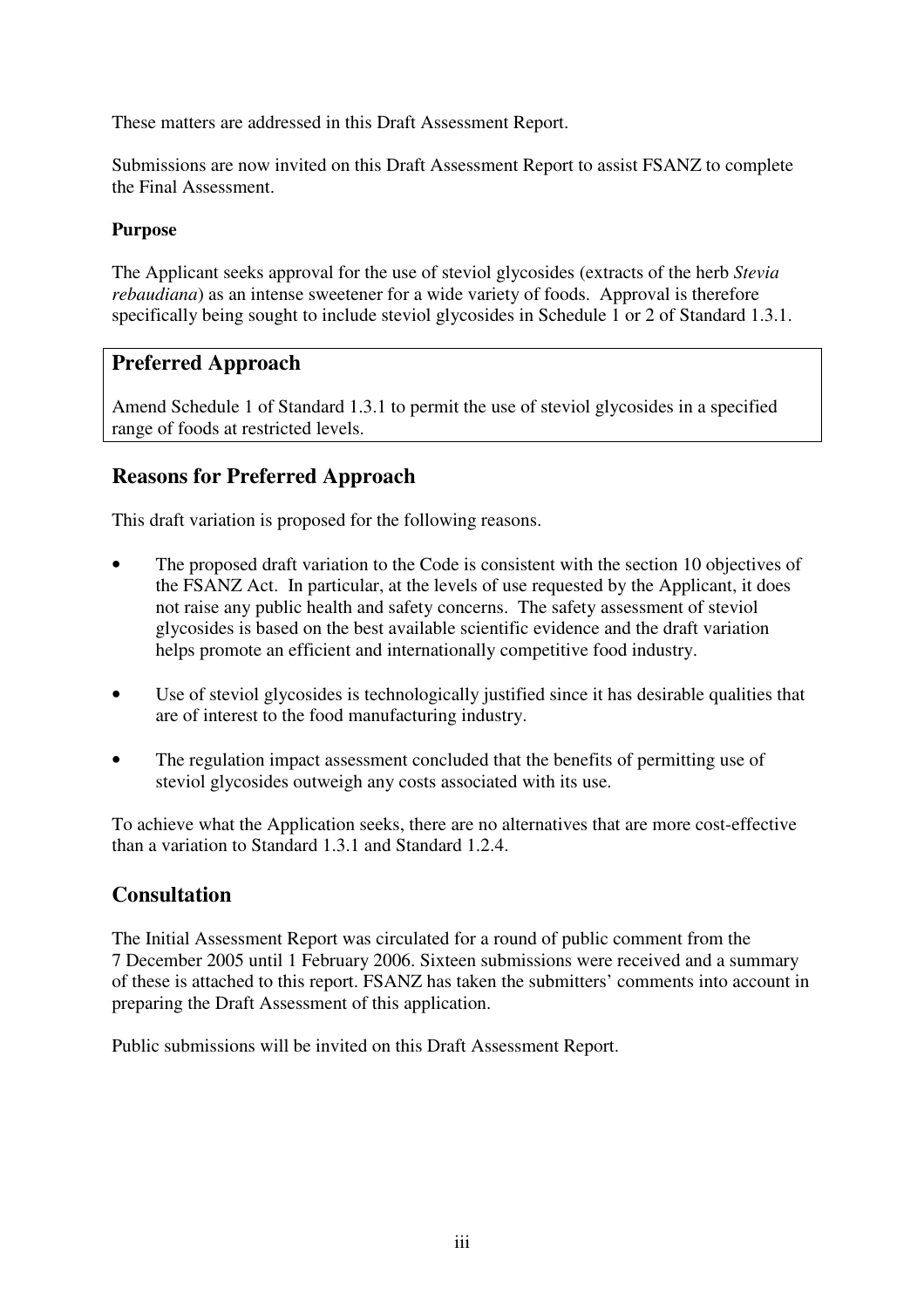| $\mathbf{1}$ .<br>1.1<br>1.2<br>2.<br>3.                                                                                                                                                                                                                                                                                            |  |
|-------------------------------------------------------------------------------------------------------------------------------------------------------------------------------------------------------------------------------------------------------------------------------------------------------------------------------------|--|
|                                                                                                                                                                                                                                                                                                                                     |  |
| 4.<br>5.<br>5.1<br>5.2<br>5.3<br>5.4                                                                                                                                                                                                                                                                                                |  |
|                                                                                                                                                                                                                                                                                                                                     |  |
| 6.<br>Option $1$ – do not approve the use of steviol glycosides as an intense sweetener<br>6.1<br>Option 2 - approve the use of steviol glycosides as an intense sweetener and<br>6.2<br>Option $3$ – approve the use of steviol glycosides as an intense sweetener and<br>6.3<br>7.<br>7.1<br>7.2<br>7.3<br>8.<br>9.<br>9.1<br>9.2 |  |
| 9.3                                                                                                                                                                                                                                                                                                                                 |  |
| 10.<br>11.                                                                                                                                                                                                                                                                                                                          |  |
|                                                                                                                                                                                                                                                                                                                                     |  |
| ATTACHMENT 1 - DRAFT VARIATIONS TO THE AUSTRALIA NEW ZEALAND FOOD STANDARDS                                                                                                                                                                                                                                                         |  |

# **CONTENTS**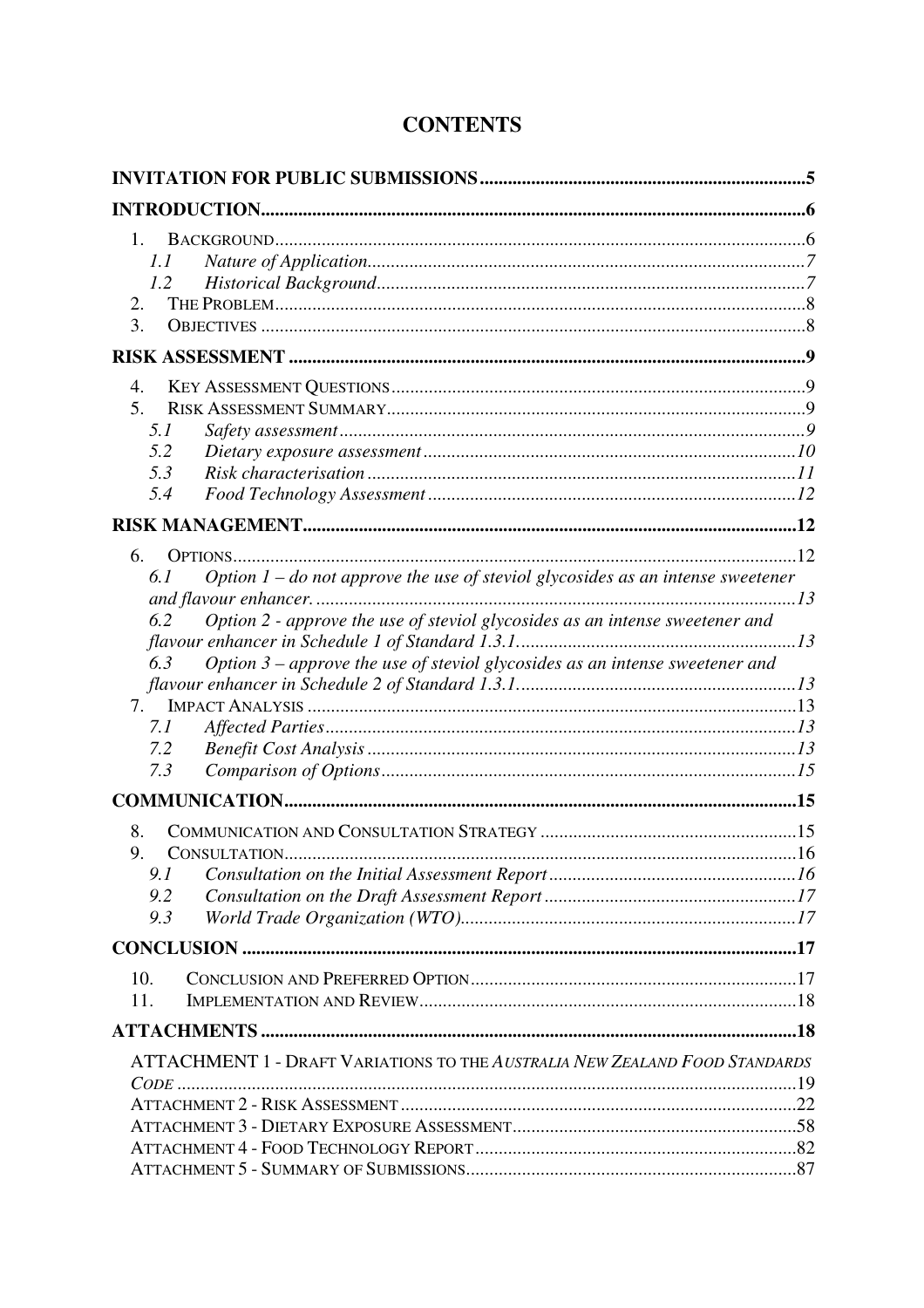### INVITATION FOR PUBLIC SUBMISSIONS

FSANZ invites public comment on this Draft Assessment Report based on regulation impact principles and the draft variation/s to the Code for the purpose of preparing an amendment to the Code for approval by the FSANZ Board.

Written submissions are invited from interested individuals and organisations to assist FSANZ in preparing the Final Assessment of this Application. Submissions should, where possible, address the objectives of FSANZ as set out in section 10 of the FSANZ Act. Information providing details of potential costs and benefits of the proposed change to the Code from stakeholders is highly desirable. Claims made in submissions should be supported wherever possible by referencing or including relevant studies, research findings, trials, surveys etc. Technical information should be in sufficient detail to allow independent scientific assessment.

The processes of FSANZ are open to public scrutiny, and any submissions received will ordinarily be placed on the public register of FSANZ and made available for inspection. If you wish any information contained in a submission to remain confidential to FSANZ, you should clearly identify the sensitive information and provide justification for treating it as commercial-in-confidence. Section 39 of the FSANZ Act requires FSANZ to treat in-confidence, trade secrets relating to food and any other information relating to food, the commercial value of which would be, or could reasonably be expected to be, destroyed or diminished by disclosure.

Submissions must be made in writing and should clearly be marked with the word 'Submission' and quote the correct project number and name. Submissions may be sent to one of the following addresses:

| Food Standards Australia New Zealand | <b>Food Standards Australia New Zealand</b> |
|--------------------------------------|---------------------------------------------|
| <b>PO Box 7186</b>                   | <b>PO Box 10559</b>                         |
| Canberra BC ACT 2610                 | The Terrace WELLINGTON 6036                 |
| <b>AUSTRALIA</b>                     | <b>NEW ZEALAND</b>                          |
| Tel (02) 6271 2222                   | Tel (04) 473 9942                           |
| www.foodstandards.gov.au             | www.foodstandards.govt.nz                   |

#### **Submissions need to be received by FSANZ by 6pm (Canberra time) 4 July 2007.**

Submissions received after this date will not be considered, unless agreement for an extension has been given prior to this closing date. Agreement to an extension of time will only be given if extraordinary circumstances warrant an extension to the submission period. Any agreed extension will be notified on the FSANZ website and will apply to all submitters.

While FSANZ accepts submissions in hard copy to our offices, it is more convenient and quicker to receive submissions electronically through the FSANZ website using the Standards Development tab and then through Documents for Public Comment. Questions relating to making submissions or the application process can be directed to the Standards Management Officer at the above address or by emailing slo@foodstandards.gov.au.

Assessment reports are available for viewing and downloading from the FSANZ website. Alternatively, requests for paper copies of reports or other general inquiries can be directed to FSANZ's Information Officer at either of the above addresses or by emailing info@foodstandards.gov.au.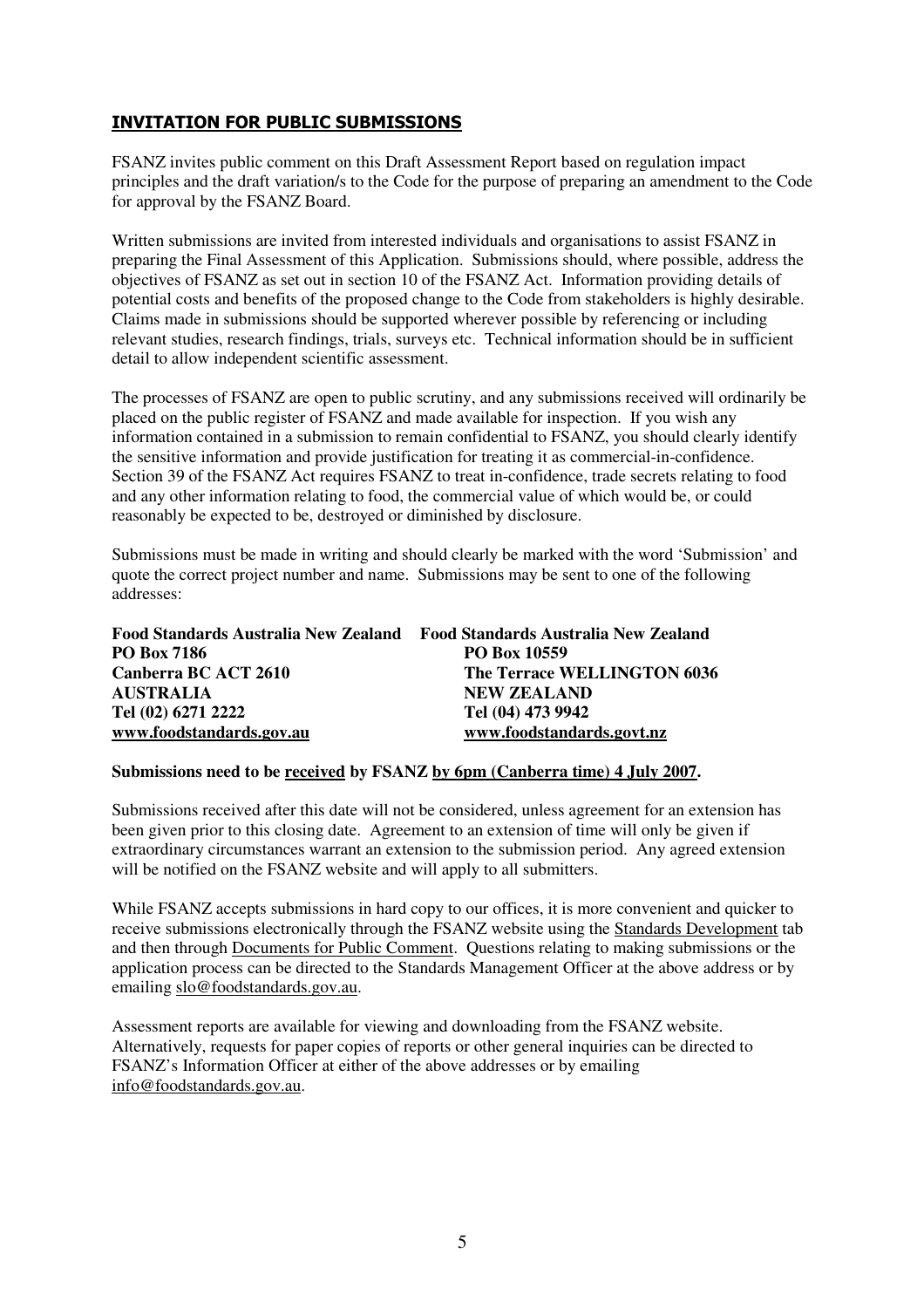# INTRODUCTION

### **1. Background**

*Stevia rebaudiana* is an herb belonging to the chrysanthemum family which grows wild as a small shrub in parts of Paraguay and Brazil. The leaves have traditionally been used as a sweetener. The leaves of *Stevia rebaudiana* contain 10 different steviol glycosides. Steviol glycosides are considered high intensity sweeteners (250-300 times that of sucrose) and have been used for several years in a number of countries as a sweetener for a range of food products.

Stevioside and rebaudioside A are the major components of Stevia. The Applicant claims that the ratio of these two components is the main determinant of taste 'quality'. Where stevioside is more than 50% of the total glycosides the taste is 'common / traditional', with a 'metallic' or 'liquorice' after-taste. Where rebaudioside A makes up more than 50%, the taste is 'improved' with a reduced after-taste.

The Applicant indicates that steviol glycosides are a natural extract of the leaves of *S. rebaudiana* with reduced or no calories. The common names used for the purified extract of the stevia plant have included stevia, stevioside, steviol and various other names. The extract is a mixture of one or more glycosides of steviol, the most predominant one usually being steviol glycosides. The Joint Expert Committee on Food Additives (JECFA) recently (2004) concluded that the most appropriate name to be used for this extract was "steviol glycosides". Steviol glycosides has the food additive number INS 960.

In addition, the extract was previously expressed as a weight (usually mg) of steviol glycosides, although it was actually a mixture of very similar glycosides. As the molecular weights of the various glycosides are different, JECFA has determined that the concentrations/amounts of steviol glycosides should be expressed as steviol content, which is equivalent to approximately 40% of the steviol glycosides content.

Steviol glycosides are approved for use in a number of countries. In particular, Japan has used stevia as its main non-sucrose sweetener source for more than 30 years. Other countries which allow the use of steviol glycosides include China, Russia, Korea, Brazil, Paraguay, Argentina, Indonesia and Israel.

Steviol glycosides do not have Generally Recognised As Safe (GRAS) status in the United States of America (US) and are therefore not currently permitted to be added to foods in the US; although they are sold as a dietary supplement. The European Union (EU) considers steviol glycosides to be a food additive and has not approved them for use in food. The Scientific Panel on food additives, flavourings, processing aids and materials in contact with food (AFC) has been requested to provide an opinion on steviol glycosides as a food additive by the European Commission. This opinion is expected to be provided in the second half of 2007.

*Stevia rebaudiana* is approved for use as an active and/or excipient ingredient in Listed medicines in Australia. Stevioside is permitted in Listed medicines only in conjunction with the use of *Stevia rebaudiana* (it is not approved as an ingredient in its own right). There have been no known adverse effects for stevioside reported to the Therapeutic Goods Administration to date.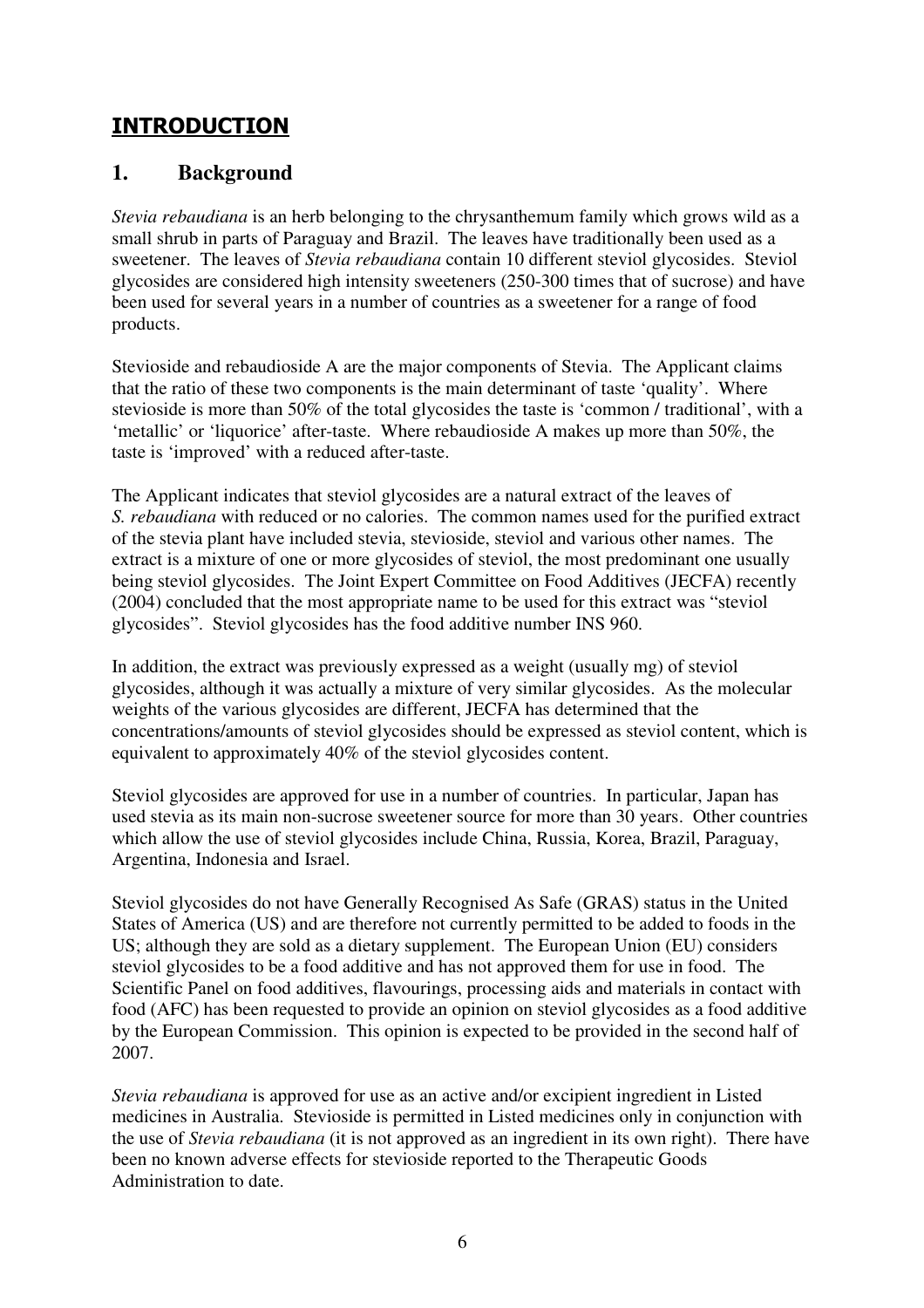### **1.1 Nature of Application**

FSANZ received an Application on 31 May 2004 (revised version provided on 31 January 2006) from the Plant Sciences Group, Central Queensland University and Australian Stevia Mills Pty Ltd to amend Standard 1.3.1 – Food Additives of the *Australia New Zealand Food Standards Code* (the Code) to approve the use of steviol glycosides (extracts of the herb *Stevia rebaudiana*) as intense sweeteners/flavour enhancer for a wide variety of foods.

The Applicant requests that steviol glycosides be used as a food additive (sweetener and/or flavour enhancer) in the following food categories:

- milk Products flavoured;
- yoghurts etc flavoured;
- ice confection (including liquid, reduced and low fat);
- ice creams (including reduced and low fat);
- canned fruit, jams and preparations;
- soy products;
- low joule chocolate and confectionary products (including chewing gum);
- processed breakfast cereals:
- biscuits, sweet (excluding chocolate coated);
- cakes, slice and muffins;
- pastries, sweet;
- tabletop sweeteners (including tablets and liquid);
- fruit and vegetable juice drinks (including low joule);
- soft drinks and cordials (including low joule);
- coffees, teas & infusions;
- desserts (including dairy);
- cereal products (including muesli and breakfast bars);
- gravy & Sauces sweetened only; and
- toppings, mayonnaises  $\&$  salad dressings.

Work on this Group 3 (cost-recovered) Application commenced on 30 September 2005.

#### **1.2 Historical Background**

Although Stevia (whole leaves and powder) is not prohibited in Standard 1.4.4 Prohibited and Restricted Plants and Fungi of the Australia New Zealand Food Standards Code, previous consultations with State/Territory Jurisdictions considered Stevia to be a novel food. Therefore, for Stevia to be legally sold in Australia and New Zealand an application must be made seeking permission to use Stevia as a novel food under Standard 1.5.1 – Novel Foods.

While Stevia is regarded as a novel food, an extract of Stevia might be regarded as either a novel food or a food additive. If the intent of using an extract were to achieve a technological purpose such as sweetening a food, then FSANZ considers that it would be regarded as a food additive and requires an express permission under Standard 1.3.1.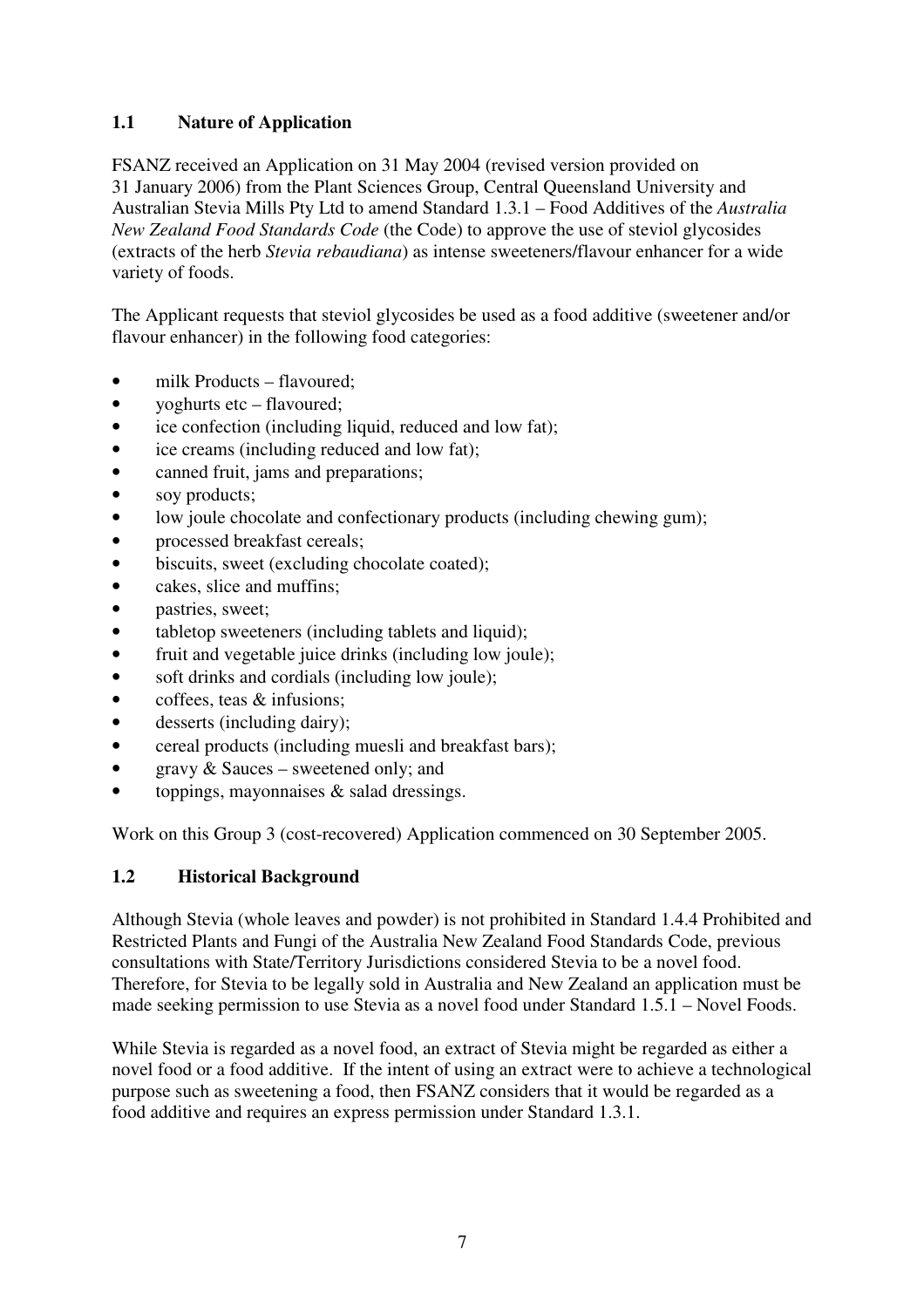#### *1.2.1 Previous Applications seeking permissions to use stevioside*

### 1.2.1.1 Application A397

FSANZ received an Application (**A397**) on 26 August 1999 to amend the former Australian *Food Standards Code* to use Stevia herbal extract as an additive in general consumer foods such as bakery products and dairy products. The Application was at Full Assessment and FSANZ requested additional information to clarify the specific intent of the Application and in relation to public health and safety concerns. The Applicant could not supply this information and advised FSANZ on 28 June 2000 that they were withdrawing the Application.

### 1.2.1.2 Application A457

FSANZ received an Application (**A457**) on 31 October 2001 for approval of Sunlabel Stevia Manni-Stevia as a novel food. FSANZ requested further information on public health and safety issues and clarification on a range of other issues, in particular, clarification of whether the Applicant required permissions under Standard 1.5.1-Novel Foods or Standard 1.3.1-Food Additives. The Applicant responded but provided no data and requested further time to undertake studies in order to address the public health and safety concerns. However, despite repeated requests from FSANZ there was no data provided. As the Applicant failed to provide a reasonable excuse for failure to comply with the repeated requests for data from FSANZ, the Application was deemed to be withdrawn on 23 December 2002.

### **2. The Problem**

Standard 1.3.1 requires that food additives undergo a pre-market risk assessment through an application to FSANZ before being offered for sale in Australia and New Zealand.

Steviol glycosides are being requested as a new intense sweetener (food additive) for Australia and New Zealand. There is currently no permission within Standard 1.3.1 for using steviol glycosides as a food additive; therefore a pre-market safety assessment, including a dietary modelling assessment, is required.

Steviol glycosides are proposed for use primarily as a non-calorie sweetener and/or flavour enhancer in a wide range of products that contain sugar and/or are permitted to contain approved intense sweeteners. As steviol glycosides are 250 to 300 times sweeter than sucrose, they could be used at rates of up to 0.004 times the rate of sugar used. They can be used in conjunction with sugar or other sweeteners and will replace some of the sweeteners currently approved for use in foods. The main purpose of using steviol glycosides in foods is to enhance the taste and sweetness without needing to use high calorie sweeteners (sucrose, glucose, fructose, honey etc) or synthetic chemical sweeteners.

### **3. Objectives**

In developing or varying a food standard, FSANZ is required by its legislation to meet three primary objectives which are set out in section 10 of the FSANZ Act. These are:

the protection of public health and safety;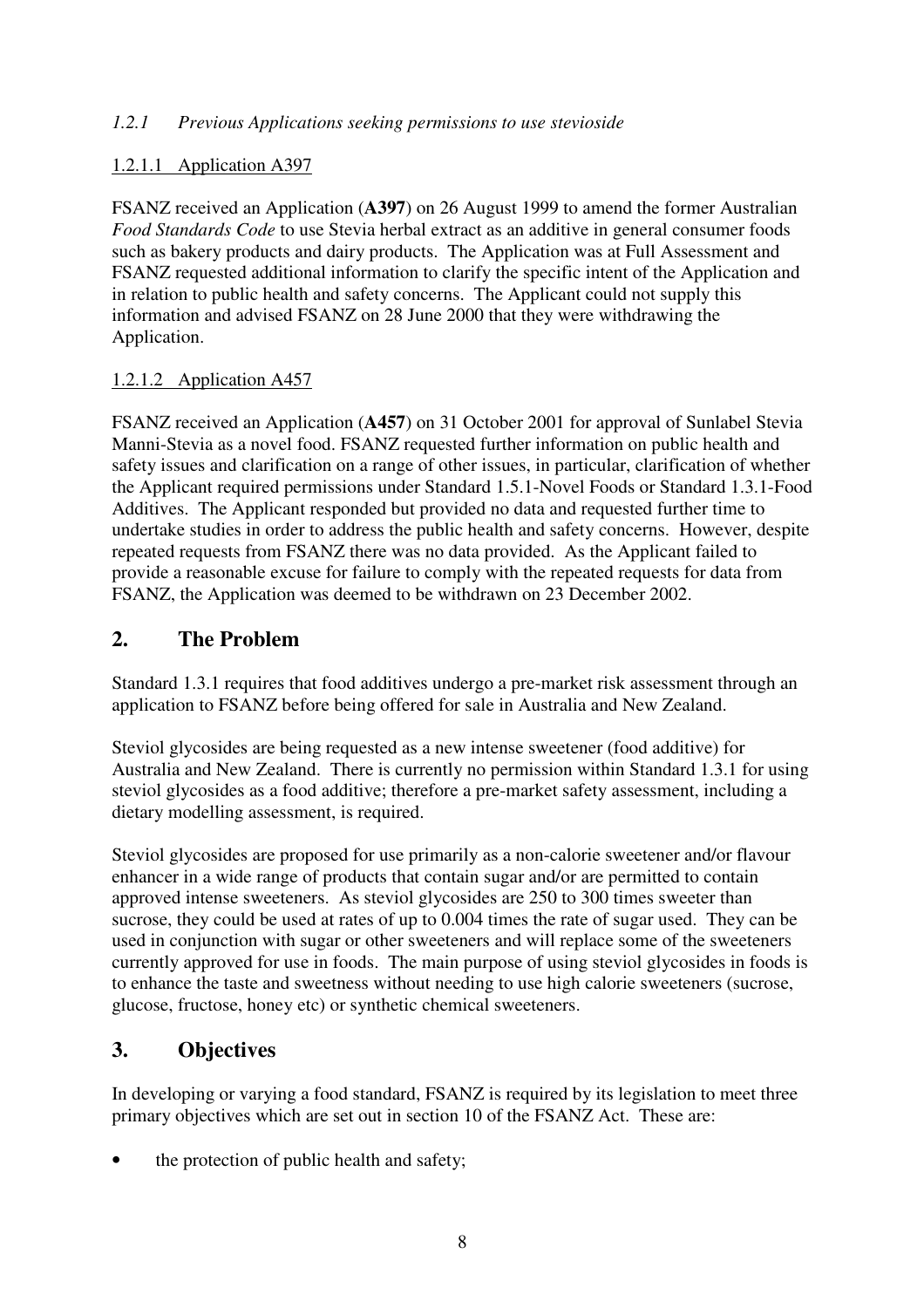- the provision of adequate information relating to food to enable consumers to make informed choices; and
- the prevention of misleading or deceptive conduct.

In developing and varying standards, FSANZ must also have regard to:

- the need for standards to be based on risk analysis using the best available scientific evidence;
- the promotion of consistency between domestic and international food standards;
- the desirability of an efficient and internationally competitive food industry;
- the promotion of fair trading in food; and
- any written policy guidelines formulated by the Ministerial Council.

# RISK ASSESSMENT

### **4. Key Assessment Questions**

FSANZ has considered the following questions at Draft Assessment:

- Considering the information provided by the Applicant and other available information, would the approval of steviol glycosides as a food additive pose any risk to public health and safety?
- What would be the potential dietary intake of steviol glycosides for mean and high consumers if it were approved as a food additive?
- What are the food technology implications of this Application?

### **5. Risk Assessment Summary**

### **5.1 Safety assessment**

Steviol glycosides<sup>4</sup> are a mixture of high intensity sweeteners which are readily extracted from the leaves of the plant *Stevia rebaudiana*. The steviol glycosides in highest concentration in extracts, namely stevioside and rebaudioside A, are two of around ten other steviol glycosides present. In all toxicological studies, the administered extract (dose), expressed as mg/kg bw of stevioside, was used to assess the toxicity of steviol glycosides. In particular, supplementary metabolism, pharmacological and mechanistic studies have been reviewed to determine whether it may alter the safety factor used to establish the temporary acceptable daily intake (ADI) for steviol glycosides.

Stevioside is completely metabolised to steviol by the microbial flora of the caecum, with excretion occurring via the faeces in animals or by the urine in humans.

<sup>4&</sup>lt;br><sup>4</sup> Steviol glycosides is a collective term for steviol derivatives which are glycosylated with different side chains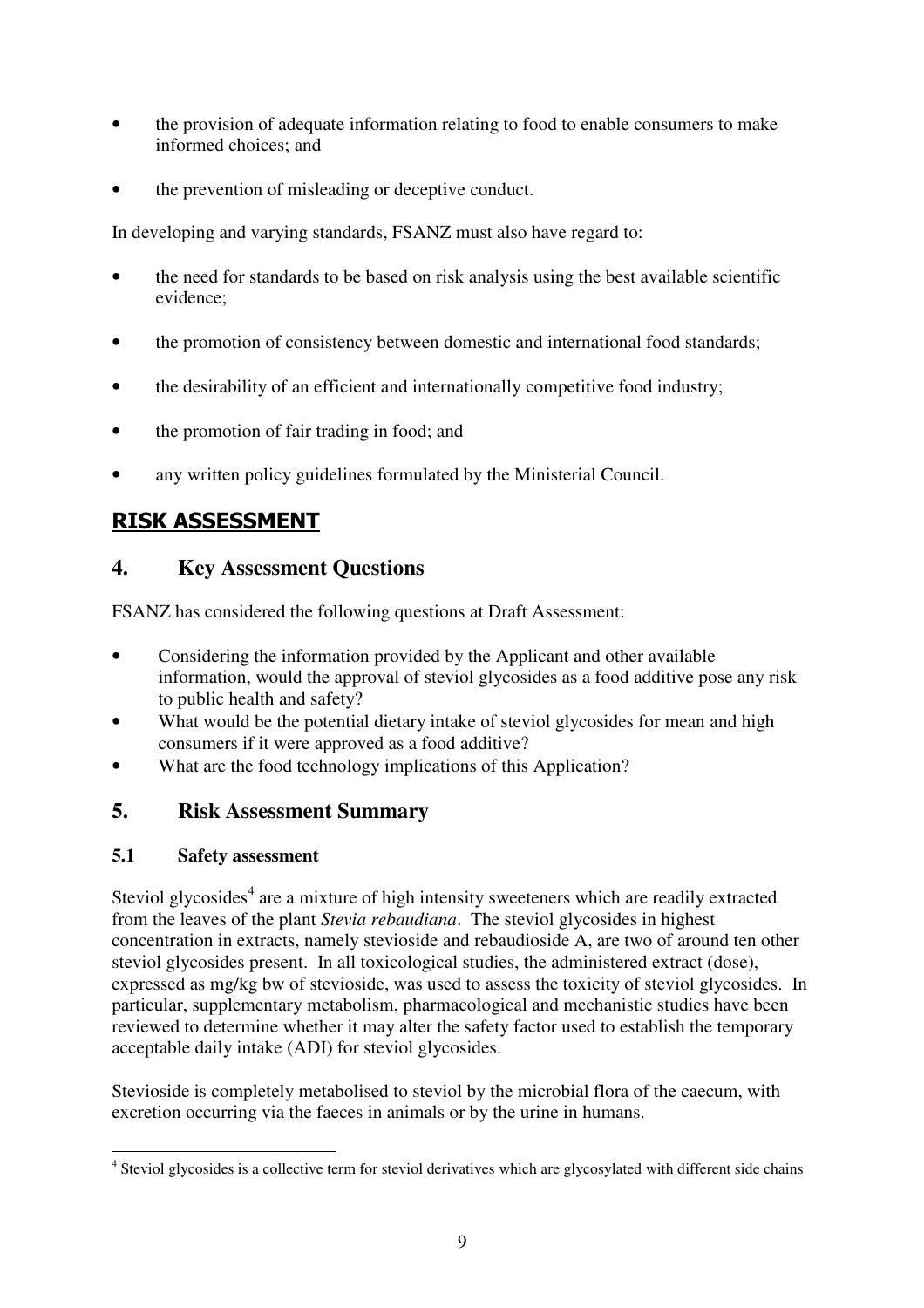Stevioside has very low acute toxicity and there is no evidence of carcinogenicity, developmental, reproductive or genotoxicity effects. Several studies in animals and humans indicate that steviol glycosides have antihypertensive and antiglycaemic effects. While the exact mechanism of action has not been fully elucidated, the absence of urinary metabolites apart from conjugated steviol suggests that unconjugated steviol is pharmacologically active in humans.

Steviol glycosides are well tolerated and unlikely to have adverse effects on blood pressure, blood glucose or other parameters in normal, hypotensive or diabetic subjects at doses up to 11 mg/kg bw/day. The adequacy of the existing database and a new study in humans provides a basis for revising the uncertainty factors that were used by JECFA to derive the temporary ADI for steviol glycosides in 2005 (2 mg/kg bw/day steviol). In particular, the evidence surrounding the pharmacological effects of steviol glycosides on blood pressure and blood glucose has been strengthened so that the additional 2-fold safety factor for uncertainty related to effects in normotensive or diabetic individuals is no longer required. Therefore a full ADI of 4 mg/kg bw/day, derived by applying a 100-fold safety factor to the NOEL of 970 mg/kg bw/day (equivalent to 383 mg/kg bw/day steviol) in a 2-year rat study, has been established. This ADI covers steviol glycoside mixtures with different ratios of stevioside/rebaudioside. (**Attachment 2**).

### **5.2 Dietary exposure assessment**

A dietary exposure assessment was undertaken by FSANZ to estimate dietary exposure to steviol glycosides. Food consumption data from the 1995 Australian and 1997 New Zealand National Nutrition Surveys were used for the exposure assessments. The population groups assessed were the Australian population (2 years and above), the New Zealand population (15 years and above) and children (2-6 years for Australia only).

The Applicant provided FSANZ with information on proposed levels of use for steviol glycosides for specific food groups and the expected proportion of products in each food group that would be using steviol glycosides instead of sugar or other intense sweeteners after 20 years. Based on this information, dietary exposure assessments were conducted for a 'sugar replacement scenario' (Scenario One).

JECFA, at its 63rd meeting, estimated the intake of steviol glycosides would likely be 20-30% of total sugar replacement in foods (World Health Organization, 2004). Based on this assumption, dietary exposure assessments were conducted for a '30% market share scenario' (Scenario Two). Estimated dietary exposures were compared with the reference health standard, an Acceptable Daily Intake (ADI) of 0 - 4 mg/kg bw, proposed by FSANZ (**Attachment 3**).

| <b>Population group</b>          | <b>Mean consumers</b><br>mg/kg bw/day $(\%$ ADI) | 95 <sup>th</sup> percentile consumers<br>mg/kg bw/day<br>$(\%$ ADI) |
|----------------------------------|--------------------------------------------------|---------------------------------------------------------------------|
| 2 years and above (Australia)    | $0.7(20\%)$                                      | 2.2(55%)                                                            |
| 2-6 years (Australia)            | $1.6(40\%)$                                      | 4.5(115%)                                                           |
| 15 years and above (New Zealand) | 0.3(8%)                                          | 1.0(25%)                                                            |

#### **Estimated dietary exposure to steviol glycosides (Scenario 1)**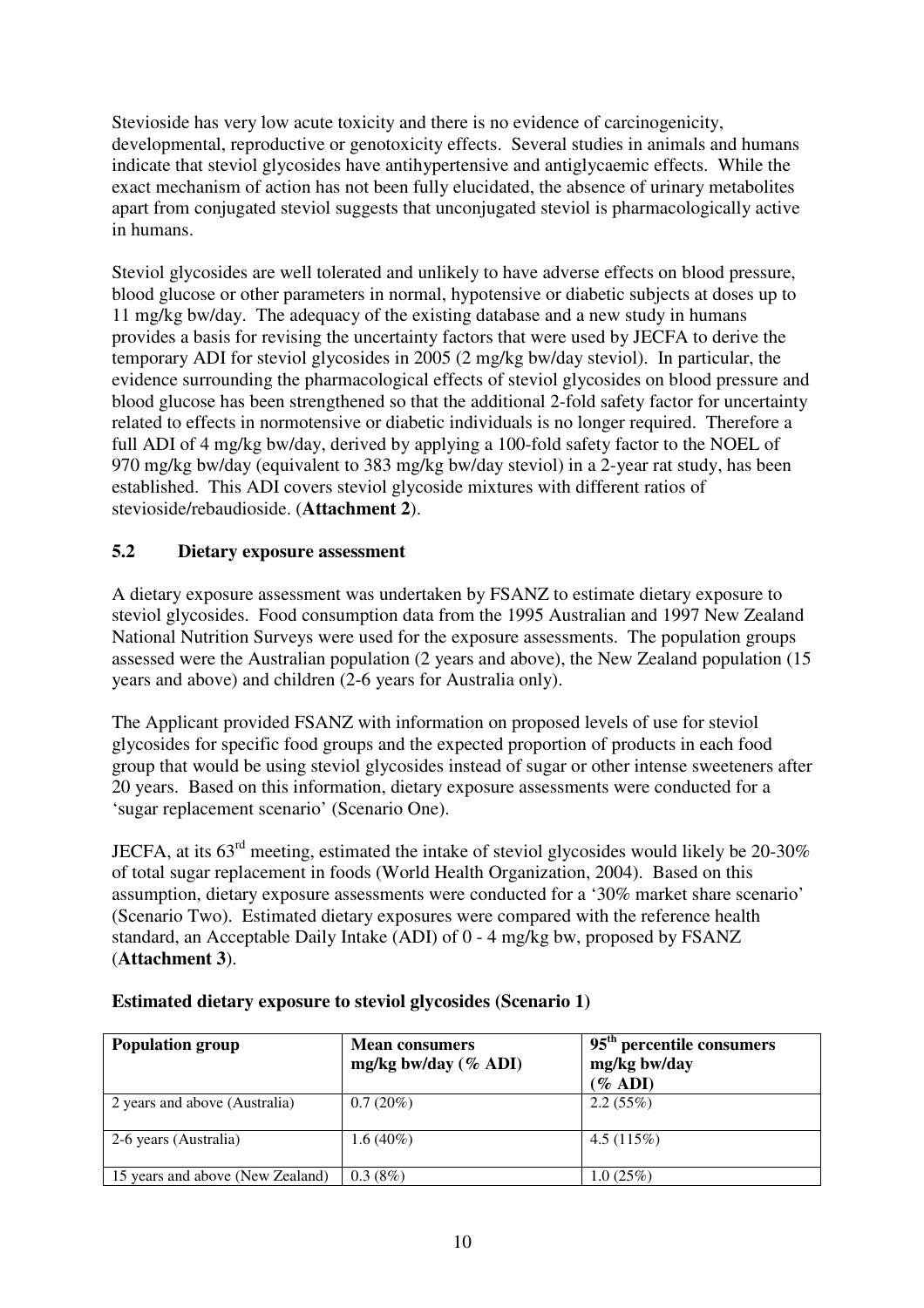### **Estimated dietary exposure to steviol glycosides (Scenario 2)**

| <b>Population group</b>          | <b>Mean consumers</b><br>mg/kg bw/day $(\%$ ADI) | 95 <sup>th</sup> percentile consumers<br>mg/kg bw/day $(\%$ ADI) |
|----------------------------------|--------------------------------------------------|------------------------------------------------------------------|
| 2 years and above (Australia)    | 0.6(15%)                                         | $1.5(40\%)$                                                      |
| 2-6 years (Australia)            | 0.9(25%)                                         | $2.0(50\%)$                                                      |
| 15 years and above (New Zealand) | 0.5(15%)                                         | 1.1 $(30\%)$                                                     |

For the sugar replacement model (Scenario 1), estimated mean exposures for consumers of steviol glycosides for all population groups assessed were below the ADI. Estimated 95<sup>th</sup> percentile exposures for consumers of steviol glycosides were also below the ADI, except for 95<sup>th</sup> percentile exposure for children aged 2-6 years (Australia only) (115% of the ADI). For the market share model (Scenario 2), estimated mean and  $95<sup>th</sup>$  percentile exposures for all population groups assessed were below the ADI.

For both scenarios, table top sweeteners were predicted to be a major contributor to steviol glycosides dietary exposure due to their high concentration of steviol glycosides. They were not a major contributor for children 2-6 years because not many respondents in this age group consumed table top sweeteners. For these age groups beverages such as cordials, fruit & vegetable juice products, processed cereal and meal products and fermented and rennetted milk products, liquid milk products and flavoured liquid milk were the major contributors of dietary exposure to steviol glycosides most likely due to the large volume of these products consumed.

### **5.3 Risk characterisation**

FSANZ has concluded that steviol glycosides are well tolerated and unlikely to have adverse effects on blood pressure, blood glucose or other parameters in normal, hypotensive or diabetic subjects at doses up to 11 mg/kg bw/day. The adequacy of the existing database and a new study in humans provides a basis for revising the uncertainty factors that were used by JECFA to derive the temporary ADI for steviol glycosides in 2005. In particular, the evidence surrounding the pharmacological effects of steviol glycosides on blood pressure and blood glucose has been strengthened so that the additional 2-fold safety factor for uncertainty related to effects in normotensive or diabetic individuals is no longer required. Therefore a full ADI of 4 mg/kg bw/day, derived by applying a 100-fold safety factor to the NOEL of 970 mg/kg bw/day (equivalent to 383 mg/kg bw/day steviol) in a 2-year rat study, has been established.

The data support the safety of steviol glycosides at the level of intake that would be achieved by addition of steviol glycosides to a range of foods at the levels proposed by the Applicant. Although, in scenario 1 the ADI is exceeded for specific consumers (Australia only), the market share exposure model (which would reflect a more realistic exposure estimate) indicates that the highest consumption estimated for steviol glycosides for Australian aged 2-6 years was at 50% of the ADI. However, the highest exposure is still likely to be an overestimate due to the following reasons:

Steviol glycosides would have to be added to all the foods proposed, which is extremely unlikely;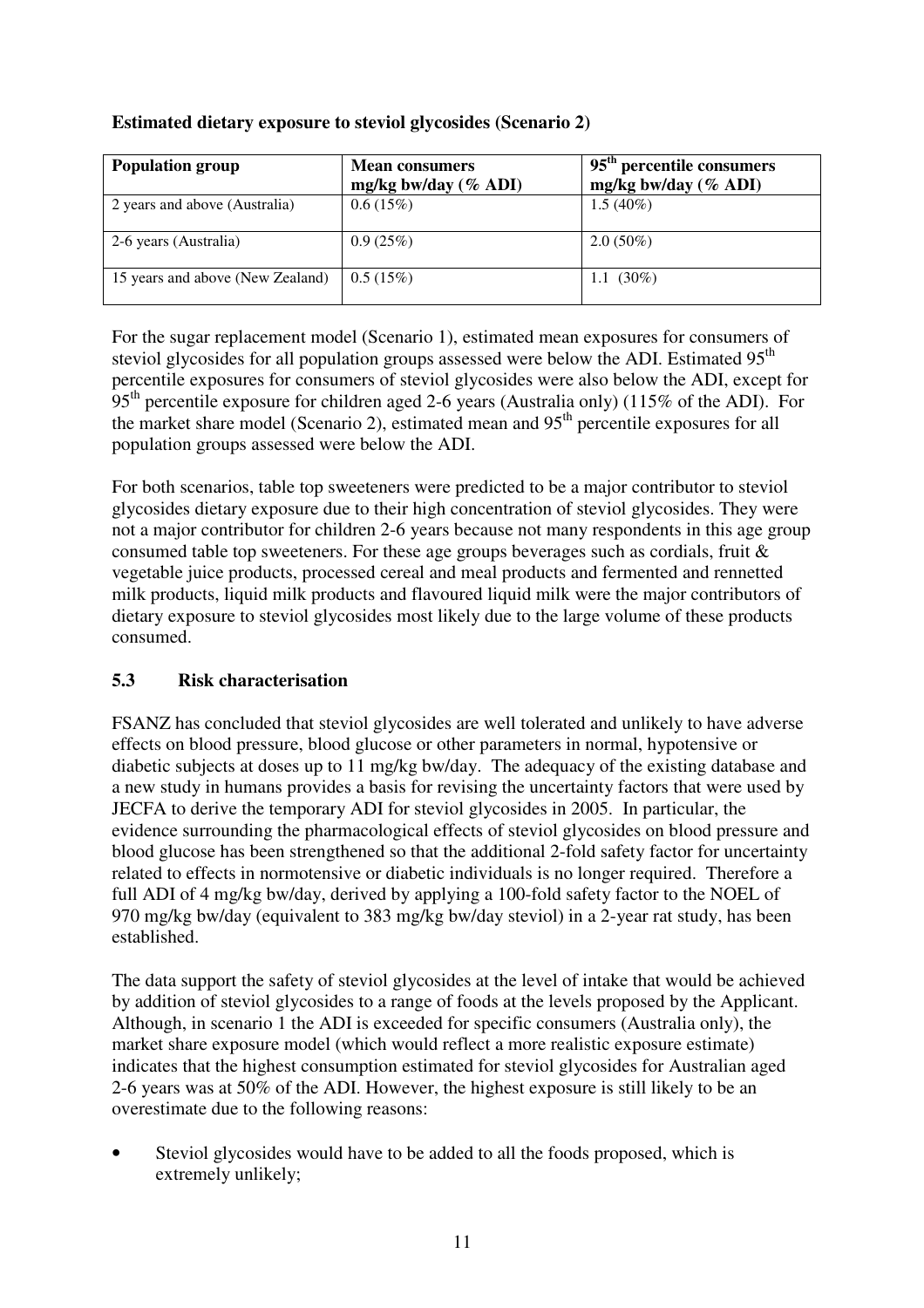- All the foods would have to contain steviol glycosides at the maximum concentrations proposed by the Applicant; and
- The data used for modelling is a 24-h record which overestimates food consumption for consumers (the use of multiple day records tends to significantly reduce predicted high consumer exposure).

In addition, mean exposure which is a better representation of potential exposure over a longer period of time for both scenario 1 and 2 was below the ADI for all population groups. Furthermore, as the ADI is based on a NOEL from animal studies using a safety factor (x100) there are additional existing inbuilt safeguards if exposure is at or the ADI is marginally exceeded.

In conclusion, high consumers (children aged 2-6 years) in scenario 1 marginally exceeded the ADI. However, due to the conservative assumptions in the dietary exposure calculations, FSANZ concludes that there are no public health and safety concerns for steviol glycosides when used as a food additive at the maximum levels proposed by the Applicant.

### **5.4 Food Technology Assessment**

Steviol glycosides are high intensity sweeteners 250-300 times sweeter than sucrose, that also have a flavour enhancing effect when used in association with other flavours. They can be used in a wide range of foods and beverages that contain sugar, and can either be used in conjunction with sugar or intense sweeteners or as a total sugar or intense sweetener replacement.

The Food Technology Assessment (**Attachment 4**) concludes that the use of steviol glycosides as an intense sweetener and flavour enhancer in a range of foods is technologically justified.

# RISK MANAGEMENT

The Risk Characterisation identified the potential for the  $95<sup>th</sup>$  percentile of consumers of steviol glycosides to exceed the ADI in the 2-6 years age group. Despite the conservative nature of the dietary modelling, imposing limits on use levels of steviol glycosides, if approved, has been considered as a Risk Management strategy.

### **6. Options**

FSANZ is required to consider the impact of various regulatory (and non-regulatory) options on all sectors of the community, which includes consumers, the food industry, governments in both Australia and New Zealand and often public health professionals. The benefits and costs associated with any proposed amendment to the Code will be analysed in a Regulatory Impact Assessment.

Food additives used in Australia and New Zealand are required to be listed in Standard 1.3.1 – Food Additives. As steviol glycosides are considered food additives and require pre-market approval under Standard 1.3.1, it is not appropriate to consider non-regulatory options to address this Application.

Three regulatory options are identified for this Application: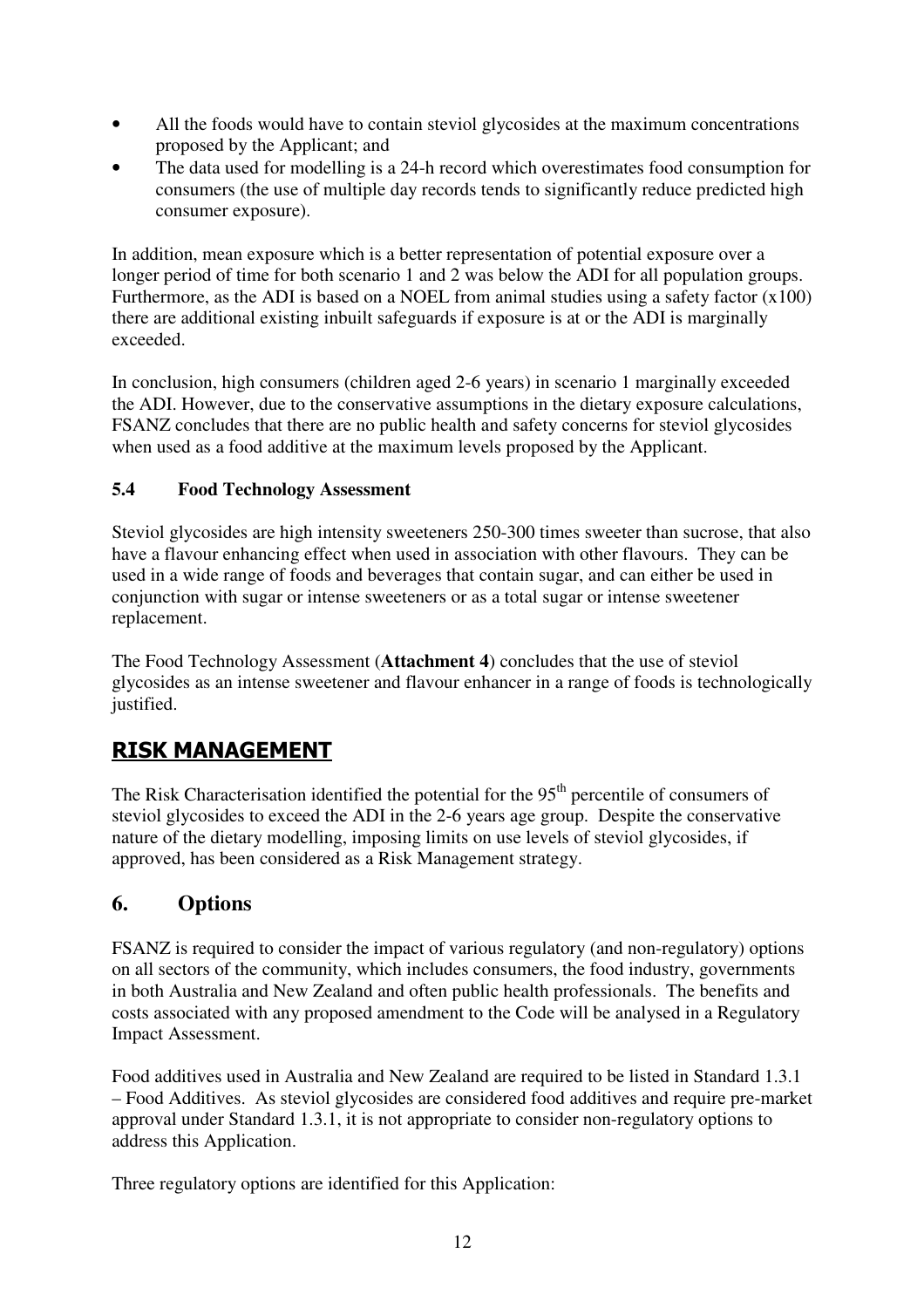#### **6.1 Option 1 – do not approve the use of steviol glycosides as an intense sweetener and flavour enhancer.**

This option maintains the *status quo* by not permitting the use of steviol glycosides as a food additive in Standard 1.3.1.

#### **6.2 Option 2 – approve the use of steviol glycosides as an intense sweetener and flavour enhancer in Schedule 1 of Standard 1.3.1**

This option will result in an amendment to Schedule 1 of Standard 1.3.1 to permit the use of steviol glycosides as a food additive in a specified range of foods at restricted levels.

#### **6.3 Option 3 – approve the use of steviol glycosides as an intense sweetener and flavour enhancer in Schedule 2 of Standard 1.3.1**

This option will result in an amendment to Schedule 2 of Standard 1.3.1 to permit the use of steviol glycosides as a food additive at levels according to Good Manufacturing Practice in processed foods specified in Schedule 1 of Standard 1.3.1. This Option would result in a wider range of foods being permitted to contain added steviol glycosides than for Option 2.

### **7. Impact Analysis**

### **7.1 Affected Parties**

Parties possibly affected by the regulatory options outlined above include:

- 1. Consumers who may be affected by new products containing steviol glycosides.
- 2. Public health professionals because of the role of slow release carbohydrates in human nutrition.
- 3. Those sectors of the food industry wishing to market foods containing steviol glycosides, including potential importers, manufacturers of steviol glycosides and manufacturers of foods that may potentially contain steviol glycosides.
- 4. Government agencies enforcing the food regulations.

#### **7.2 Benefit Cost Analysis**

#### *7.2.1 Option 1 – Not permit the use of steviol glycosides as a food additive*

Under Option 1, the affected parties and potential impacts are:

• Manufacturers of steviol glycosides, manufacturers wishing to produce foods containing steviol glycosides and importers of foods containing steviol glycosides, would be disadvantaged as they would be unable to innovate and take advantage of market opportunities for the development and sale of steviol glycosides-containing products.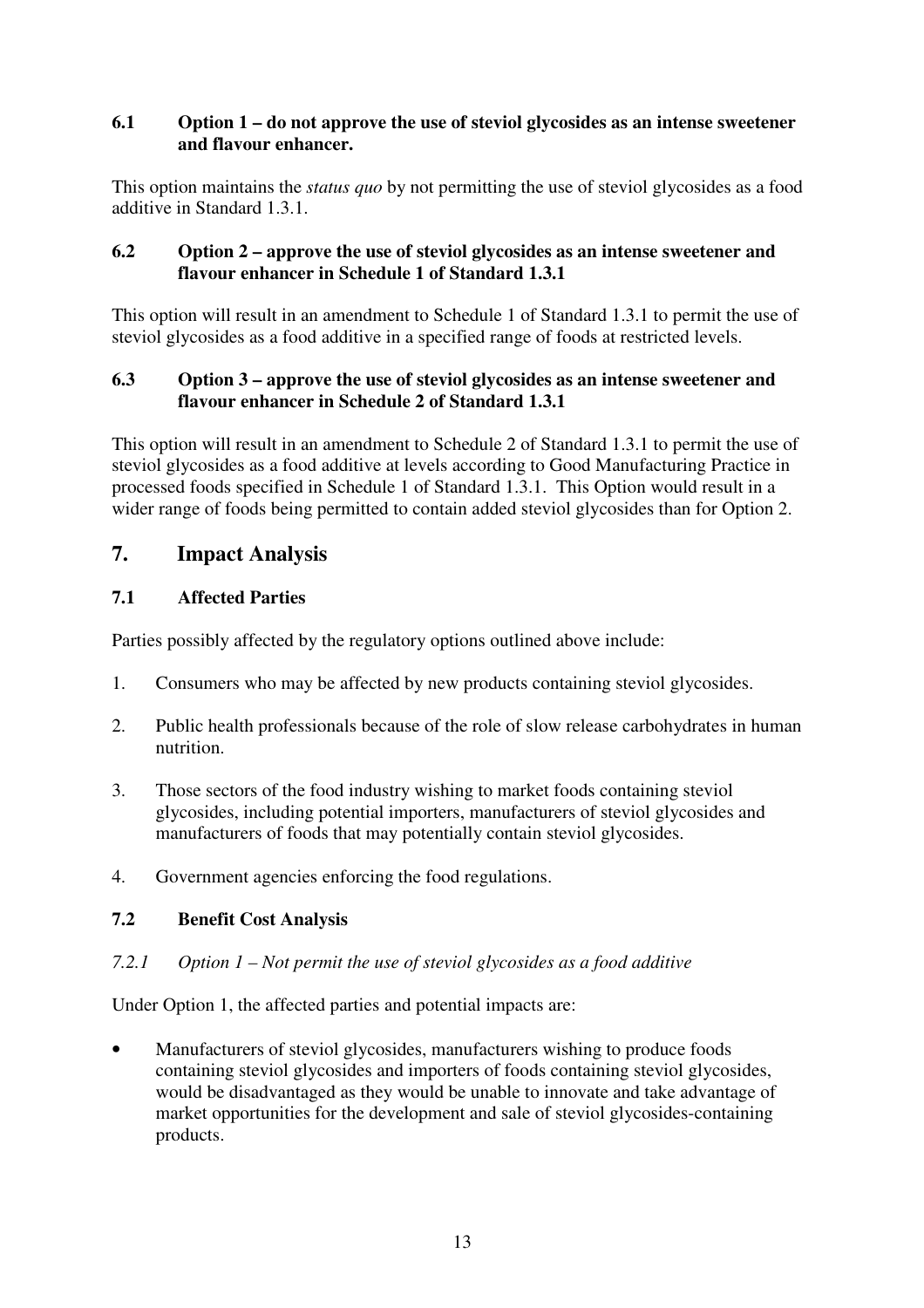- Consumers may be disadvantaged as they would be unable to take advantage of any potential steviol glycosides-containing foods, particularly in regard to food with lower energy values.
- Public health professionals may be disadvantaged as they would be unable to promote any potential health benefits of foods containing steviol glycosides.
- There is no perceived impact on government agencies, although lack of approval may be regarded as unnecessarily trade restrictive.

#### *7.2.2 Option 2 – Permit the use of steviol glycosides as a food additive in Schedule 1 of Standard 1.3.1*

Under Option 2, the affected parties and potential impacts are:

- Manufacturers of steviol glycosides, manufacturers wishing to produce foods containing steviol glycosides and importers of foods containing steviol glycosides, would benefit. There would be opportunities to innovate and take advantage of market opportunities, both domestically and overseas, for the development and sale of steviol glycosides-containing products.
- Including steviol glycosides in Schedule 1 of Standard 1.3.1 would benefit public health and safety. This option would impose limits on the use of the additive and would address the potential for high dietary exposure to exceed the ADI.
- Consumers may benefit from foods containing steviol glycosides as this would provide an alternative intense sweetener and reduce the risk of excess consumption of any one sweetener, including sugar, added to foods.
- Public health professionals may benefit as they would be able to promote any potential health benefits of foods containing steviol glycosides.
- There is no perceived impact on government agencies.
- *7.2.3 Option 3 Permit the use of steviol glycosides as a food additive in Schedule 2 of Standard 1.3.1*

Under Option 3, the affected parties and potential impacts are:

- Manufacturers of steviol glycosides, manufacturers wishing to produce foods containing steviol glycosides and importers of foods containing steviol glycosides, would benefit. There would be greater opportunities (than under Option 2) to innovate and take advantage of market opportunities, both domestically and overseas, for the development and sale of steviol glycosides-containing products due to a wider range of foods being permitted to contain steviol glycosides.
- Consumers may benefit from an additional range of foods containing steviol glycosides (than under Option 2) as this would provide an alternative intense sweetener and reduce the risk of excess consumption of any one sweetener, including sugar, added to foods.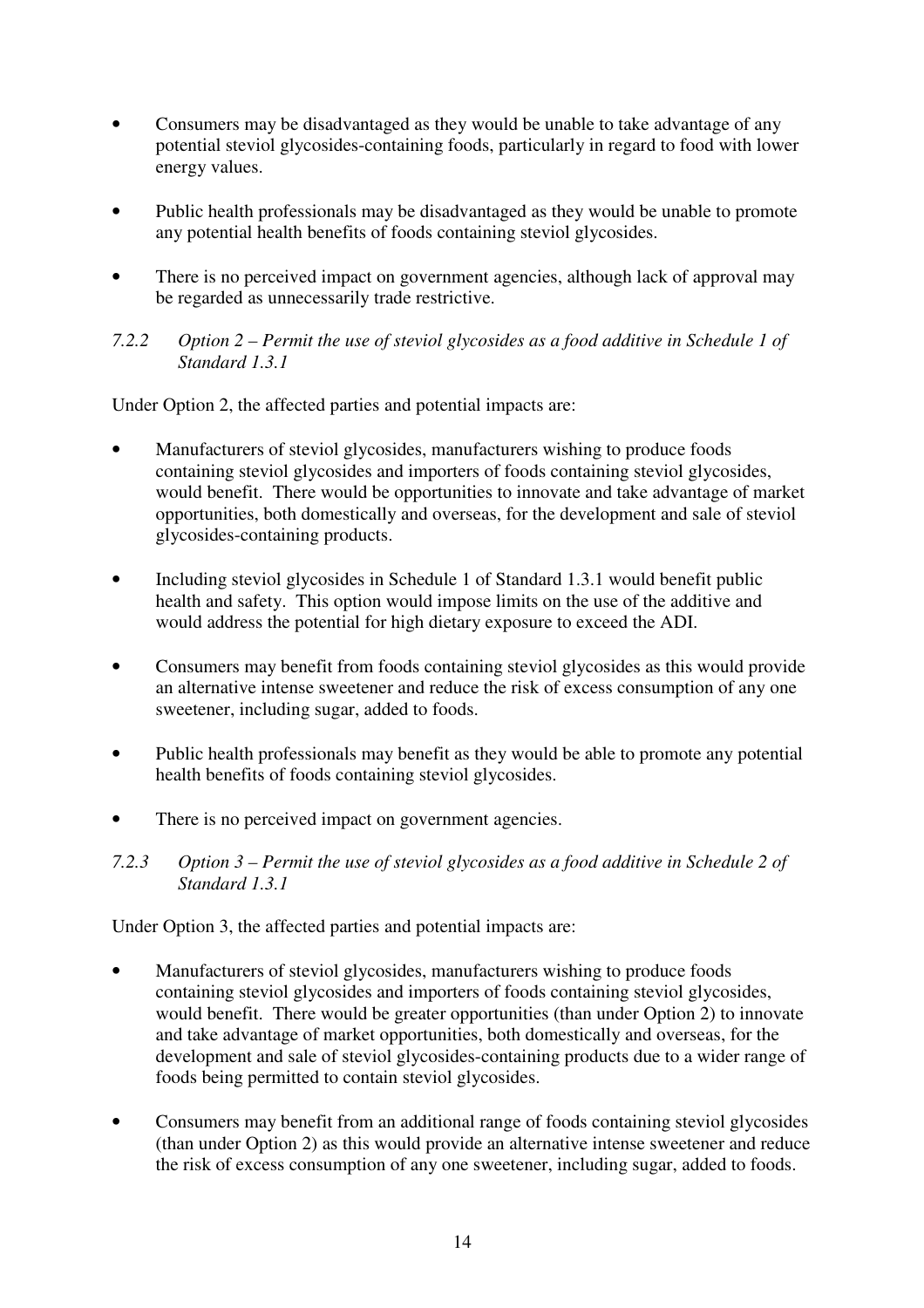- Public health professionals may benefit as they would be able to promote any potential health benefits of foods containing steviol glycosides.
- There is no perceived impact on government agencies.

### **7.3 Comparison of Options**

Option 1 appears to provide no benefits to industry, consumers, public health professionals or government. Option 1 denies industry access to a new food additive which has been assessed as safe. It also denies consumers access to foods containing steviol glycosides, and any associated benefits.

Option 2 and 3 do not appear to impose any significant costs on industry, consumers, public health professionals or government. Option 2 and 3 provide benefits to industry in terms of product innovation and development and potential sales of foods containing steviol glycosides, while consumers may benefit from possible improved flavour/taste profiles and the potential of reduced levels of other intense sweeteners and sugars in foods.

Option 3 would provide industry with a greater potential for innovation due to a wider range of foods being permitted to contain added steviol glycosides than would be permitted under Option 2. However, dietary modelling indicated that the  $95<sup>th</sup>$  percentile of consumers in the 2-6 year old population group in Australia has the potential to exceed the ADI for steviol glycosides. Although, in reality this is not considered to be a likely scenario, consideration should be given to this potential dietary exposure.

An assessment of the costs and benefits of the three Options indicates that there would be a net benefit in permitting the use of steviol glycosides (Option 2 or 3). Option 2 provides a greater level of protection for high consumers of steviol glycosides in certain population sub groups that could theoretically exceed the ADI.

Therefore, Option 2 is the preferred option.

# **COMMUNICATION**

### **8. Communication and Consultation Strategy**

FSANZ has applied a basic communication strategy to this application. This involves advertising the availability of assessment reports for public comment in the national press and making the reports available on the FSANZ website. We will issue a media release drawing journalists' attention to the matter.

The Applicant and individuals and organisations who make submissions on this Application will be notified at each stage of the Application.

If the FSANZ Board approves the Final Assessment Report, we will notify the Ministerial Council. The Applicant and Stakeholders, including the public, will be notified of any changes to the Code in the national press and on the website.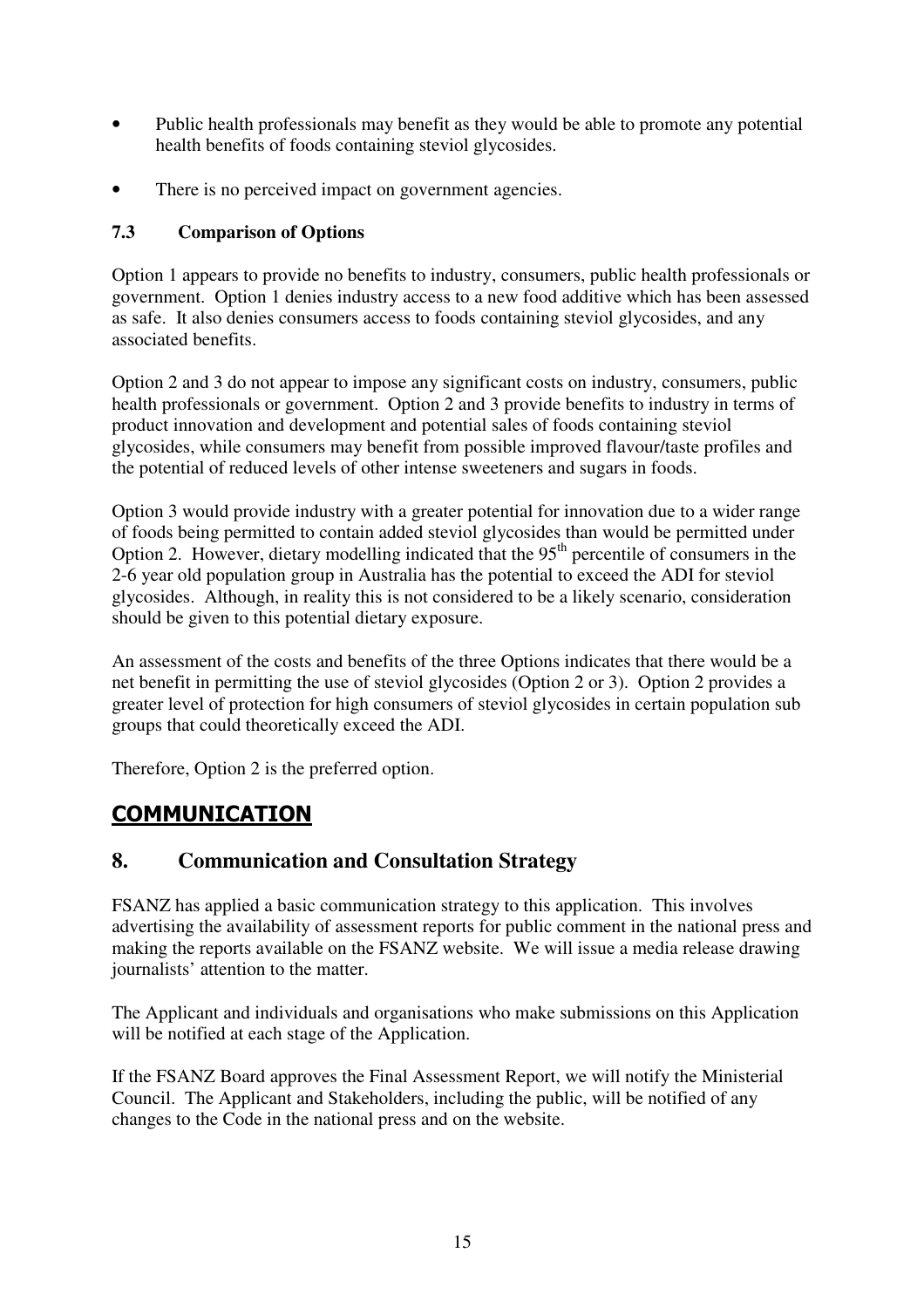### **9. Consultation**

### **9.1 Consultation on the Initial Assessment Report**

The Initial Assessment was advertised for public comment between 7 December 2005 and 1 February 2006.

Sixteen submissions were received during this period and a summary of these is included in **Attachment 5** to this Report. Fourteen submissions supported the progression of the Application to Draft Assessment with industry submissions strongly supporting the approval of steviol glycosides as an intense sweetener. Two submissions suggested deferring the Draft Assessment until after JECFA had evaluated the additional studies requested at its 63<sup>rd</sup> meeting.

FSANZ has taken the submitters' comments into account in preparing the Draft Assessment of this application. The major issues raised are discussed here.

*9.1.1 FSANZ should defer assessment until after JECFA has evaluated additional studies on potential pharmacological effects of steviol glycosides* 

### 9.1.1.1 FSANZ Response

The Applicant has supplied additional studies on the potential pharmacological effects of steviol glycosides and the Risk Assessment has included consideration of these studies. Refer to section 5 of this Draft Assessment Report and Attachment 2 for further details.

### *9.1.2 Clarification of FSANZ Novel Food Reference Group opinion*

One submitter suggested that clarification be sought from the FSANZ Novel Food Reference Group (NFRG) regarding the status of stevia.

### 9.1.1.1 FSANZ Response

The NFRG (an internal FSANZ group) has previously provided an opinion on the status of stevia with respect to the definitions of 'non-traditional food' and 'novel food' in Standard 1.5.1 – Novel Foods of the Code. The NFRG was of the opinion that the crushed leaves of stevia be considered a novel food in Australia and New Zealand, but that stevia extract and stevioside would be more appropriately regulated as a food additive. Therefore, the opinion of the NFRG is that:

- if the crushed leaves of stevia are intended to be used or added to food without further extraction then they are considered a novel food; and
- if the extract of stevia is intended to be added to food as an intense sweetener it would be considered a food additive, which is consistent with the request for approval in this Application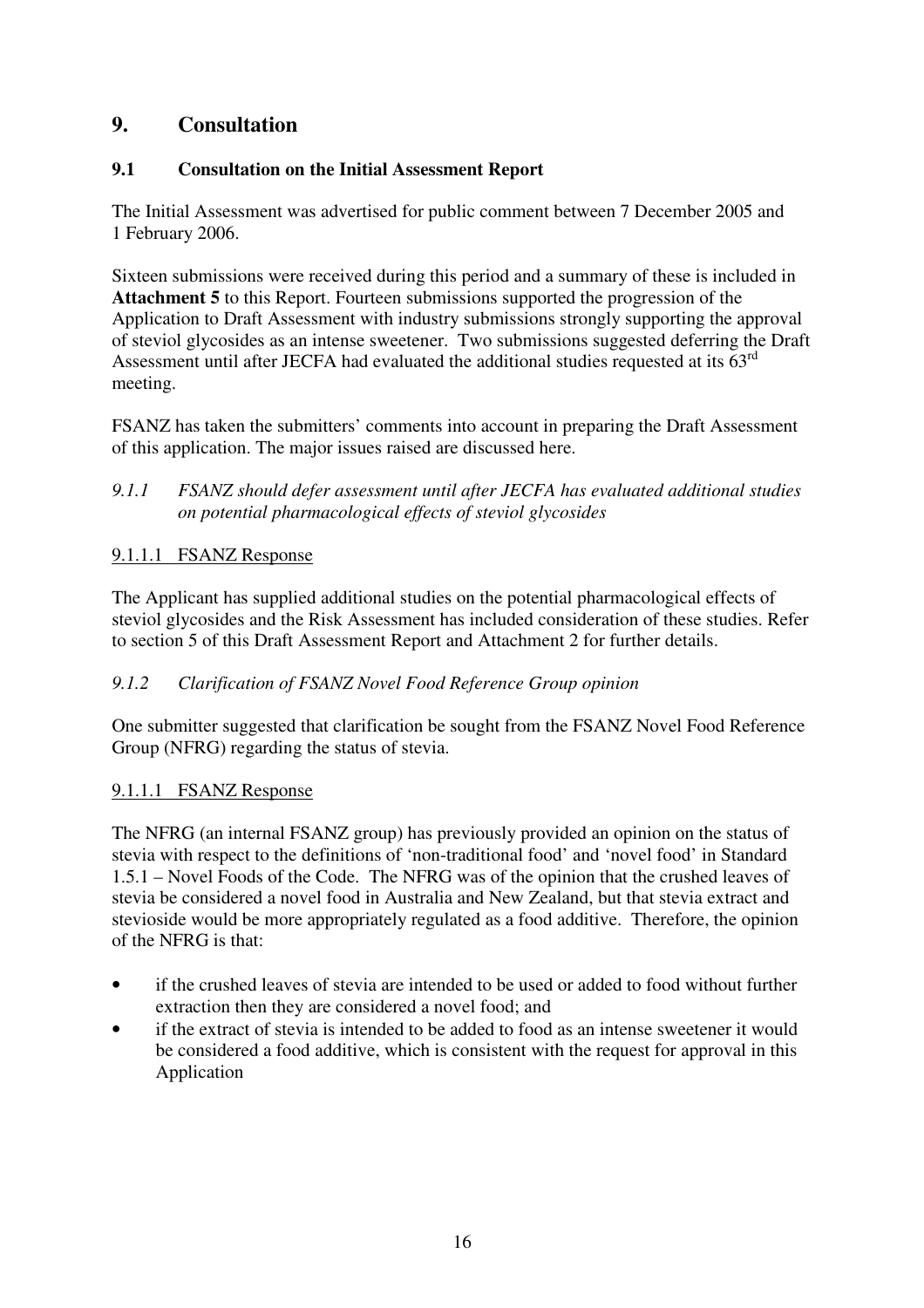#### **9.2 Consultation on the Draft Assessment Report**

The views of submitters in response to the Draft Assessment Report will assist in the development of the Final Assessment. Therefore further public comment is sought on the Draft Assessment Report, including the proposed draft variations to the Code (**Attachment 1**). In particular FSANZ would appreciate comments and advice on the following issue.

**In the proposed draft variations to the Code, a permission for the use of steviol glycosides in soybean beverages has been placed in food category 14.1.2.2 in Schedule 1 of Standard 1.3.1 – Fruit and vegetable juice products. Additives in Schedules 2, 3 and 4 are permitted for this food category. It is questioned whether a soybean beverage should be considered as a vegetable juice. Comment is sought on this matter.** 

**In the Codex General Standard for Food Additives (GSFA), 12.9.1 covers soybean protein products (12.9.1.1 – soybean beverage), 12.0 covers salts, spices, soups, sauces, salads, protein products (including soybean protein products) and fermented soybean products. The corresponding food category in the Code is 12 – salt and condiments (12.6 vegetable protein products). Colours in Schedule 4 must not be added to 12.6 vegetable protein products. Based on the different categorisation of soybean beverages in the GSFA as compared with the proposed draft variations to the Code, comment is sought on the following: In which food category should soy based beverages be listed and food additive permissions be given in Schedule 1 of Standard 1.3.1?** 

### **9.3 World Trade Organization (WTO)**

As members of the World Trade Organization (WTO), Australia and New Zealand are obligated to notify WTO member nations where proposed mandatory regulatory measures are inconsistent with any existing or imminent international standards and the proposed measure may have a significant effect on trade.

There are no relevant international standards for steviol glycosides. Amending the Code to allow the use of steviol glycosides as a food additive is unlikely to have a significant effect on international trade, as the proposed variations to the Code constitutes minor technical changes. As such, they are not expected to significantly impact on trade issues for either technical or sanitary or phytosanitary reasons. However, there may be unforeseen trade implications in regard to other approved intense sweeteners, due to the liberalising effect of approving the use of steviol glycosides in a range of foods. Therefore, it is proposed to notify the WTO under the sanitary and phytosanitary agreement to enable other WTO member countries to comment on the proposed changes to the standards in case approval of steviol glycosides has a significant impact on them.

# **CONCLUSION**

### **10. Conclusion and Preferred Option**

Approval of steviol glycosides as a food additive is proposed. Permission is proposed to be provided by amending Schedule 1 of Standard 1.3.1 – Food Additives.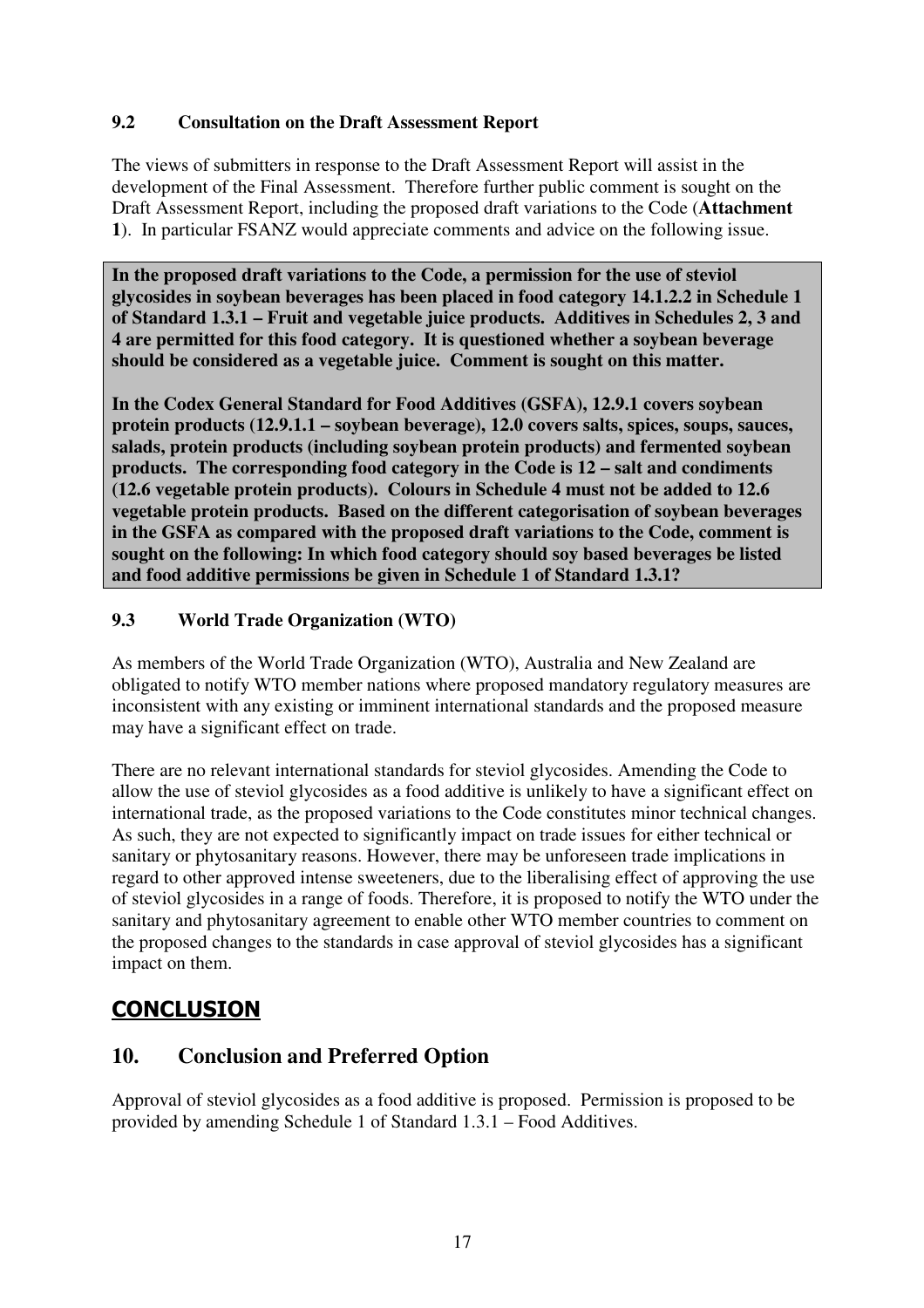### **Preferred Approach**

Amend Schedule 1 of Standard 1.3.1 to permit the use of steviol glycosides in a specified range of foods at restricted levels.

### **10.1 Reasons for Preferred Approach**

This draft variation is proposed for the following reasons.

- The proposed draft variation to the Code is consistent with the section 10 objectives of the FSANZ Act. In particular, at the levels of use requested by the Applicant, it does not raise any public health and safety concerns. The safety assessment of steviol glycosides is based on the best available scientific evidence and the draft variation helps promote an efficient and internationally competitive food industry.
- Use of steviol glycosides is technologically justified since it has desirable qualities that are of interest to the food manufacturing industry.
- The regulation impact assessment concluded that the benefits of permitting use of steviol glycosides outweigh any costs associated with its use.

To achieve what the Application seeks, there are no alternatives that are more cost-effective than a variation to Standard 1.3.1 and Standard 1.2.4.

### **11. Implementation and Review**

It is proposed that the draft variation come into effect on the date of gazettal.

# **ATTACHMENTS**

- 1. Draft variation or standard to the *Australia New Zealand Food Standards Code*
- 2. Risk Assessment Report
- 3. Dietary Exposure Assessment Report
- 4. Food Technology Report
- 5. Summary of issues raised in public submissions to the Initial Assessment Report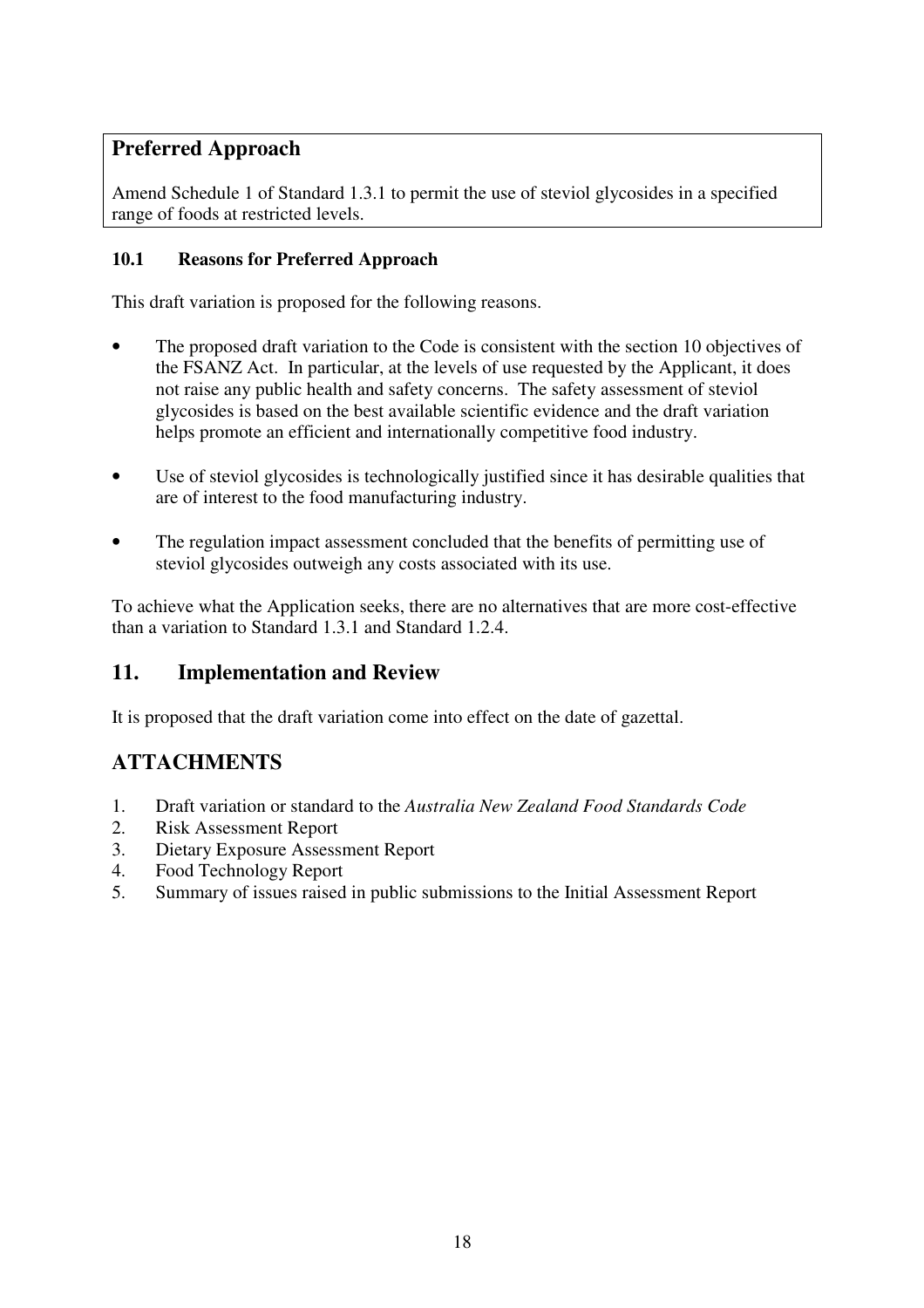### **ATTACHMENT 1**

### **Draft Variations to the Australia New Zealand Food Standards Code**

#### **To commence: On gazettal**

**[1]** *Standard 1.2.4 of the Australia New Zealand Food Standards Code is varied by* –

[1.1] *inserting in* Part 1 *of* Schedule 2 –

Steviol glycosides 960

[1.2] *inserting in* Part 2 *of* Schedule 2 –

Steviol glycosides 960

**[2]** *Standard 1.3.1 of the Australia New Zealand Food Standards Code is varied by* –

[2.1] *inserting in* Schedule 1*, under item* 1.1.2 Liquid milk products and flavoured liquid milk\* –

960 Steviol glycosides 115 mg/kg

[2.2] *inserting in* Schedule 1*, under item* 1.2.2 Fermented milk products and rennetted milk products\* –

|                                               | 960 | Steviol glycosides                                                                           | 176 | mg/kg                                                                                                     |
|-----------------------------------------------|-----|----------------------------------------------------------------------------------------------|-----|-----------------------------------------------------------------------------------------------------------|
| [2.3]                                         |     | inserting in Schedule 1, under item 3 ICE CREAM AND EDIBLE ICES* -                           |     |                                                                                                           |
|                                               | 960 | Steviol glycosides                                                                           | 64  | mg/kg                                                                                                     |
| $\left[2.4\right]$                            |     |                                                                                              |     | <i>inserting in</i> Schedule 1, <i>under item</i> 3, <i>sub-item</i> Ice confection sold in liquid form – |
|                                               | 960 | Steviol glycosides                                                                           | 115 | mg/kg                                                                                                     |
| $\left[2.5\right]$                            |     | <i>inserting in</i> Schedule 1, <i>under item</i> 3 ICE CREAM AND EDIBLE ICES <sup>*</sup> – |     |                                                                                                           |
| Reduced and low fat ice cream and edible ices |     |                                                                                              |     |                                                                                                           |
|                                               | 960 | Steviol glycosides                                                                           | 208 | mg/kg                                                                                                     |
| $\lceil 2.6 \rceil$<br>or alcohol $*$ –       |     |                                                                                              |     | <i>inserting in</i> Schedule 1, <i>under item</i> 4.3.2 Fruits and vegetables in vinegar, oil, brine      |
|                                               | 960 | Steviol glycosides                                                                           | 160 | mg/kg                                                                                                     |

[2.7] *inserting in* Schedule 1*, under item* 4.3.4*, sub-item* low joule chutneys, low joule jams and low joule spreads –

960 Steviol glycosides 450 mg/kg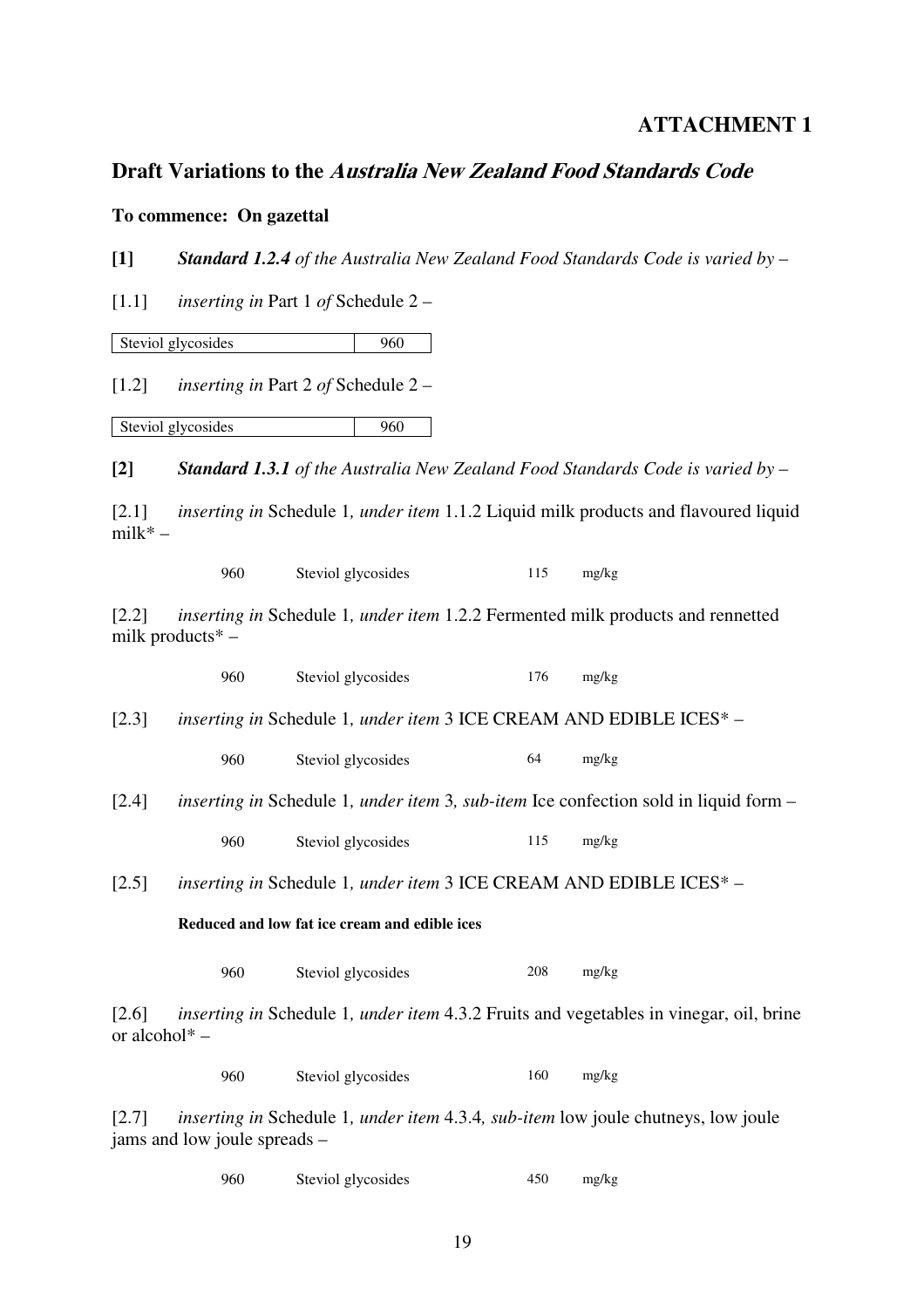[2.8] *inserting in* Schedule 1*, under item* 4.3.6 Fruit and vegetable preparations including  $pulp^* -$ 

|        | 960 | Steviol glycosides                                                                                                                  | 208        | mg/kg |                                     |
|--------|-----|-------------------------------------------------------------------------------------------------------------------------------------|------------|-------|-------------------------------------|
| [2.9]  |     | inserting in Schedule 1, under item 5.1 Chocolate and cocoa products -                                                              |            |       |                                     |
|        | 960 | Steviol glycosides                                                                                                                  | 550        | mg/kg |                                     |
| [2.10] |     | <i>inserting in</i> Schedule 1, <i>under item</i> 5.2 Sugar confectionery* –                                                        |            |       |                                     |
|        | 960 | Steviol glycosides                                                                                                                  | 550        | mg/kg |                                     |
| [2.11] |     | <i>inserting in</i> Schedule 1, <i>under item</i> 5.2, <i>sub-item</i> low joule chewing gum –                                      |            |       |                                     |
|        | 960 | Steviol glycosides                                                                                                                  | 450        | mg/kg |                                     |
| [2.12] |     | inserting in Schedule 1, under item 6.3 Processed cereal and meal products* -                                                       |            |       |                                     |
|        | 960 | Steviol glycosides                                                                                                                  | 250        | mg/kg |                                     |
| [2.13] |     | <i>inserting in</i> Schedule 1, <i>under item</i> 7.2 Biscuits, cakes and pastries* –                                               |            |       |                                     |
|        | 960 | Steviol glycosides                                                                                                                  | 160        | mg/kg |                                     |
| [2.14] |     | <i>inserting in</i> Schedule 1, <i>under item</i> 11.4 Tabletop Sweeteners* -                                                       |            |       |                                     |
|        | 960 | Steviol glycosides                                                                                                                  | <b>GMP</b> |       |                                     |
| [2.15] |     | <i>inserting in Schedule 1, under item 11.4.1 Tabletop Sweeteners-liquid preparation*</i>                                           |            |       |                                     |
|        | 960 | Steviol glycosides                                                                                                                  | <b>GMP</b> |       |                                     |
| [2.16] |     | inserting in Schedule 1, under item 11.4.2 Tabletop Sweeteners-tablets or powder or<br>granules packed in portion sized packages* - |            |       |                                     |
|        | 960 | Steviol glycosides                                                                                                                  | <b>GMP</b> |       |                                     |
| [2.17] |     | <i>inserting in</i> Schedule 1, <i>under item</i> 14.1.2.1 Fruit and vegetable juices –                                             |            |       |                                     |
|        | 960 | Steviol glycosides                                                                                                                  | 50         | mg/kg |                                     |
| [2.18] |     | <i>inserting in</i> Schedule 1, <i>under item</i> 14.1.2.2 Fruit and vegetable juice products <sup>*</sup> –                        |            |       |                                     |
|        |     | soy bean beverage (plain or flavoured)                                                                                              |            |       |                                     |
|        | 960 | Steviol glycosides                                                                                                                  | 65         | mg/kg | Plain soy bean<br>beverage only     |
|        | 960 | Steviol glycosides                                                                                                                  | 175        | mg/kg | Flavoured soy bean<br>beverage only |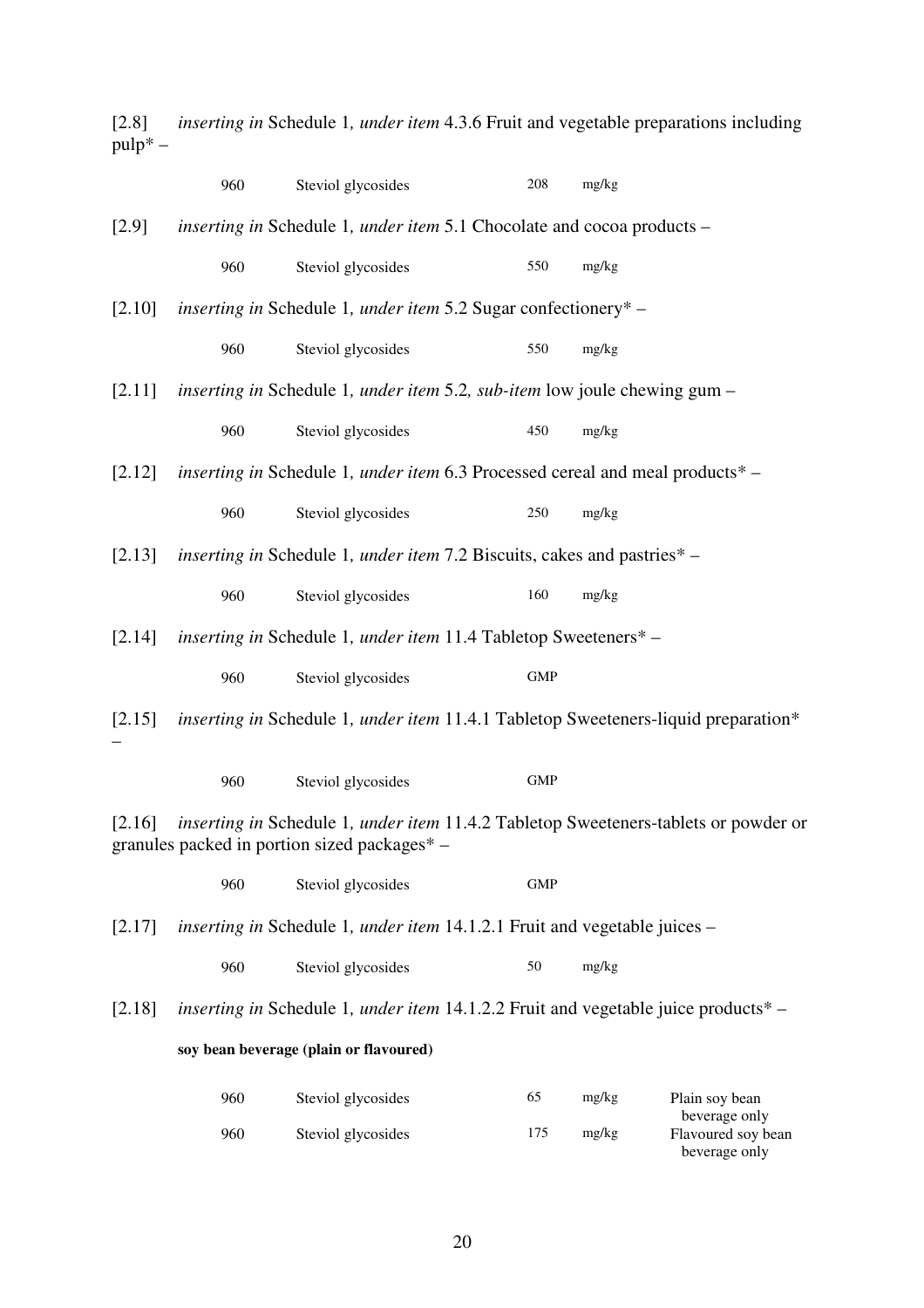[2.19] *inserting in* Schedule 1*, under item* 14.1.2.2*, sub-item* low joule fruit and vegetable juice products –

|                                                                                                                                        | 960                              | Steviol glycosides                                                                                      | 125    | mg/kg |                                 |
|----------------------------------------------------------------------------------------------------------------------------------------|----------------------------------|---------------------------------------------------------------------------------------------------------|--------|-------|---------------------------------|
| [2.20]                                                                                                                                 |                                  | inserting in Schedule 1, under item 14.1.3 Water based flavoured drinks* -                              |        |       |                                 |
|                                                                                                                                        | 960                              | Steviol glycosides                                                                                      | 160    | mg/kg |                                 |
| [2.21]                                                                                                                                 |                                  | <i>inserting in</i> Schedule 1, <i>under item</i> 14.1.3.1 Brewed soft drink* $-$                       |        |       |                                 |
|                                                                                                                                        | 960                              | Steviol glycosides                                                                                      | 160    | mg/kg | Clause 4 limits do not<br>apply |
|                                                                                                                                        | infusions and similar products – | [2.22] <i>inserting in</i> Schedule 1, <i>under item</i> 14.1.5 Coffee, coffee substitutes, tea, herbal |        |       |                                 |
|                                                                                                                                        | 960                              | Steviol glycosides                                                                                      | 100    | mg/kg |                                 |
| [2.23] <i>inserting in</i> Schedule 1, <i>under item</i> 20.2, <i>sub-item</i> custard mix, custard powder and<br>blanc mange powder – |                                  |                                                                                                         |        |       |                                 |
|                                                                                                                                        | 960                              | Steviol glycosides                                                                                      | $80\,$ | mg/kg |                                 |
| [2.24]                                                                                                                                 |                                  | inserting in Schedule 1, under item 20.2, sub-item jelly $-$                                            |        |       |                                 |
|                                                                                                                                        | 960                              | Steviol glycosides                                                                                      | 260    | mg/kg |                                 |
| [2.25]                                                                                                                                 |                                  | inserting in Schedule 1, under item 20.2, sub-item dairy and fat based desserts, dips                   |        |       |                                 |

and snacks –

| 960 | Steviol glycosides | 150 | mg/kg | dairy and fat based |
|-----|--------------------|-----|-------|---------------------|
|     |                    |     |       | dessert products    |
|     |                    |     |       | only                |

[2.26] *inserting in* Schedule 1*, under item* 20.2*, sub-item* sauces and toppings (including mayonnaises and salad dressings) –

960 Steviol glycosides 320 mg/kg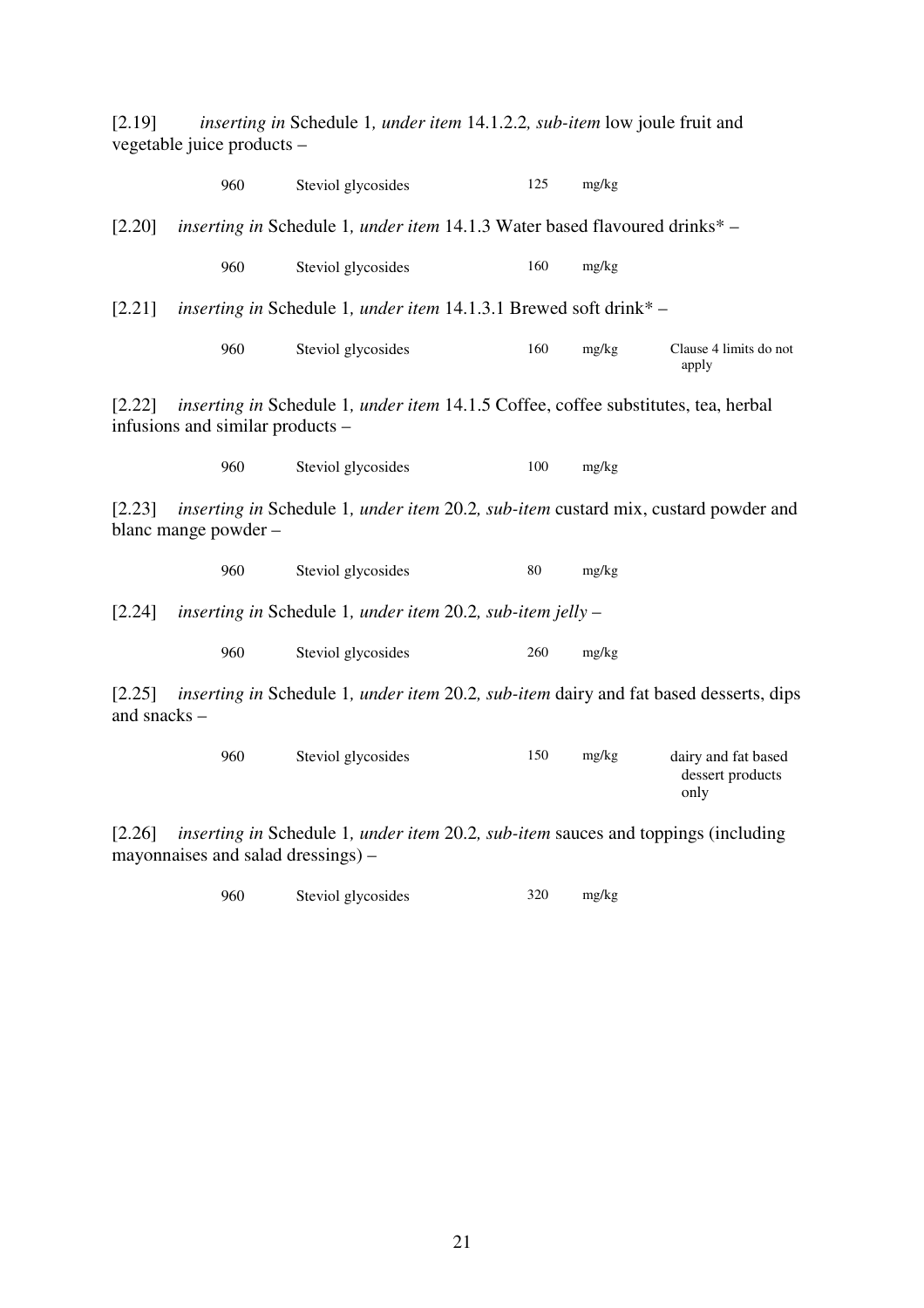### **Risk Assessment**

# EXECUTIVE SUMMARY

Steviol glycosides<sup>5</sup> are a mixture of high intensity sweeteners which are readily extracted from the leaves of the plant *Stevia rebaudiana*. The steviol glycosides in highest concentration in extracts, namely stevioside and rebaudioside A, are two of around ten other steviol glycosides present. In all toxicological studies the administered extract (dose), expressed as mg/kg bw of stevioside, was used to assess the toxicity of steviol glycosides. In particular, supplementary metabolism, pharmacological and mechanistic studies have been reviewed to determine whether it may alter the safety factor used to establish the temporary acceptable daily intake (ADI) for steviol glycosides.

Stevioside is completely metabolised to steviol by the microbial flora of the caecum, with excretion occurring via the faeces in animals or by the urine in humans. Stevioside has very low acute toxicity and there is no evidence of carcinogenicity, developmental, reproductive or genotoxicity effects. Several studies in animals and humans indicate that steviol glycosides have antihypertensive and antiglycaemic effects. While the exact mechanism of action has not been fully elucidated, the absence of urinary metabolites apart from conjugated steviol suggests that unconjugated steviol is pharmacologically active in humans.

Steviol glycosides are well tolerated and unlikely to have adverse effects on blood pressure, blood glucose or other parameters in normal, hypotensive or diabetic subjects at doses up to 11 mg/kg bw/day. The adequacy of the existing database and a new study in humans provides a basis for revising the uncertainty factors that were used by JECFA to derive the temporary ADI for steviol glycosides in 2005 (2 mg/kg bw/day steviol). In particular, the evidence surrounding the pharmacological effects of steviol glycosides on blood pressure and blood glucose has been strengthened so that the additional 2-fold safety factor for uncertainty related to effects in normotensive or diabetic individuals is no longer required. Therefore a full ADI of 4 mg/kg bw/day, derived by applying a 100-fold safety factor to the NOEL of 970 mg/kg bw/day (equivalent to 383 mg/kg bw/day steviol) in a 2-year rat study, has been established. This ADI covers steviol glycoside mixtures with different ratios of stevioside/rebaudioside.

# BACKGROUND

*Stevia rebaudiana* is an herb belonging to the chrysanthemum family which grows as a small shrub in parts of Paraguay and Brazil. The leaves of *Stevia rebaudiana* contain 10 different sweetening substances which are referred to as steviol glycosides and have traditionally been used as intense sweeteners. In leaf extracts 2 major (stevioside, rebaudioside A) and two minor (rebaudioside C and dulcoside) sweetening components can be isolated in a mixture to sweeten foods. Six other minor steviol analogues have been identified in extracts; namely, rebaudioside B, D, E, F, steviolbioside and rubudioside. The steviol glycoside content varies between 4 and 20 % of the dry leaf weight depending on variety and growth conditions, but is approximately 10 % in most crops grown in the field.

<sup>&</sup>lt;sup>5</sup> Steviol glycosides is a collective term for steviol derivatives which are glycosylated with different side chains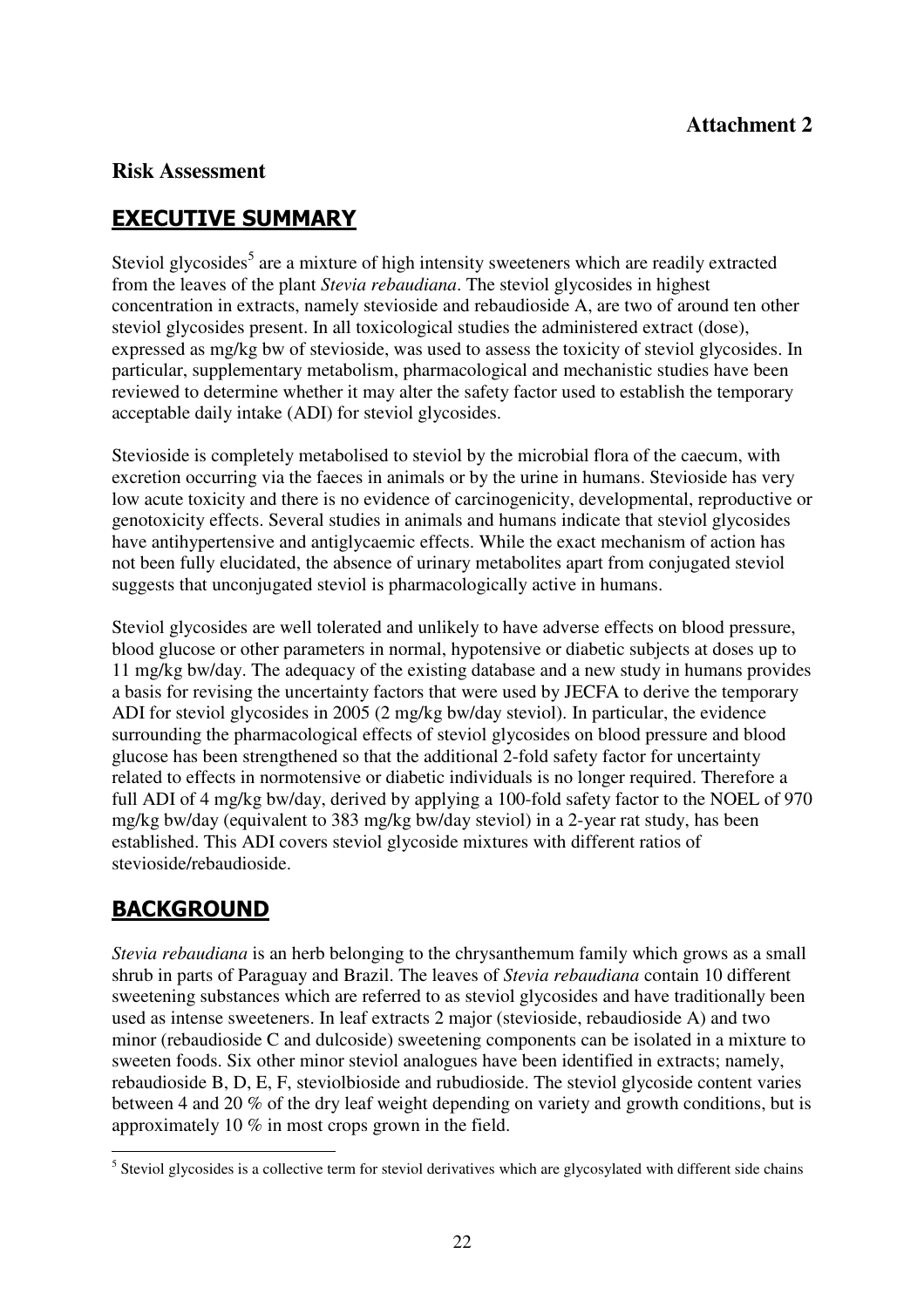Steviol glycosides are extracted from the leaves of *Stevia rebaudiana* Bertoni with hot water, followed by solvent purification of the water-soluble extract (Nabors, 2001; Hanson and Oliveira, 1993; Starratt et al 2002; Geuns, 2004). Stevioside is a white crystalline powder with a molecular weight of 809 and has limited solubility in water (1.25g/L or 0.125%) (Nabors, 2001). However, its solubility can be increased to 30% if at least 12% rebaudioside A is present in the steviol glycoside mixture (Goto and Clemente, 1998).

The approximate concentrations of the four main steviol glycosides when extracted from S. *rebaudiana* leaves are listed in Table 1 (Nabors, 2001). There is limited information on the concentrations of other constituents namely, rebaudioside B, D, E, F, steviolbioside and rubusoside when extracted from S. *rebaudiana* suggesting that these glycosides may occur in trace amounts or are unstable. It has been suggested that steviolbioside and rebaudioside B are generated as artefacts of the extraction process (Geuns, 2004).

|                          | <b>Analogue</b> | Approximate concentration $(w/v)$       | <b>Sweetness relative to</b><br>٠    |
|--------------------------|-----------------|-----------------------------------------|--------------------------------------|
|                          |                 |                                         | sugar                                |
|                          | Stevioside      | $5-10$<br>÷                             | X300<br>$\overline{\phantom{a}}$     |
|                          | Rebaudioside    | $2 - 4$                                 | X250-450                             |
|                          | A               |                                         |                                      |
| $\overline{\phantom{a}}$ | Rebaudioside    | No data<br>$\sim$                       | X300-350<br>$\overline{\phantom{a}}$ |
|                          | B               |                                         |                                      |
|                          | Rebaudioside    | $1 - 2$<br>-                            | X50-120<br>÷,                        |
|                          | C               |                                         |                                      |
|                          | Rebaudioside    | No data                                 | X250-400                             |
|                          | D               |                                         |                                      |
|                          | Rebaudioside    | No data                                 | X150-300                             |
|                          | E               |                                         |                                      |
|                          | Rebaudioside    | No data<br>Ξ.                           | No data<br>-                         |
|                          | $\mathbf F$     |                                         |                                      |
|                          | Dulcoside A     | $0.4 - 0.7$<br>$\overline{\phantom{0}}$ | X50-120                              |
|                          |                 |                                         |                                      |
|                          | Steviolbioside  | No data                                 | X100-125<br>÷                        |
|                          | Rubusoside      | No data                                 | No data                              |

**Table 1: Concentrations of steviol glycosides extracted from** *Stevia rebaudiana*

Structure of stevioside and its analogues

Stevioside is a glycoside of the diterpene derivative steviol (ent-13-hydroxykaur-16-en-19 oic acid). Various analogues are produced by substitution on the R1 and R2 steviol skeleton (Figure 1) with either hydrogen, glucopyranosoyl (Glc) (glucose) or rhamnopyranosyl (Rha) (Rhamnose) groups (Table 2). In rebaudioside D and E, R1 is composed of 2 *b*-Glc-*b*- $Glc(2<sup>®1</sup>)$ . In rebaudioside A, B, C, D, E and F, the R2 group has an additional sugar moiety added on carbon 3 of the first b-Glc. In rebaudioside F one *b*-Glc is substituted for by -*b*-Xyl (Geuns 2004).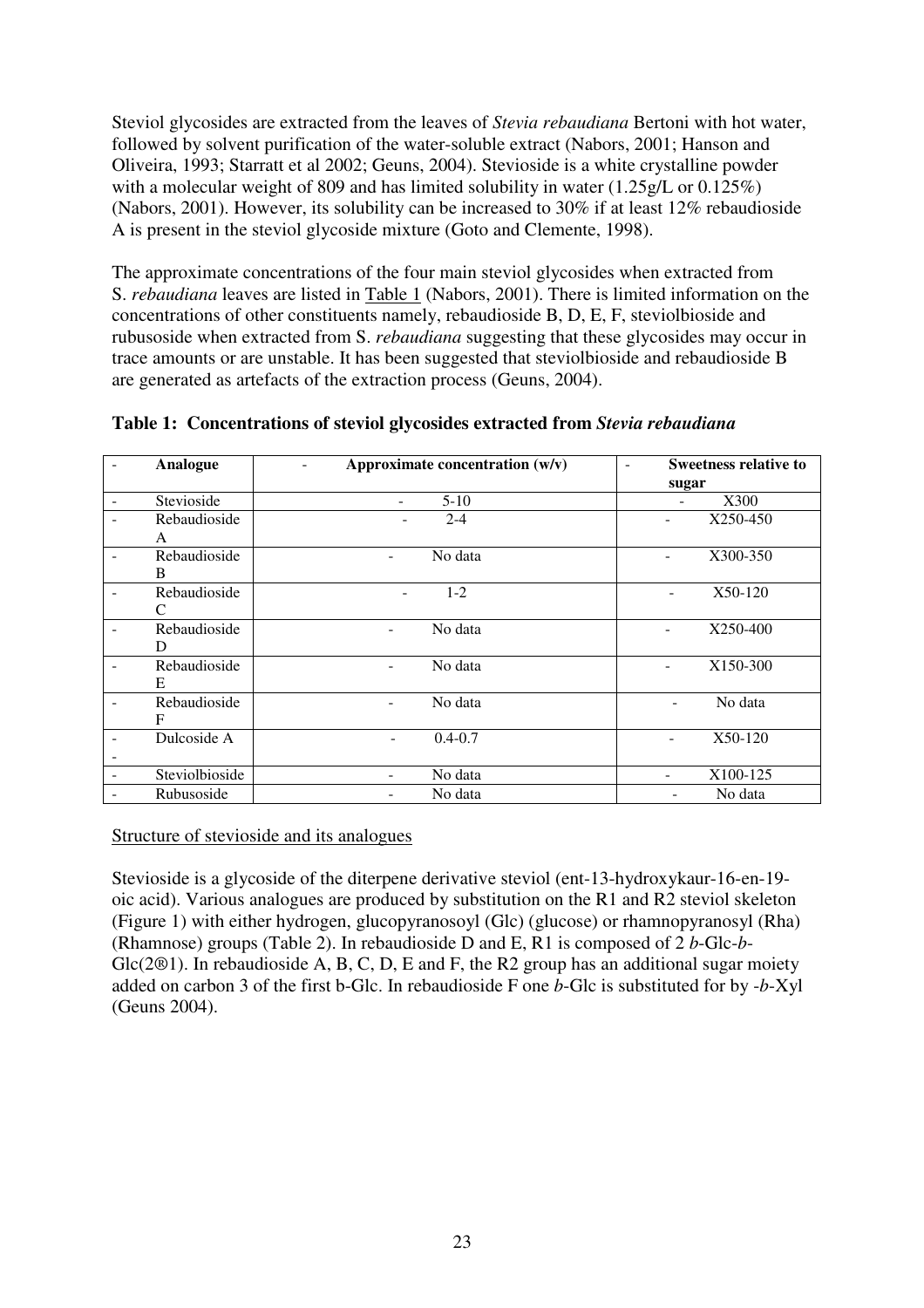

### **Table 2: Comparison of R1 and R2 grouped on stevioside analogues**

| Compound name  | $R1$                       | R <sub>2</sub>                     |
|----------------|----------------------------|------------------------------------|
| steviol        | H                          | H                                  |
| steviolbioside | H                          | $b$ -Glc- $b$ -Glc $(2-1)$         |
| stevioside     | $\overline{b}$ -Glc        | $b$ -Glc- $b$ -Glc $(2-1)$         |
| rubsoside      | $b$ -Glc                   | $b$ -Glc                           |
| rebaudioside A | $b$ -Glc                   | $\overline{b}$ -Glc- $b$ -Glc(2-1) |
|                |                            |                                    |
|                |                            | $b$ -Glc $(3-1)$                   |
| rebaudioside B | $\boldsymbol{\mathrm{H}}$  | $b$ -Glc- $b$ -Glc $(2-1)$         |
|                |                            |                                    |
|                |                            | $b$ -Glc $(3-1)$                   |
| rebaudioside C | $b$ -Glc                   | $\overline{b}$ -Glc-a-Rha(2-1)     |
| (dulcoside B)  |                            |                                    |
|                |                            | $b$ -Glc $(3-1)$                   |
| rebaudioside D | $b$ -Glc- $b$ -Glc $(2-1)$ | $b$ -Glc- $b$ -Glc $(2-1)$         |
|                |                            |                                    |
|                |                            | $b$ -Glc $(3-1)$                   |
| rebaudioside E | $b$ -Glc- $b$ -Glc $(2-1)$ | $b$ -Glc- $b$ -Glc $(2-1)$         |
| rebaudioside F | $b$ -Glc                   | $b$ -Glc- $b$ -Xyl $(2-1)$         |
|                |                            |                                    |
|                |                            | $b$ -Glc $(3-1)$                   |
| dulcoside A    | $b$ -Glc                   | $b$ -Glc-a-Rha $(2-1)$             |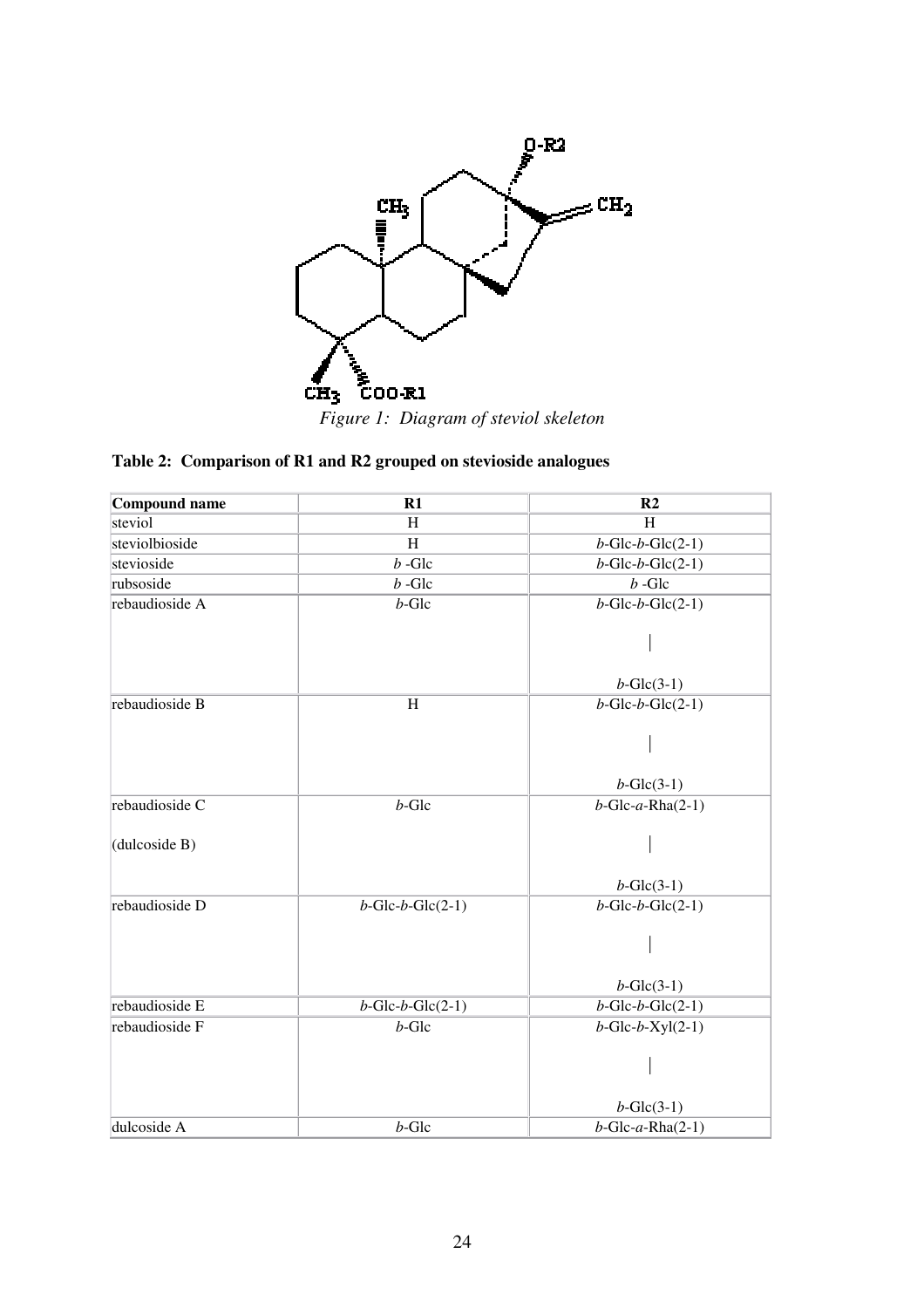#### Previous considerations of stevioside by the Joint Expert Committee on Food Additives

#### *Fifty first meeting of JECFA (WHO 1999)*

The Joint (FAO/WHO) Expert Committee on Food Additives (JECFA) first assessed the toxicity of stevioside at its  $51<sup>st</sup>$  meeting (WHO, 1999). The following is an overview of this toxicological assessment:

- Following oral administration in rats, stevioside was hydrolysed by microflora in the colon to steviol with limited absorption of stevioside occurring in the upper small intestine. Steviol was completely absorbed from the gastro-intestinal tract, excreted in the bile and underwent enterohepatic circulation with an elimination half-life of 24h. Steviol is the only faecal metabolite of stevioside that has been identified and faecal excretion is the major route of elimination.
- Stevioside and/or steviol affected a variety of biochemical parameters in models *in vitro*, indicating possible mechanisms of antihypertensive and antiglycaemic effects that involve modulation of various ion channels.
- Stevioside has very low acute toxicity via the oral route, with  $LD_{50}$  ranges from  $>2$ -15g/kg bw in either rats, mice or hamsters. Dietary administration of stevioside to rats up to concentrations of 2.5% for two years had no significant toxicological effects (equivalent to 970 and 1100 mg/kg bw/day in males and females, respectively). At a higher dose of 5% (equivalent to 2000 and 2400 mg/kg bw/day in males and females, respectively) reduced bodyweight gain and survival were observed. There was no evidence of carcinogenic potential in long-term studies in rats.
- Oral administration of stevioside at doses up to 2500 mg/kg bw/day in hamsters and 3000 mg/kg bw/day in rats showed no reproductive effects. No teratogenic or developmental effects were observed in rats at doses up to 1000 mg/kg bw/day by gavage.
- Genotoxicity tests on stevioside were found to be negative; however, following metabolic activation steviol showed positive responses in *in vitro* forward mutation assays in bacteria, gene mutation and chromosomal aberration assays in Chinese Hamster lung fibroblasts. An *in vivo* mouse micronucleus assay was negative.

Owing to an incomplete toxicological database JECFA was unable to recommend an ADI. Additional information was sought on the metabolism of stevioside in humans, and further genotoxicity studies on the potential mutagenicity of steviol *in vivo*. In addition, JECFA requested that precise specifications should be developed that was representative of the material of commerce (namely, stevioside) that would be used in food.

#### *Sixty third meeting of JECFA (WHO 2005)*

JECFA reconsidered stevioside at its 63rd meeting (WHO, 2005) and noted that most of the data requested at the 51<sup>st</sup> meeting was available. Additional *in vivo* studies on DNA damage and micronucleus formation in rats, mice and hamsters indicated no evidence of genotoxicity of steviol up to 8000 mg/kg bodyweight.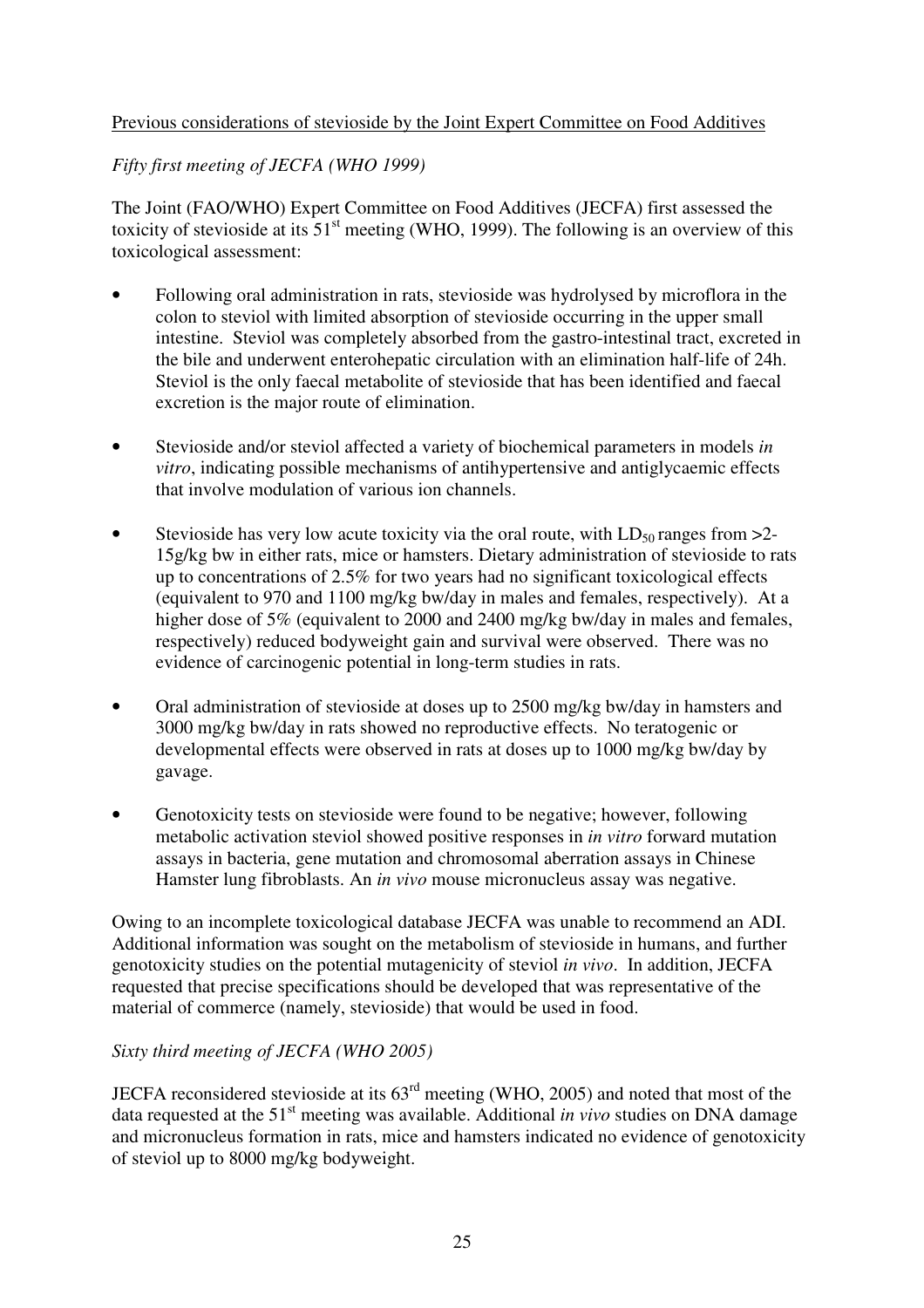JECFA concluded that stevioside and rebaudioside A are not genotoxic *in vitro* or *in vivo* and that the genotoxicity of steviol and some of its oxidative derivatives *in vitro* is not expressed *in vivo*.

JECFA reviewed a number of *in vivo* studies on the effects of stevioside on blood glucose and blood pressure in animals and humans (Summarised in Part 1). JECFA noted that stevioside has shown some evidence of pharmacological effects in patients with hypertension or with type-2 diabetes at doses corresponding to approximately 12.5–25 mg/kg body weight per day<sup>6</sup> (11 to 22 mg/kg bw/day for a 70 kg adult). The evidence available was inadequate to assess whether these pharmacological effects would also occur at lower concentrations of dietary exposure, which could lead to adverse effects in some individuals (e.g. those with hypotension or diabetes). JECFA therefore decided to allocate a temporary ADI, pending submission of further data on the pharmacological effects of steviol glycosides in humans.

A temporary ADI of 2 mg/kg body weight/day, expressed as steviol, was established for steviol glycosides on the basis of the No Observed Effect level (NOEL) for stevioside of 970 mg/kg body weight per day (or 383 mg/kg body weight per day, expressed as steviol) in the 2-year study in rats and a safety factor of 200. At higher doses reduced bodyweight gain and survival were observed. This safety factor incorporates a factor of 100 for inter- and intraspecies differences and an additional factor of 2 because of the need for further information. JECFA noted that this temporary ADI only applies to products complying with the specifications.

JECFA required additional information, to be provided by 2007, on the pharmacological effects of steviol glycosides in humans. These studies should involve repeated exposure to dietary and therapeutic doses, in normotensive and hypotensive individuals and in insulindependent and insulin-independent diabetics.

At this same meeting JECFA established tentative specifications for stevioside and its other glycosides (rebaudioside A, C and dulcoside A). However, in order to remove the tentative designation from the specifications, further information was requested by the Committee to be submitted by 2007 on the following:

- Analytical data on distribution and concentrations of all component steviol glycosides, including those that are not identified in the current specifications;
- Method of analysis for the determination of all component steviol glycosides, including those that are not identified in the current specifications;
- The nature and concentration of the non-steviol glycosides fractions;
- The quantities of residual solvents from purifications steps of the manufacturing process; and
- The hydrolytic stability of the steviol glycosides in acidic foods and beverages.

JECFA will be considering both the additional safety data and new information on specifications at the  $65<sup>th</sup>$  meeting in June 2007.

 $\overline{a}$ <sup>6</sup> Baded on 60 kg adult weights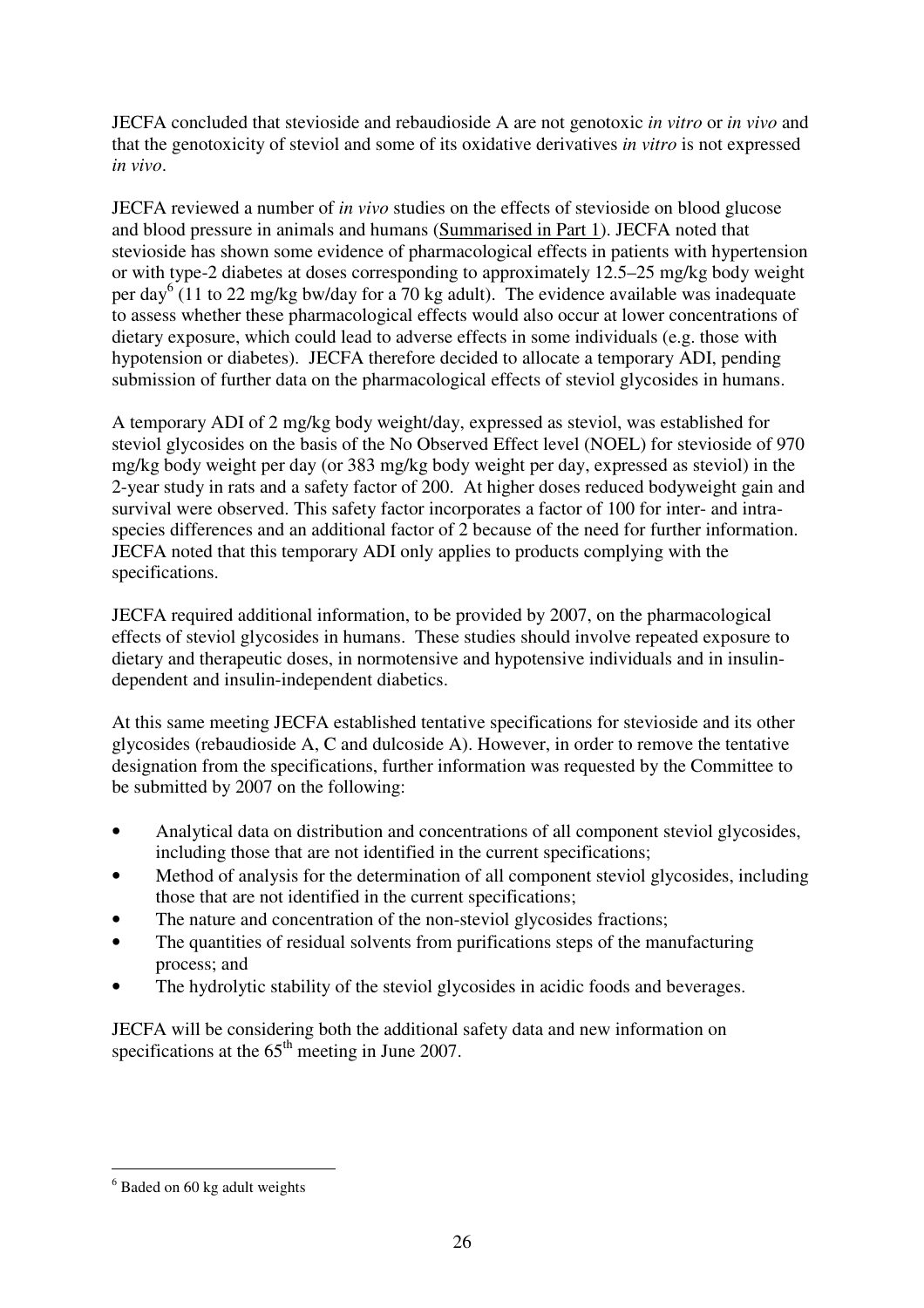#### Aims of the current assessment

FSANZ has not previously assessed the safety of stevioside. Therefore, the aims of the current assessment were to:

- review supplementary data on the absorption, distribution, metabolism and excretion (ADME), pharmacology and mechanism of action of stevioside in laboratory animals and humans to determine its safety as a food additive; and
- determine whether the new data affects the temporary ADI for stevioside

# SUMMARY OF SUPPLEMENTARY DATA

The database for stevioside is adequate and consists of studies previously evaluated by JECFA in addition to supplementary data on its ADME, pharmacology and mechanism of action. The data assessed was provided from the Applicant (unpublished studies) and from published papers. The full assessments of the supplementary data are at Parts 2-4.

#### Absorption, Distribution, Metabolism and Excretion

A number of *in vitro* and *in vivo* studies indicated that stevioside is not absorbed across the digestive tract in rats or humans and is not metabolised by any of the normal digestive enzymes (Wingard et al 1980; Nakayama et al 1986; Hutapea et al 1997; Koyama et al 2003a&b; Geuns and Pietta 2004). In rats, stevioside is metabolised to steviol via an intermediate compound, steviolbioside, with enterohepatic recycling producing unidentified conjugated metabolites in the bile. Excretion is via the faeces, with 68% of the initial dose of stevioside excreted in the faeces by day 5 post-dose, 2% in the urine and the remainder in expired air (Nakayama et al 1986).

Steviol is produced via the bacterial conversion of stevioside in the caecum of rats and humans (Wingard et al 1980; Hutapea et al 1997; Koyama et al 2003b). In humans, steviol is transported to the liver where a steviol-glucuronide conjugate is formed with excretion via the kidneys and urine. Steviolbioside may also be an intermediate compound in humans. The principle excretion route for the steviol glucuronide conjugate is the urine (68%) and a small amount of free steviol is excreted via the faecal route (8%) with a total recovery of steviol (free and conjugated) of 76% (Geuns et al 2006a&b).

Rat and human liver microsomes metabolised steviol to a number of monohydroxy and dihydroxy derivatives, which required an NADPH generating system; this suggested that cytochrome P450 may be involved in the oxidation of steviol and that phase 1 oxidation reactions may occur *in vitro* (Koyama et al 2003a). *In vivo* studies identified some steviol metabolites; namely, steviol-16,17α-epoxide in mice (Hutapea et al 1977) and isosteviol, 15-  $\alpha$  hydroxysteviol and steviol-16,17,  $\alpha$ -epoxide in the blood, faeces and urine of hamsters following a single oral dose of 1000 mg/kg bw (Hutapea et al, 1999). However, there is no evidence of phase 1 metabolism *in vivo* in humans, as the recent studies in have not identified any steviol metabolites in blood, urine or faeces (Geuns and Pietta 2004; Simonetti et al 2004; Geuns et al 2006 a&b).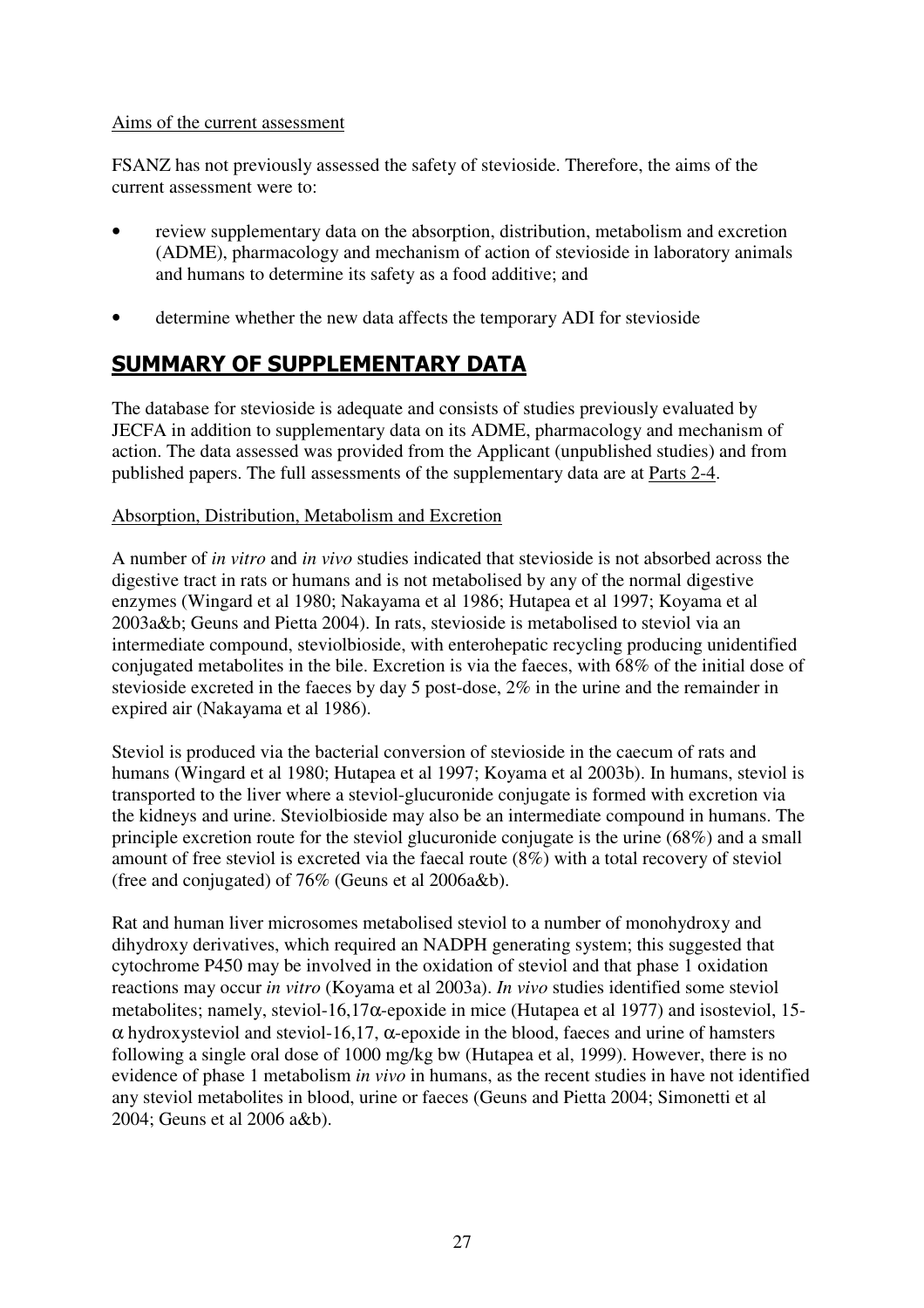The production of steviol metabolites by human liver microsomes may be attributable to the use of dimethyl sulfoxide (DMSO) as a vehicle, which may have enhanced the solubility of steviol<sup>7</sup> and allowed phase 1 metabolism to occur (Koyama et al 2003a).

No stevioside or free steviol was detected in human plasma and a large variability in maximum concentrations (Cmax) of steviol glucuronide conjugates (0.7 to 21.3µg/mL) occurred from 0 to 7 h post-dose after a single 250 mg dose of stevioside, which followed two previous days of dosing at 750 mg stevioside/day (Geuns and Pietta 2004). *In vitro* studies with human faecal suspensions found that stevioside was degraded to the intermediate compound steviolbioside (peaking at 2-4h post incubation) followed by steviol (at 3-4h post incubation), with total conversion to steviol occurring within 10h (Gardana et al 2003). Following a single oral dose of stevioside, steviol was also detected in the plasma of rats at 8h, peaking at 24h post dose (Wang et al, 2004). A peak plasma steviol concentration of 18.31 µg/mL occurred 15 minutes post-dose following oral doses of steviol (Koyama et al 2003a).

#### Pharmacology studies

#### *Effects of stevioside on blood glucose and insulin*

A single intravenous (IV) dose of stevioside (200 mg/kg bw) to diabetic-induced rats increased the insulin response, decreased glucose and increased glucagon secretion (Jeppesen et al 2002. A single oral dose of stevioside at 500 mg/kg bw similarly reduced the product of the insulin and glucose incremental area-under-the-curve (AUC) (a measure inversely related to whole body insulin sensitivity) in obese insulin-resistant rats (Lailerd et al 2004). A reduction in the glucose and glucagon AUC and increased insulin secretion occurred in rats following repeated oral doses of 25 mg/kg bw/day for 6 weeks duration (Jeppesen et al 2003).

Reductions in blood glucose and increased insulin release occurred following a single oral dose of stevioside of 14 mg/kg bw/day<sup>8</sup> in mildly obese patients with type 2 diabetes (Gregersen et al 2004). However, in normal healthy human subjects (Temme et al 2004; Barriocanal et al 2006) or in type 1 or 11 diabetics (Barriocanal et al 2006) administered oral doses of stevioside at 11 mg/kg bw/day or those with mild to moderate hypertension administered oral doses of stevioside at 11 mg/kg bw/day (Chan et al 2000) or 21 mg/kg bw/day (Hseih et al 2003) no effects on blood glucose and insulin concentrations were observed. This suggests that effects only occur when blood glucose concentrations are elevated, as in the diabetic state and that there is a relatively low risk of hypoglycaemia in normal subjects from consumption of dietary concentrations of stevioside.

#### *Effects of stevioside on blood pressure (BP)*

In rats, reduced BP occurred following repeated oral doses of stevioside of 25 mg/kg bw/day for 6 weeks (Jeppeson et al 2003) with a crude extract of stevia orally administered by gavage (2.67g dried leaves/day) for 30 days (Melis 1996) and with single oral and IV doses at 200 and 50 mg/kg bw respectively in dogs (Liu et al, 2003).

<sup>&</sup>lt;sup>7</sup> Steviol solubility <0.001%

<sup>8</sup> Based on 70 kg adult weights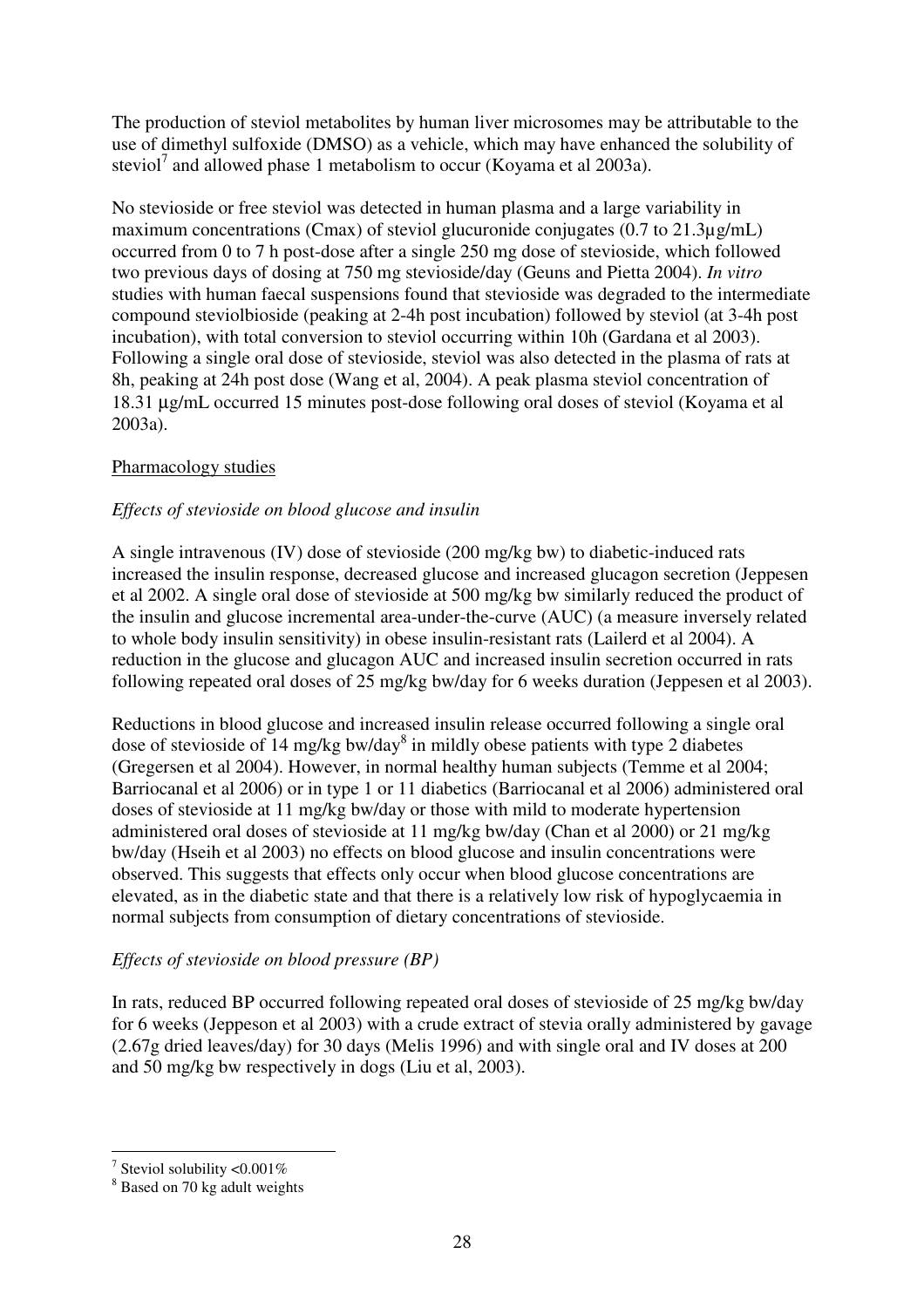Repeated oral doses of 11 to 21 mg/kg bw/day stevioside for a 1 or 2 year period, respectively, in mild to moderately hypertensive subjects significantly decreased BP compared to placebo controls (Chan et al 2000; Hseih et al 2003).

At doses up to 15 mg/kg bw/day crude stevioside preparations did not reduce BP in mildly hypertensive humans (Ferri et al 2006). At doses of stevioside of 11 mg/kg bw/day for a 3 month period in type 1 and 2 diabetics and non-diabetics with normal/low BP, no significant differences were observed in mean BP between control and treated subjects for all three groups (Barriocanal et al 2006).

#### Mechanistic studies

Oral doses of stevioside lowered blood glucose concentrations in normal and diabetic induced rats in a dose-dependent manner with maximum reductions observed at 90 minutes post-dose at doses of 10 mg/kg bw/day with no further reductions noted when the period of blood sampling was extended to 15 days. Significant reductions in phosphoenol pyruvate carboxylase (PECK) mRNA and protein concentrations were observed, suggesting that a possible mechanism of action of stevioside may be to regulate blood glucose concentrations by decreasing PEPCK expression in the liver. The authors proposed that this may lead to a decrease in gluconeogenesis and a subsequent decrease in hyperglycaemia in diabeticinduced rats (Chen et al 2005).

Stevioside orally administered at a dose of 5.5 mg/kg bw/day for 15 days had no effect on fasting blood glucose concentrations; whereas, stevia powder at doses of 20 mg/kg bw/day decreased glucose concentrations in fasted rats. Reduction of hepatic gluconeogenesis via inhibition of the two key enzymes pyruvate carboxylase (PC) and PEPCK were proposed by the authors as a mechanism by which glucose may be reduced by oral doses of stevia powder in rats (Ferreira et al 2006).

Exposure of clonal α-TC1-6 cells to fatty acids resulted in glucagon hypersecretion and triglyceride accumulation. Stevioside was able to reduce the release of glucagon, possibly by enhanced expression of genes involved in fatty acid metabolism leading to increased mRNA expressions of carnitine palmitoyltransferase, PPARγ and stearoyl-CoA desaturase (Hong et al 2006).

Rebaudioside A was shown to dose dependently increase insulin secretion from mouse islets with the effects of rebaudioside A on insulin secretion glucose-dependent and only occurred with glucose concentrations  $> 6.6$  mmol/L (Abudula et al, 2004).

An increase in intracellular insulin concentration occurred in mouse pancreatic islets cells pre-treated with stevioside. In contrast, glibenclamide, a stimulator of insulin secretion that is used to treat diabetes, decreased the insulin concentration. Glibenclamide but not stevioside stimulated basal insulin secretion whereas glucose stimulated insulin secretion was increased by pre-treatment with stevioside (Chen et al 2006).

Proposed mechanisms by which BP reductions occur are via an increase in renal plasma and urine flow and sodium excretion leading to a vasodilating effect on the kidney resulting in blood pressure reductions (Melis et al 1996). Alternatively, a vasodilatation effect on vascular smooth muscle cells has been proposed, involving the inhibition of calcium into the blood vessels (Lee et al, 2003).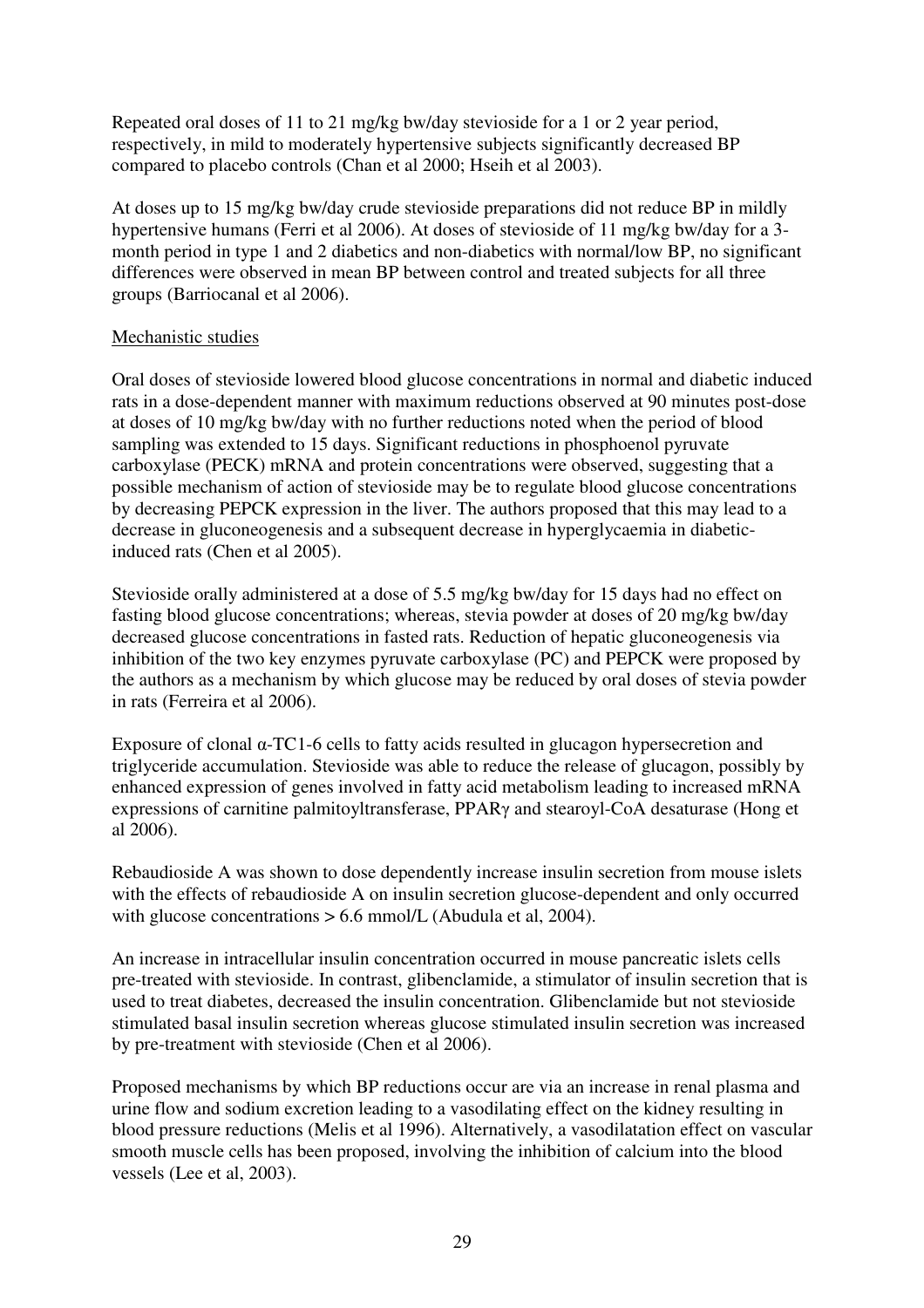More recently, a study by Wong et al (2006) suggested that isosteviol (a metabolite of steviol) inhibits angiotension-II-induced cell proliferation and endothelin-1-secretion via reductions in reactive oxygen species generation in the smooth muscle of rat aortas.

However, the significance of this study for humans is unclear, as only limited or trace amounts of isosteviol would be expected to occur in stevioside mixtures used as a food additive suggesting that unless isosteviol was administered at very high doses it is unlikely to exert a pharmacological affect in humans at doses encountered in the diet.

In summary, studies in animal and humans suggested that the mechanism of action of stevioside on blood glucose concentrations may be mediated by increased insulin secretion, which occurs only when glucose concentrations are elevated. This effect may also be mediated by altering secretion of glucagon and possibly by key enzymes that control blood glucose concentrations in the liver. Although administration of stevioside to humans produced reductions of blood pressure in patients with already elevated blood pressure, the mechanism by which stevioside excreted this effect remains to be determined.

### **Discussion**

The toxicological database for stevioside now covers an adequate range of endpoints. It consists of studies previously evaluated by JECFA in addition to supplementary data on its ADME, pharmacology and mechanism of action.

The *in vitro* and *in vivo* ADME studies suggest that stevioside is not absorbed but is first metabolised to the metabolite steviol by microflora in the caecum (via successive hydrolysis of glucose units) and that the process is similar in animals and humans (Wingard et al 1980; Hutapea et al 1997; Koyama et al 2003b, Geuns et al 2006a&b). A key difference between animals and humans is that in animals uncharacterised steviol conjugates are formed and excreted via the faeces (Nakayama et al 1986); whereas, in humans steviol is conjugated with glucuronide and excreted via the urine (Geuns et al 2006a&b).

There are a number of factors that are likely to influence the efficiency of conversion of stevioside to steviol thereby leading to interspecies and intraspecies differences in metabolism and the extent to which effects (e.g. pharmacological effects) are observed in animal and human studies:

- transit time through the gastrointestinal tract (faster times may lead to less ability for the microbial flora to convert stevioside to steviol);
- bile production (which varies between animals and individuals and will influence breakdown of steviol);
- the food matrix (which may also affect transit time, i.e. higher fat –containing foods will have slower transit times);
- differences in the gut microflora between animals and humans; and
- differences in gut microflora between individual humans due to the extensive variety of food a human is exposed to in their diets compared to a standard rat diet which would lead to less changes in microflora of the caecum.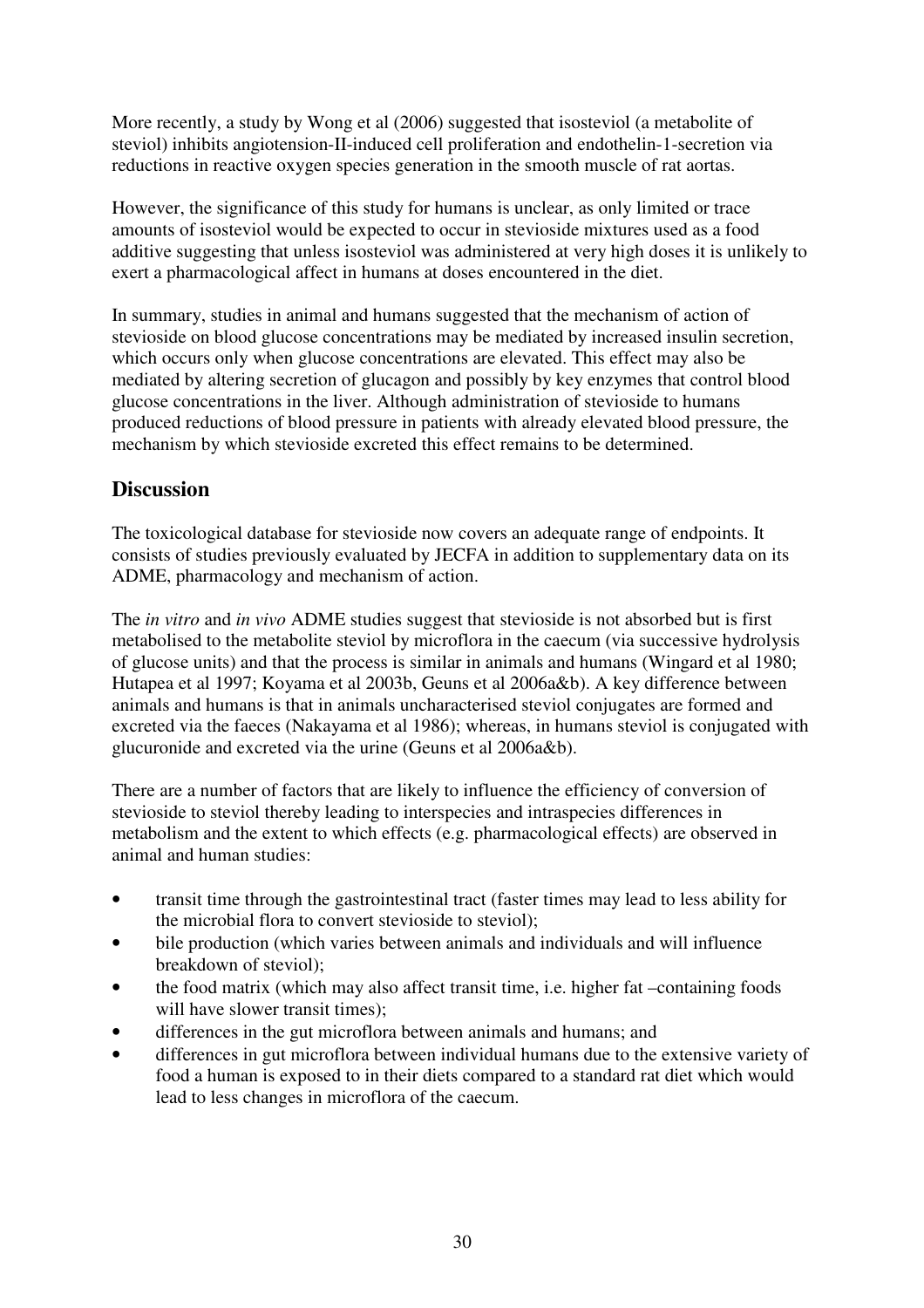In light of the above factors and that the human studies were conducted in Chinese (Chan et al, 2000; Hseih et al 2003), South American (Ferri et al 2006; Barriocanal et al 2006) or European populations (Temme et al, 2004; Gregersen et al 2004) it is plausible that there is likely to be a difference in the ability of subjects selected from different populations to convert stevioside to steviol, with some individuals being efficient converters and others less so.

This may account for the reductions in blood pressure observed at a dose of 750 mg/day (11 mg/kg bw/day) in Chinese subjects (Chan et al 2000) suggesting that they are more efficient converters; however, at the same dose no effects were observed in European (Temme et al 2004) or South American subjects (Barriocanal et al 2006) suggesting they have poorer efficiency of conversion.

A parallel example exists in the literature in regard to the intense sweetener cyclamate. In humans non-absorbed cyclamate is converted to the metabolite cyclohexylamine by bacteria in the gastrointestinal tract. Once conversion has occurred, cyclohexylamine is rapidly and completely absorbed from the large intestine and primarily excreted unchanged in the urine. However, the extent of conversion varies substantially between individuals and within individuals over time, not all individuals are able to convert cyclamate and the proportion of converters may be slightly lower in European and North American populations and higher among Japanese populations (Bopp and Price, 2001). For example, the high carbohydratebased diets of the Chinese populations may alter the colonic microflora and lead to increased efficiency of conversion to steviol and hence greater ability to exert effects on blood pressures within a relatively short time period. Therefore, the observed blood pressure reductions at the lowest dose tested in humans (11 mg/kg bw/day) may therefore be specific and somewhat confined to the Chinese population and not be applicable to more general populations groups (e.g. European populations).

There have been no recent studies that have assessed the effects of direct exposure to steviol in the diet of either animals or humans. Whilst recent studies have detected steviolglucuronide conjugates in the blood and urine (Geuns and Pietta, 2004; Geuns et al 2006a&b) in humans and free steviol in the blood plasma of animals (Wang et al, 2004; Koyama et al 2003a) there appears to be an inability to detect the free form of steviol in human blood plasma. Possibly, blood samples should have been taken earlier in the dosing period (e.g. on day 1 or 2) in the human studies rather than on day 3 in order to detect free steviol (Geuns and Pietta, 2004; Geuns et al 2006a&b).

Single or repeated doses of stevioside reduced blood glucose and increased insulin release in diabetic-induced rats. It has been proposed that these effects may be mediated by increased insulin secretion and insulin sensitivity<sup>9</sup> or glucagon reductions (Jeppeson et al 2002 and 2003; Lailerd et al 2004, Chen et al 2005, Hong et al 2006) or by decreased  $PEPCK<sup>10</sup>$  gene expression in the liver leading to a decrease in gluconeogenesis in diabetes-induced rats (Chen et al 2005). Studies in humans have suggested that oral administration of stevioside to normal healthy subjects at doses up to 750 mg/day (equivalent to 11 mg/kg bw/day steviol) does not affect glucose or insulin concentrations (Temme et al 2004; Barriocanal et al, 2006) or in subjects with mild to moderate hypertension, receiving repeated doses of stevioside from 11 to 21 mg/kg bw/day for either 1 or 2 years duration, respectively (Chan et al 2000; Hseih et al 2003).

 $\overline{a}$ 

 $9$  Insulin sensitivity refers to the effectiveness of insulin or the quantity of glucose that moves into cells as a result of the action of insulin

 $10$  PEPCK is the rate-limiting enzyme for gluconeogenesis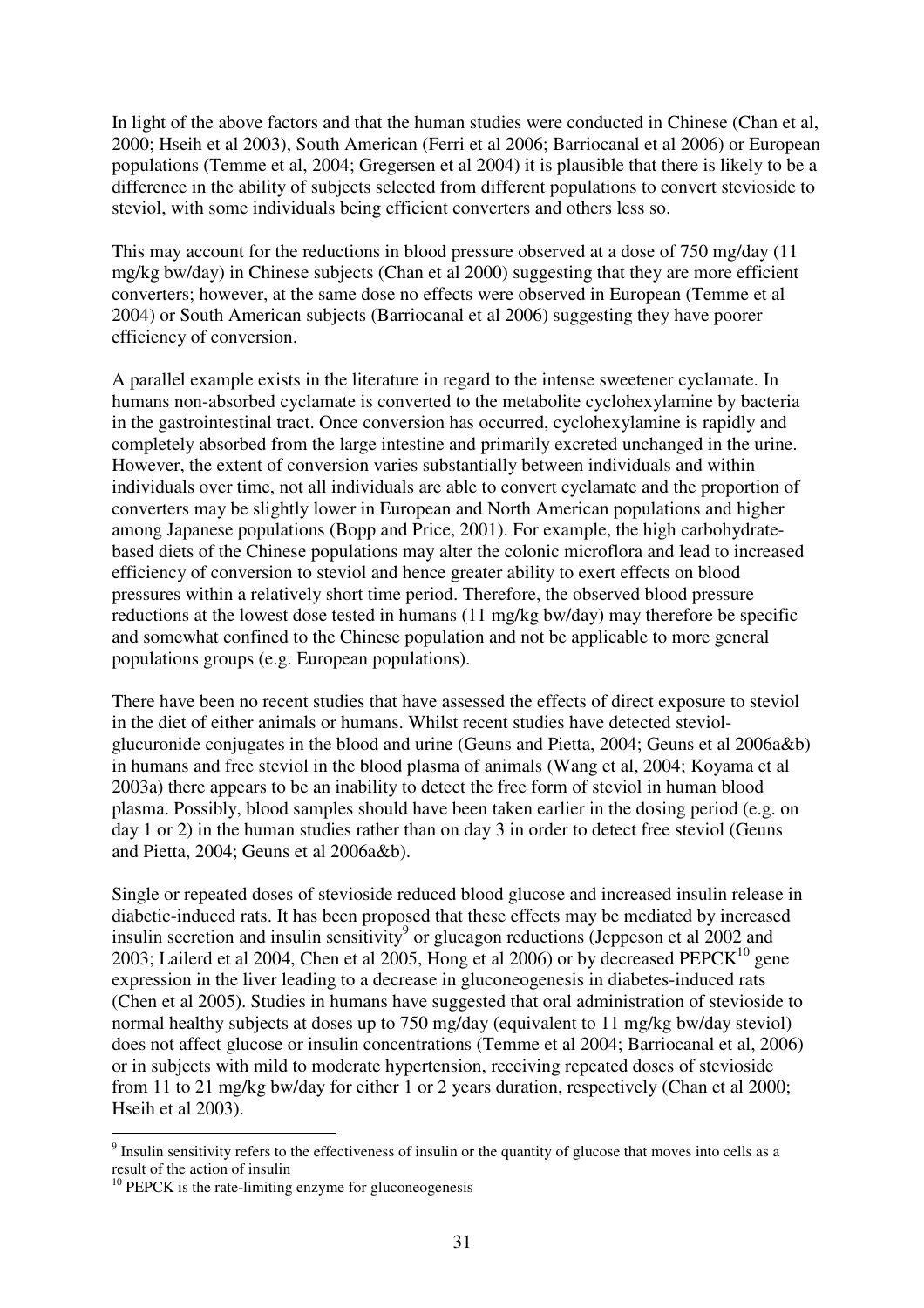Reductions in blood glucose and increased insulin released occurred post-prandial following single oral doses of stevioside of 14 mg/kg bw/day in mildly obese patients with type 2 diabetes (Gregersen et al 2004).

These studies in humans suggest that effects of stevioside or stevioside/rebaudioside mixtures (e.g. increased insulin secretion or reduced glucagon release) may only occur when blood glucose concentrations are elevated (as in the diabetic state) and at doses >11 mg/kg bw/day and that there is a relatively low risk of hypoglycaemia in normal healthy human subjects, particularly at concentrations that may be encountered in the diet. This is supported by recent *in vitro* studies in which high concentrations of glucose were required to stimulate the release of insulin following pre-incubation of Islet of Langerhan cells with stevioside (Jeppesen et al 2000; Chen et al 2006) or rebaudioside A (Abdula et al 2006) whereas, at normal glucose concentrations no or limited insulin secretion occurred. In summary, the weight-of-evidence indicates that stevioside would be unlikely to produce hypoglycaemia in humans at concentrations encountered in the diet.

In rats reductions were observed in BP following oral doses of stevioside of 25 mg/kg bw/day for 6 weeks (Jeppesen et al 2003) and with single oral and IV doses at 200 mg/kg bw and 50 mg/kg bw, respectively in dogs (Liu et al 2003). One proposed mechanism in rats is an increase in renal plasma and glomerular filtration rates and subsequent urinary output which lowers renal vasculature resistance leading to blood pressure reductions (Melis et al 1996). More recent studies have suggested that the vasodilatation effect is via the inhibition of calcium into vascular smooth muscle cells (Liu et al 2003; Lee et al, 2003) similar to the action of the human antihypertensive drugs nifedipine and verapamil $11$  or hydralazine drugs (such as apresoline, vasodilan and loniten) which exert a peripheral vasodilating effect through direct relaxation of the smooth muscle tissue. A recent study suggested that isosteviol (a metabolite of stevioside) inhibits angiotension-II-induced cell proliferation and endothelin-1-secretion in rat aortic smooth muscle cells both of which have been implicated in the pathogenesis of chronic vascular disease (Wong et al 2006). Although studies have identified isosteviol as being a metabolite of stevioside in rats and hamsters (Hutapea et al, 1999; Nakayama et al 1986) recent studies in humans have not identified isosteviol as a metabolite of stevioside in humans following oral doses of stevioside.

Repeated oral doses of stevioside at doses of 11 or 21 mg/kg bw/day for a 1 or 2 year period respectively, in mild to moderately hypertensive subjects, significantly decreased BP compared to placebo controls (Chan et al 2000; Hseih et al 2003). At doses up to 15 mg/kg bw/day crude stevioside preparations did not reduce BP in mildly hypertensive humans up to a period of 11 weeks (Ferri et al 2006). Contributing factors to the lack of effect on blood pressure in this study may have been the limited number of subjects, purity of stevioside and/or rebaudioside A mixture, or that the frequency of administration was twice a day versus three times/day in the Chan et al (2000) and Hseih et al (2003) study.

In contrast, oral doses of stevioside at 11 mg/kg bw/day for 2-3 days duration did not reduce blood pressure in normal healthy subjects (Temme et al 2004) or subjects with type 1 or 2 diabetes and normal/hypotensive subjects when administered for 3 months (Barriocanal et al 2006). The reasons for the inconsistency in results at the same dose are unclear as effects on the smooth muscle of blood vessels would be expected to occur irrespective of the clinical state (hypertensive or hypotensive).

 $\overline{a}$  $11$  Nifedipine and Verapamil are used to treat high blood pressure by blocking calcium channels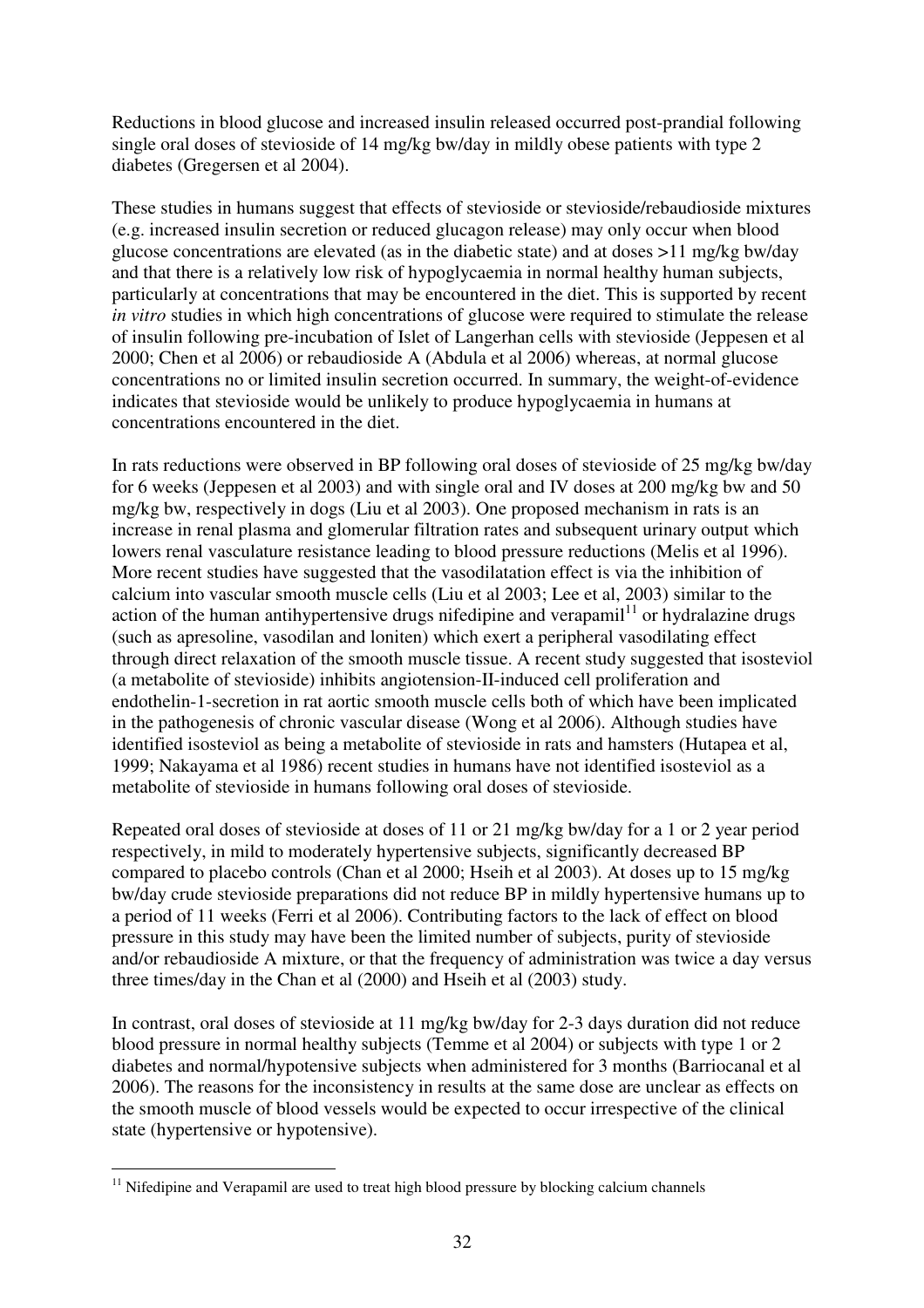However, the recent results in the study by Barriocanal et al (2006) suggests that there is no real evidence that stevioside administered to normotensive or hypotensive individuals would lower blood pressure to a degree that would be considered an adverse effect.

In addition, in the study by Chan et al (2000) and Hseih et al (2003) the subjects had higher initial baseline blood pressures as they were mild to moderately hypertensive to start with, compared to normal or normal/hypotensive subjects in the other studies (Temme et al 2004; Barriocanal et al 2006) which may partly explain why reductions were observed at the same dose.

Although the database is extensive many of the key studies in humans which investigated the effects of stevioside on blood glucose and BP did not report the purity of stevioside or mixtures of stevioside/rebaudioside (Chan et al 2000, Hseih et al 2003, Ferri et al 2006, Barriocanal et al 2006). This did not allow absolute assessment of whether the purity of stevioside would be representative of the expected specifications of stevioside that humans would be exposed to in the diet. In addition, as only one dose level is used in the pivotal human studies (Gregersen et al 2004, Temme et al 2004, Chan et al 2000, Hseih et al 2003) it precluded the establishment of a NOEL on which an ADI could be established.

#### **Conclusions**

This review of supplementary data indicated that stevioside is metabolised completely to steviol in the gastrointestinal tract, which is absorbed into the blood stream and then exerts a pharmacological effect by lowering blood pressure and blood glucose. While the precise mechanism of pharmacological action remains to be defined, stevioside is unlikely to produce hypoglycaemia or hypotension in humans at concentrations encountered in the diet. Studies previously reviewed by JECFA confirm the low toxicity potential of stevioside. On this basis, there are unlikely to be any safety issues associated with the use of stevioside as a sweetener.

No suitable human study was identified that could serve as a basis of an ADI for stevioside. However, steviol glycosides are well tolerated and unlikely to have adverse effects on blood pressure, blood glucose or other parameters in normal, hypotensive or diabetic subjects at doses up to 11 mg/kg bw/day.

The adequacy of the existing database and a new study in humans provides a basis for revising the uncertainty factors that were used by JECFA to derive the temporary ADI for steviol glycosides in 2005. In particular, the evidence surrounding the pharmacological effects of steviol glycosides on blood pressure and blood glucose has been strengthened so that the additional 2-fold safety factor for uncertainty related to effects in normotensive or diabetic individuals is no longer required.

As the ADME data indicated that stevioside is completely converted to steviol in animals and humans, the ADI is expressed in terms of steviol equivalents. This allows for any variability in the individual glycosides in mixtures of steviol glycoside extracts (e.g. different ratios of stevioside/rebaudioside) to be accounted for by the ADI being expressed in steviol equivalents. Therefore, based on this complete metabolism, a conversion factor of 40% from the steviol glycoside, stevioside (relative molecular mass: stevioside, 805; steviol, 318) to steviol is used to calculate the ADI.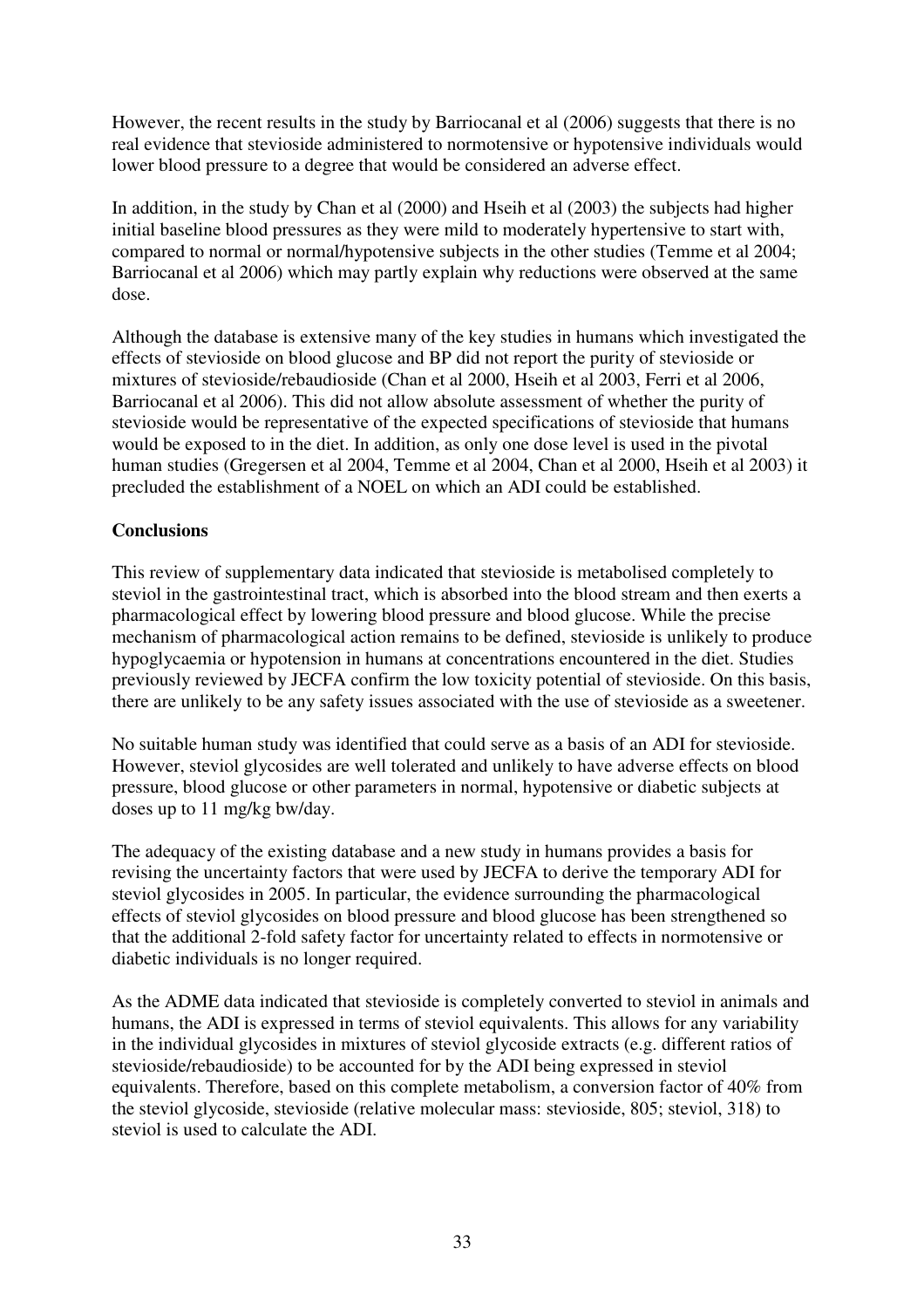Therefore a full ADI of 4 mg/kg bw/day, derived by applying a 100-fold safety factor to the NOEL of 970 mg/kg bw/day (equivalent to 383 mg/kg bw/day steviol) in a 2-year rat study, has been established. At the next highest dose equivalent to 2000 and 2400 mg/kg bw/day in males and female rats, respectively reduced bodyweight gain and survival were observed.

### **REFERENCES**

Abudula R, Jeppesen PB, Rolfsen SED et al (2006) Rebaudioside A potently stimulates secretion from isolated mouse islets: studies on the dose, glucose and calcium-dependency. **Metabolism**, *53*, 1378-1381.

Barriocanal LA, Palacios M, Benitez G et al (2006) Lack of pharmacological effect of steviol glycosides as a sweetener in humans. Studies on repeated exposures in normotensive and hypotensive individuals and Type 1 and Type 2 diabetes. Unpublished report.

Bopp and Price P (2001) Cyclamate: In: O-Brien Nabors L. eds. Alternative Sweeteners: Third Edition revised and Expanded. Chapter 5. Marcel Dekker Inc, New York, pp 63-85.

Chan P, Tomlinson B, Chen YJ et al (2000) A double-blind placebo-controlled study of the effectiveness and tolerability of oral stevioside in human hypertension. **Br J Clin Pharmacol**, *50*, 215-20.

Chen TH, Chen SC, Chan P et al (2005) Mechanism of the hypoglycaemic effect of stevioside a glycoside of Stevia rebaudiana. **Planta Med.,** *71*, 108-113

Chen J, Jeppesen PB, Abudula R et al (2006) Stevioside does not cause increased basal insulin secretion or β-cell desensitisation as does sulphonylurea, glibenclamide: studies in vitro. **Life Sciences**, *78*, 1748-1753.

Ferri LAF, Alves-Do-prado W, Yamada SS et al (2006) Investigation of the anti-hypertensive effect of oral crude stevioside in patients with mild hypertension. **Phytotherapy Research**, *20*, 732-736.

Ferreira EB, Neves F, Da Costa MAD (2006) Comparative effects of Stevia rebaudiana leaves and stevioside on glycaemia and hepatic gluconeogenesis. **Planta Med**., *72*, 691-696.

Gardana C, Simonetti P, Canzi E et al (2003) Metabolism of stevioside and rebaudioside A from stevia rebaudiana extracts by human microflora. **J Agric Food Chem**, *51*, 6618-6622.

Geuns JMC, Augustijns P, Mols R et al (2003) Metabolism of stevioside in pigs and intestinal absorption characteristics of stevioside, rebaudioside A and steviol. **Food. Chem. Toxicol**., *41*, 1599- 1607.

Geuns JMC (2004) Review: The safety of stevioside used as a sweetener. **Proceedings of the first symposium on the safety of stevioside.** Kuleuven, 16 April 2004. Chapter 9, pp. 85-127.

Geuns JMC and Pietta P (2004) Stevioside metabolism by human volunteers (unpublished report). Laboratory Functional Biology, Kuleuven, Kasteelpark Arenberg. Belgium.

Geuns, J.M., Buyse, J., Vankeirsbilck, A., Temme, E.H., Compernolle, F., Toppet, S. (2006a). Identification of steviol glucuronide in human urine. **J Agric Food Chem**, *5*, 2794-2798.

Geuns JMC, Buyse J, Vankeirsbilck A et al (2006b) Metabolism of stevioside in healthy subjects. Unpublished report. Laboratory Functional Biology, Kuleuven, Kasteelpark Arenberg. Belgium.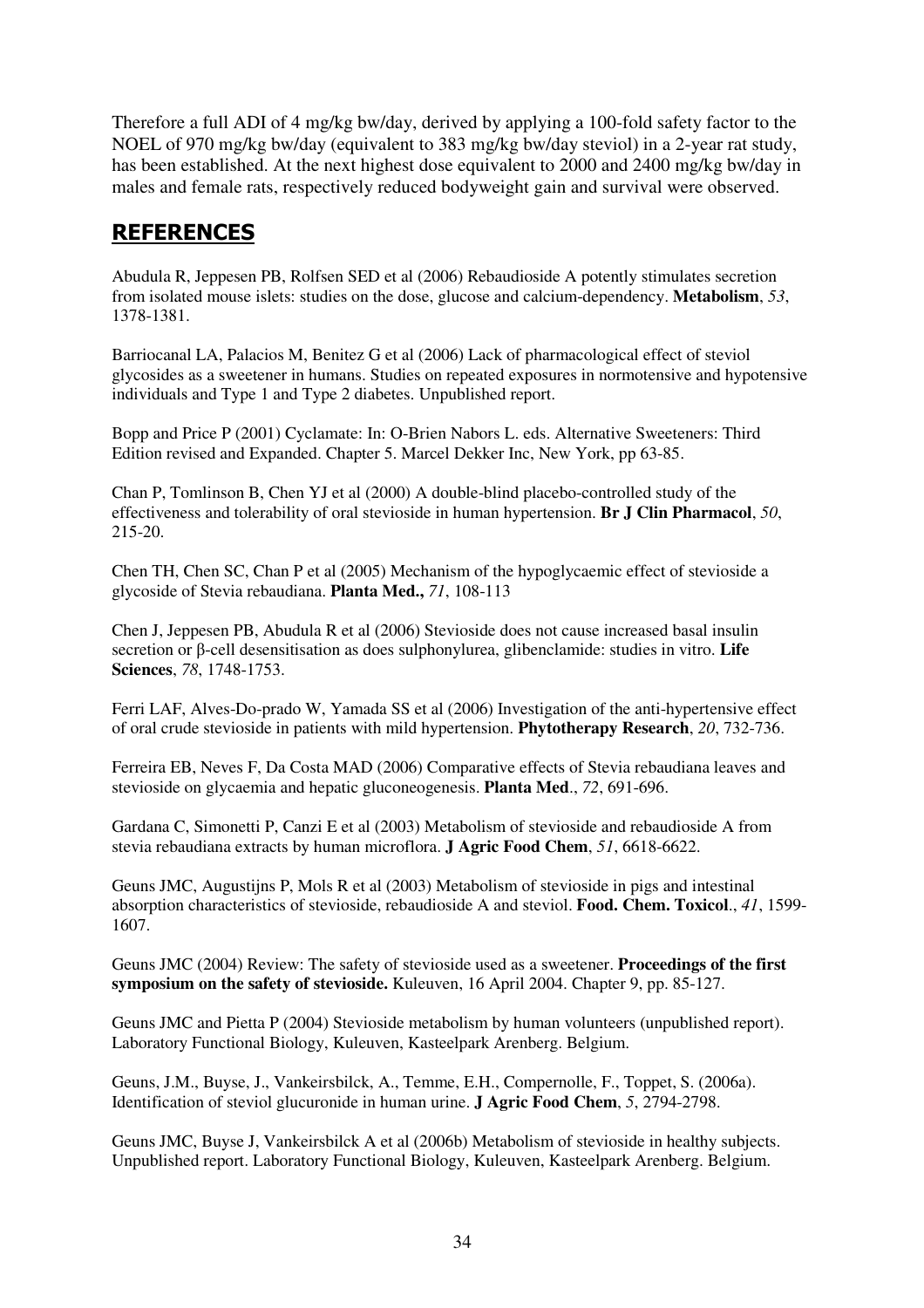Goto A and Clemente E (1998) Influence of rebaudioside on the solubility and flavour of stevioisde. **Food Science and Technology**, *v18*, Jan/April edition.

Gregersen S, Jepperson PB, Holst JJ and Hermansen K (2004) Antihyperglycemic effects of stevioside in type 2 diabetic subjects. **Metabolism,** *53*, 73-76.

Hanson JR and Oliveira BH (1993) Stevioside and related sweet diterpenoid glycosides. **Nat. Prod. Rep**, *10*, 301-309.

Hong J, Chen L, Jeppesen PB (2006) Stevioside counteracts the α-cell hypersecretion caused by longterm palmitate exposure. **Am J Physiol Endocrin Metab**, *290,* E416-E422.

Hsieh MH, Chan P, Yuh-Mou S et al (2003) Efficacy and tolerability of oral stevioside in patients with mild essential hypertension: a two-year, randomized, placebo-controlled study. **Clinical Therapeutics**, *25*, 2797-2808. Abstract only.

Hutapea AM, Toskulkao C, Buddhasukh D et al (1997) Digestion of stevioside, a natural sweetener, by various digestive enzymes. **J. Clin. Biochem. Nutr**. 23, 177-186.

Hutapea AM, Toskulkao C, Wilairat P and Buddhasukh D (1999) High-performance liquid chromatographic separation and quantification of stevioside and its metabolites. **J. Liq. Chrom. & Rel. Technol**, *22*, 1161-1170.

Jeppesen PB, Gregersen S, Poulsen CR and Hermansen K (2000) Stevioside acts directly on pancreatic beta cells to secrete insulin: actions independent of cyclic adenosine monophosphate and adenosine triphosphate-sensitive K+-channel activity. **Metabolism,** 49, 208-14.

Jeppesen PB, Gregersen S, Alstrup KK and Hermansen K (2002) Stevioside induces antihyperglycaemic, insulinotropic and glucagonostatic effects in vivo: studies in the diabetic Goto-Kakizaki (GK) rats. **Phytomedicine**, *9*, 9-14.

Jeppesen PB, Gregersen S, Alstrup KK and Hermansen K (2003) Antihyperglycemic and blood pressure-reducing effects of stevioside in the diabetic Goto-Kakizaki rat. **Metabolism Clinical & Experimental,** *53*, 372-378.

Koyama E, Sakai N, Ohori Y et al (2003a) Absorption and metabolism of glycosidic sweeteners of stevia mixture and their aglyocne, steviol, in rats and humans. **Food. Chem. Toxicol**., *41*, 875-883.

Koyama E, Kitazawa Y, Ohori O et al (2003b) In vitro metabolism of the glycosidic sweeteners, stevia mixture and enzymatically modified stevia in human intestinal microflora. **Food. Chem. Toxicol**., *41*, 359-374.

Lailerd N, Saengsirisuwan V, Sloniger JA et al (2004) Effects of stevioside on glucose transport activity in insulin-sensitive and insulin-resistant rat skeletal muscle. **Metabolism Clinical & Experimental**, 53, 101-107.

Lee CN, Wong KL, Liu JC (2001) Inhibitory effect of stevioside on calcium influx to produce antihypertension. **Planta Medica**, *67*, 796-799

Liu JC, Kao PK, Chan P et al (2003) Mechanism of the antihypertensive effect of stevioside in anaesthetised dogs. **Pharmacology (Basel)**, *67*, 14-20

Melis MS (1996) A crude extract of Stevia rebaudiana increases the renal plasma flow of normal and hypertensive rats. **Brazilian J Med Biol Res**, 29, 669-675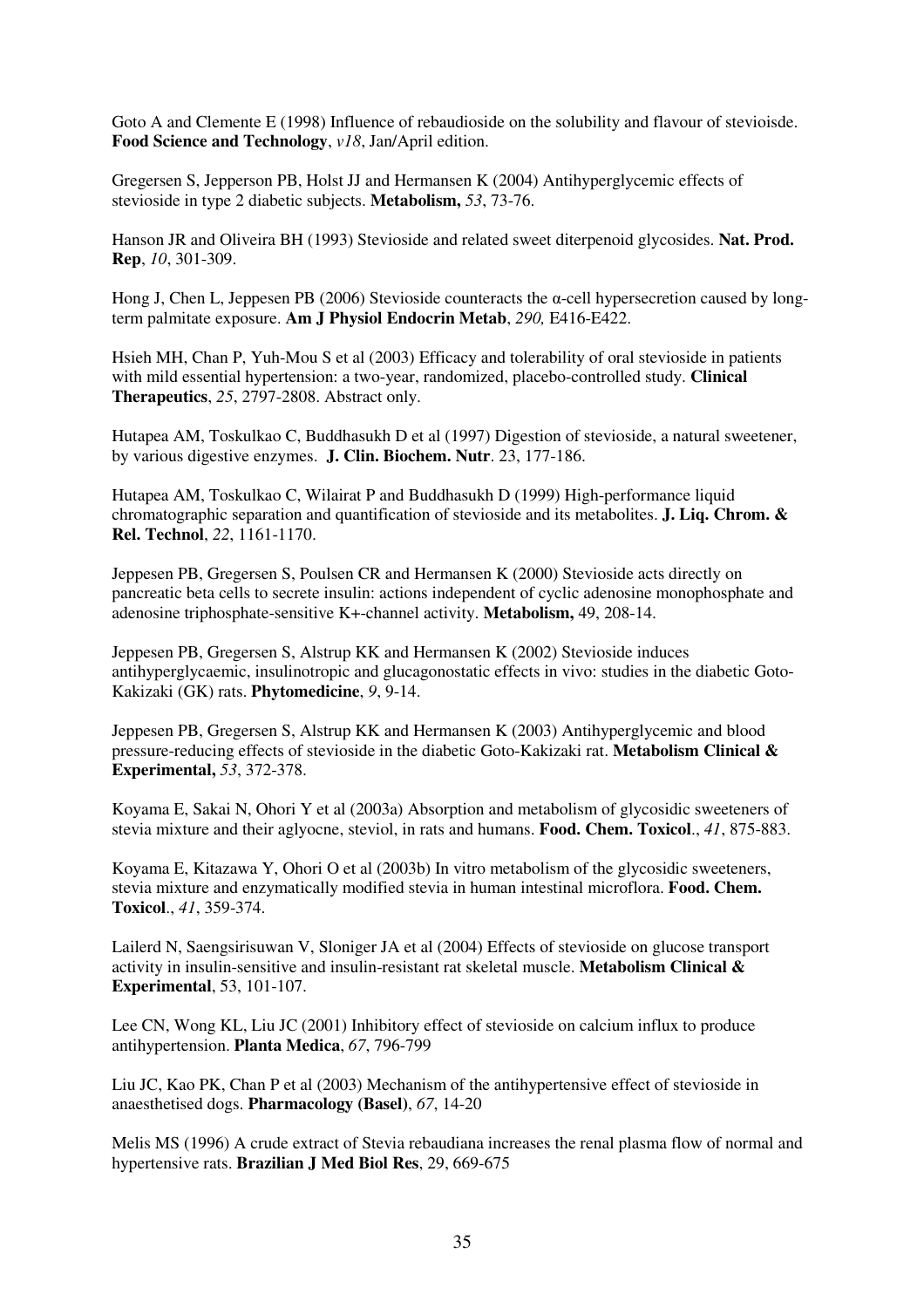Nabors LO (2001) **Alternative Sweeteners**, Calorie Control Council, Marcel Dekker Inc. 3<sup>nd</sup> Edition (pp 167-183).

Nakayama K, Kasahara D and Yamamoto F (1986) Absorption, distribution, metabolism and excretion of stevioside in rats. **J. Food Hyg. Soc. Jpn**., *27*, 1-8.

Simonetti P, Gardana C, Bramati L and Pietta PG (2004) Bioavailability of stevioside from Stevia rebaudiana in humans: preliminary report. Proceedings of the first symposium on the safety of stevioside. Kuleuvan. Euprint Editions ISBN.

Starratt AN, Kirby CW, Pocs R and Brandle JE (2002) Rebaudioside F, a diterpene glycoside from *Stevia rebaudiana*. **Phytochemistry**, *59*, 367-370.

Sung LH (2002) Report on the pharmacokinetic studies of T100 Sunstevia 95% stevioside in rats. Sunlabel Pty Ltd, 21 Marsiling Industrial Estate, Road 9, Singapore 739175. Unpublished report.

Temme EH, Vankeirsblick A and Buyse J. A short term study of stevioside in healthy subjects. **Proceedings of the first symposium on the safety of stevioside.** Kuleuven, 16 April 2004. Chapter 7, p 63 -74.

Totté, N., Charon,L., Rohmer, M., Compernolle, F., Baboeuf, I., Geuns, J.M.C., 2000. Biosynthesis of the diterpenoid steviol, an *ent*-kaurene derivative from *Stevia rebaudiana* Bertoni, via the methylerythritol phosphate pathway. **Tetrahedron Letters** *41*, 6407-6410.

Wang LZ, Goh BC, Fan L and Lee HS (2004) Sensitive high-performance liquid chromatography/mass spectrometry method for determination of steviol in rat plasma. **Rapid. Commun. Mass. Spectrom.**, *18*, 83086.

WHO (1999) *Safety evaluation of certain food additives (stevioside)*. Food Additives Series No. 42, WHO, Geneva.

WHO (2005) *Evaluation of certain food additives and contaminants (Sixty-third report of the Joint FAO/WHO Expert Committee on Food Additives). (steviol glucosides)*. WHO Technical Report Series No. 928, WHO, Geneva.

Wingard RE, Brown JP, Enerlin FE et al (1980) Intestinal degradation and absorption of the glycosidic sweeteners stevioside and rebaudioside A. **Experientia**, *36*, 519-520.

Wong KL, Lin JW, Liu JC (2006) Antiproliferative effect of isosteviol on angiotension-II-treated rat aortic smooth muscle cells. **Pharmacology**, *76*, 163-169.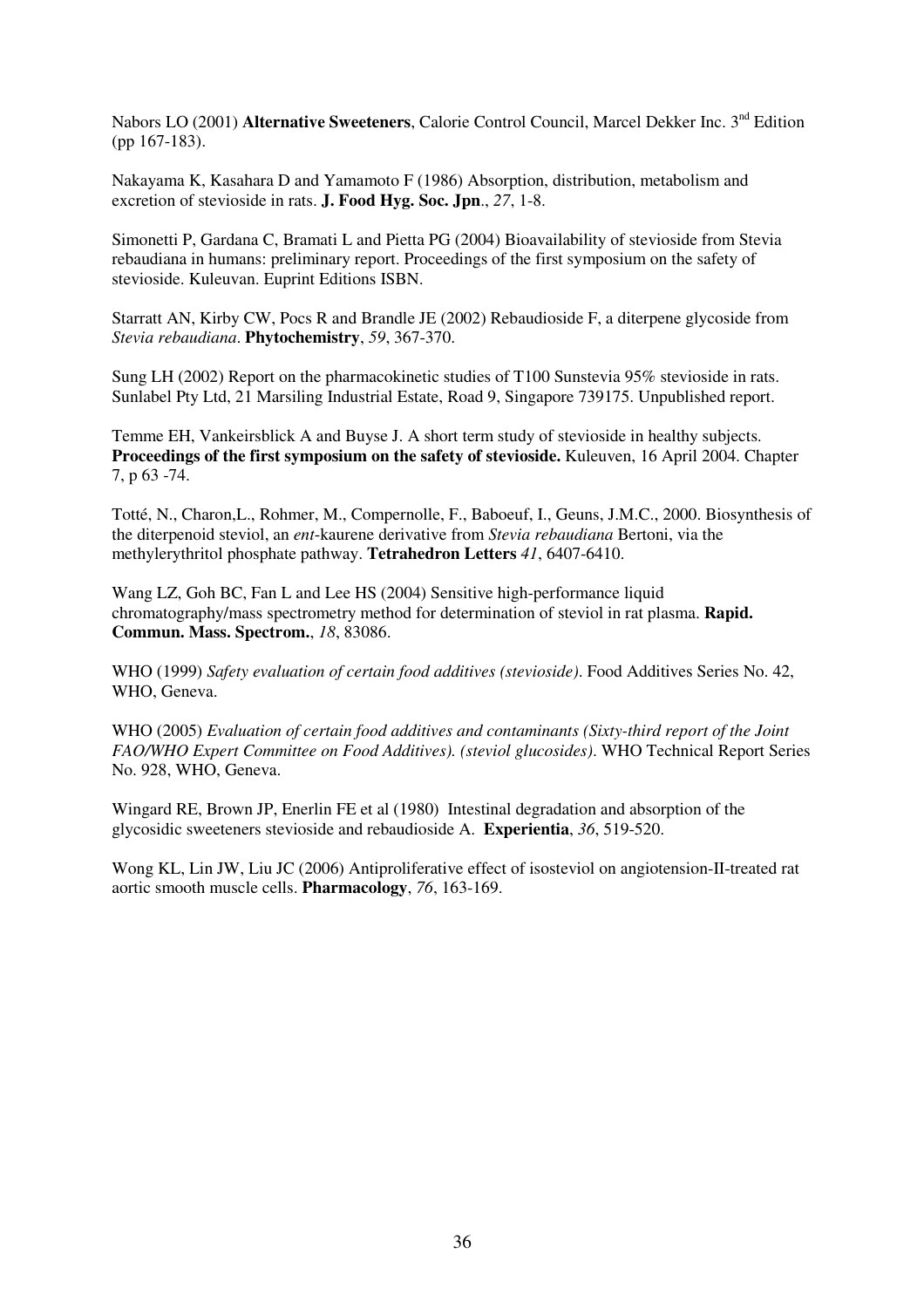# **PART 1: Summary of key** *in vivo* **studies reviewed by JECFA (WHO 1999 and 2005)**

#### **SUMMARY OF ANIMAL STUDIES**

| <b>Authors</b>             | <b>Dose</b>                                                                                                                                                                                          | <b>Animals</b>                                                                                       | <b>Effects on BP</b>                                                                                                                              | Effects on glucose and insulin concentrations                                                                                                                                                                                                                                                                                                                                                                                    | <b>Additional comments</b>                                                                                                                |
|----------------------------|------------------------------------------------------------------------------------------------------------------------------------------------------------------------------------------------------|------------------------------------------------------------------------------------------------------|---------------------------------------------------------------------------------------------------------------------------------------------------|----------------------------------------------------------------------------------------------------------------------------------------------------------------------------------------------------------------------------------------------------------------------------------------------------------------------------------------------------------------------------------------------------------------------------------|-------------------------------------------------------------------------------------------------------------------------------------------|
| Jeppesen et<br>al $(2002)$ | Single doses of 0 or 200<br>mg/kg bw stevioside<br>intravenous in saline<br>vehicle before<br>administration of IV<br>glucose at 2000 mg/kg bw<br>Purity stevioside 96%                              | Groups of six<br>Goto-Kakizaki<br>$(GK)$ rats or<br>groups of 12-<br>14 normal<br>Wistar<br>controls | Not studied                                                                                                                                       | Stevioside increased insulin AUC 57% (p<0.05),<br>decreased glucose AUC $32\%$ (p<0.05) and glucagon<br>AUC 34% ( $p<0.05$ ) in GK rats at 120 minutes post-<br>dose. In Wistar rats, insulin AUC was transiently<br>increased 78% at 15 minutes ( $p<0.001$ ) and returned<br>to control concentrations after 90 minutes post-dose,<br>but no significant effects were observed in blood<br>glucose or glucagon concentrations. |                                                                                                                                           |
| Lailerd N<br>et al (2004)  | Single doses of 0, 200 or<br>500 mg/kg bw stevioside<br>by gavage before<br>administration of glucose<br>$(1000 \text{ mg/kg bw})$ at 2h<br>post stevioside dose.<br>Purity stevioside not<br>stated | Groups of 5<br>lean insulin-<br>sensitive and<br>obese insulin-<br>resistant<br>Zucker rats          | Not studied                                                                                                                                       | No effects on glucose or insulin were observed at<br>doses of 200 mg/kg bw. At 500 mg/kg bw the<br>product of the glucose and insulin incremental AUC<br>was reduced $42\%$ (p<0.05) in lean rats with no<br>effect on glucose concentrations. In obese rats the<br>AUC for insulin and glucose were reduced by 30<br>and $45\%$ (p<0.05), respectively.                                                                         | The product of the glucose and<br>insulin incremental AUC is a<br>measure that is inversely related to<br>whole body insulin sensitivity. |
| Jeppesen et<br>al (2003)   | 0 or 25 mg/kg bw/day<br>stevioside in a water<br>vehicle orally for 6 weeks<br>followed by an arterial<br>glucose tolerance test at<br>2000 mg/kg bw. Purity<br>stevioside > $99.6\%$ )              | Groups of<br>Goto-Kakizaki<br>$(GK)$ rats<br>(numbers not<br>stated)                                 | Significant<br>decrease<br>$(P<0.001)$ in mean<br>BP from<br>$153\pm5$ mm<br>$Hg/83±1$ mm $Hg$<br>to $135 \pm 2/74 \pm 1$ in<br>the treated group | Glucose AUC reduced $35\%$ (p<0.05), insulin AUC<br>increased $60\%$ ( $p<0.05$ ) and glucagon AUC<br>decreased 42%.                                                                                                                                                                                                                                                                                                             |                                                                                                                                           |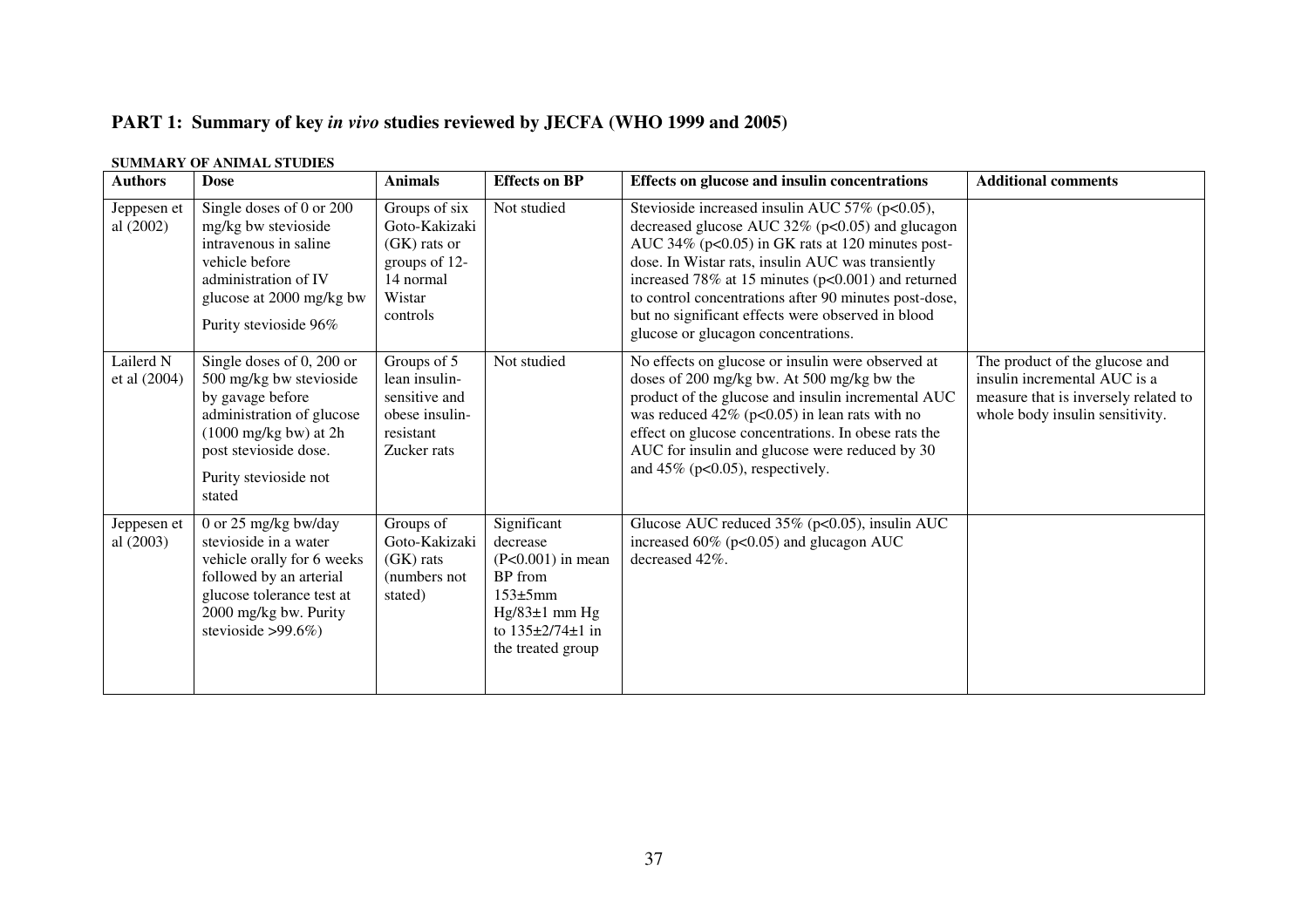| <b>Authors</b>      | <b>Dose</b>                                                                                                                                                                                           | <b>Animals</b>                                                                                                          | <b>Effects on BP</b>                                                                                                                                                                                                                                                                                                                                                         | Effects on glucose and insulin concentrations | <b>Additional comments</b>                                                                                                                                  |
|---------------------|-------------------------------------------------------------------------------------------------------------------------------------------------------------------------------------------------------|-------------------------------------------------------------------------------------------------------------------------|------------------------------------------------------------------------------------------------------------------------------------------------------------------------------------------------------------------------------------------------------------------------------------------------------------------------------------------------------------------------------|-----------------------------------------------|-------------------------------------------------------------------------------------------------------------------------------------------------------------|
| Melis<br>(1996)     | 0 or $2.67g$ stevia extract<br>orally for 30 days<br>following hypertension<br>induced by a clip on left<br>renal artery<br>Purity stevioside not<br>stated                                           | Groups of $\overline{10}$<br>Wistar rats                                                                                | In controls and<br>hypertensive rats<br>mean arterial<br>pressure was<br>significantly<br>reduced from<br>$155\pm3$ mmHg to<br>108±4 mm Hg<br>$(p<0.05)$ following<br>stevia<br>administration.                                                                                                                                                                              | Not studied                                   | Increase in renal plasma and urine<br>flow and sodium excretion in both<br>normotensive and hypertensive<br>rats following oral doses of stevia<br>extract. |
| Liu et al<br>(2003) | Single doses of 0 or 200<br>mg/kg bw stevioside<br>powder administered<br>nasogastrically or 50<br>mg/kg bw by IV in a<br>saline vehicle to normal<br>healthy dogs<br>Purity stevioside not<br>stated | 8 healthy<br>mongrel dogs<br>and 8 dogs<br>which were<br>made<br>hypertensive<br>by ligation of<br>left renal<br>artery | Significant<br>decrease $(p<0.01)$<br>in mean BP from<br>148±33.3/104.3±1<br>9.2 mm Hg to<br>135.4±32.6/94.7±1<br>7 mm Hg after<br>nasogastric doses<br>of stevioside.<br>Significant<br>decrease $(p<0.01)$<br>in mean BP from<br>$165.8 \pm 16.3/108 \pm 2$<br>1.5mm Hg to<br>$130.2 \pm 39.2/65.1 \pm 2$<br>$0$ mm Hg $10$<br>minutes after IV<br>doses of<br>stevioside. | Not studied                                   |                                                                                                                                                             |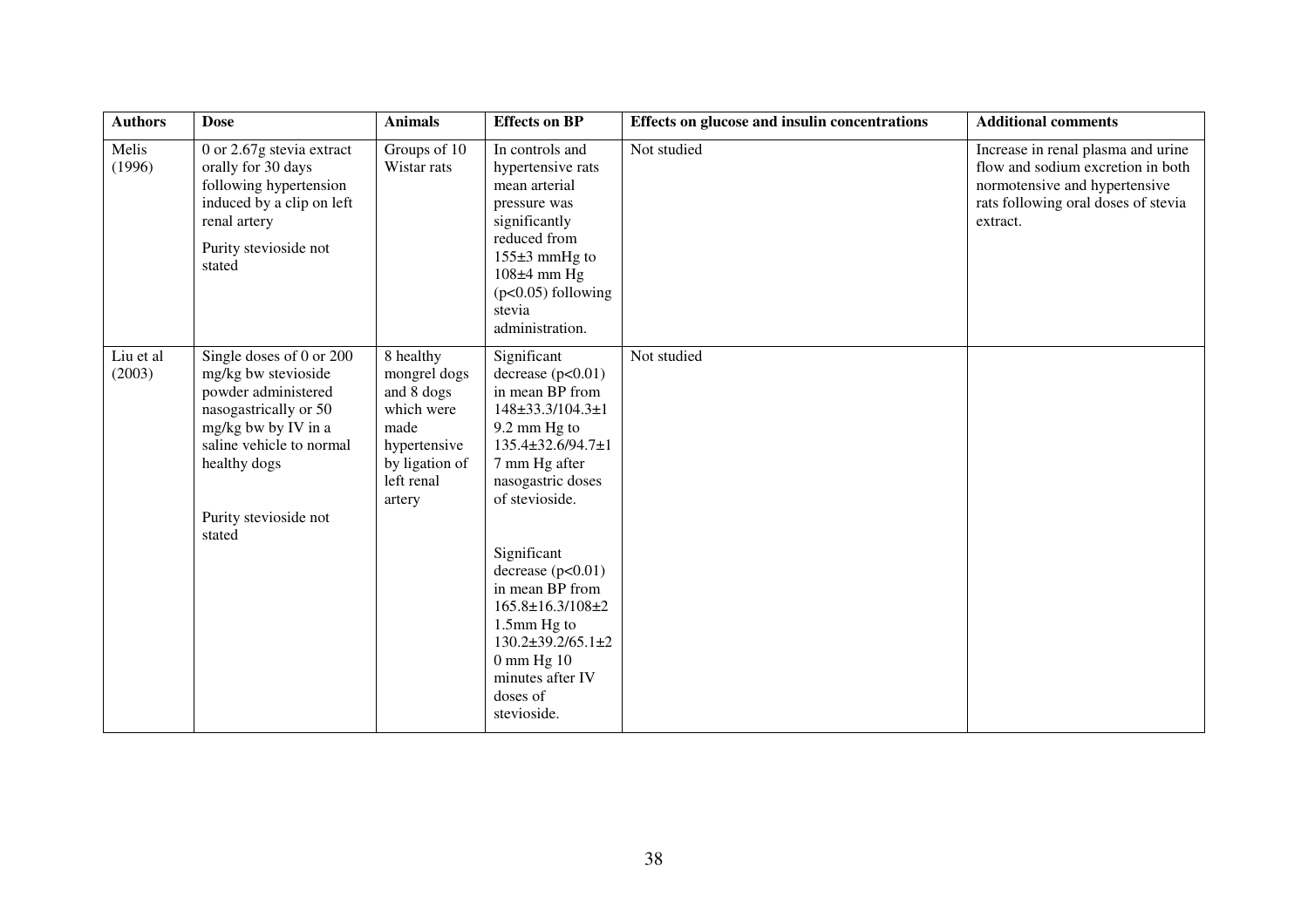| <b>Authors</b>              | <b>Dose</b>                                                                                                                                                | <b>Subjects</b>                                                         | <b>Effects on BP</b>                                                                                                                                      | Effects on glucose and insulin concentrations                                                                                                                                                                                                                                                                             | <b>Additional comments</b>                                                                                                                                                                                                                                                            |
|-----------------------------|------------------------------------------------------------------------------------------------------------------------------------------------------------|-------------------------------------------------------------------------|-----------------------------------------------------------------------------------------------------------------------------------------------------------|---------------------------------------------------------------------------------------------------------------------------------------------------------------------------------------------------------------------------------------------------------------------------------------------------------------------------|---------------------------------------------------------------------------------------------------------------------------------------------------------------------------------------------------------------------------------------------------------------------------------------|
| Gregersen et<br>al $(2004)$ | Single doses of 0 or<br>1000 mg/day stevioside<br>capsules (14 mg/kg)<br>bw/day*) administered<br>post-prandial<br>Purity stevioside<br>91%/rebaud. A 4%   | 12 overweight<br>or mildly<br>obese patients<br>with type 2<br>diabetes | No significant<br>effects when<br>measured from 15<br>to 240 minutes<br>post-dose<br>(compared to<br>placebo-control)                                     | Area under plasma glucose and glucagon curve<br>(AUC) decreased 18% and 19% respectively<br>$(p<0.02)$ .<br>Non-significant increase in area under insulin<br>response curve.<br>The insulinogenic index (ratio of AUC insulin/AUC<br>$glucose$ ) – a measure of insulin secretion, was<br>increased by $40\%$ (p<0.001). | Mean baseline Blood pressures:<br>146/86 mm                                                                                                                                                                                                                                           |
| Temme et al<br>2004         | 750 mg/day stevioside<br>capsules (11 mg/kg)<br>bw/day) in $3(250 \text{ mg})$<br>divided doses for 2<br>days. No control groups<br>Purity stevioside >97% | 9 normal<br>healthy<br>subjects                                         | No significant<br>effect when<br>measured at 30 or<br>60 minutes post-<br>dose on the third<br>day of treatment<br>(compared to pre-<br>treatment values) | No significant effect on blood glucose or insulin<br>concentrations when measured at 30 or 60 minutes<br>post-dose on the third day of treatment (compared to<br>pre-treatment values)                                                                                                                                    | No adverse effects observed.<br>Stated in methods that stevioside<br>was administered for 3 days;<br>however, a dose of stevioside at<br>250 mg was administered on day<br>3 but it was not stated whether<br>further doses were given<br>Mean baseline Blood pressures:<br>116/74 mm |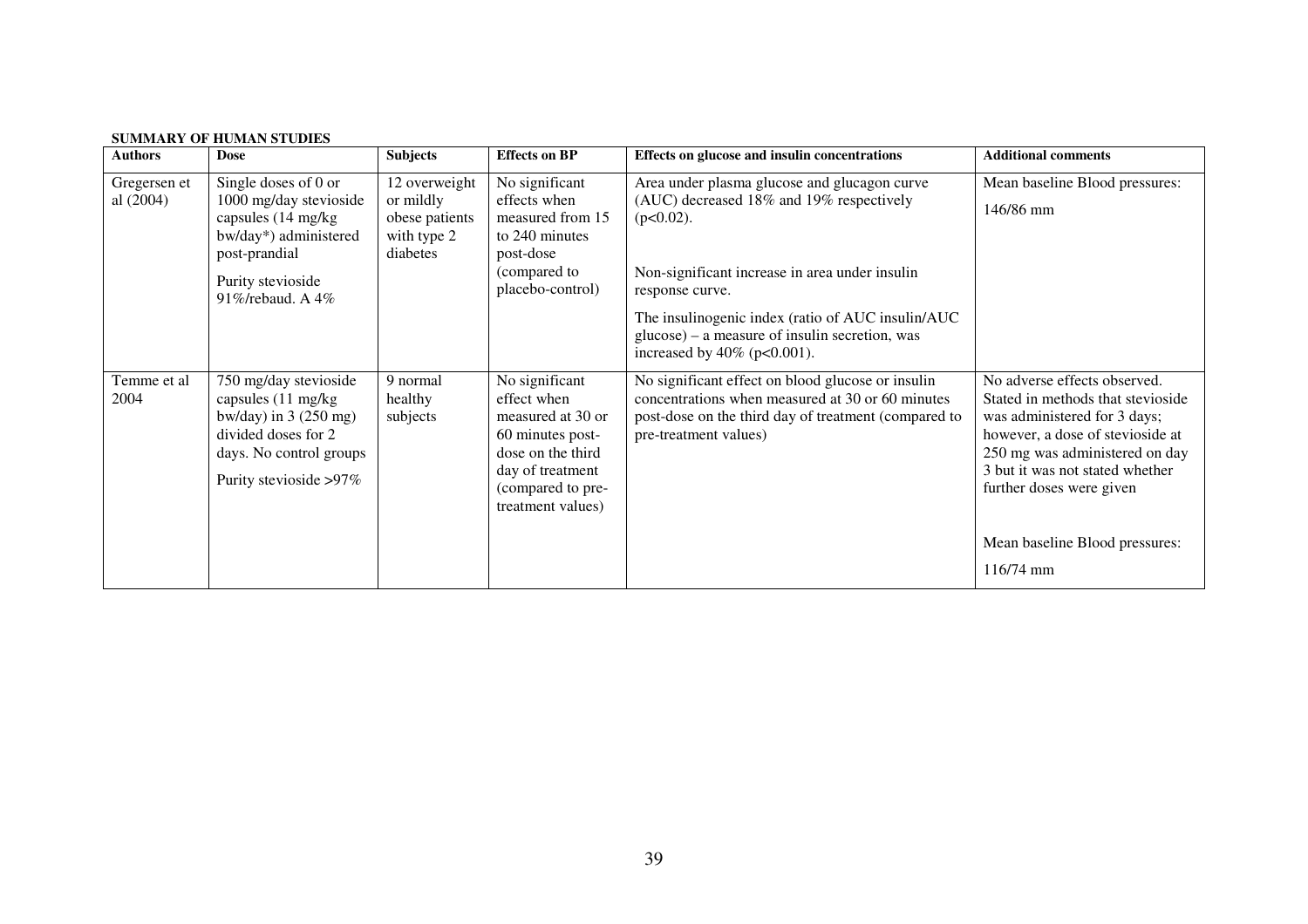| <b>Authors</b>        | <b>Dose</b>                                                                                                                                             | <b>Subjects</b>                                                                                      | <b>Effects on BP</b>                                                                                                                                                                                                                                                                                                | Effects on glucose and insulin concentrations                                 | <b>Additional comments</b>                                                        |
|-----------------------|---------------------------------------------------------------------------------------------------------------------------------------------------------|------------------------------------------------------------------------------------------------------|---------------------------------------------------------------------------------------------------------------------------------------------------------------------------------------------------------------------------------------------------------------------------------------------------------------------|-------------------------------------------------------------------------------|-----------------------------------------------------------------------------------|
| Chan et al<br>(2000)  | 0 or $750$ mg/day<br>stevioside capsules<br>$(11 \text{ mg/kg bw/day})$ in 3<br>(250 mg) divided doses<br>for 1 year. Purity<br>stevioside not stated   | 106 patients<br>with mild-<br>moderate<br>hypertension<br>(60 treated and<br>46 placebo<br>controls) | Significant<br>$(p<0.05)$ decrease<br>in mean in blood<br>pressure<br>$(166.5 \pm 7.4 \text{ mmHg})$<br>$/102.1\pm4$ mmHg<br>to 152.6±6.8 /<br>$90.3 \pm 3.6$ ) in the<br>treated group than<br>in the placebo<br>group $(166.0\pm9.4)$<br>mmHg $/ 104.7 \pm 5.2$<br>mmHg to<br>$164.8\pm8.7/$<br>$103.8 \pm 5.4$ ) | No significant effect on blood glucose between<br>controls and treated groups | Mean baseline Blood pressures:<br>$166/104$ mm                                    |
| Hseih et al<br>(2003) | 0 or $1500$ mg/day<br>stevioside capsules<br>$(21 \text{ mg/kg bw/day})$ in 3<br>(500 mg) divided doses<br>for 2 years. Purity<br>stevioside not stated | 168 patients<br>with mild<br>hypertension<br>(82 treated and<br>86 placebo<br>controls)              | Significant<br>decrease $(P<0.05)$<br>in mean BP from<br>150±7.3mm<br>$Hg/95\pm4.2$ mm $Hg$<br>to 140±6.8/89±3.2<br>in the treated<br>group than in the<br>placebo group<br>$(149.0 \pm 6.0 \text{ mmHg})$<br>$/96±4.2$ mmHg to<br>$150\pm7.0$ /95.8 $\pm4.8$ )                                                     | No significant effect on blood glucose between<br>controls and treated groups | <b>Baseline Blood pressures:</b><br>140-159 mm (systolic)/90-99 mm<br>(diastolic) |

**\*Based on 70 kg adult weight**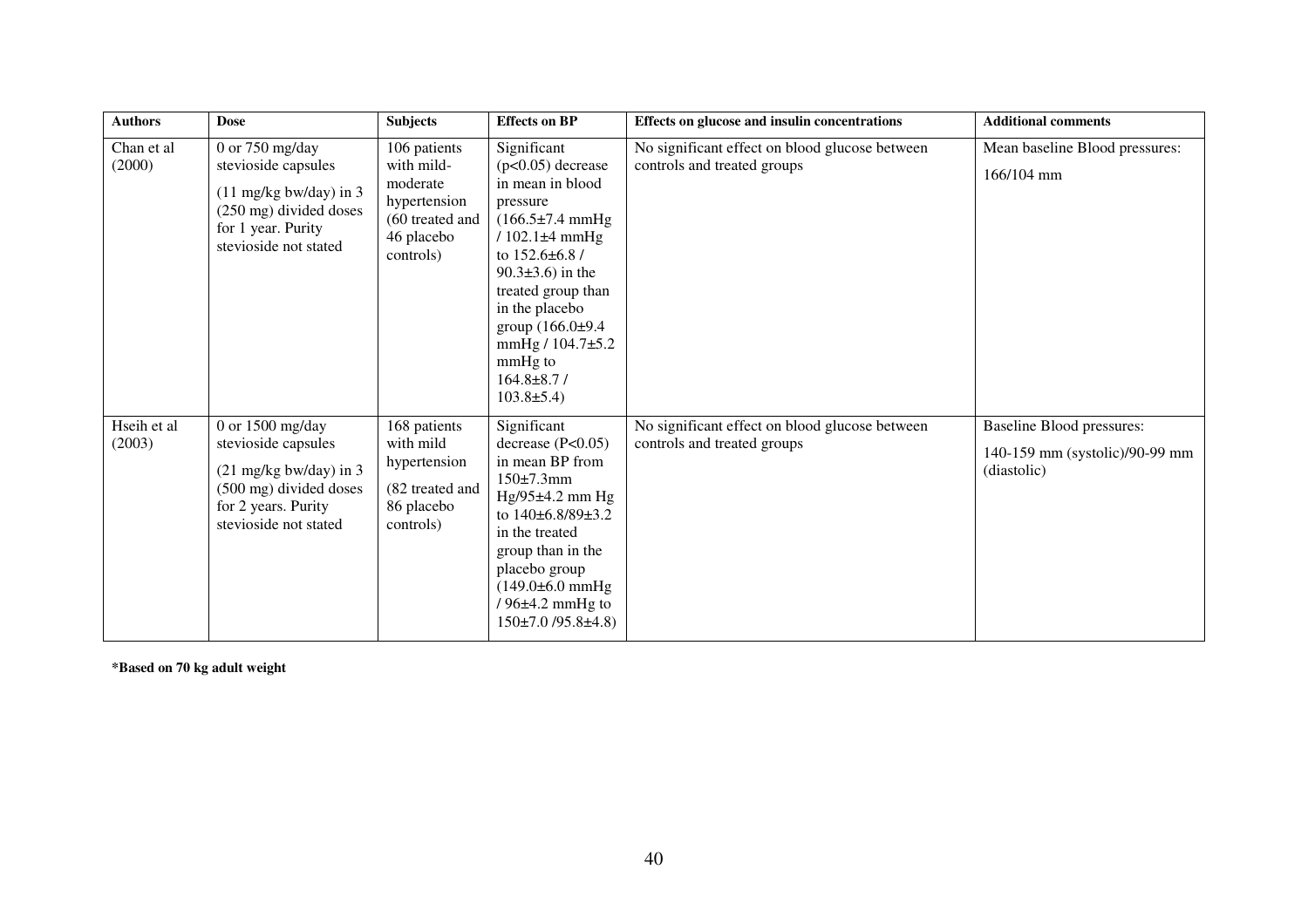# **Part 2 – Evaluation of supplementary ADME studies**

# **Animal studies**

# *In vitro*

# *Wingard RE, Brown JP, Enerlin FE et al (1980) Intestinal degradation and absorption of the glycosidic sweeteners stevioside and rebaudioside A. Experienti 36: 519-520.*

The intestinal degradation and absorption of stevioside and rebaudioside A was studied in whole cell suspensions of bacteria isolated from the rat caecum. Stevioside (2.5 mg/mL), rebaudioside (3 mg/ml) and steviol (0.2 mg/ml) (source and purities not stated) were incubated with whole cells for 2-6 days and the concentrations were measured by HPLC. Stevioside was metabolised into steviol within 2 days (100% recovery), whereas rebaudioside required 6 days (100% recovery). This study indicated that intestinal bacteria in the rat colon can metabolise stevioside and rebaudioside to steviol.

# *Hutapea AM, Toskulkao C, Buddhasukh D et al (1997) Digestion of stevioside, a natural sweetener, by various digestive enzymes. J. Clin. Biochem. Nutr. 23: 177-186.*

This study investigated whether stevioside (extracted and purified from dried S. *rebaudiana*  leaves; purity not stated) in a water vehicle could be metabolised by digestive enzymes from animals (salivary and pancreatic α-amylases, saliva, pepsin, gastric secretions, pancreatin and intestinal brush border membrane enzymes) and by the intestinal microflora (caecal suspensions) of mice, rats and hamsters. The study also sought to determine the presence of key metabolites of stevioside (steviol, steviol-16, 17α-epoxide, 15α-hydroxysteviol, steviolbioside and isosteviol) using HPLC. Stevioside could not be hydrolysed by any of the digestive enzymes. Stevioside was degraded by the microflora from the caecum to steviol with a >90% recovery at the end of a 2-day incubation period in rats and hamsters and 64% in mice. At 4 days post-incubation 100% recovery was observed in rats, hamsters and 71% in mice. The only other metabolite identified was steviol-16, 17α-epoxide, with a recovery of 31% in mice and no detections in rats or hamsters.

# *Koyama E, Sakai N, Ohori Y et al (2003a) Absorption and metabolism of glycosidic sweeteners of stevia mixture and their aglyocne, steviol, in rats and humans. Food. Chem. Toxicol 41: 875-883.*

The absorption and hepatic metabolism in rats of stevia mixture (rebaudioside A 29%, rebaudioside C 25%, stevioside 17% and dulcoside A 10%; Japan Stevia Industrial Association, Tokyo) and steviol were investigated. Everted gastro-intestinal sacs were incubated with 0.5 mg/mL stevia mixture or 0.1 mg/mL steviol for 30 minutes. Salicylic acid was used as a positive control to confirm that the sacs were functional. Steviol was rapidly transported across the duodenum-jejunum and the ileum (76 and 95% of salicylic acid transport, respectively); however, stevia mixture was poorly absorbed with >93% remaining in the mucosal fluids.

This suggested that there is limited absorption of stevia mixture *in vitro* in the upper intestine (duodenum, jejunum and ileum), whereas, steviol was readily absorbed. Mass spectral analysis of rat liver microsomes following incubation with 1 mM steviol for 120 minutes detected monohydroxy and dihydroxy metabolites.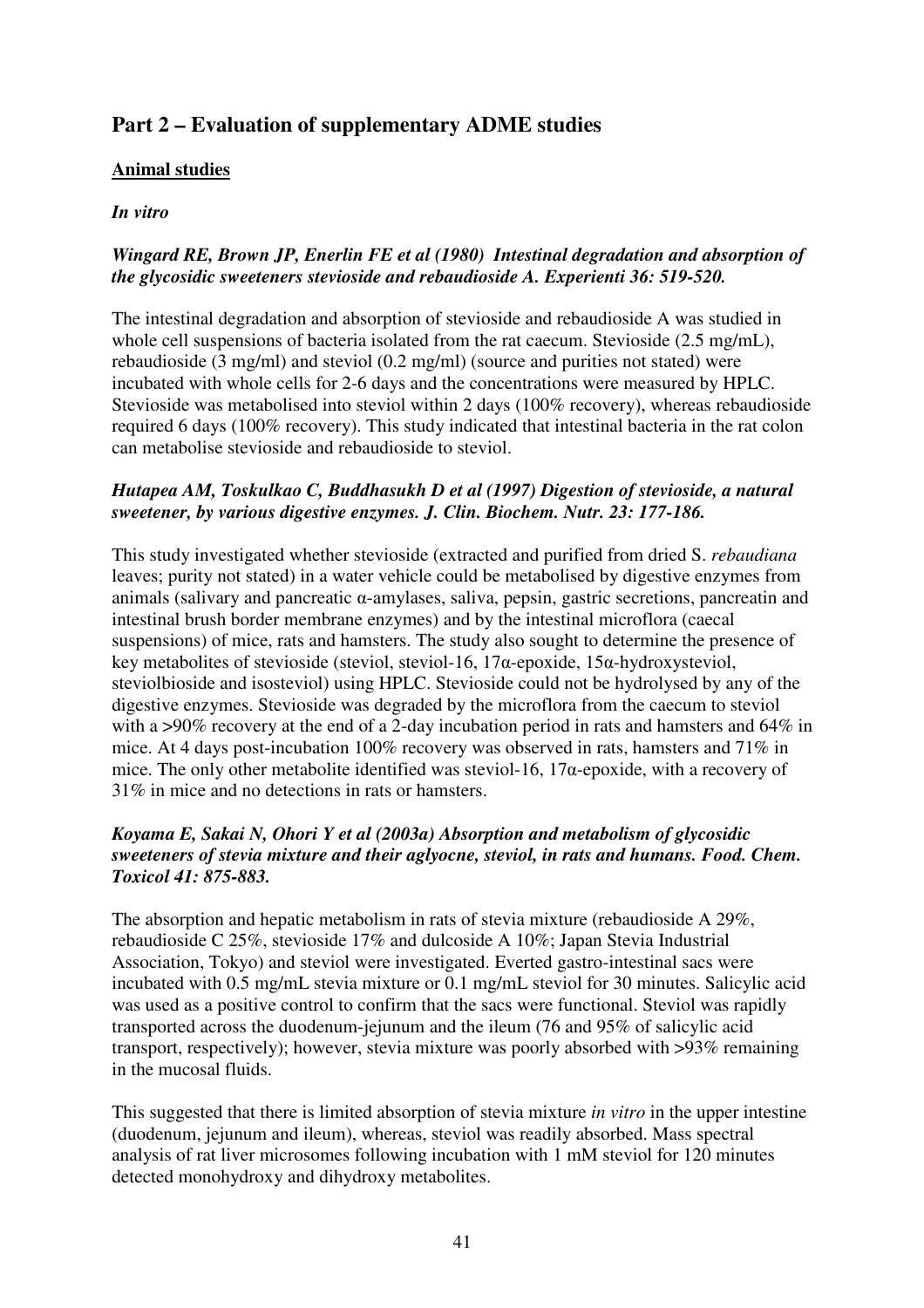## *In Vivo*

## *Wingard RE, Brown JP, Enerlin FE et al (1980) Intestinal degradation and absorption of the glycosidic sweeteners stevioside and rebaudioside A. Experientia 36: 519-520.*

Steviol synthesised by the performing laboratory from steviol acetate  $(1 \text{ ml}, 1.7 \mu\text{Ci}, 0.7 \text{ mg})$ ; purity not stated) radiolabelled with  ${}^{14}C$  (position of radiolabel not reported) was administered intracaecally to 3 rats (strain, age & bodyweights not reported) in a 0.5% klucel suspension, the bile ducts ligated and urine, faeces and expired air was collected (period of collection not stated). Radiolabelled <sup>14</sup>C steviol (1 ml, 1.7-2.63 $\mu$ Ci, 0.7 mg) was also administered intracaecally to 2 rats with the bile duct cannulated, 5 rats with the bile duct ligated and by gavage to 3 rats without the bile duct ligated. Bile, urine and faeces were collected for 72h post-dose. The principal excretion pathway in bile duct ligated rats was via the urine (94% of administered dose) and in the bile of the cannulated rats following intracaecal administration of steviol (105% recovery) and in faeces of non-canulated rats (96% recovery) following oral administration. Although there were limited numbers of rats used in this study, it suggested that there was absorption of steviol via the intracaecal and oral route of administration, enterohepatic circulation occurred in the rat and faecal excretion was a major route of elimination following oral administration of steviol.

# *Nakayama K, Kasahara D and Yamamoto F (1986) Absorption, distribution, metabolism and excretion of stevioside in rats. J. Food Hyg. Soc. Jpn.27: 1-8.*

Stevioside (Technical grade; Tama Seikagaku Company) radiolabelled with <sup>3</sup>H (position of radiolabel not reported) was administered to groups of 3-7 male Wistar rats (weight between 180 to 300g, aged not stated) by single oral gavage at 125 mg/kw bw in a 2% gum arabic solution. Blood was collected from 0.5 to 120 h post-dose, urine and faecal samples at 24h intervals for 120h and expired air was collected (period not stated). In some animals (number not stated) the bile duct was cannulated and bile was collected at 24h intervals for 72h. Animals were sacrificed at 1, 4, 24 and 48h post dose and a range of organs and tissues were removed to determine the distribution of radioactivity.

Radioactivity reached a maximum level in the blood at 8h post dose (4.8 ug/mL) and then decreased slowly with an elimination half-life of 24h. At 4h the highest level of radioactivity was in the caecum (283  $\mu$ g/g) with the fat containing concentrations of 18  $\mu$ g/g. At 24h, the concentrations of radiolabel were as follows: blood (2.6 µg/g), liver (5.7µg/g), kidney (3.17  $\mu$ g/g), adrenal gland (12 $\mu$ g/g), small intestine (8.8 $\mu$ g/g), caecum (40 $\mu$ g/g), large intestine  $(12\mu g/g)$  and fat  $(12\mu g/g)$ . At 48 h, concentrations had decreased in the caecum  $(26 \mu g/g)$  but the fat contained 15  $\mu$ g/g and the adrenal gland 21  $\mu$ g/g.

Stevioside was mainly distributed to the GI tract. At 48h post-dose the concentrations in the caecum were approximately 2-5 times higher than in the blood and other tissues with the exception of the fat and adrenal glands.

The distribution of stevioside and its metabolites in the GI tract, faeces and bile were measured by thin-layer chromatography (TLC) and the results summarised in the following table.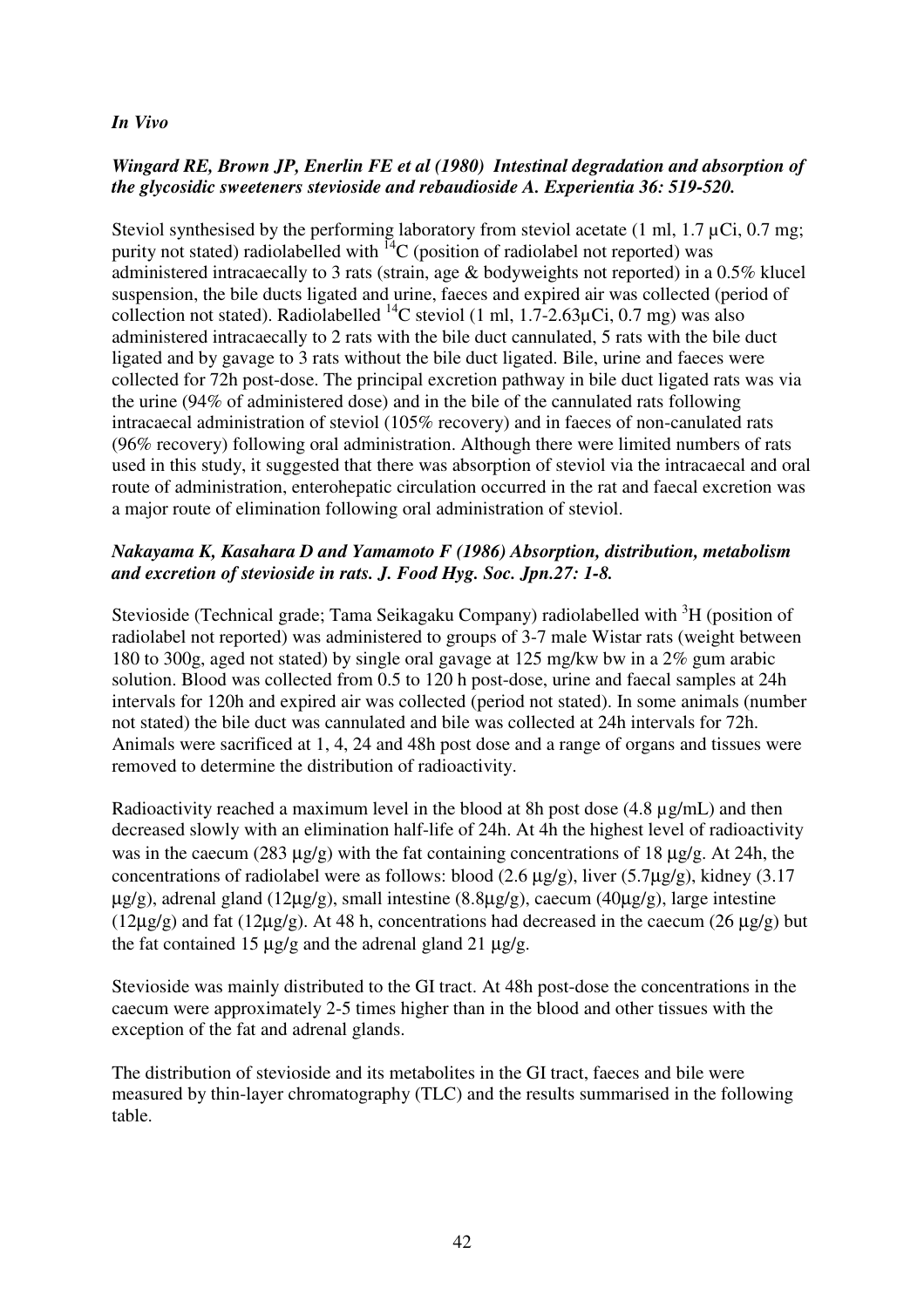| Compound<br>$(\%$ radioactivity)                                       | <b>Stomach</b>    | <b>Small</b><br>intestine | Caecum                         | <b>Bile</b>                  | <b>Faeces</b>          |
|------------------------------------------------------------------------|-------------------|---------------------------|--------------------------------|------------------------------|------------------------|
| Stevioside                                                             | Major             | $33\%$ (1h)               | $39.4\%$ (4h)                  | <b>Not</b><br>measured       | <b>Not</b><br>measured |
|                                                                        | component<br>(1h) | $7.6\%$ (4h)              | Not detected (24h)             |                              |                        |
| Metabolites<br>(steviobioloside,<br>steviol and<br><i>isosteviol</i> ) | Not measured      | $67\%$ (1h)               | Not measured                   | <b>Not</b><br>measured       | <b>Not</b><br>measured |
| Steviolbioside                                                         | Not measured      | $8\%$ (4h)                | $16.7\%$ (4h)                  |                              |                        |
| Steviol                                                                | Not measured      | $7.5\%$ (4h)              | $5.1\%$ (4h)<br>$15.6\%$ (24h) | 51%<br>(24h)<br>63%<br>(48h) | 39% (72h)              |
| Unidentified                                                           | Not measured      | <b>Not</b>                |                                | 19%                          | <b>Not</b>             |
| metabolites                                                            |                   | measured                  | $68\%$ (24h)                   | (48h)                        | measured               |

By day 5 post-dose, 68% of the administered dose had been excreted in the faeces, 2% in the urine and 24% in expired air. In bile duct cannulated rats initial excretion in the bile was low up to 24h but increased rapidly to 41% by day 3. This study suggested that stevioside is not absorbed in the GI tract of rats but is metabolised to steviolbioside, steviol and other unidentified metabolites. Although there was wide distribution of stevioside to key organs and tissues, the GI tract was the principle site of distribution in rats. The main route of excretion of steviol was in the faeces, with accompanying unidentified metabolites in the faeces. The results from the biliary excretion study suggested that enterohepatic circulation of steviol occurs in rats with the liver converting steviol to unidentified steviol conjugates, which were excreted into the GI tract through the bile. (Nakayama et al 1986).

#### *Sung LH (2002) Report on the pharmacokinetic studies of T100 Sunstevia 95% stevioside in rats. Sunlabel Pty Ltd, 21 Marsiling Industrial Estate, Road 9, Singapore 739175. Unpublished report.*

T100 Sunstevia (Wako Pure Chemical Industry, Japan; containing 70% stevioside) in a water vehicle was administered by gavage to groups of 6-8 male Sprague-Dawley rats (weighing 200 to 250g, aged not stated) at doses of 500 or 2000 mg/kg bw. Blood was collected at 0, 5, 10, 30, 60, 120, 180, 300, 480 and 1440 minutes post-dose and urine and faeces after 48h post-dose.

The bile duct was cannulated and stevioside administered by gavage to groups of 3 rats at 500 or 2000 mg/kg bw and bile collected at 0-60, 60-120, 120-180, 180-240, 240-360, 360-420 and 420-480 minutes. Stevioside was detected by HPLC in the plasma at 5 minutes postdose; however, there was a large variability in the Cmax of stevioside in plasma between 10 to 300 minutes post-dose. Stevioside was excreted in the faeces (5.7-16.9% for doses of 500 or 2000 mg/kg bw) and urine (1 to 6.7%, dose not stated in results) of the total administered doses; however, the authors noted that the urine may have been contaminated with faeces. Steviol was not detected in plasma or bile but was found in the faeces (1.05 to 5.36 mg at doses of 500 mg/kg bw and 2.34 to 11.68 mg at doses of 2000 mg/kg bw).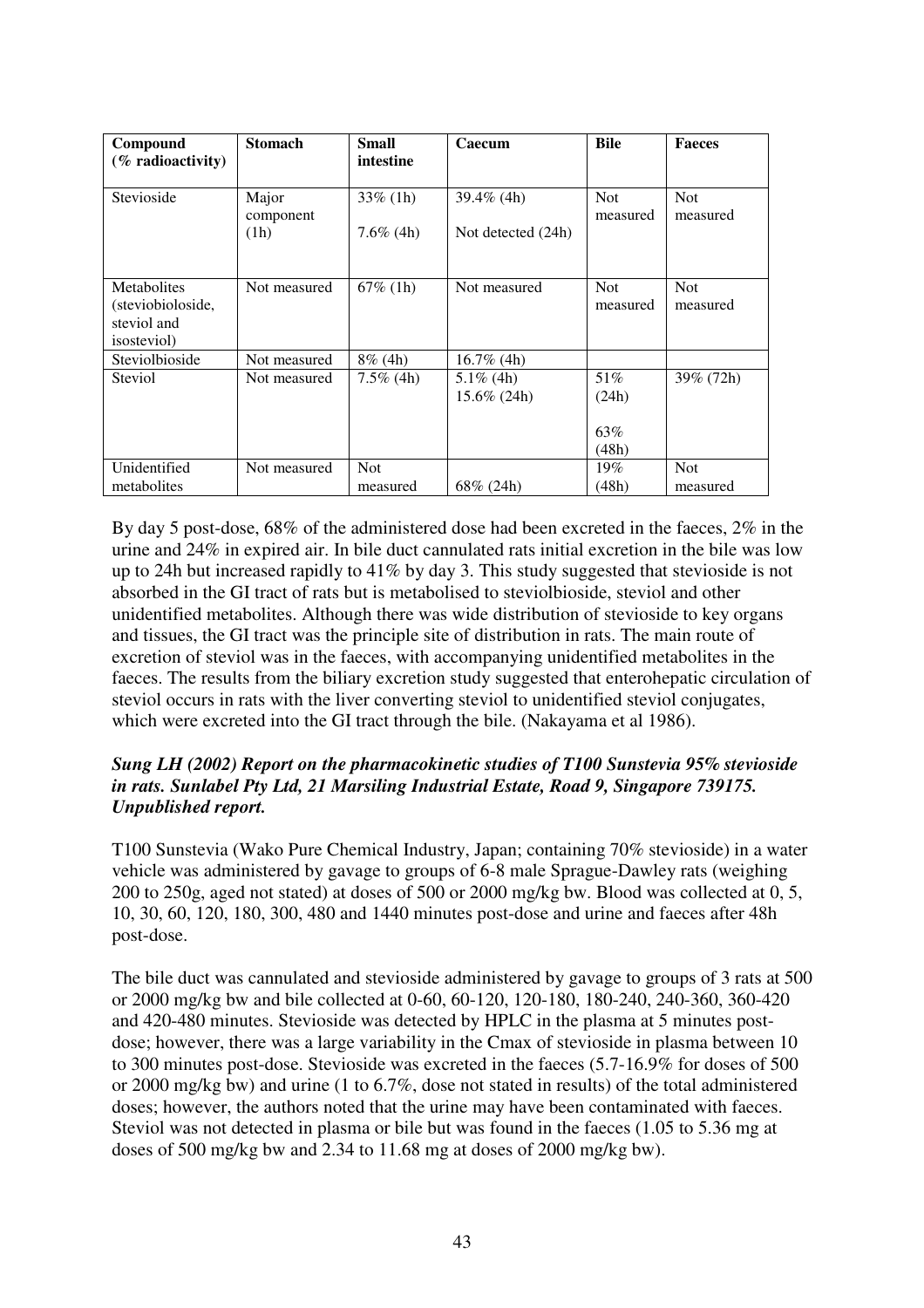This study is in contrast to the previous animal studies demonstrating limited or no absorption of stevioside occurs. Due to the methodological problem outlined by the authors in this study no specific conclusions can be made. (Sung, 2002)

# *Koyama E, Sakai N, Ohori Y et al (2003a) Absorption and metabolism of glycosidic sweeteners of stevia mixture and their aglyocne, steviol, in rats and humans. Food. Chem. Toxicol. 41: 875-883.*

The absorption of a stevia mixture (rebaudioside A 29%, rebaudioside C 25%, stevioside 17% and dulcoside A 10%; Japan Stevia Industrial Association, Tokyo) or steviol was investigated. Following single oral doses to four male Sprague-Dawley rats (8-9 weeks old, 312-390g) of steviol 45 mg/kg bw in a corn oil vehicle or stevia mixture (125 mg/kg bw) in a 2% w/v gum Arabic vehicle, the time-dependent portal plasma concentration profiles of steviol were observed. A peak plasma concentration for steviol of 18.31µg/mL was observed 15 minutes post-dose; however, the profile of the stevia mixture differed considerably, with an initial delay before steviol was detected at 2 h before a peak of 5µg/mL observed at 8h, possibly due to the time required to pass into the large intestine and breakdown to steviol and other metabolites.

# **Human studies**

# *In vitro*

# *Hutapea AM, Toskulkao C, Buddhasukh D et al (1997) Digestion of stevioside, a natural sweetener, by various digestive enzymes. J. Clin. Biochem. Nutr 23: 177-186.*

This study investigated whether stevioside (extracted from dried *S. rebaudiana* leaves, purity not stated) could be metabolised *in vitro* by intestinal microflora (caecal suspensions) from humans. The study also sought to determine the presence of key metabolites of stevioside (steviol, steviol-16, 17α-epoxide, 15α-hydroxysteviol, steviolbioside and isosteviol) using HPLC. Stevioside was degraded by the caecal suspensions to steviol with a >90% recovery at the end of a 2-day incubation period; at 4 days post-incubation 100% recovery was observed. The only metabolite identified was steviol-16, 17 $\alpha$ -epoxide with a recovery of 14% at day 2 only and no detections at day 4 post-incubation.

# *Koyama E, Kitazawa Y, Ohori O et al (2003b) In vitro metabolism of the glycosidic sweeteners, stevia mixture and enzymatically modified stevia in human intestinal microflora. Food. Chem. Toxicol. 41: 359-374.*

The metabolism of stevia mixture, stevioside glycosides and enzymatically modified stevia incubated was investigated under anaerobic conditions for 0, 8 and 24h with human intestinal microflora from pooled faecal homogenates of 5 healthy Japanese males aged 29-34 years (bodyweight not stated). The test materials were of technical grade and obtained from Japan Stevia Industrial Association, Tokyo, Japan, and consisted of the following:

- stevia mixture (rebaudioside A and C, stevioside, dulcoside A);
- rebaudioside A, B and C, stevioside, steviol, rubusoside, dulcoside A;
- enzymatically modified stevia ( $\alpha$ -glucosylrebaudioside A and C,  $\alpha$ -glucosylstevioside, α-glucosyldulcoside);
- α-monoglucosylrebaudioside A and α-monoglucosylstevioside.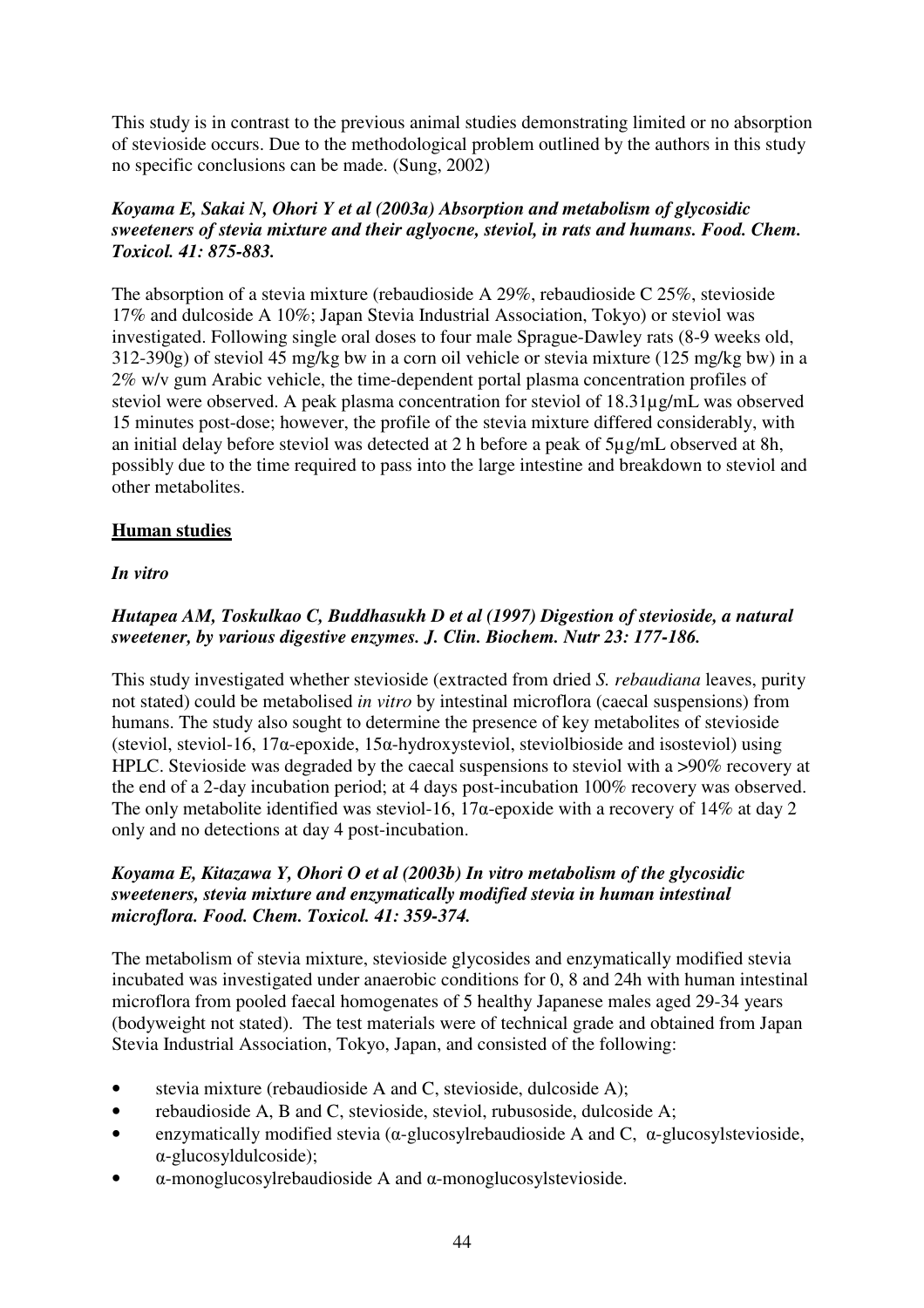Stevia mixture, enzymatically modified stevia, stevioside and rebaudioside were completely metabolised `within 24h; whereas, no degradation of steviol was observed during the incubation period.

The results at substrate concentrations of 0.2 (low) or 10 mg/mL (high) in pooled human faecal homogenates for stevioside, rebaudioside A and steviol are summarised as follows:

| Compound       | $\%$ of initial<br>value at 8h<br>$(0.2 \text{ mg/mL})$ | $\%$ of initial<br>value at 24h<br>$(0.2 \text{ mg/mL})$ | $\%$ of initial<br>value at 8h<br>$(10 \text{ mg/mL})$ | $\%$ of initial<br>value at 24h<br>$(10 \text{ mg/mL})$ | % conversion<br>to steviol at<br>24h |
|----------------|---------------------------------------------------------|----------------------------------------------------------|--------------------------------------------------------|---------------------------------------------------------|--------------------------------------|
| Stevioside     | Below LOD                                               | Below LOD                                                | 70                                                     | 23                                                      | 84 (low)<br>$63$ (high)              |
| Rebaudioside A | 65                                                      | Below LOD                                                | 90                                                     | 44                                                      | $109$ (low)<br>$22$ (high)           |
| Steviol        | $99.2*$                                                 | 99.2*                                                    | $96.4*$                                                | $96.4*$                                                 |                                      |

\*Concentrations of 0.08 mg/mL (low) and 0.2 mg/mL (high) for steviol substrates.

The results suggest that stevioside and rebaudioside A are rapidly degraded by bacteria in human faeces to steviol and that there is no or limited degradation of steviol observed over a 24h period. There were no other peaks on chromatograms other than steviol when steviol, stevia mixture or enzymatically modified stevia was incubated for 24h, which suggested that the principle metabolite *in vitro* in humans is steviol.

From the analysis of the chromatograms the authors suggested that the principle metabolic pathways of stevioside and its analogues are as follows:

- Stevioside is hydrolysed via rubusoside to steviol;
- $\alpha$ -monoglucosylstevioside is metabolised similarly to that of stevioside after  $\alpha$ deglucosylation;
- Rebaudioside A is hydrolysed via stevioside to steviol (major pathway) and via rebaudioside B (minor pathway) to steviol; and
- the metabolism of α-monoglucosylrebaudioside A was similar to rebaudioside A after α-deglucosylation.

# *Gardana C, Simonetti P, Canzi E et al (2003) Metabolism of stevioside and rebaudioside A from stevia rebaudiana extracts by human microflora. J Agric Food Chem 51: 6618-6622.*

Stevioside (85% purity, source not stated) and rebaudioside A (90% purity, source not stated) were incubated with faecal suspensions from 6 men and 5 women aged 20-50 years (weight not stated) volunteers for 72h. Stevioside completely degraded to steviol in a 10h period. Steviolbioside concentration peaked after 2-4h of incubation, and then decreased to zero with steviol detected after 3-4h incubation. These results suggested that stevioside was initially hydrolysed to steviolbioside and then this intermediate was rapidly metabolised to steviol. After a period of 6-7h rebaudioside A was hydrolysed to steviolbioloside and then completely metabolised to steviol. Steviol remained unchanged during the 72h incubation and no other metabolites were observed.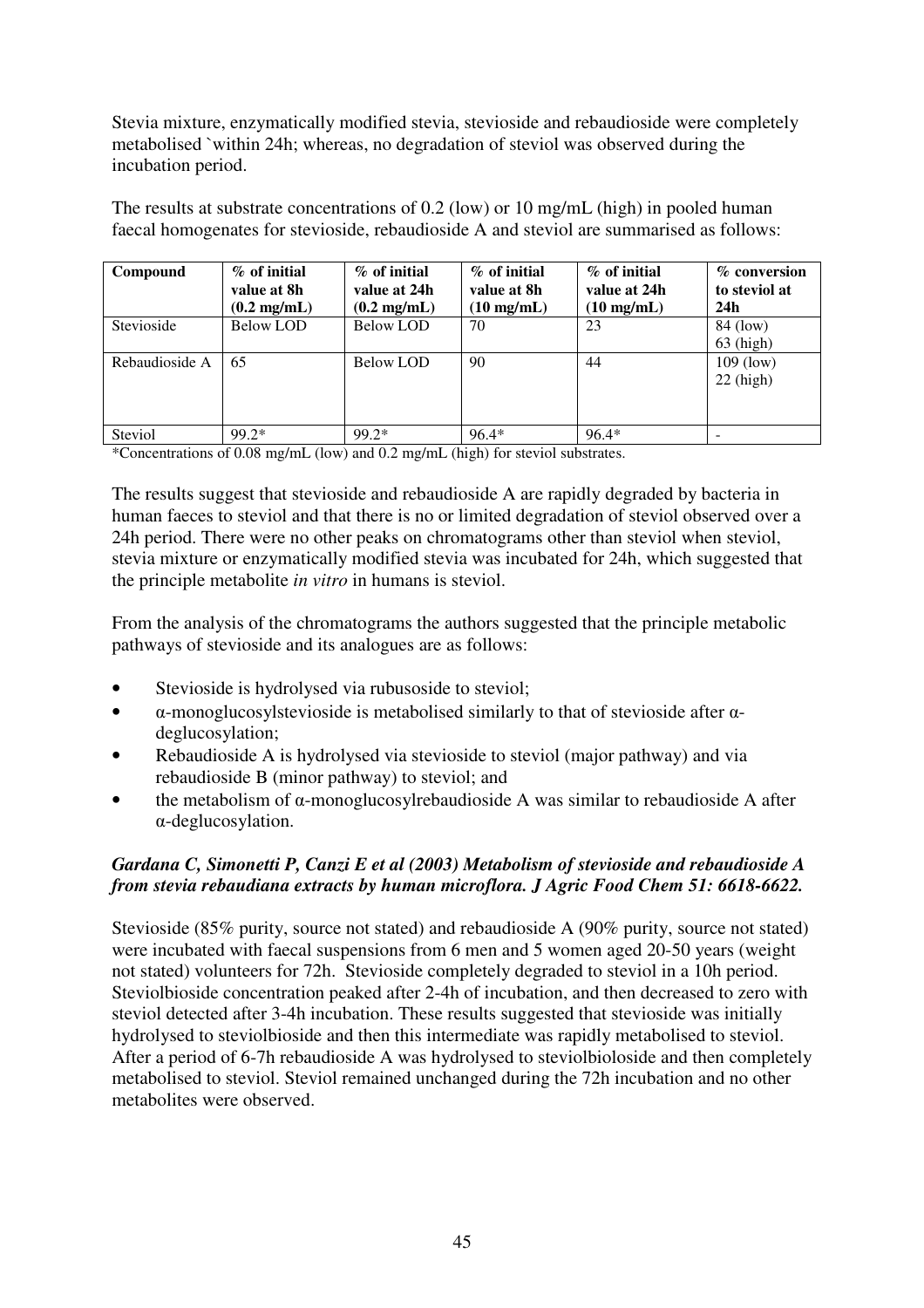#### *In Vivo*

#### *Simonetti P, Gardana C, Bramati L and Pietta PG (2004) Bioavailability of stevioside from Stevia rebaudiana in humans: preliminary report. Proceedings of the first symposium on the safety of stevioside. Kuleuvan. Euprint Editions ISBN.*

Nine healthy male subjects (aged 25-50 years, weight not stated) received single oral doses (375 mg/day; mean dose of 5.16 mg/kg bw/day) of stevioside capsules (purity 85% w/w, source not stated). Plasma, urine and faecal samples were collected before administration of stevioside and at 60, 120, 240 or 300 minutes post-dose and analysed for stevioside or its metabolites (steviol, steviol-16, 17-α-epoxide and 15-α-hydroxysteviol) by LC-MS. Stevioside was detected in the plasma of 7/9 subjects, although there was a large inter-subject variation in the maximum plasma concentration (Cmax) of stevioside with 2 subjects with a Cmax of 0.1 µg/ml peaking between 60 to 120 minutes post-dose. A qualitative evaluation of the presence of stevioside and any metabolites in plasma and urine was made. Steviol, steviol-16, 17-α-epoxide and 15-α-hydroxysteviol were not detected in plasma or urine samples. Free steviol was found in the faeces of all subjects. The presence of steviolglucuronate was found in plasma (5/9 subjects) and urine (9/9 subjects), however, the time of measurement of these samples was not stated in this study. This paper was a preliminary report, which suggested that the main metabolite in the urine is a steviol-glucuronide rather than other metabolites (steviol-16, 17-α-epoxide, 15-oxosteviol and 15-α-hydroxysteviol).

#### *Geuns JMC and Pietta P (2004) Stevioside metabolism by human volunteers (unpublished report). Laboratory Functional Biology, Kuleuven, Kasteelpark Arenberg. Belgium.*

*Italian study*: Single oral doses (375 mg; mean dose of 5.16 mg/kg bw/day) of capsules of stevioside (source and purity not stated) were administered to 9 male subjects (Italian, aged 20 to 50 years with a normal body mass index) blood samples collected at 0, 1, 2, 3,4 and 5h post-dose and urine and faecal samples collected for 5 days.

Stevioside, steviol, steviolbioside, steviolglucuronide, steviol 16, 17α-epoxide, 15-hydroxysteviol and 15-oxosteviol were analysed by LC-MS Total Ion Chromatography. Low concentrations of stevioside were detected in the plasma of seven subjects 1 to 3h post-dose with a maximum of  $0.1\mu$ g/mL observed at 2h post-dose. Steviol glucuronide was detected in the plasma of 5 subjects; however, data was presented for only 1 subject (maximum level of 0.1µg/mL at 3h post-dose in this subject). No free steviol or other metabolites were detected in the plasma. Low concentrations of stevioside was detected in the urine of 2 subjects (data not shown) and steviol glucuronide was detected in the urine of all subjects reaching a maximum of 49.4±9.2mg at day 5 post-dose (13% of administered dose). Free steviol or other metabolites were not detected in the urine. In the faeces only free steviol at a concentration of 56 mg. Although the data presented suggested that steviol glucuronide was the only metabolite detected in the plasma and urine in humans, there was a lack of detailed data available for an independent review.

*Belgium Study:* Stevioside capsules (source not stated, purity stevioside >97%, steviolbioside 2.7% and trace amounts of rebaudioside A) were administered to 5 male and 5 female Belgium subjects (aged 24±2 years, with normal body mass index) at doses of 750 mg/day for 3 days. On day 3 post-dose, blood was collected before breakfast and at 0, 0.5, 1, 3, 5 and 7 h post breakfast, and a 24h urine and faecal sample collected at day 3 and 4, respectively. An analysis of stevioside, steviol and any metabolites was undertaken by HPLC.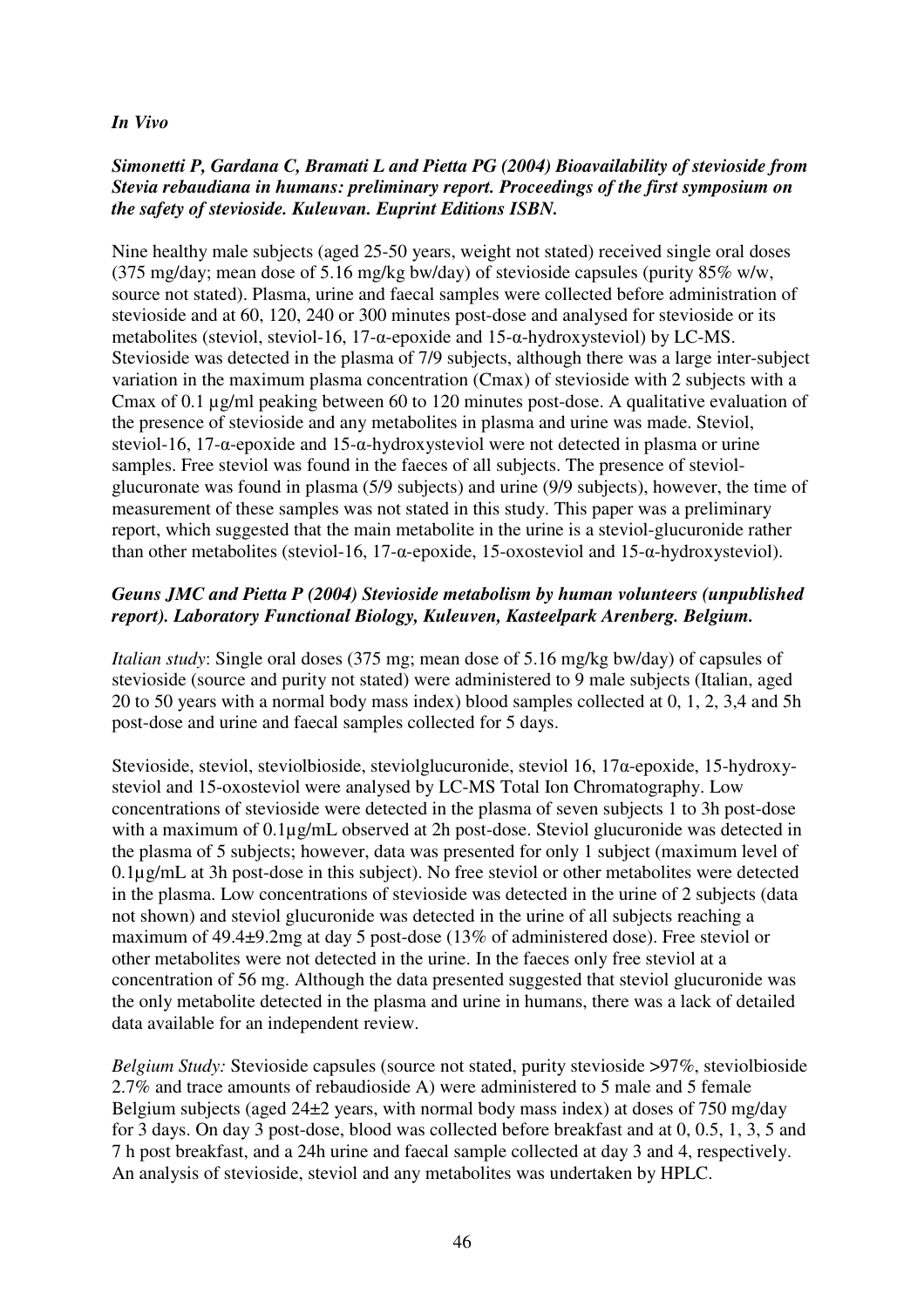Bound steviol was eluted by hydrolysis with β-glucuronidase/sulfatase to determine whether steviol was bound as glucuronide or sulphate conjugates. A summary of the results is as follows:

| <b>Samples</b>         | Stevioside<br>(mg) | Free<br><b>Steviol</b><br>(mg)               | <b>Steviol</b><br>glucuronide<br>(mg)            |
|------------------------|--------------------|----------------------------------------------|--------------------------------------------------|
| <b>Blood</b><br>plasma | Not detected       | Not<br>detected                              | Mean 33.93<br>(range 14.1 to<br>70.7)            |
| Urine                  | Not detected       | Not<br>detected                              | Mean<br>$101.8 \pm 21.3$<br>(range 28 to<br>205) |
| Faeces                 | Not detected       | Mean<br>$22.8 \pm 3$<br>(range 13<br>to $40$ | Not detected                                     |

The studies performed in Italy and Belgium identified a steviol-glucuronide conjugate in plasma and urine.

These studies suggested that stevioside is not absorbed across the gastrointestinal tract in humans, no free steviol was detected in the blood or urine and that free steviol is detected in the faeces, with low recoveries. A large range of steviol glucuronide conjugates were observed in the blood plasma and urine from 0 to 7h post-dose, which may reflect normal variability in human subjects.

#### *Geuns, J.M., Buyse, J., Vankeirsbilck, A., Temme, E.H., Compernolle, F., Toppet, S. (2006). Identification of steviol glucuronide in human urine. J Agric Food Chem 5: 2794- 2798.*

Ten healthy male and female subjects (aged 21-29 years, with normal body mass index) received oral doses of stevioside capsules (source not stated, purity stevioside >97%; 2.8% steviolbioside and 0.2% rebaudioside) at 0 or 250 mg three times/day for 3 days. A 24h urine sample was collected at day 3 post-dose and analysed for metabolites of stevioside by MS, NMR, IR and UV. Blood was also taken on day 3 post-dose and the concentrations of alkaline phosphatase, alanine aminotransferae/glutamic pyruvate ratio, creatine kinase and lactate dehydrogenase measured. Bound steviol was eluted by hydrolysis with βglucuronidase/sulfatase to determine whether steviol was bound as glucuronide or sulphate conjugates. No significant differences were observed in the blood chemistry parameters between controls and treated groups. No free steviol was detected in the urine and the only metabolite observed was steviol-glucuronide.

The Authors calculated that of a daily dose of 750 mg/day, 300 mg of free steviol is formed in the colon (assuming complete degradation of stevioside to steviol) with the percentage of free steviol, glucuronidated steviol in the blood and urine is as follows: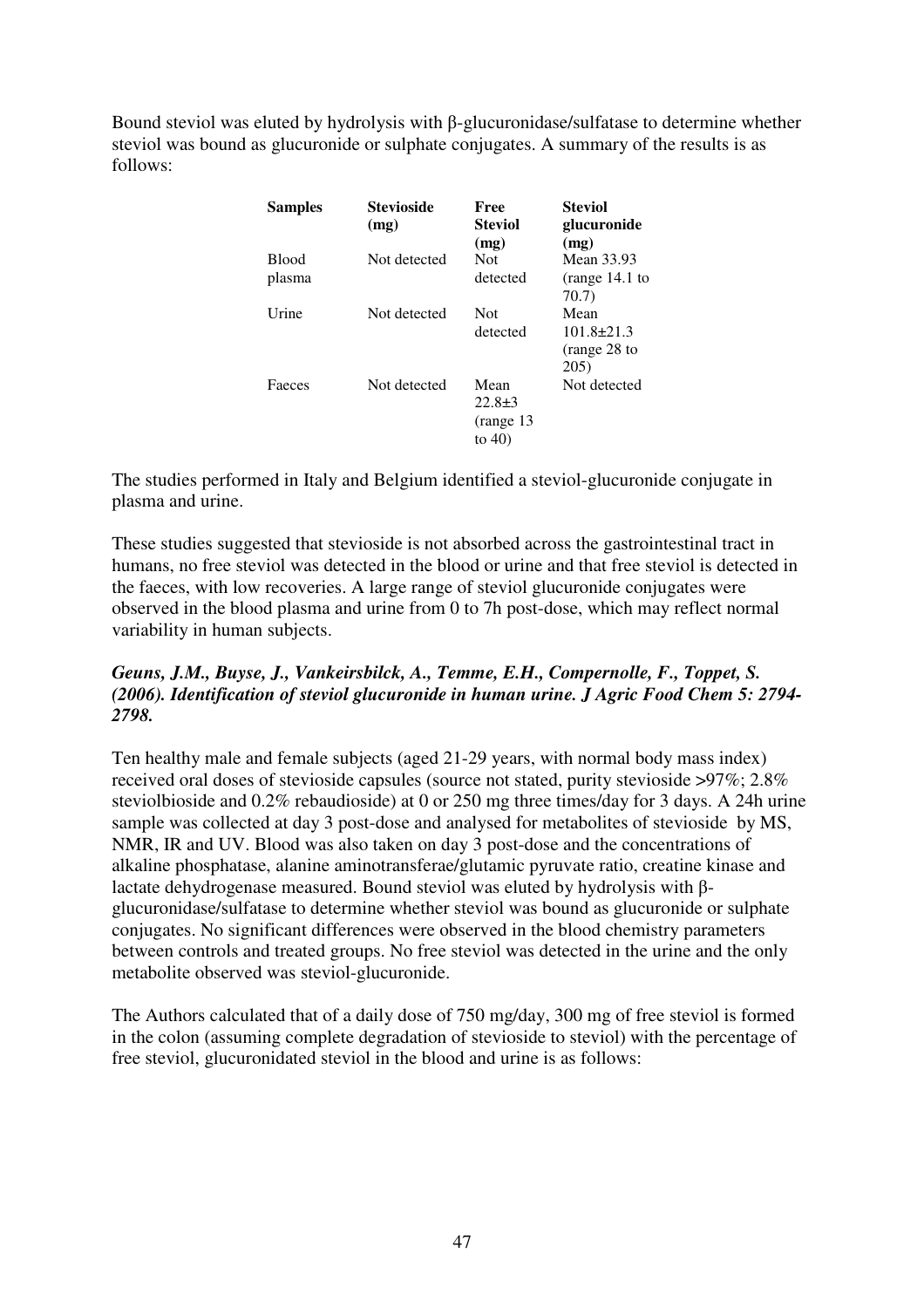| Dose of<br>stevioside/day<br>(mg) | Free<br>steviol in<br>colon<br>(mg) | Free<br>steviol in<br>faces(mg) | <b>Steviol</b><br>glucuronide in<br>blood (mg) | <b>Steviol</b><br>glucuronide in<br>$urine$ (mg) | <b>Total</b><br>recovery of<br>steviol (faecal<br>and urinary<br>routes) |
|-----------------------------------|-------------------------------------|---------------------------------|------------------------------------------------|--------------------------------------------------|--------------------------------------------------------------------------|
| 750                               | 300                                 | $23\pm2.7$                      | $101.8 \pm 16.4$<br>(34%)                      | $101.8 \pm 21.3$<br>(34%)                        | 76%                                                                      |

This study suggested that in humans, stevioside is completely metabolised to steviol via bacteria in the colon, transported to the liver where steviol glucuronide is formed. Although not measured, the glucuronide remaining in the blood would be expected to be excreted in the urine. The principle excretion route is the urine (68%) and small amount is excreted via the faecal route (8%) with a total recovery of steviol of 76% (Geuns et al 2006).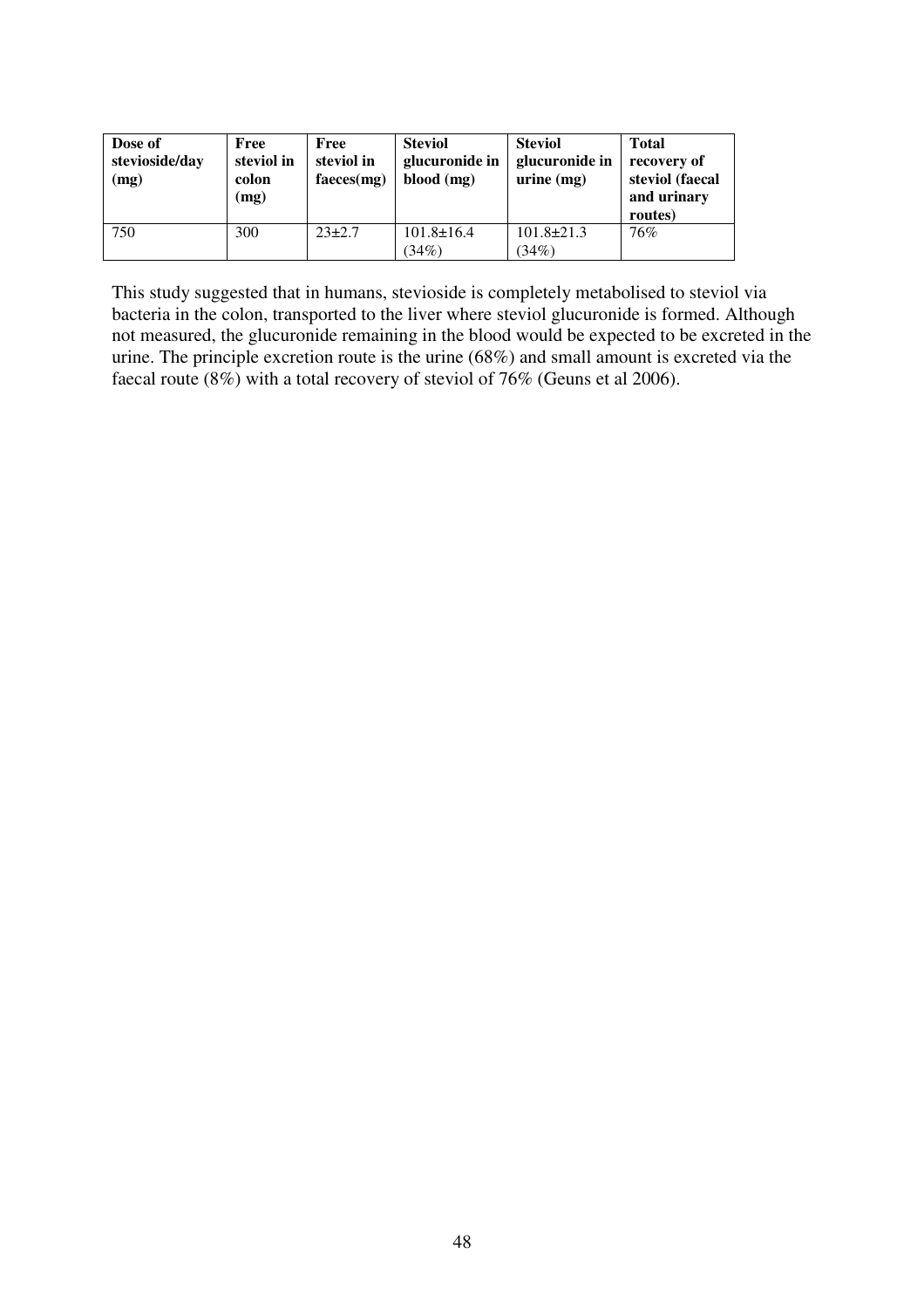# **Part 3 – Evaluation of supplementary pharmacological studies**

#### Animal studies

# *Chen TH, Chen SC, Chan P et al (2005) Mechanism of the hypoglycaemic effect of stevioside a glycoside of Stevia rebaudiana. Planta Med. 71: 108-113*

Oral doses of stevioside were administered to normal, streptozotocin<sup>12</sup> (STZ) induced diabetic rats (IDDM<sup>13</sup> model) and in a diabetic model induced by feeding rats with  $60\%$ fructose (NIDDM<sup>14</sup> model) for 2-weeks. Tolbutamide<sup>15</sup> (10 mg/kg; IP) was used to confirm whether or not rats had developed insulin resistance. Stevioside (extracted from dried S. rebaudiana leaves, purity 99%) in a physiological saline vehicle was administered by gavage to groups of 10 male Wistar rats (8 weeks old, weight 200 to 250 g) at doses of 0, 0.5, 1 or 5 mg/kg bw twice daily (total doses; 0, 1, 2 or 10 mg/kg bw/day). At 0, 60, 90 and 120 minutes post-dose, blood was collected for the measurement of glucose and insulin concentrations. A separate part of the study investigated oral administration of stevioside over a 15 day period in STZ and fructose-induced diabetic rats. A glucose tolerance test was performed following gavage administration of oral doses of stevioside at 0, 0.5, 1, or 5 mg/kg bw/day stevioside (10 rats/dose) followed by a 500 mg/kg bw intravenous injection of stevioside via the tail vein. Blood glucose measured at 30, 60, 90 or 120 minutes post-injection.

In STZ diabetic rats, following gavage doses of stevioside at 0, 0.5, 1 or 5 mg/kg twice daily for 15 days the rate-limiting enzyme for gluconeogenesis was examined. This was performed by reverse transcription combined with polymerase chain reaction (RT-PCR) and Northern/Western blotting to measure mRNA and protein concentrations of phosphoenol pyruvate carboxykinase (PEPCK).

#### *Normal wistar rats*

A statistically significant dose-related maximum reduction in mean blood glucose compared of 18% ( $p<0.05$ ), 28% ( $p<0.01$ ) and 38% ( $p<0.01$ ) at low, mid and high doses respectively was observed in rats at 90 minutes post-dose when compared to initial values at 0 minutes. A dose-related increase in mean blood insulin concentrations of  $45\%$  (p<0.01),  $50\%$  (p<0.01) and  $54\%$  ( $p<0.01$ ) for low, mid and high doses respectively was observed at 90 minutes postdose when compared to initial values at 0 minutes (Table 1).

 $\overline{a}$ 

<sup>&</sup>lt;sup>12</sup> Streptozotocin is a naturally occurring chemical that is particularly toxic to the insulin-producing beta cells of the pancreas in mammals.

 $13$  Insulin-dependent diabetic model

<sup>&</sup>lt;sup>14</sup> Non-insulin dependent diabetic model

<sup>&</sup>lt;sup>15</sup> Tolbutamide is used to treat type II (non-insulin-dependent) diabetes (formerly 'adult-onset'), particularly in people whose diabetes cannot be controlled by diet alone. Tolbutamide lowers blood sugar by stimulating the pancreas to secrete insulin and helping the body use insulin efficiently.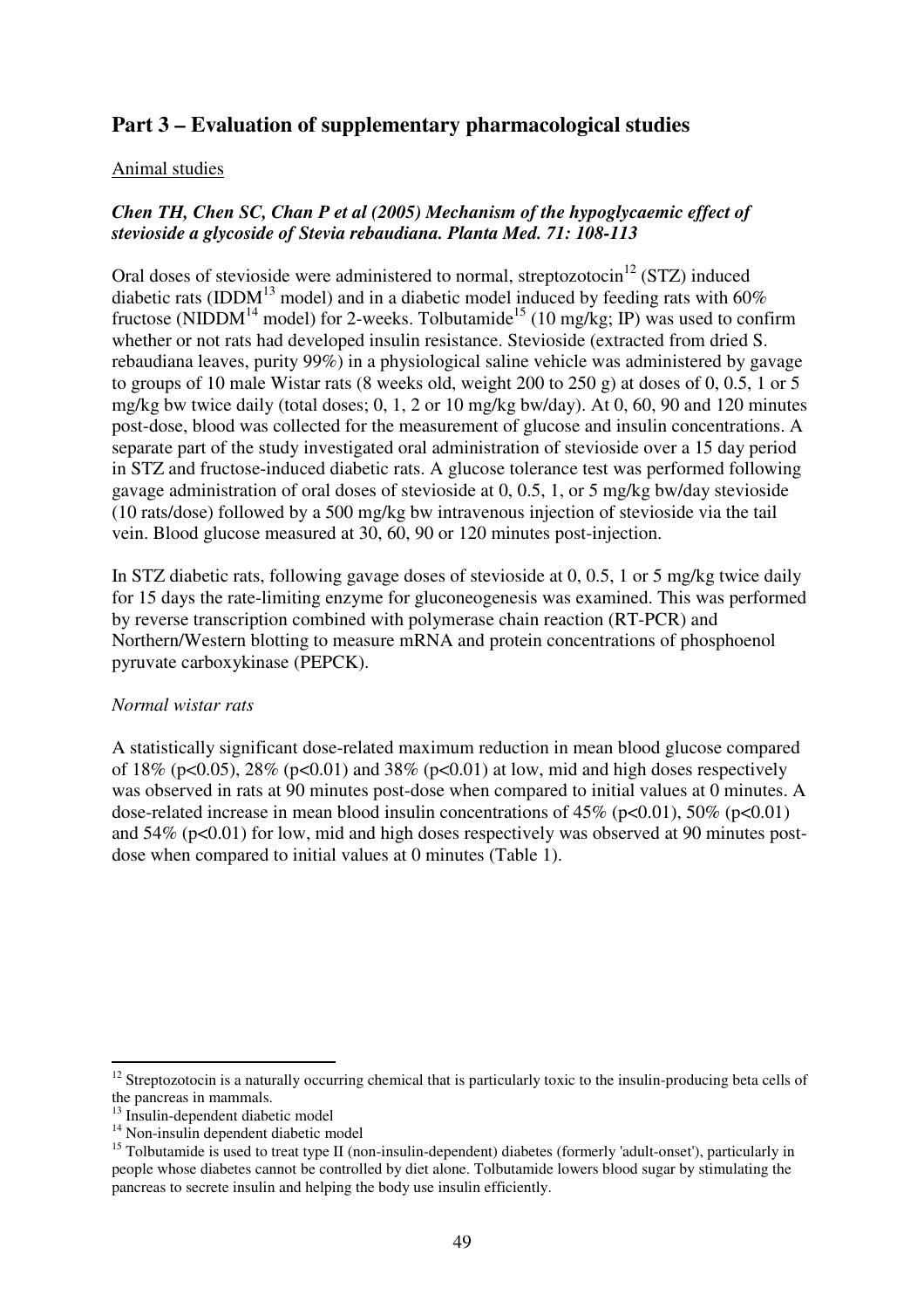#### **Table 1: Effects of stevioside administered twice daily on mean blood (plasma) glucose concentrations in normal rats at specific times post-dose**

| <b>Stevioside dose</b> | mg/dl               | mg/dl              | mg/dl              | mg/dl              |
|------------------------|---------------------|--------------------|--------------------|--------------------|
| (mg/kg bw)             | $0 \text{ (min)}^*$ | $60$ (min)         | $90$ (min)         | $120$ (min)        |
|                        | 108                 | 106                | 105                | 105                |
|                        | 98                  | 88 ( $p<0.05$ )    | 80(p<0.05)         | $85$ (p $< 0.05$ ) |
|                        | 105                 | $80$ (p $< 0.01$ ) | $75$ (p $< 0.01$ ) | 80(p<0.01)         |
| 10                     | 105                 | 75 ( $p<0.01$ )    | $65$ (p $< 0.01$ ) | 70(p<0.01)         |

\* Estimated from graphically-presented data

# **Effects of stevioside administered twice daily on mean blood (plasma) insulin concentrations in normal rats at specific times post-dose**

| Stevioside dose | $\mu$ g/l           | $\mu$ g/l           | $\mu$ g/l           | $\mu$ g/l            |
|-----------------|---------------------|---------------------|---------------------|----------------------|
| (mg/kg bw)      | $0 \text{ (min)}^*$ | $60$ (min)          | $90$ (min)          | $120$ (min)          |
|                 | 0.6                 | 0.65                | 0.6                 | 0.6                  |
|                 | 0.6                 | $0.8$ (p $< 0.05$ ) | 1.1 ( $p<0.01$ )    | $0.9$ (p $< 0.01$ )  |
|                 | 0.6                 | $0.9$ (p $< 0.05$ ) | $1.2$ (p $< 0.01$ ) | $1.05$ (p $< 0.01$ ) |
| 10              | 0.6                 | (p<0.01)            | 1.3 ( $p<0.01$ )    | 1.1 ( $p<0.05$ )     |

\* Estimated from graphically-presented data

#### *STZ-induced diabetic rats*

A statistically significant dose-related maximum reduction in mean blood glucose of 11% ( $p<0.01$ ), 13% ( $p<0.01$ ) and 22% ( $p<0.01$ ) at low, mid and high doses respectively was observed in rats at 120 minutes post-dose when compared to initial values at 0 minutes (Table 2). When stevioside was administered over a longer period (1 to 15 days) mean blood glucose concentrations were significantly reduced from day 1 post-dose with maximum reductions of 11% ( $p<0.01$ ), 13% ( $p<0.01$ ) and 20% ( $p<0.01$ ) at low, mid and high doses respectively, observed at day 10 post-dose when compared to initial values at 0 days (Table 3).

#### **Table 2:**

#### **Effects of stevioside administered twice daily on mean blood (plasma) glucose concentrations in STZ-induced diabetic rats at specific times post-dose**

| Stevioside dose<br>(mg/kg bw) | mg/dl<br>$0 \text{ (min)}^*$ | mg/dl<br>$60$ (min) | mg/dl<br>$90$ (min) | mg/dl<br>$120 \ (min)$ |
|-------------------------------|------------------------------|---------------------|---------------------|------------------------|
|                               | 415                          | 415                 | 415                 | 415                    |
|                               | 415                          | 380(p<0.05)         | 380(p<0.05)         | $370$ (p $< 0.01$ )    |
|                               | 415                          | 380(p<0.05)         | $375$ (p $< 0.05$ ) | 360 (p<0.01)           |
| 10                            | 415                          | 350(p<0.01)         | $340$ (p $< 0.01$ ) | 325(p<0.01)            |

\* Estimated from graphically-presented data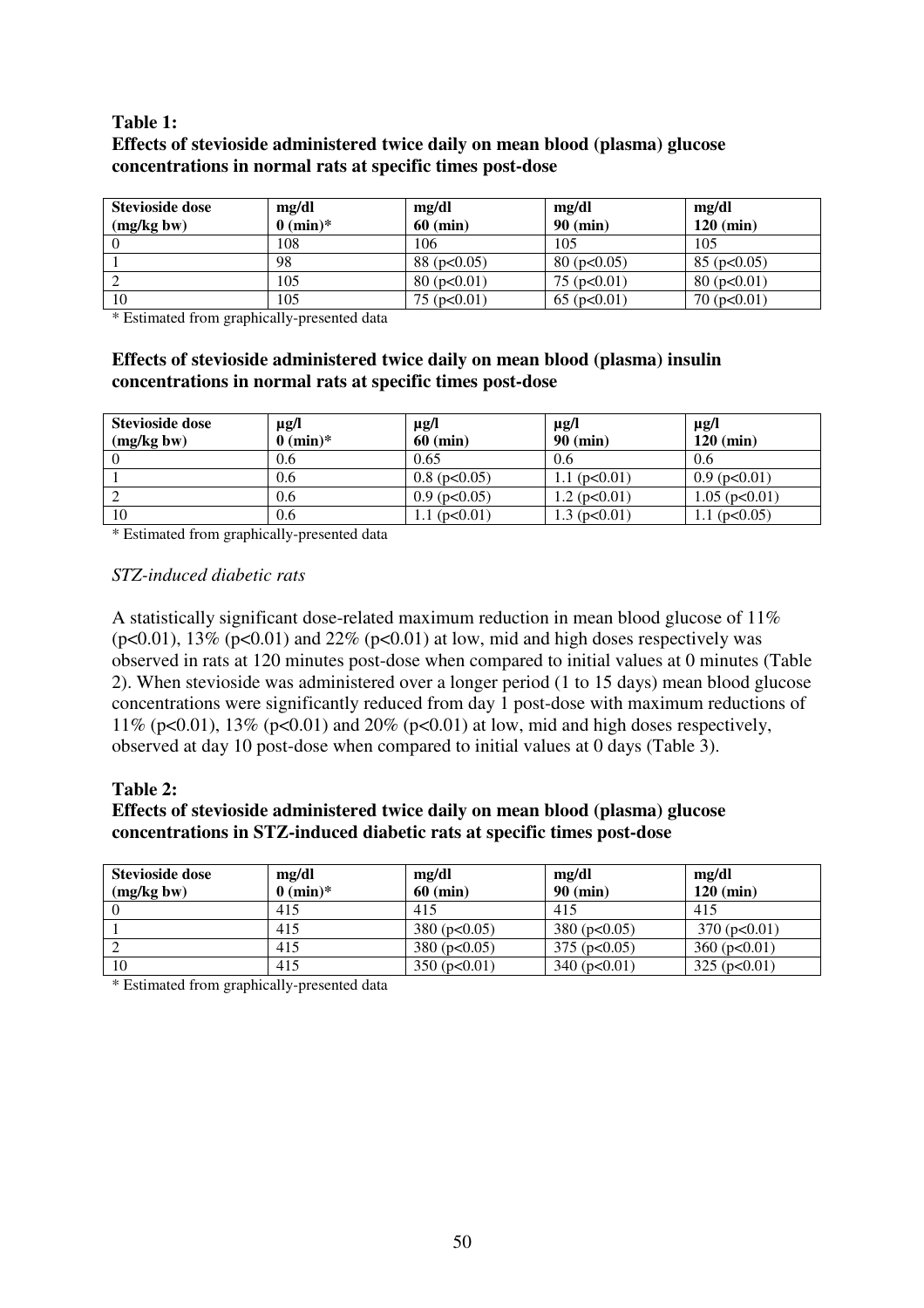#### **Table 3: Effects of stevioside administered twice daily on mean blood (plasma) glucose concentrations in STZ-induced diabetic rats at specific times post-dose**

| Stevioside dose | mg/dl       | mg/dl            | mg/dl               | mg/dl        | mg/dl            |
|-----------------|-------------|------------------|---------------------|--------------|------------------|
| (mg/kg bw)      | $0$ (days)* | 1 day            | 5 days              | 10 days      | 15 days          |
|                 | 415         | 415              | 415                 | 415          | 415              |
|                 | 415         | 390 (p<0.05)     | $380$ (p $< 0.05$ ) | 370(p<0.01)  | 370(p<0.01)      |
|                 | 415         | 380 ( $p<0.05$ ) | $370$ (p $< 0.05$ ) | 360 (p<0.01) | 360 ( $p<0.01$ ) |
| 10              | 415         | 360 ( $p<0.01$ ) | 340 (p<0.01)        | 330 (p<0.01) | 330 (p<0.01)     |

\* Estimated from graphically-presented data

#### *Fructose-induced diabetic rats*

A statistically significant dose-related maximum reduction in mean blood glucose of 12% ( $p<0.01$ ), 15% ( $p<0.01$ ) and 23% ( $p<0.01$ ) at low, mid and high doses respectively was observed in rats at day 15 post-dose when compared to initial values at 0 days (Table 4).

#### **Table 4: Effects of stevioside administered twice daily on mean blood (plasma) glucose concentrations in fructose-induced diabetic rats at specific times post-dose**

| <b>Stevioside dose</b> | mg/dl       | mg/dl               | mg/dl               | mg/dl            | mg/dl            |
|------------------------|-------------|---------------------|---------------------|------------------|------------------|
| (mg/kg bw)             | $0$ (days)* | 1 day               | 5 days              | 10 days          | 15 days          |
|                        | 170         | 170                 | 180                 | 185              | 185              |
|                        | 170         | 170                 | $165$ (p $< 0.05$ ) | 160 ( $p<0.01$ ) | 150              |
|                        |             |                     |                     |                  | (p<0.01)         |
|                        | 170         | 160                 | 158 ( $p<0.05$ )    | 150(p<0.01)      | 145 ( $p<0.01$ ) |
| 10                     | 170         | $150$ (p $< 0.05$ ) | 140 ( $p<0.01$ )    | 135(p<0.01)      | 130 $(p<0.01)$   |

\* Figures obtained from extrapolation from a graph of results

#### *Glucose tolerance test*

A dose-dependent reduction in blood glucose concentrations were observed in normal wistar rats treated with stevioside with a maximum reduction from 210 mg/dl (5 minutes post IV injection) to 75 mg/dl (P<0.01) at doses of 10 mg/kg bw at 90 minutes post IV injection of glucose. In the controls, blood glucose concentrations increased to a maximum value after 5 minutes IV injection of glucose.

# *PEPCK mRNA and protein concentrations in STZ-induced diabetic rats*

Dose-dependent significant reductions were observed in mean PEPCK protein (24%, 42% or 47%) and mRNA expression (30%, 53% or 81%) at low, mid and high doses, respectively.

This study indicated that stevioside lowered blood glucose concentrations in normal and diabetic induced rats in a dose-dependent manner with maximum reductions observed at 90 minutes post-dose at doses of 10 mg/kg bw/day with no further reductions noted (in STZinduced rats) when the period of blood sampling was extended to 15 days. A dose-dependent increase in insulin concentrations in normal rats was observed; however, the authors did not study insulin concentrations in diabetic-induced rats.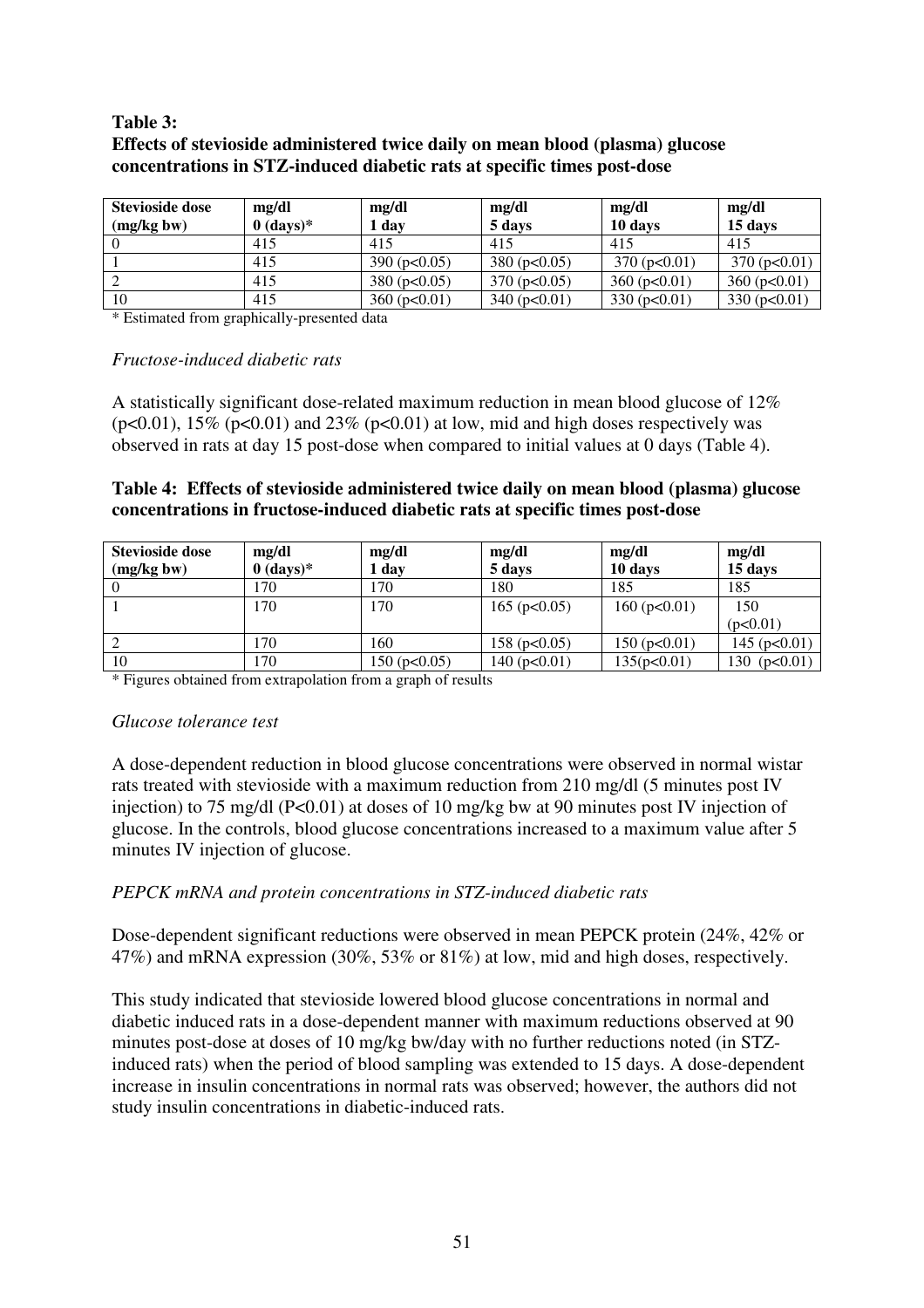Stevioside counteracted the rise in blood glucose expected with a glucose-tolerance test; whereas, control rats administered vehicle alone demonstrated rapid and high concentrations of blood glucose within 5 minutes post-dose. The authors suggested that the mechanism of action of stevioside may be to regulate blood glucose concentrations by decreasing PEPCK gene expression in the liver to decrease gluconeogenesis leading to a decrease in hyperglycaemia in diabetic-induced rats.

# *Ferreira EB, Neves F, Da Costa MAD (2006) Comparative effects of Stevia rebaudiana leaves and stevioside on glycaemia and hepatic gluconeogenesis. Planta Med 72: 691-696.*

This study compared the effects of whole stevia leaves to stevioside on glycaemia and hepatic gluconeogenesis in rats. Stevia (dried powdered leaves from S. rebaudiana obtained from Steviafarma, Brazil; purity not stated) and stevioside/rebaudioside mixture (extracted from dried powdered leaves from S. rebaudiana obtained from Steviafarma, Brazil, purity not stated) were orally administered to groups of male Wistar rats (weight 220g, aged and numbers not stated) by gavage in a water vehicle at doses of 0 or 20 mg/kg bw/day (stevia powder) and 0 or 5.5 mg/kg bw/day (stevioside/rebaudioside mixture) for 15 days. At day 15, and following 15h of fasting, rats were killed and blood collected (site of collection not stated) and analysed for glucose concentrations. Hepatic gluconeogenesis was measured by liver perfusion experiments and in isolated hepatocytes. AUC values were calculated for three gluconeogenic substrates; L-alanine, L-glutamine and L-Lactate. Glucose, urea, pyruvate and L-lactate production from L-alanine, glucose and pyruvate production from Llactate and glucose production from L-glutamine were measured in perfused livers. Isolated hepatocytes were incubated with L-alanine, L-lactate, L-glutamine, glycerol or no substrate and glucose production measured. The activity of peroxisome proliferator-activated gamma receptors<sup>16</sup> (PPAR $\gamma$ ), which are mediators of insulin sensitivity, were examined in rats fasted for 15-h.

Following oral doses of stevia leaves at 20 mg/kg bw/day a significant reduction in mean blood glucose from  $94.10\pm2.99$  (controls) to  $67.83\pm5.7$  mg/dL (p<0.05) occurred. In contrast, oral doses of stevioside/rebaudioside mixture increased mean blood glucose from 86.30±4.64 (controls) to 91.50±6 mg/dL. The AUC for glucose was significantly reduced from 6.08±0.73 (controls) to  $3.45\pm0.39$  (p<0.05) following oral doses of stevia powder when L-alanine was the substrate, with no significant effects on the AUC for urea, pyruvate or L-lactate.

The AUC was increased for pyruvate from  $3.3\pm0.5$  (controls) to  $6.75\pm0.98$  (p<0.05) and decreases in glucose from  $10.81 \pm 1.19$  (controls) to  $6.5 \pm 0.95$  (p $< 0.05$ ) with L-lactate as substrate and a decreased AUC for glucose from  $24.82\pm1$  (controls) to  $16.93\pm1$  (p<0.05) with L-glutamine as substrate. Glucose production from glycerol was not affected by treatment with stevia powder. In contrast, the authors state that glucose production was not decreased in isolated liver perfusion studies (results not shown) or in isolated hepatocytes following treatment with stevioside. Stevia and or stevioside did not affect PPARγ receptor activity; whereas a 4.8-fold increase in PPARγ transcriptional activity with the positive control pioglitazone was observed.

 $\overline{a}$ <sup>16</sup> PPAR-gamma is the main target of the drug class of thiazolidinediones (TZDs), used in diabetes mellitus and other diseases that feature insulin resistance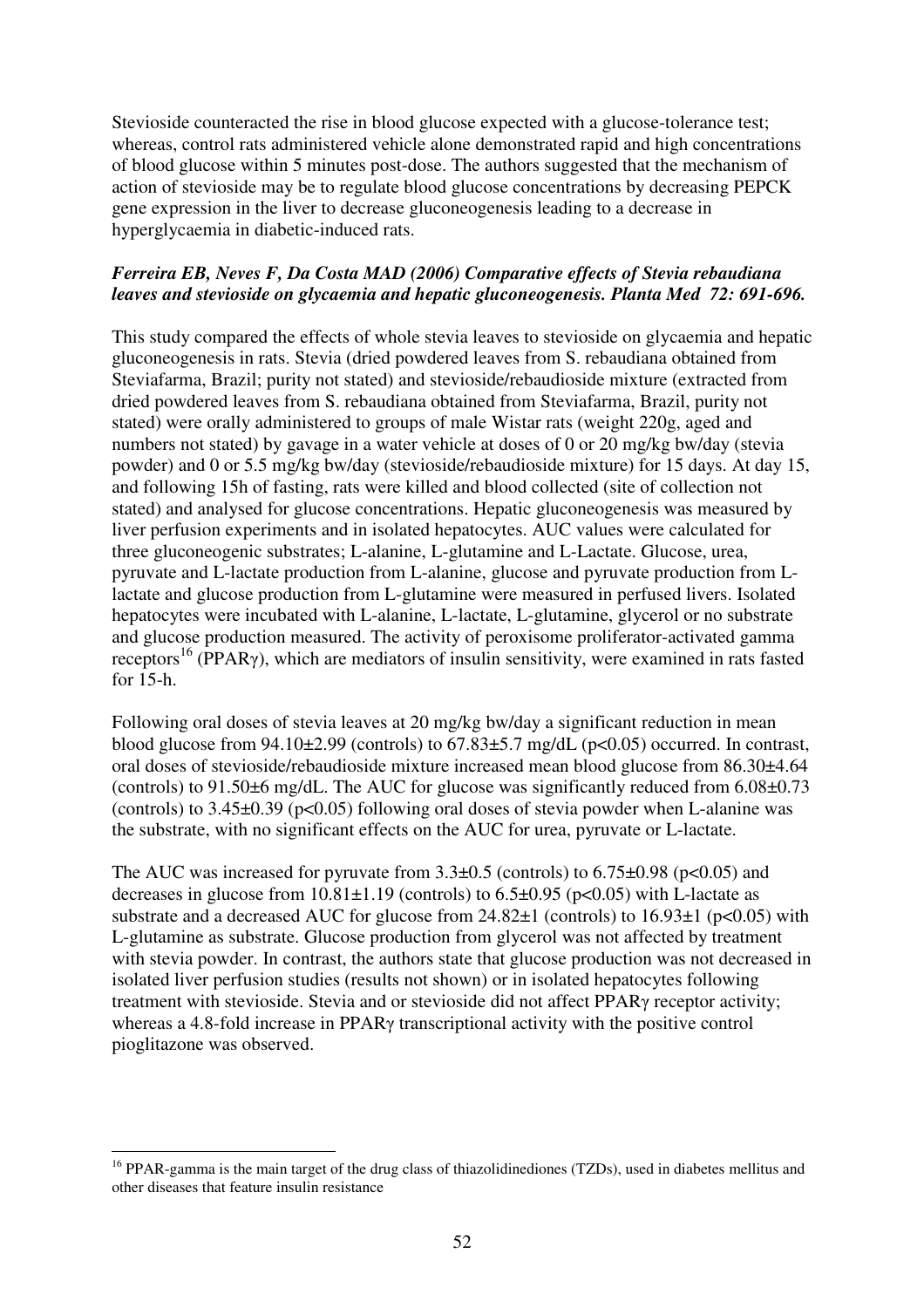These results suggested that whole stevia powder but not stevioside decreased glucose concentrations in fasted rats and that this may occur by reduction of hepatic gluconeogenesis. In addition, inhibition of the two key enzymes pyruvate carboxylase (PC) and phosphoenol PEPCK was proposed by the authors as a mechanism by which glucose may be reduced by oral doses of stevia in rats but the decreased glucose production did not appear to be mediated by PPARγ activation (Ferreira et al 2006).

# Human studies

# *Barriocanal LA, Palacios M, Benitez G et al (2006) Lack of pharmacological effect of steviol glycosides as a sweetener in humans. Studies on repeated exposures in normotensive and hypotensive individuals and Type 1 and Type 2 diabetes. Unpublished report.*

A randomised, double-blind, placebo-controlled study assessed the effects of stevioside on blood glucose, blood pressure (BP) and other biochemical parameters in type 1 and 2 diabetics and non-diabetics. Seventy-six subjects were divided into 3 groups: (i) 16 male and female subjects, aged 20 to 60 years, a body mass index (BMI) between 20 and 35 kg/m<sup>2</sup> with type 1 diabetes (DM1); (ii) 30 male and female subjects aged 40 to 70 years, BMI between 20 and 35 kg/m<sup>2</sup> with type 2 diabetes (DM2); and (iii) 30 male and female subjects aged 20 to 60 years, BMI between 20 and 35 kg/m<sup>2</sup> without diabetes and normal/low-normal BP concentrations (BP of ≤120/80 mm Hg). Half of the subjects in each group were allocated to placebo and half were treated with stevioside capsules (obtained from Steviafarma Industrial, Brazil purity 92%) at doses of 250 mg three times/day for 3 months. At the start and end of the study period, blood glucose, BP, insulin (for DM2 and low/normal BP subjects) and a range of other clinical chemistry parameters were measured (total cholesterol, HDL, LDL, triglycerides, electrolyte and creatinphosphokinase concentrations, creatinine, ALT, AST and γGT . Blood glucose and weight were measured every 2 weeks during the 3-month period. No significant differences were observed in mean blood glucose or insulin concentrations, BP or other clinical chemistry parameters between control and treated subjects for all three groups with the exception of significantly increased  $(p<0.05)$  glucose concentrations in placebo controls for DM1 at the end of the treatment period (3 months), compared to the baseline concentrations. However, the blood glucose concentrations in patients receiving placebo treatment in the DM1 group at the start of treatment were already elevated compared to baseline concentrations for the stevioside-treated groups which is not considered to be treatment related.

# *Ferri LAF, Alves-Do-prado W, Yamada SS et al (2006) Investigation of the antihypertensive effect of oral crude stevioside in patients with mild hypertension. Phytotherapy Research 20: 732-736.*

A randomised, double blind, placebo-controlled study investigated the anti-hypertensive effect of a crude stevioside/rebaudioside A mixture (extracted from dried S. rebaudiana leaves, Brazil; purity not stated) on previously untreated mild hypertensive patients. Crude stevioside/rebaudioside capsules were administered to 18 patients in 2 divided doses at 0 (placebo phase; 4 weeks) or 3.75 mg/kg bw/day (phase 1; 7 weeks), 7.5 mg/kg bw/day (phase 2; 11 weeks) or 15 mg/kg bw/day (phase 3; 6 weeks). To be included in the study, the patient's diastolic blood pressure (BP) needed to be in the range 80-99 mm Hg and the systolic 120-159 mm Hg.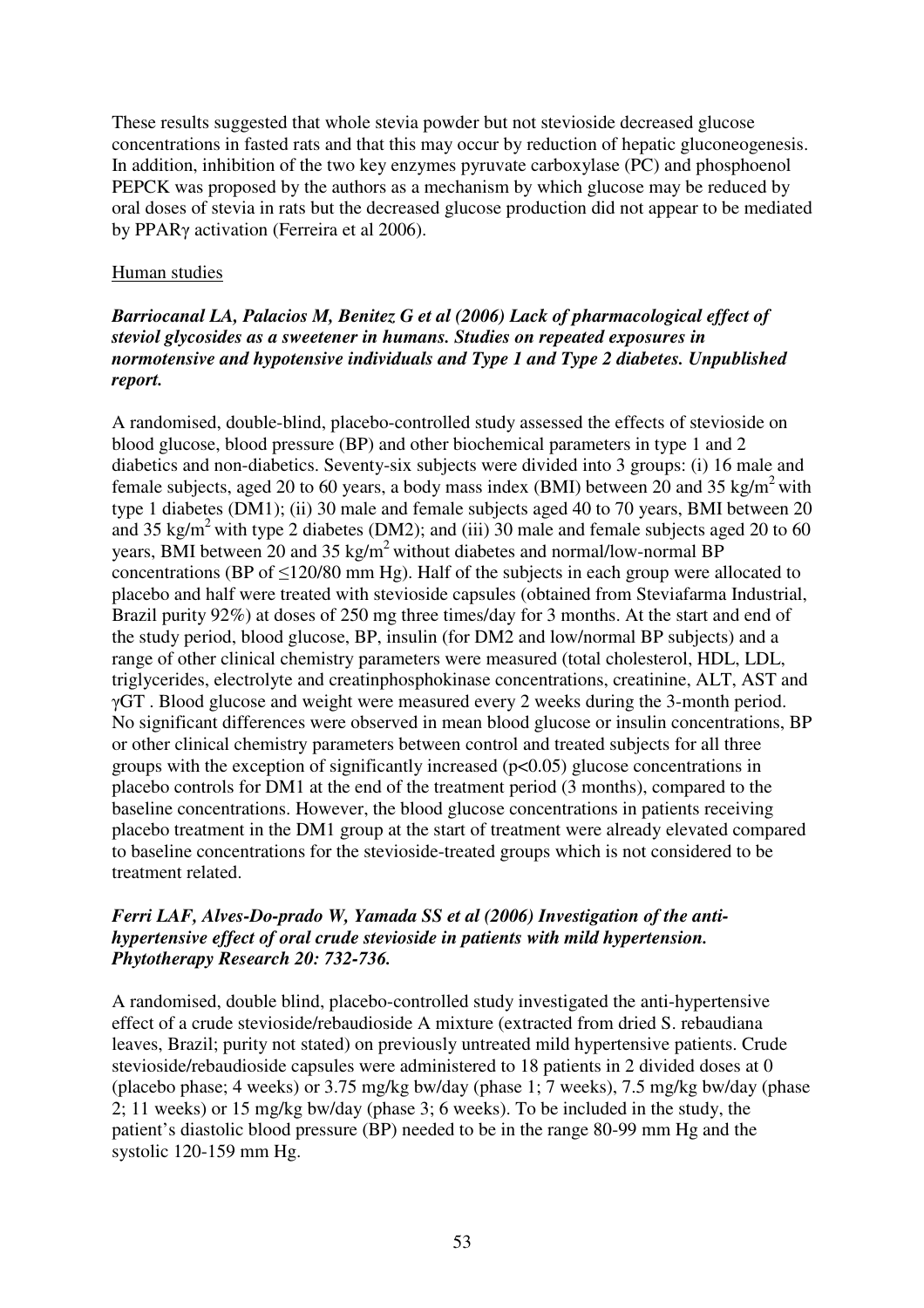Three patients were excluded from the study due to high blood pressure readings and one because of an arrhythmia, with 14 patients entering phase 1, 2 or 3. BP was measured biweekly and in addition, body mass index (BMI) was calculated and an ECG performed after each phase. Blood and urine were collected at the end of each phase for measurement of standard haematology and a range of blood chemistry parameters.

No adverse clinical effects were reported in patients and the haematology and blood chemistry, BMI and ECG profiles were normal. Statistically significant reductions (10-11%) in mean diastolic BP for treated groups' at all three dose concentrations were observed; however, this was also observed in placebo controls. There was a dose-related reduction in mean systolic BP in the treated groups at low (4%), mid (10%) and high (12%) doses and reductions in placebo control values (1-7%) without any dose-response relationship (Table 1).

#### **Table 1: Mean systolic and diastolic blood pressures (mm Hg) before and after treatment phases (1, 2 and 3) with crude stevioside extract for 6 subjects/group**

|                   | <b>Phase</b>     | $\mathbf{0}$ | $1(3.75 \text{ mg/kg})$<br>bw/day) | $2(7.5 \text{ mg/kg})$<br>bw/day) | $3(15 \text{ mg/kg})$<br>bw/day) |
|-------------------|------------------|--------------|------------------------------------|-----------------------------------|----------------------------------|
| <b>Stevioside</b> | Systolic         | 140±13       | $134 + 14$                         | $126 \pm 8*$                      | $123 \pm 12$                     |
|                   | <b>Diastolic</b> | $94 + 8$     | $85 + 5*$                          | $84 + 5*$                         | $84\pm8*$                        |
| <b>Placebo</b>    | Systolic         | $133 \pm 12$ | $128 + 5$                          | 132 $\pm 6$                       | $124\pm 6$                       |
|                   | Diastolic        | $94\pm8$     | $86\pm3*$                          | $83+5*$                           | $82+4*$                          |

\*p<0.05 compared with phase 0

At doses up to 15 mg/kg bw/day crude stevioside preparations did not reduce BP in mildly hypertensive humans. The lack of a clear affect may be attributable to the limited number of subjects used, the purity of stevioside and/or rebaudioside A or the specific doses used .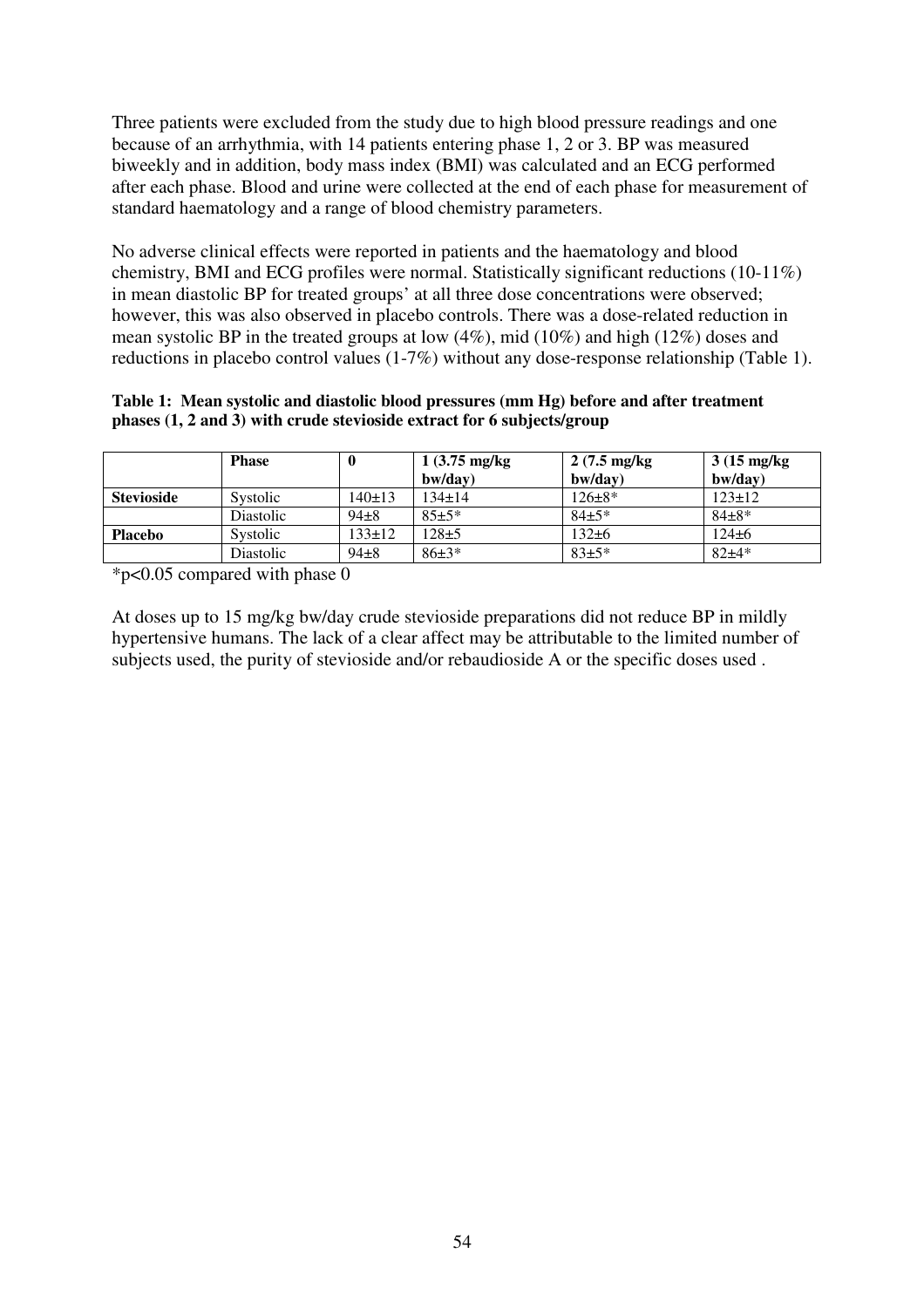# **Part 4 – Evaluation of supplementary mechanistic studies**

## *Chen TH, Chen SC, Chan P et al (2005) Mechanism of the hypoglycaemic effect of stevioside a glycoside of Stevia rebaudiana. Planta Med. 71: 108-113*

Oral doses of stevioside lowered blood glucose concentrations in normal and diabetic induced rats in a dose-dependent manner. Maximum reductions occurred at 90 minutes post-dose at 10 mg/kg bw/day with no further reductions noted when the period of blood sampling was extended to 15 days. Significant reductions in PECK mRNA and protein concentrations also occurred. The authors suggested that a possible mechanism of action of stevioside may be to regulate blood glucose concentrations by decreasing PEPCK gene expression in the liver to decrease gluconeogenesis, leading to a decrease in hyperglycaemia in diabetic-induced rats.

#### *Ferreira EB, Neves F, Da Costa MAD (2006) Comparative effects of Stevia rebaudiana leaves and stevioside on glycaemia and hepatic gluconeogenesis. Planta Med. 72: 691-696.*

Stevioside orally administered at doses of 5.5 mg/kg bw/day for 15 days had no effect on fasting blood glucose concentrations; whereas, stevia powder at doses of 20 mg/kg bw/day decreased glucose concentrations in fasted rats. Reduction of hepatic gluconeogenesis via inhibition of the two key enzymes PC and PEPCK were proposed by the authors as a mechanism by which glucose may be reduced by oral doses of stevia powder in rats (Ferreira et al 2006).

#### *Hong J, Chen L, Jeppesen PB (2006) Stevioside counteracts the* α*-cell hypersecretion caused by long-term palmitate exposure. Am J Physiol Endocrin Metab 290: E416-E422.*

Long-term exposure to fatty acids impairs β-cell function in type 2 diabetics but little is known about effects on α-cells. A study evaluated the effect of stevioside (source and purity not stated) on palmitate-induced effect on clonal α-TC1-6 cells derived from an adenoma in transgenic mice (which secrete only glucagon without detectable insulin) following culture with 18 mM glucose with 0.25, 0.5 or 1 mM palmitate in the presence or absence of stevioside at concentrations of  $10^{-8}$  to  $10^{-6}$ M. After 72h, glucagon secretion and concentration, triglyceride concentration and changes in gene expression (acetyl-CoA, carboxylase-1, carnitine palmitoyltransferase, glucagon, peroxisome proliferator-activated gamma receptor, stearoyl-CoA desaturase and sterol regulatory element-binding protein-1c) in  $\alpha$ -TC1-6 cells were evaluated. The results suggested that exposure of  $\alpha$ -cells to fatty acids resulted in glucagon hypersecretion and triglyceride accumulation. The authors proposed that stevioside was able to reduce the release of glucagon, possibly by enhanced expression of genes involved in fatty acid metabolism leading to increased mRNA expressions of carnitine palmitoyltransferase, PPARγ and stearoyl-CoA desaturase.

# *Abudula R, Jeppesen PB, Rolfsen SED et al (2006) Rebaudioside A potently stimulates secretion from isolated mouse islets: studies on the dose, glucose and calcium-dependency. Metabolism, 53, 1378-1381.*

This study examined whether rebaudioside A affected insulin and glucose concentrations *in vitro*. Islet of Langerhan cells obtained from adult female NMRI mice were incubated with rebaudioside A (purity >95%) at concentrations from  $10^{-10}$  to  $10^{-6}$  mol/L in the presence of glucose at 3.3 or 16.7 mmol/L for 60 minutes and the insulin release measured.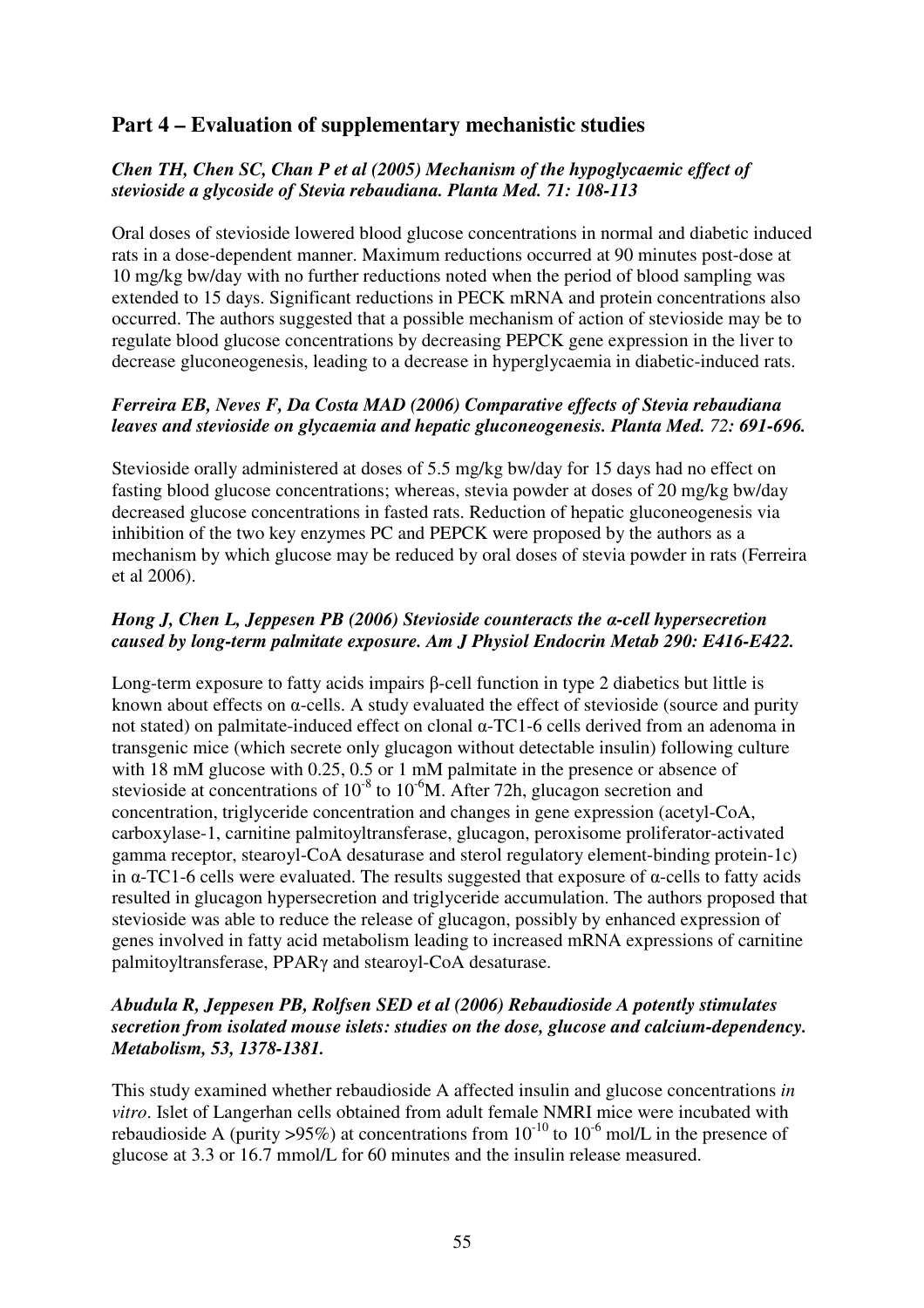A second part of the study involved islet cells placed into perifusion chambers with either 3.3, 6.6, 11.1 or 16.7 mmol/L glucose (10 to 30 minutes) in the presence or absence of rebaudioside A at concentrations of  $10^{-10}$  mol/L. A concentration-dependent increase in insulin secretion in the presence of glucose (16.7 mmol/L) was observed with a maximum response at rebaudioside A concentrations of  $10^{-10}$  mol/L (p<0.01) relative to control values (glucose 16.7 mmol/L).

Rebaudioside A increased the insulin release at glucose concentrations of 11.1 mmol/L or higher (p<0.05), whereas no effect was observed at normal or low glucose concentrations (3.3) or 6.6 mmol/L). This study suggested that rebaudioside A stimulates insulin secretion from isolated mouse islets in a concentration and glucose dependent manner. At normal blood glucose concentrations no effects on insulin release was observed.

#### *Chen J, Jeppesen PB, Abudula R et al (2006) Stevioside does not cause increased basal insulin secretion or* β*-cell desensitisation as does sulphonylurea, glibenclamide: studies in vitro. Life Sciences 78: 1748-1753.*

This study examined stevioside and its effects on basal insulin secretion (BIS) and glucose stimulated insulin secretion (GSIS). Isolated mouse islets from NMRI mice were exposed to a range of glucose concentrations (3.3, 5.5 or 16.7 mM) for 1h following pre-treatment with stevioside or glibenclamide<sup>17</sup> (GB) for either 2h or 24h. A significant ( $p<0.001$ ) glucosedependent increase in BIS (3-fold) was observed after 2h pre-treatment with GB. In contrast no significant changes were observed in BIS after pre-treatment with stevioside. A significant (p<0.001) increase in GSIS was observed after 24h pre-treatment with concentrations of stevioside between  $10^{-7}$  to  $10^{-5}$  M in the presence of high concentrations (16.7 mM) of glucose. Pre-treatment with GB  $(10^{-7} M)$  for 24h significantly (p<0.001) increased the BIS at concentrations of glucose of 3.3 mM but decreased GSIS at concentrations of glucose of 16.7 mM. In contrast stevioside ( $10^{-7}$  M) and GLP-1 ( $10^{-7}$  M) did not stimulate BIS but increased GSIS at concentrations of glucose of 16.7 mM. This study suggested that pre-treatment with stevioside for either 2 or 24h does not increase BIS but increases GSIS after 24h pretreatment.

#### *Wong KL, Lin JW, Liu JC (2006) Antiproliferative effect of isosteviol on angiotension-IItreated rat aortic smooth muscle cells. Pharmacology 76: 163-169.*

This study investigated the effects of isosteviol (a metabolite of steviol) on rat aortic smooth muscle cells; in particular, whether isosteviol inhibits angiotension-II-induced cell proliferation and endothelin-1-secretion both of which have been implicated in the pathogenesis of chronic vascular disease. Rat smooth muscle cells obtained from the aortas of Sprague-Dawley rats were pre-incubated with isosteviol (obtained by acid hydrolysis of stevioside in the laboratory, purity 99.8%) at 0, 1, 10 or 100 µmol/L for 30 minutes and then with or without addition of angiotension II (100 nmol/L) for 24h.  ${}^{3}H$ -thymidine (5 µCi/mL) was then added to measure the synthesis of new DNA and endothelin-1 secretion examined.

 $\overline{a}$  $17$  Glibenclamide is a sulphonylurea drug that is used in oral therapy for type 2 diabetes in humans. GB simulates the effect of glucose in eliciting insulin release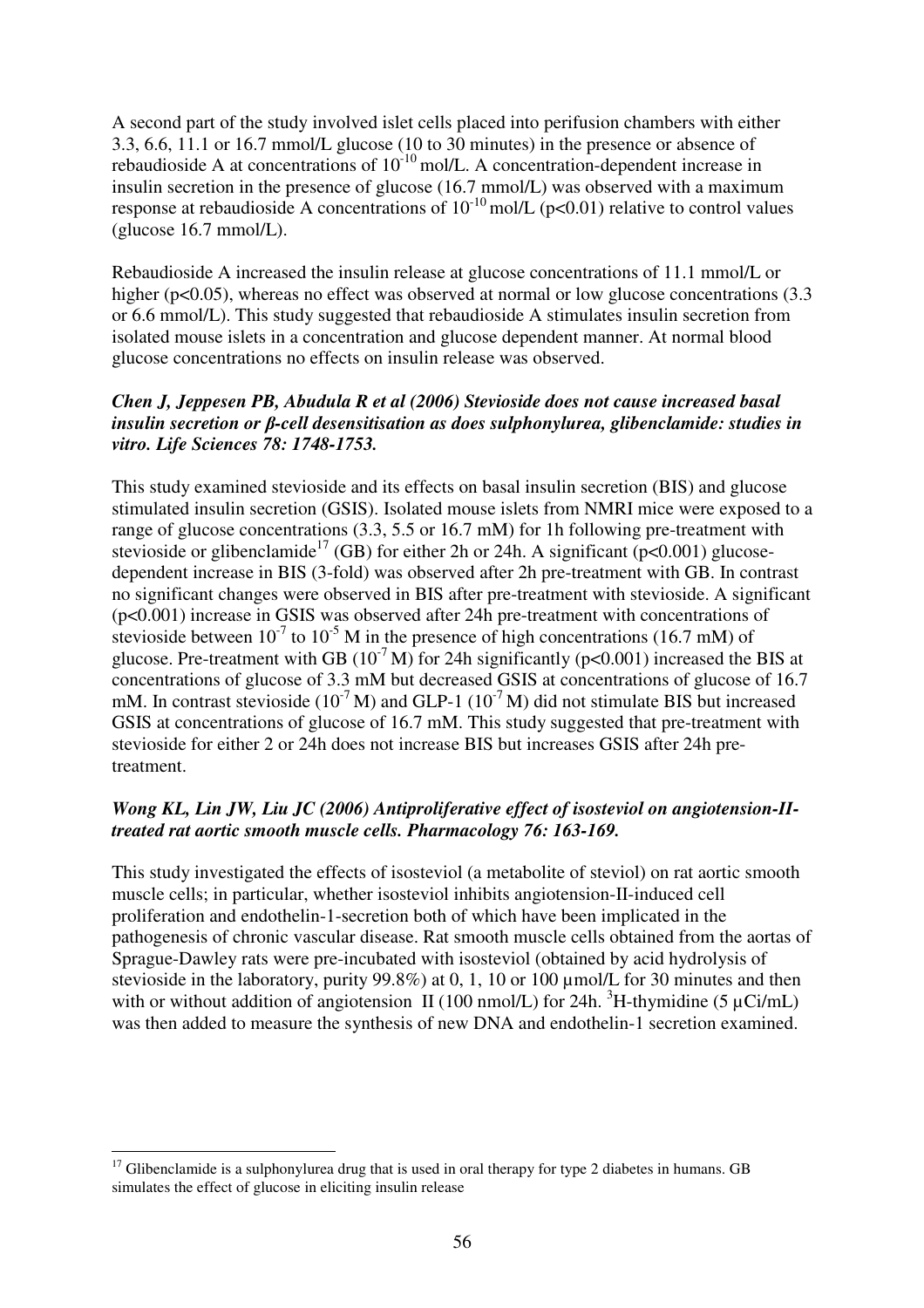The level of reactive oxygen species was measured by pre-incubating smooth muscle cells with 2,7-dichlorofluorescin diacetate (DCF-DA) a redox-sensitive fluorescent dye at a concentration of 30  $\mu$ mol/L before addition of isosteviol (0, 1, 10 or 100  $\mu$ mol/L for 30 minutes) or angiotension II (100 nmol/L) as a means of examining the presence of excess reactive oxygen species (ROS) as a possible initiator of atherosclerotic events. Separate experiments were conducted in which smooth muscle cells were pre-treated with isosteviol (100  $\mu$ mol/L) and the antioxidants N-acetylcysteine (10 mmol/L) and diphenylene iodonium (DPI; 10 µmol/L) and then stimulated with and without angiotension II (100 nmol/L) for 1h; and in the presence of a positive control  $(H_2O_2, 100 \mu \text{mol/L})$  without angiotension II addition.

Graphical presentation of results showed a statistically significant ( $p<0.05$ ) concentrationdependent decrease in angiotension-II-induced proliferation (as observed by the reduction in <sup>3</sup>H-thymidine incorporation in smooth muscle cells) and inhibition of angiotension-II-induced endothelin-1-secretion was observed at all doses of isosteviol. Similarly, significant reductions (P<0.05) in angiotension-II-induced ROS was observed. Pre-treatment with antioxidants also significantly reduced angiotension-II-induced ROS species comparable to control concentrations of isosteviol only; and the positive control elicited a significance increase in ROS in the absence of angiotension II. This study suggested that isosteviol inhibits angiotension-II-induced cell proliferation and endothelin-1-secretion via reductions in ROS generation.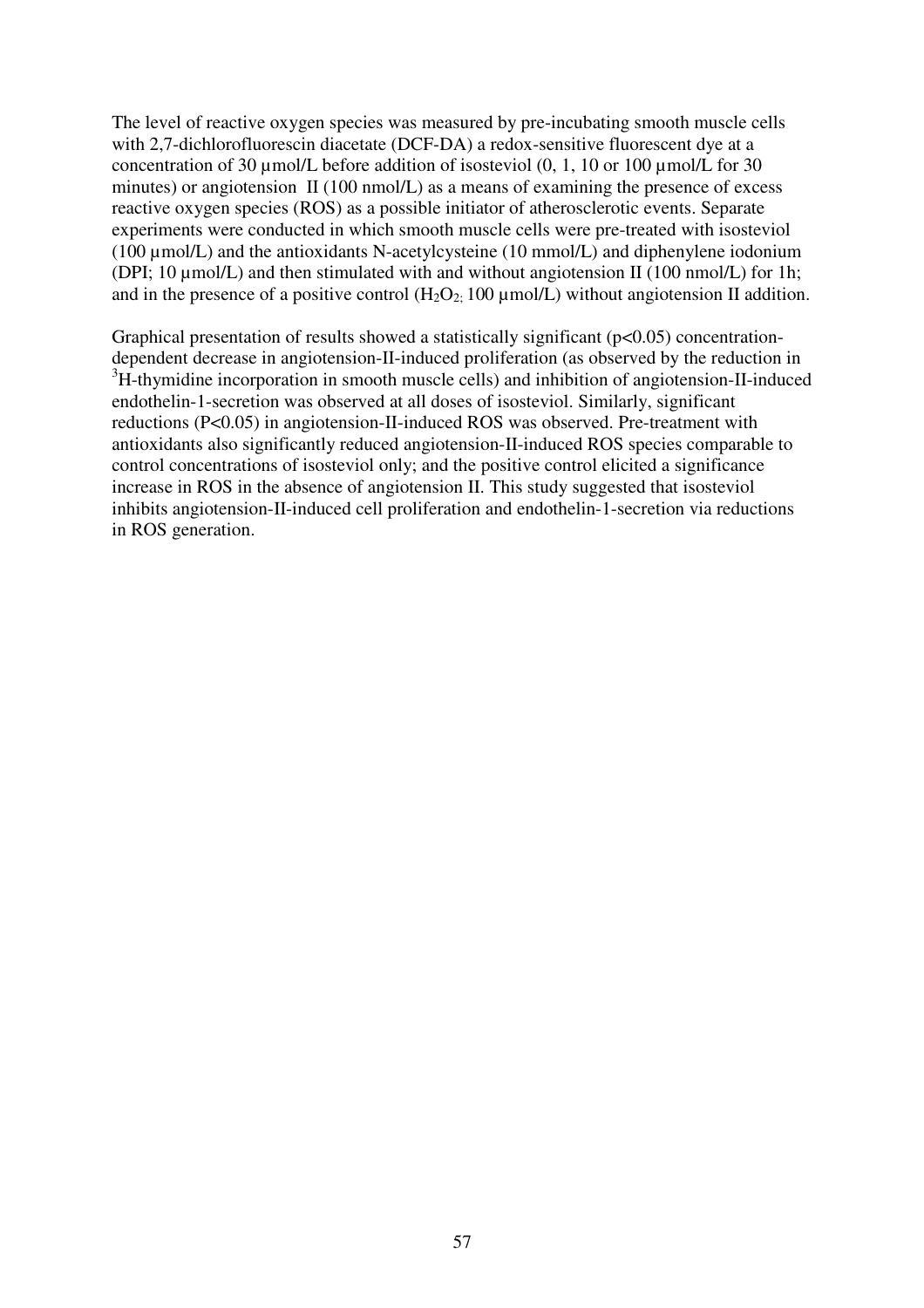# **Dietary Exposure Assessment**

# EXECUTIVE SUMMARY

A dietary exposure assessment was undertaken by FSANZ to estimate dietary exposure to steviol glycosides. Food consumption data from the 1995 Australian and 1997 New Zealand National Nutrition Surveys were used for the exposure assessments. The population groups assessed were the Australian population (2 years and above), the New Zealand population (15 years and above) and children (2-6 years for Australia only).

The Applicant provided FSANZ with information on proposed levels of use for steviol glycosides for specific food groups and the expected proportion of products in each food group that would be using steviol glycosides instead of sugar or other intense sweeteners after 20 years. Based on this information, dietary exposure assessments were conducted for a 'sugar replacement scenario' (Scenario One).

The Joint FAO/WHO Expert Committee on Food Additives (JECFA) on it 63<sup>rd</sup> meeting estimated the intake of steviol glycosides would likely to be 20-30% of total sugar replacement in foods (World Health Organization, 2004). Based on this assumption, dietary exposure assessments were conducted for a '30% market share scenario' (Scenario Two). Estimated dietary exposures were compared with the reference health standard, an Acceptable Daily Intake (ADI) of 0 - 4 mg/kg bw, proposed by FSANZ.

For both the sugar replacement model (Scenario 1) and the market share model (Scenario 2), estimated mean and  $95<sup>th</sup>$  percentile exposures for all population groups assessed were below the ADI except for the  $95<sup>th</sup>$  percentile dietary exposure for Australian children aged 2-6 years  $(115\% \text{ of the ADI}).$ 

For both scenarios, table top sweeteners were predicted to be a major contributor to steviol glycosides dietary exposures due to their high concentration of steviol glycosides. They were not a major contributor for children 2-6 years because not many respondents in this age group consumed table top sweeteners. Beverages, such as fruit & vegetable juice products and coffee, coffee substitutes, tea, herbal infusions and similar products, were also predicted to be major contributors, most likely due to the large volume of these products consumed.

# **1. Background**

Steviol glycosides are high intensity sweeteners 250-300 times that of sucrose, that also have a flavour enhancing effect when used in association with other flavours. They can be used in a wide range of foods and beverages that contain sugar, and can either be used in conjunction with sugar or intense sweeteners or as a total sugar or intense sweetener replacement. Steviol glycosides are not currently permitted to be added to foods in the Code.

The Joint FAO/WHO Expert Committee on Food Additives (JECFA) at its 63<sup>rd</sup> meeting estimated the intake of steviol glycosides to be between 2-5 grams per day based on a 100% sugar replacement scenario (World Health Organization, 2004). However, the Committee agreed that exposures would more likely be 20-30% of this value, as not all sugar would be replaced.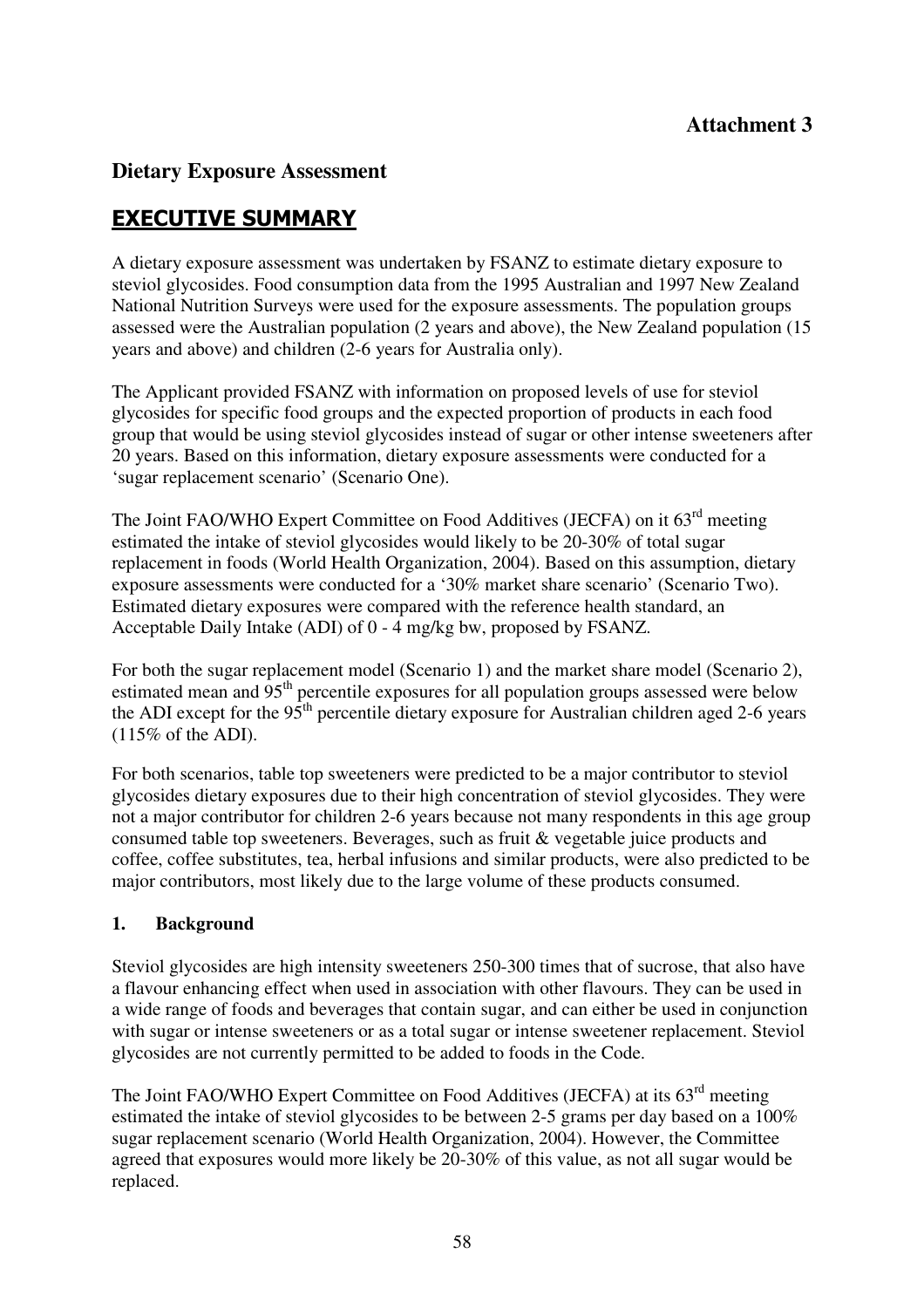The Applicant provided FSANZ with information on proposed concentration of use for steviol glycosides for specific food groups and the expected proportion of products in each food using steviol glycosides category after 20 years. Information was provided both within the application and upon request for more detailed data.

The foods and the proposed concentrations for the use of steviol glycosides in Australia and New Zealand, as provided by the Applicant are listed in Table 1.

| <b>Food Group</b>                               | <b>Typical</b><br>sugar<br>content<br>$(\%)$ | <b>Type of Food product</b><br>or amount of sugar<br>replaced | <b>Grams</b> of<br>steviol<br>glycosides/10<br>0 <sub>gm</sub><br>product | <b>Uptake after 20</b><br>years $-$ % of<br>product category<br>likely to include<br>some steviol<br>glycosides |
|-------------------------------------------------|----------------------------------------------|---------------------------------------------------------------|---------------------------------------------------------------------------|-----------------------------------------------------------------------------------------------------------------|
| Milk Products - flavoured                       | $5 - 7$                                      | All sugar replaced                                            | 0.0115                                                                    | 100                                                                                                             |
| Yoghurts - flavoured                            | $8 - 11$                                     | All sugar replaced                                            | 0.0176                                                                    | 100                                                                                                             |
| Ice confection - liquid                         | $\overline{7}$                               | All sugar replaced                                            | 0.0115                                                                    | 100                                                                                                             |
| Ice creams                                      | $7 - 17$                                     | Some sugar replaced                                           | 0.0064                                                                    | 40                                                                                                              |
| Ice creams reduced & low fat                    | $7 - 17$                                     | Low-fat low-joule<br>product                                  | 0.0208                                                                    | 66                                                                                                              |
| Ice confection reduced & low<br>fat             | $7 - 17$                                     | Low-fat low-joule<br>product                                  | 0.0208                                                                    | 66                                                                                                              |
| Fruit & Veg in vinegar -<br>beetroot            | 10                                           | All sugar replaced                                            | 0.0160                                                                    | 100                                                                                                             |
| Low joule chutneys, jams etc                    | NA                                           | Low-fat low-joule<br>product                                  | 0.0450                                                                    | 50                                                                                                              |
| Fruit & Veg preparations -<br>tomato sauces etc | $25 - 30$                                    | Some sugar replaced                                           | 0.0208                                                                    | 30                                                                                                              |
| Soy milks plain                                 | $\overline{4}$                               | All sugar replaced                                            | 0.0064                                                                    | 100                                                                                                             |
| Soy milks flavoured                             | $8 - 11$                                     | All sugar replaced                                            | 0.0175                                                                    | 100                                                                                                             |
| Chocolate & cocoa - diabetic<br>lines           | NA                                           | Low-fat low-joule<br>product                                  | 0.0550                                                                    | 100                                                                                                             |
| Sugar confectionery - diabetic<br>lines         | NA                                           | Low-fat low-joule<br>product                                  | 0.0550                                                                    | 100                                                                                                             |
| Low joule chewing gum                           | NA                                           | Low-fat low-joule<br>product                                  | 0.0450                                                                    | 50                                                                                                              |
| Processed cereals - breakfast                   | $0 - 35$                                     | Some sugar replaced                                           | 0.0250                                                                    | 50                                                                                                              |
| Biscuits - sweet (excl. choc.<br>coated)        | $15 - 25$                                    | Some sugar replaced                                           | 0.0160                                                                    | 50                                                                                                              |
| Cakes & muffins                                 | $15 - 25$                                    | Some sugar replaced                                           | 0.0160                                                                    | 20                                                                                                              |
| Slices                                          | $20 - 30$                                    | Some sugar replaced                                           | 0.0160                                                                    | 30                                                                                                              |
| Pastries - sweet only                           | $5 - 20$                                     | Some sugar replaced                                           | 0.0080                                                                    | 20                                                                                                              |
| Tabletop sweeteners                             | NA                                           | All sugar replaced                                            | 40.00                                                                     | 50                                                                                                              |
| Tabletop sweeteners - liquids                   | $\rm NA$                                     | All sugar replaced                                            | 0.800                                                                     | 50                                                                                                              |
| Tabletop sweeteners - portion<br>size           | $\rm NA$                                     | All sugar replaced                                            | 40.00                                                                     | 50                                                                                                              |
| Fruit & Vegetable juices                        | $\overline{\mathbf{3}}$                      | All sugar replaced                                            | 0.0050                                                                    | 30                                                                                                              |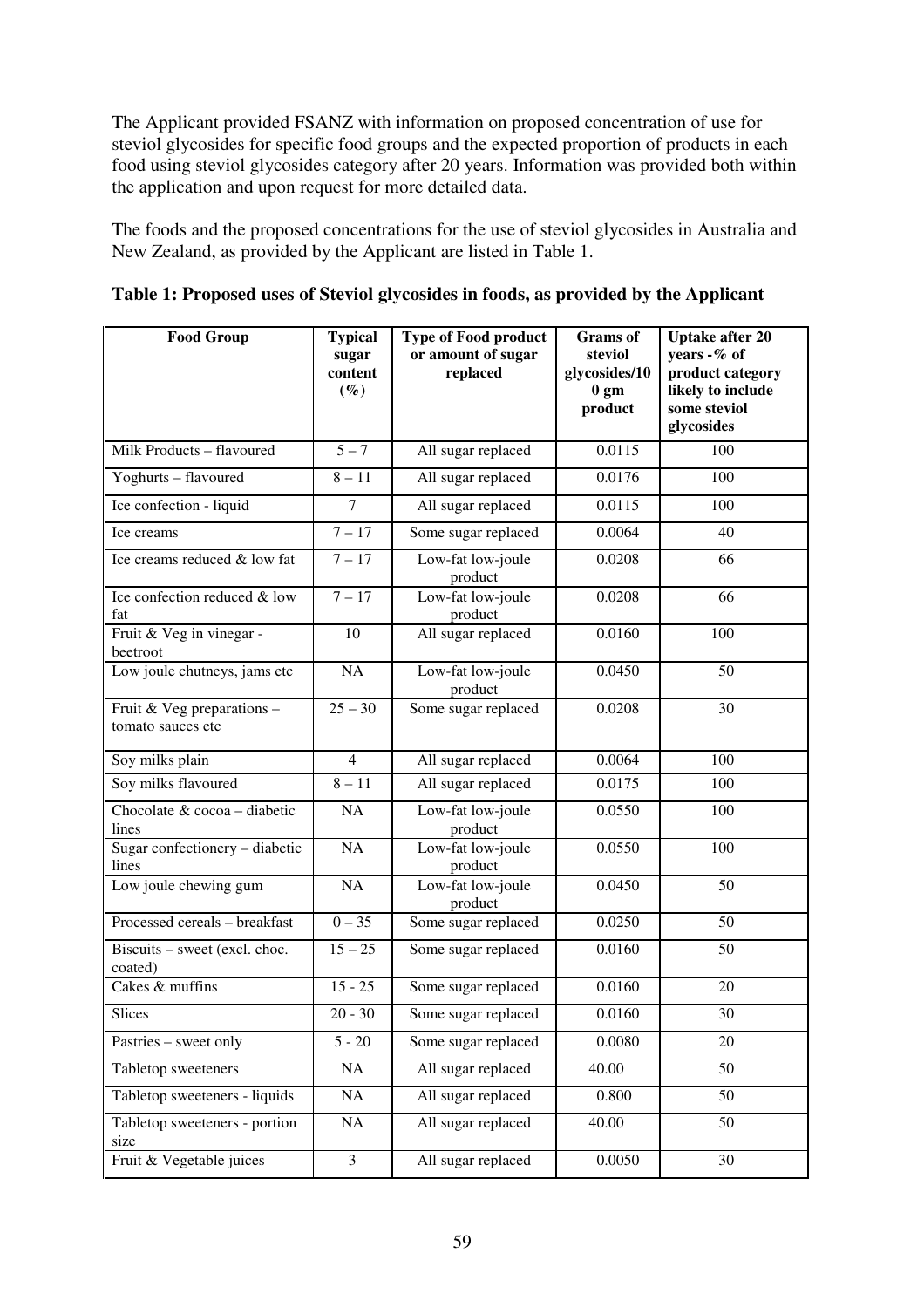| <b>Food Group</b>                       | <b>Typical</b><br>sugar<br>content<br>$(\%)$ | <b>Type of Food product</b><br>or amount of sugar<br>replaced | <b>Grams</b> of<br>steviol<br>glycosides/10<br>0 <sub>gm</sub><br>product | Uptake after 20<br>years -% of<br>product category<br>likely to include<br>some steviol<br>glycosides |
|-----------------------------------------|----------------------------------------------|---------------------------------------------------------------|---------------------------------------------------------------------------|-------------------------------------------------------------------------------------------------------|
| Low joule fruit & veg drinks            | <b>NA</b>                                    | Low-fat low-joule<br>product                                  | 0.0125                                                                    | 80                                                                                                    |
| Cordials                                | 10                                           | Some sugar replaced                                           | 0.0048                                                                    | 33                                                                                                    |
| Diet cordials                           | <b>NA</b>                                    | Low-fat low-joule<br>product                                  | $\overline{0.0160}$                                                       | 80                                                                                                    |
| Carbonated non-cola soft<br>drinks      | 10                                           | Some sugar replaced                                           | 0.0048                                                                    | 66                                                                                                    |
| Diet carbonated non-cola soft<br>drinks | $\overline{NA}$                              | Low-fat low-joule<br>product                                  | 0.0160                                                                    | 50                                                                                                    |
| Cola type drinks - carbonated           | 10                                           | Some sugar replaced                                           | 0.0048                                                                    | 33                                                                                                    |
| Diet cola type drinks -<br>carbonated   | NA                                           | Low-fat low-joule<br>product                                  | 0.0160                                                                    | 50                                                                                                    |
| Brewed soft drink                       | 10                                           | All sugar replaced                                            | 0.0160                                                                    | 100                                                                                                   |
| Coffees, teas & infusions               | $\mathbf{0}$                                 | All sugar replaced                                            | $0.010*$                                                                  | 5                                                                                                     |
| Desserts                                | 15                                           | Some sugar replaced                                           | 0.0150                                                                    | 30                                                                                                    |
| Desserts - dairy only                   | $8 - 12$                                     | Some sugar replaced                                           | 0.0150                                                                    | 50                                                                                                    |
| $Jelly - low$ joule only                | <b>NA</b>                                    | Low-fat low-joule<br>product                                  | 0.0260                                                                    | 75                                                                                                    |
| Custard powder etc                      | $4 - 7$                                      | Some sugar replaced                                           | 0.0080                                                                    | 50                                                                                                    |
| Cereal products - sugared<br>mueslis    | $15 - 25$                                    | Some sugar replaced                                           | 0.0125                                                                    | 50                                                                                                    |
| Breakfast and muesli bars               | $20 - 30$                                    | Some sugar replaced                                           | 0.0125                                                                    | 50                                                                                                    |
| Gravy & Sauces - sweetened<br>only      | $5 - 20$                                     | Some sugar replaced                                           | 0.0125                                                                    | 50                                                                                                    |
| Mayonnaises & salad<br>dressings        | $0 - 25$                                     | Some sugar replaced                                           | 0.0160                                                                    | 50                                                                                                    |
| Toppings only                           | $20 - 50$                                    | Some sugar replaced                                           | 0.0320                                                                    | 50                                                                                                    |

\* per 100 ml made up drink

NA –Not available from the Applicant

#### *1.1 Dietary exposure assessment provided by the Applicant*

The Applicant did not submit a dietary exposure assessment for steviol glycosides to allow FSANZ to determine any conclusions about the likely exposure to steviol glycosides as a food additive. Therefore, FSANZ conducted a dietary exposure assessment for Australian and New Zealand population groups. The mean dietary exposures and high consumer (95<sup>th</sup>) percentile) dietary exposures were assessed.

# **2. Dietary exposure assessment**

#### *2.1 What is dietary exposure assessment?*

Dietary modelling is a tool used to estimate exposures to food chemicals from the diet as part of the risk assessment process.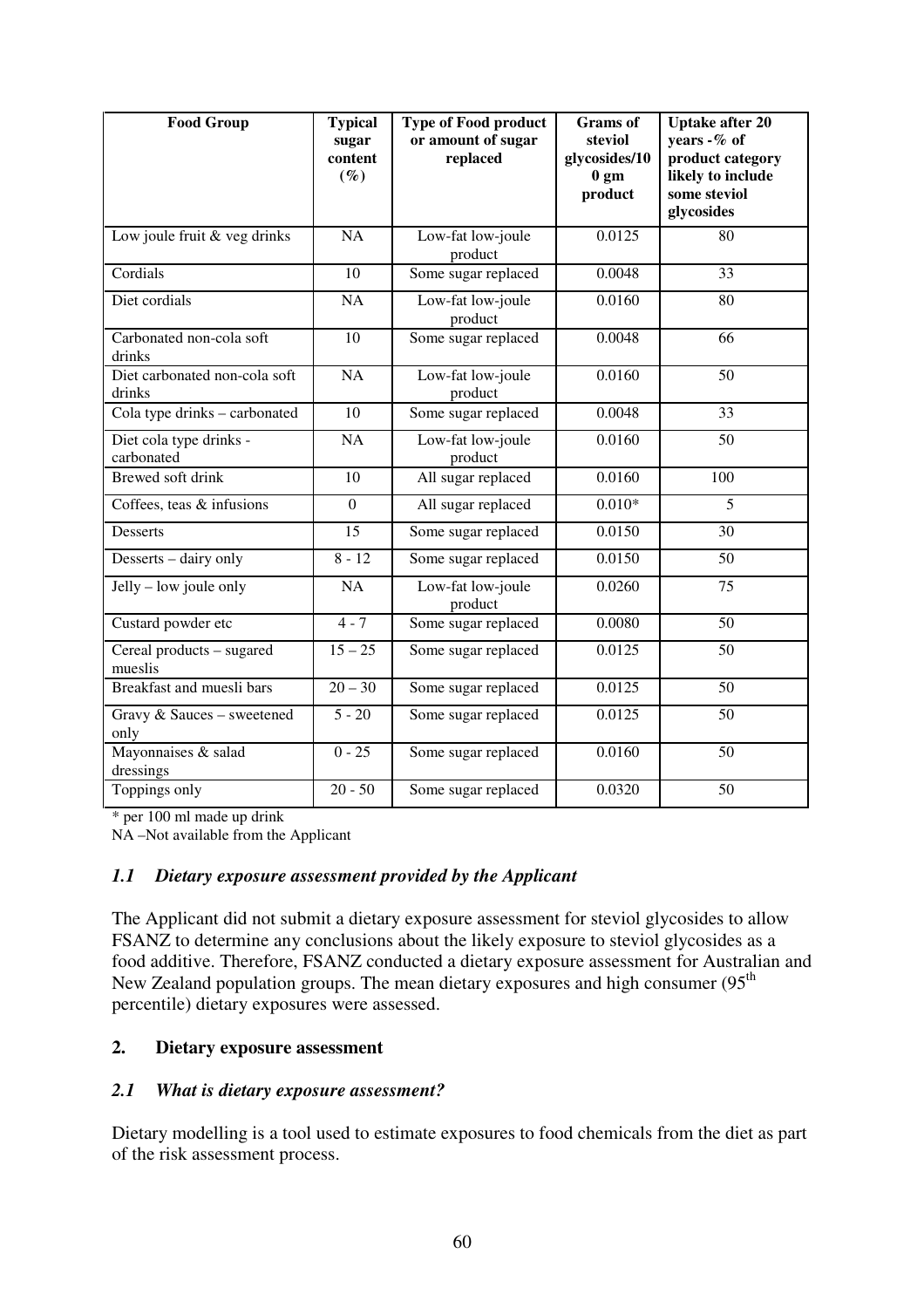To estimate dietary exposure to food chemicals, records of what foods people have eaten along with information on how much of the food chemical is in each food is required. The accuracy of these exposure estimates depend on the quality of the data used in the dietary models. Sometimes, not all of the data required are available or there is uncertainty about the accuracy of the data. Therefore assumptions are made either about the foods eaten or about chemical levels, based on previous knowledge and experience. The models are generally set up according to international conventions for food chemical exposure estimates. However, each modelling process requires decisions to be made about how to set the model up and what assumptions to make; a different decision may result in a different answer. Therefore, FSANZ documents clearly all such decisions and model assumptions to enable the results to be understood in the context of the data available and so that risk managers can make informed decisions.

The dietary exposure assessment was conducted using dietary modelling techniques that combine food consumption data with food chemical concentration data to estimate the exposure to the food chemical from the diet. The dietary exposure assessment was conducted using FSANZ's dietary modelling computer program, DIAMOND.

# Dietary exposure = food chemical concentration x food consumption amount

The exposure was estimated by combining usual patterns of food consumption, as derived from national nutrition survey (NNS) data, with proposed levels of use of steviol glycosides in foods.

#### *2.2 Dietary survey data*

DIAMOND contains dietary survey data for both Australia and New Zealand; the 1995 NNS from Australia that surveyed 13,858 people aged 2 years and above, and the 1997 New Zealand NNS that surveyed 4,636 people aged 15 years and above. Both of the NNSs used a 24-hour food recall methodology. It is recognised that these survey data have several limitations. For a complete list of limitations see Section 4. *Limitations of the dietary exposure assessment*.

# *2.3 Additional food consumption data or other relevant data*

No further information was required or identified for the purpose of refining the dietary exposure estimates for this application.

# *2.4 Population groups assessed*

The dietary exposure assessment was conducted for both Australian and New Zealand populations. An assessment was conducted for the whole population (2 years and above for Australia; 15 years and above for New Zealand), as well as for children aged 2-6 years (Australia only). Dietary exposure assessments were conducted for the whole population as a proxy for lifetime exposure. An exposure assessment was conducted on children aged 2-6 years because children generally have higher dietary exposures due to their smaller body weight and the fact that they consume more food per kilogram of body weight compared to adults. They also consume many foods proposed to contain steviol glycosides, such as cordials, processed cereal and meal products, biscuits and cakes and fruit and vegetable juice products.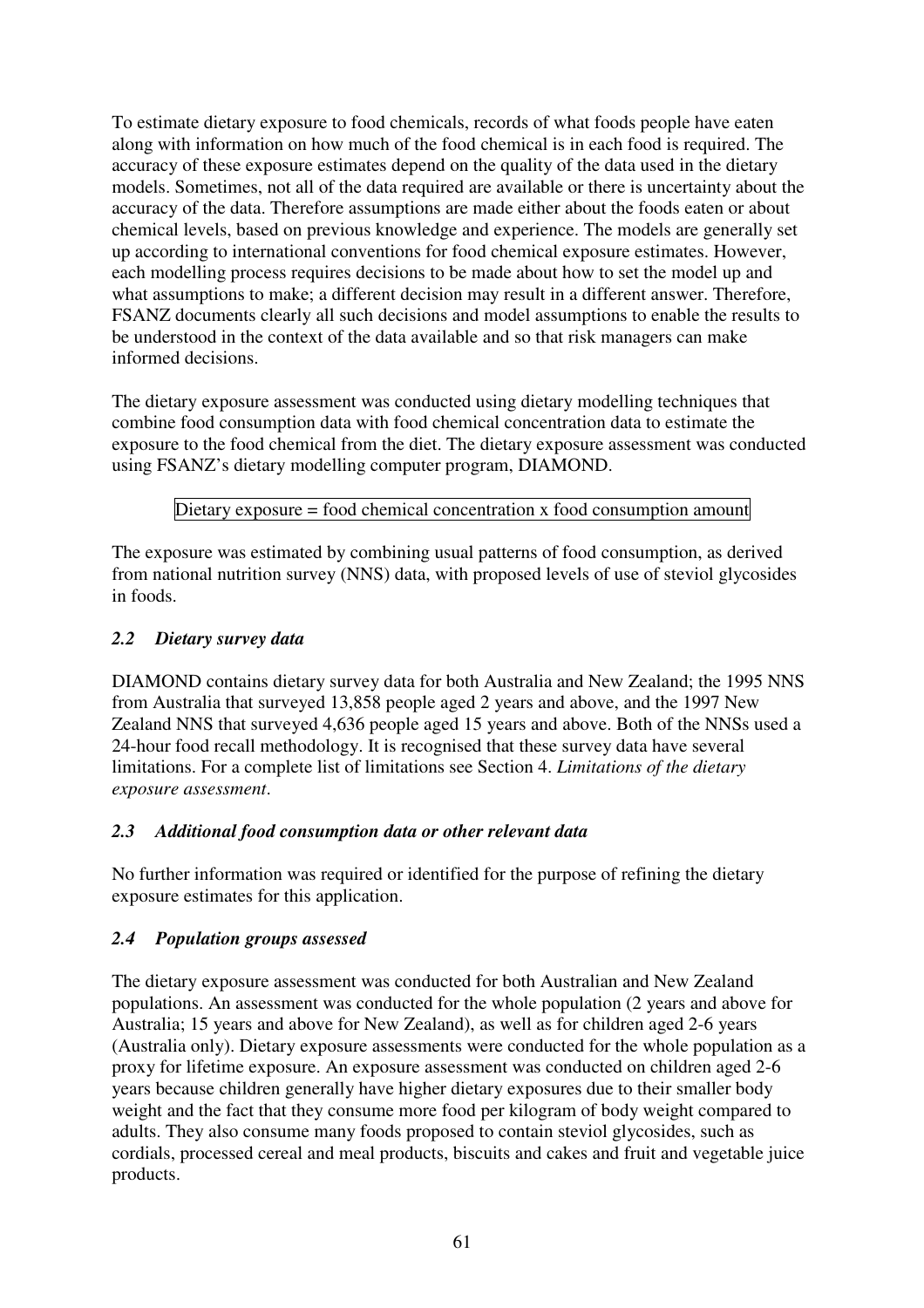It is important to note that, while children aged 2-6 years have been assessed as a separate group, this group has also been included in the dietary exposure assessment for the whole population for Australia.

# *2.5 Steviol glycosides concentration levels*

The levels of steviol glycosides in foods that were used in the dietary exposure assessment were derived from information provided by the Applicant. The foods and proposed levels used for the dietary exposure assessment are shown below in Table 2.

Concentrations of steviol glycosides were assigned to food groups using DIAMOND food classification codes. These codes are based on the Australian New Zealand Food Classification System (ANZFCS) used in Standard 1.3.1 Food Additives (for example, 14.1.2.1 represents fruit and vegetable juices). The foods proposed by the Applicant to contain steviol glycosides (as shown in Table 1) were matched to the most appropriate ANZFSC code(s) for dietary modelling purposes.

Where the Applicant provided a range of possible concentrations, the highest level in the range was used for calculating the estimated exposures in order to assume a worst-case scenario.

# *2.6 Scenarios for dietary exposure assessment*

For the purpose of assessing this application, dietary exposures to steviol glycosides were calculated for a 'sugar replacement' and a 'market share' scenario.

# *2.6.1 Scenario 1. Sugar replacement scenario*

The Applicant states that steviol glycosides can be used in conjunction with sugar or other sweeteners and will replace some or all of the sweeteners now used. Also, the actual levels of steviol glycosides used will vary between individual manufacturers and products. The Applicant provided FSANZ with information on proposed concentrations of steviol glycosides for specific food groups and the expected uptake of steviol glycosides for those foods by the food industry (as a percentage uptake after 20 years). These concentrations were converted to mg/kg concentrations for use in the DIAMOND program. Based on these concentrations, dietary exposure assessments were conducted for Scenario One ('sugar replacement scenario').

Where the Applicant stated that steviol glycosides would be used in the intense sweetened versions of the food and where consumption data existed for intense sweetened versions, the steviol glycosides concentrations were assigned to that subgroup only. e.g. 14.1.3.6 Soft drinks, artificially sweetened. Where consumption data only existed for sugar sweetened versions of a food and a market share value has been provided to specify the percentage of products in that food group that would contain steviol glycosides, the market share value was used in conjunction with the specified concentration to derive a weighted concentration for the exposure assessment. e.g. steviol glycosides concentration in biscuits was 160 mg/kg, the market share 50%; therefore the steviol glycosides concentration used in the exposure assessment was 80 mg/kg.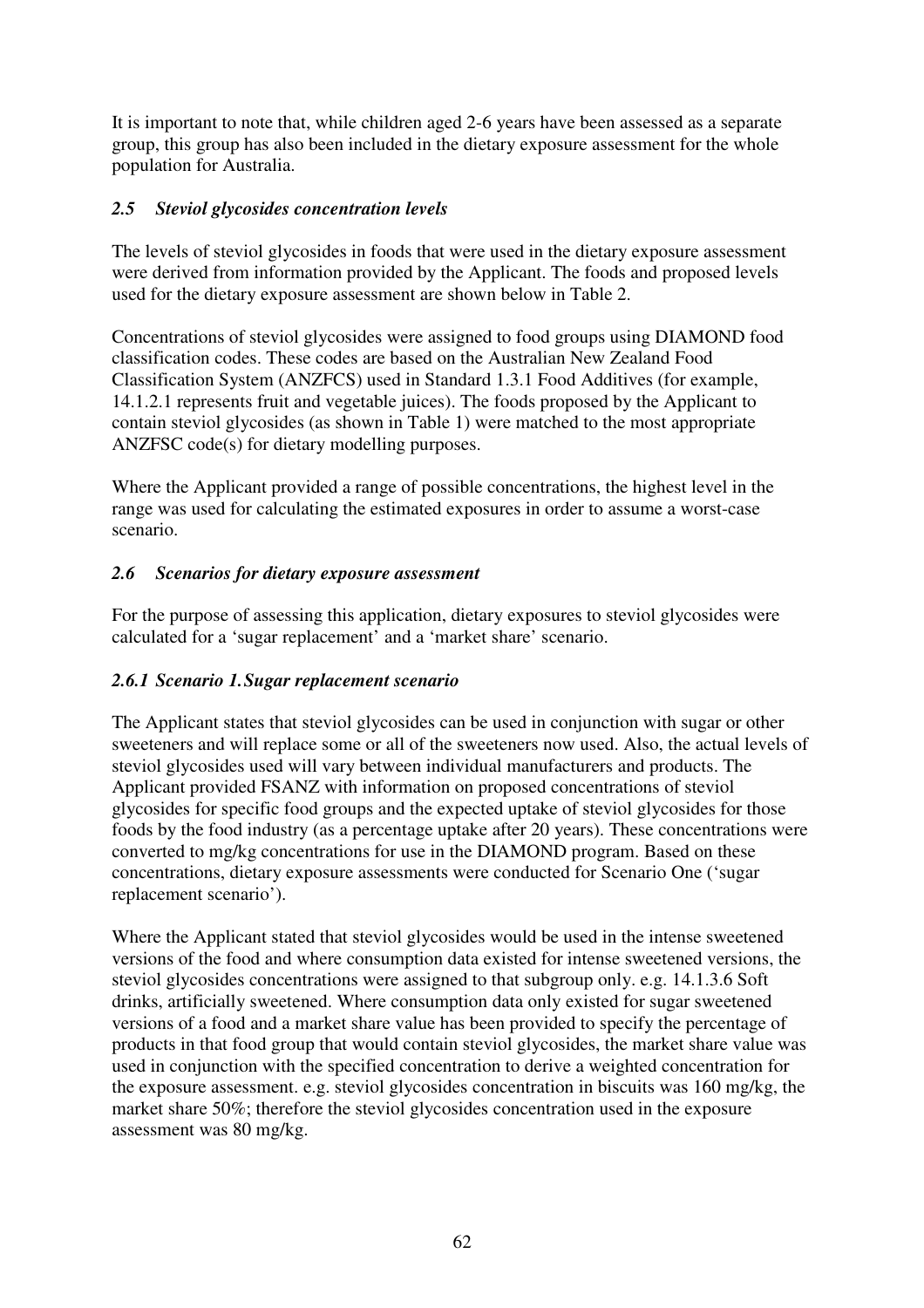## *2.6.2 Scenario 2. Market share scenario*

The Joint FAO/WHO Expert Committee on Food Additives (JECFA) at its 63<sup>rd</sup> meeting estimated the intake of steviol glycosides to be between 2-5 grams per day based on a 100% sugar replacement scenario (World Health Organization, 2004). However, the Committee agreed that exposures would more likely be 20-30% of this value. Based on this, dietary exposure assessments were conducted for Scenario Two ('30% market share scenario'). The concentration for each food used in the market share scenario was calculated by multiplying the concentration assigned to the food group from Table 1 (grams of steviol glycosides/100 gm product) by 0.3.

| <b>DIAMOND</b>   | <b>Food Name</b>                                    | <b>Steviol glycosides concentration</b><br>(mg/kg) |                  |  |
|------------------|-----------------------------------------------------|----------------------------------------------------|------------------|--|
| <b>Food Code</b> |                                                     | Scenario 1                                         | Scenario 2       |  |
|                  |                                                     | 'Sugar                                             | '30% market      |  |
|                  |                                                     | replacement'                                       | share'           |  |
| 1.1.2            | Liquid milk products and flavoured liquid milk      | 115                                                | 34.5             |  |
| 1.2.2            | Fermented milk products and rennetted milk products | 176                                                | 52.8             |  |
| 3.0.1            | Ice confection sold in liquid form                  | 115                                                | 34.5             |  |
| 3.1              | Ice cream                                           | 25.6                                               | 19.2             |  |
| 3.1.1            | Ice cream reduced & low fat                         | 137.28                                             | 62.4             |  |
| 3.1.2            | Ice confection                                      | $\boldsymbol{0}$                                   | $\boldsymbol{0}$ |  |
| 3.1.2.1          | Ice confection reduced & low fat                    | 137.28                                             | 62.4             |  |
| 3.1.2.2          | Ice confection, artificially sweetened              | 137.28                                             | 62.4             |  |
| 4.3.3.4          | Canned Beetroot only                                | 160                                                | 48               |  |
| 4.3.4.1          | Chutneys, low joule jam & low joule spreads         | 225                                                | 135              |  |
| 4.3.6            | Fruit and vegetable preparations inc pulp           | 62.4                                               | 62.4             |  |
| 4.3.6.1          | Chilli paste                                        | $\boldsymbol{0}$                                   | $\boldsymbol{0}$ |  |
| 4.3.6.2          | Mustard                                             | $\overline{0}$                                     | $\boldsymbol{0}$ |  |
| 4.3.6.3          | Peanut butter                                       | $\Omega$                                           | $\overline{0}$   |  |
| 4.3.8.2          | Soy beverages plain                                 | 64                                                 | 19.2             |  |
| 4.3.8.4          | Soy beverages flavoured                             | 175                                                | 52.5             |  |
| 5.1.2            | Chocolate products, artificially sweetened          | 550                                                | 165              |  |
| 5.2.1            | Bubble gum and chewing gum                          | $\boldsymbol{0}$                                   | $\boldsymbol{0}$ |  |
| 5.2.1.1          | Bubble & chewing gum, artificially sweetened        | $\overline{225}$                                   | 135              |  |
| 5.2.3.1          | Hard boiled confectionary, CHO modified             | 550                                                | $\overline{165}$ |  |
| 6.2.1            | Custard powder                                      | 40                                                 | 24               |  |
| 6.3              | Processed cereal and meal products.                 | 125                                                | 75               |  |
| 7.2.1            | <b>Biscuits</b>                                     | 80                                                 | 48               |  |
| 7.2.1.1          | Biscuits, savoury                                   | $\theta$                                           | $\theta$         |  |
| 7.2.2            | Cakes & muffins                                     | 32                                                 | 48               |  |
| 7.2.3            | Slices                                              | $\overline{48}$                                    | $\overline{48}$  |  |
| 7.2.4            | Pastries                                            | 16                                                 | 24               |  |
| 7.2.8            | Chocolate coated and filled biscuits                | $\Omega$                                           | $\overline{0}$   |  |
| 11.4             | Table top sweeteners                                | 200000                                             | 120000           |  |
| 11.4.1           | Tabletop sweeteners, liquid preparation             | 4000                                               | 2400             |  |
| 11.4.2           | Tabletop sweeteners - tablets or powder or granules | 200000                                             | 120000           |  |
|                  | packed in portion sized packages                    |                                                    |                  |  |
| 14.1.2.1         | Fruit and vegetable juices                          | 15                                                 | 15               |  |
| 14.1.2.2         | Fruit and vegetable juices products                 | 100                                                | 37.5             |  |
| 14.1.2.3         | Coconut milk, cream & syrup                         | $\boldsymbol{0}$                                   | $\boldsymbol{0}$ |  |
| 14.1.3.1         | <b>Brewed soft drinks</b>                           | 160                                                | 48               |  |

#### **Table 2: Food groups and steviol glycosides concentration used in DIAMOND for the purpose of estimating dietary exposure**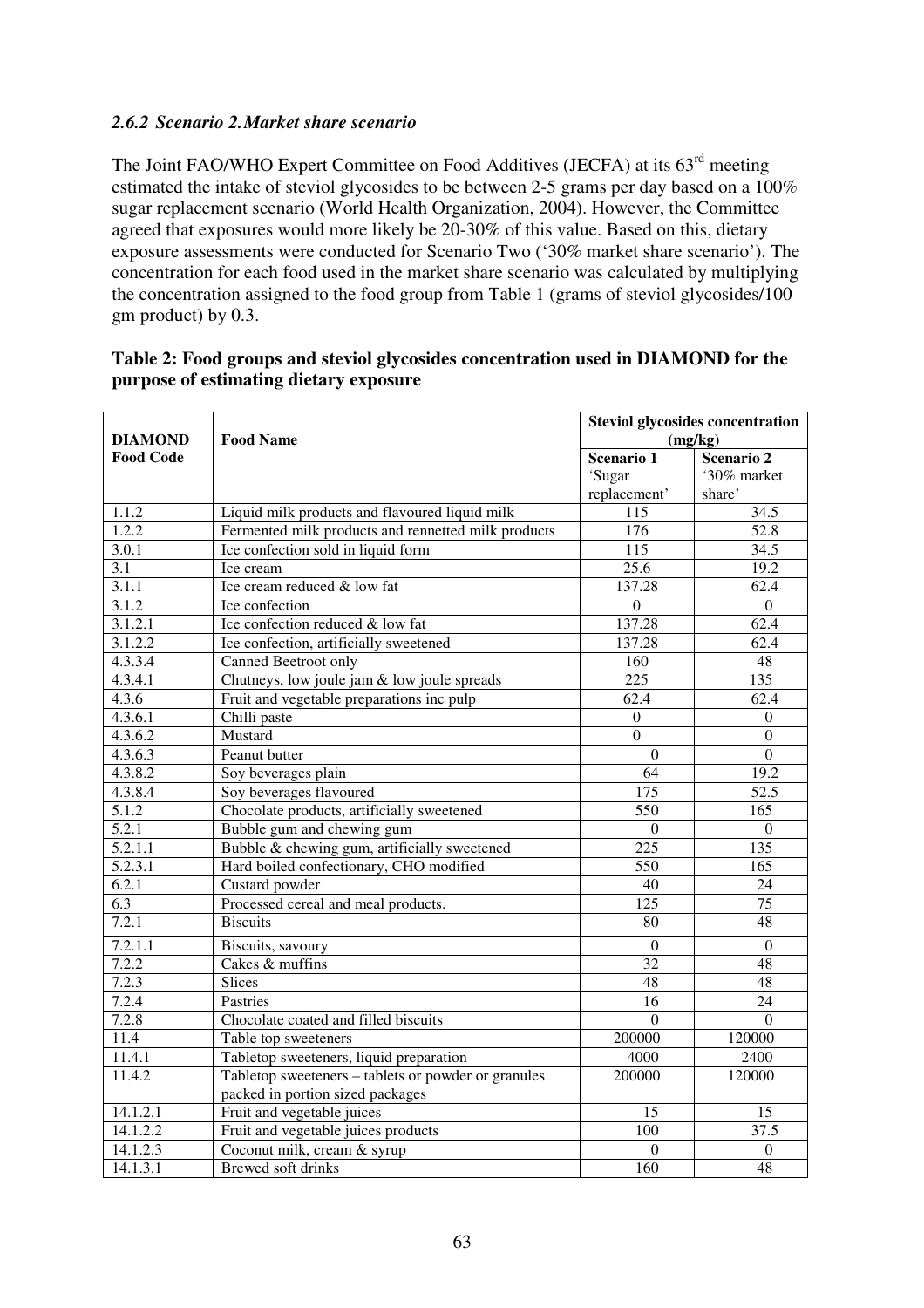|                  |                                                       | <b>Steviol glycosides concentration</b> |             |  |
|------------------|-------------------------------------------------------|-----------------------------------------|-------------|--|
| <b>DIAMOND</b>   | <b>Food Name</b>                                      | (mg/kg)                                 |             |  |
| <b>Food Code</b> |                                                       | Scenario 1                              | Scenario 2  |  |
|                  |                                                       | 'Sugar                                  | '30% market |  |
|                  |                                                       | replacement'                            | share'      |  |
| 14.1.3.2         | Soft drinks, cola type                                | 15.84                                   | 14.4        |  |
| 14.1.3.3         | Soft drinks, non-cola type                            | 31.68                                   | 14.4        |  |
| 14.1.3.4         | Cordial only                                          | 15.84                                   | 14.4        |  |
| 14.1.3.6         | Soft drinks, artificially sweetened                   | 80                                      | 48          |  |
| 14.1.3.7         | Cordials, Artificially sweetened                      | 128                                     | 48          |  |
| 14.1.3.8         | Kola type drinks - sugar sweetened                    | 15.84                                   | 14.4        |  |
| 14.1.3.9         | Kola type drinks - artificially sweetened             | 80                                      | 48          |  |
| 14.1.5           | Coffee, coffee substitutes, tea, herbal infusions and | 5                                       | 30          |  |
|                  | similar products                                      |                                         |             |  |
| 20.2.1           | <b>Desserts</b>                                       | 45                                      | 45          |  |
| 20.2.1.1         | Desserts, dairy only                                  | 75                                      | 45          |  |
| 20.2.1.2         | Desserts, artificially sweetened                      | 75                                      | 45          |  |
| 20.2.1.3         | Jelly only                                            | $\Omega$                                | $\Omega$    |  |
| 20.2.1.4         | Jelly, artificially sweetened only                    | 195                                     | 78          |  |
| 20.2.2           | Cereal products (commercial)                          | 62.5                                    | 37.5        |  |
| 20.2.4.1         | Gravy & sauces only                                   | 62.5                                    | 37.5        |  |
| 20.2.4.2         | Mayonnaise & salad dressings only                     | 80                                      | 48          |  |
| 20.2.4.3         | Toppings only                                         | 160                                     | 96          |  |
| 20.2.5.6         | Pastry dishes (sweet)                                 | 16                                      | 24          |  |

# *2.7 How were the estimated dietary exposures calculated?*

A detailed explanation of how the estimated dietary exposures were calculated can be found in Appendix 1.

# *2.8 Assumptions in the dietary exposure assessment*

The aim of the dietary exposure assessment was to make as realistic an estimate of dietary exposure as possible when only proposed concentration levels were available. However, where significant uncertainties in the data existed, conservative assumptions were generally used to ensure that the dietary exposure assessment did not underestimate exposure.

Assumptions made in the dietary exposure assessment include:

- all the foods within the group contain steviol glycosides at the levels specified in Table 2. Unless otherwise specified, the maximum proposed concentration of steviol glycosides in each food category has been used;
- consumption of foods as recorded in the NNS represent current food consumption patterns;
- consumers always select the products containing steviol glycosides;
- consumers do not alter their food consumption habits besides to substitute non steviol glycosides containing products with steviol glycosides containing products;
- consumers do not increase their consumption of foods/food groups upon foods/food groups containing steviol glycosides becoming available;
- all steviol glycosides present in food is absorbed by the body;
- where a food was not included in the exposure assessment, it was assumed to contain a zero concentration of steviol glycosides;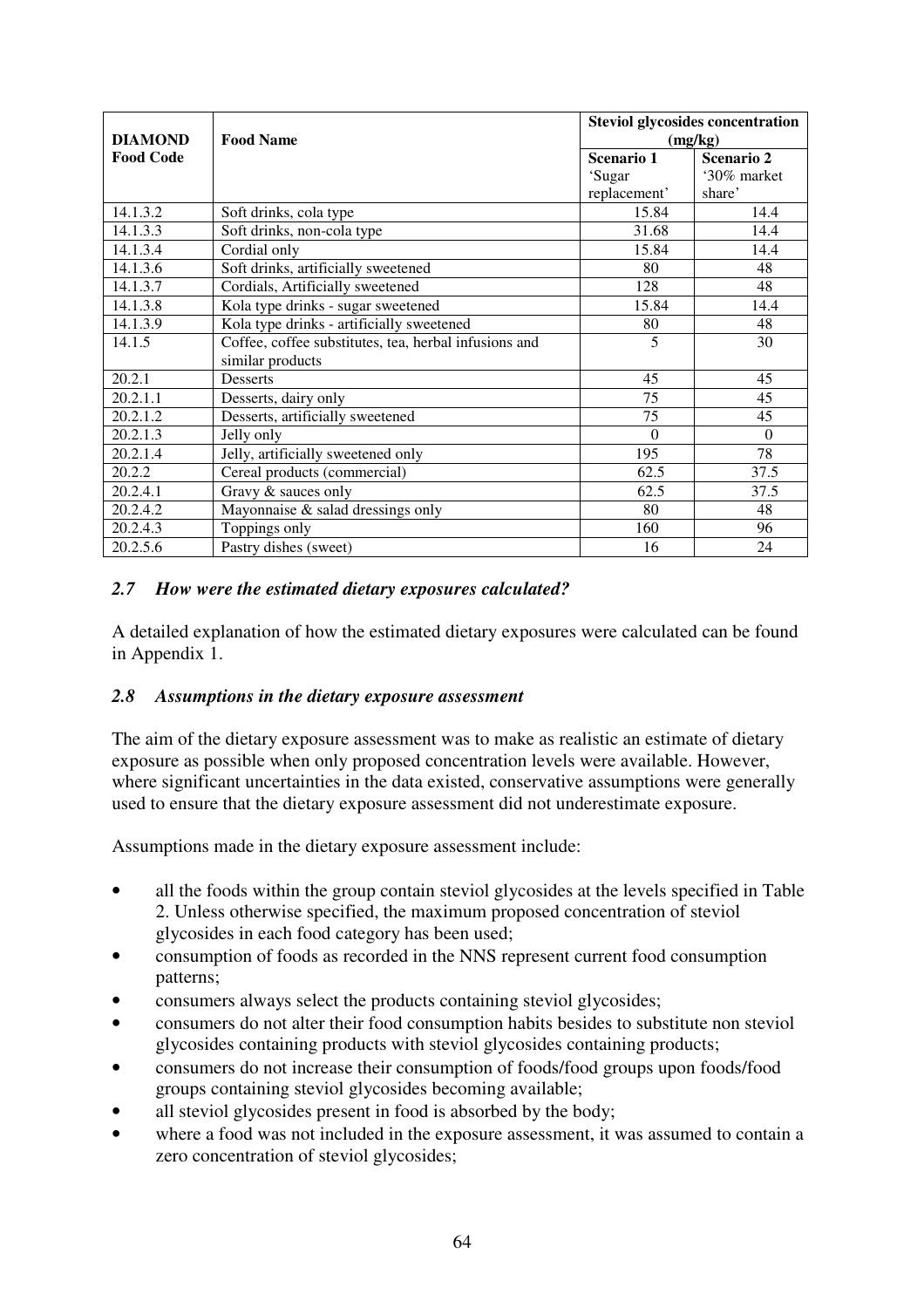- where a food has a specified steviol glycosides concentration, this concentration is carried over to mixed foods where the food has been used as an ingredient e.g. biscuits used in cheesecakes;
- there are no reductions in steviol glycosides concentrations from food preparation or due to cooking; and
- for the purpose of this assessment, it is assumed that 1 millilitre is equal to 1 gram for all liquid and semi-liquid foods (e.g. milk, yoghurt).

These assumptions are likely to lead to a conservative estimate for steviol glycoside dietary exposure.

# **3 Results**

# *3.1 Estimated dietary exposures to steviol glycoside*

The dietary exposure assessment for steviol glycosides was conducted for the Australian population (2 years and above) and the New Zealand population (15 years and above), as well as for children aged 2-6 years (Australia only). Dietary exposures to steviol glycosides were calculated for:

- Scenario One ('sugar replacement scenario');
- Scenario Two ('30% market share scenario').

#### *3.1.1 Scenario 1. Sugar replacement scenario*

The estimated dietary exposures for steviol glycosides are shown in Figure 1 (full results in Table A2.1 in Appendix 2).

#### *Australia - 2 years and above:*

Estimated mean and 95<sup>th</sup> percentile exposures for consumers of steviol glycosides were 0.7 mg/kg bw/day and 2.2 mg/kg bw/day, respectively.

#### *Australia – 2-6 years:*

Estimated mean and 95<sup>th</sup> percentile exposures for consumers of steviol glycosides were 1.6 mg/kg bw/day and 4.5 mg/kg bw/day, respectively.

#### *New Zealand - 15 years and above:*

Estimated mean and  $95<sup>th</sup>$  percentile exposures for consumers of steviol glycosides were 0.3 mg/kg bw/day and 1.0 mg/kg bw/day, respectively.

#### *3.1.2 Scenario 2. Market share scenario*

The estimated dietary exposures for steviol glycoside are shown in Figure 2 (full results in Table A2.2 in Appendix 2).

#### *Australia - 2 years and above:*

Estimated mean and  $95<sup>th</sup>$  percentile exposures for consumers of steviol glycosides were 0.6 mg/kg bw/day and 1.5 mg/kg bw/day, respectively.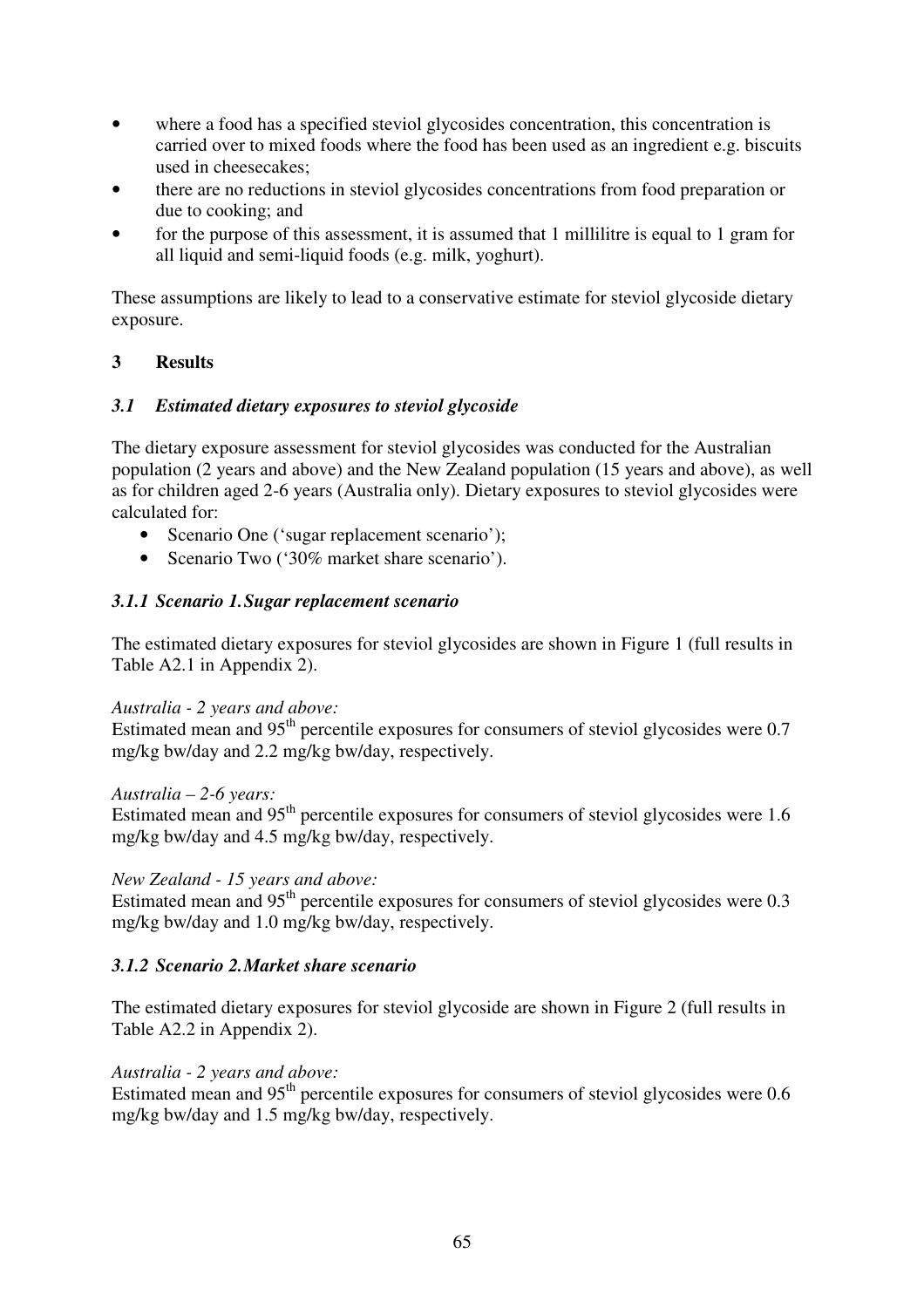#### *Australia – 2-6 years:*

Estimated mean and  $95<sup>th</sup>$  percentile exposures for consumers of steviol glycosides were 0.9 mg/kg bw/day and 2.0 mg/kg bw/day, respectively.

#### *New Zealand - 15 years and above:*

Estimated mean and  $95<sup>th</sup>$  percentile exposures for consumers of steviol glycosides were 0.5 mg/kg bw/day and 1.1 mg/kg bw/day, respectively.

Of the population groups assessed, Australians aged 2 -6 years had the highest exposure (in mg/kg bw) to steviol glycosides. As discussed in Section 2.4, children generally have higher dietary exposures due to their smaller body weight and the fact that they consume more food per kilogram of body weight compared to adults.

Estimated mean and 95<sup>th</sup> percentile dietary exposures to steviol glycosides for the Australian population (2 years and above) were higher than those for the New Zealand population (15 years and above) for Scenario 1 'Sugar replacement'. The Australian population aged 2 years and above includes children aged 2-6 years who have higher steviol glycosides dietary exposures in comparison to the population group aged 2 years and above. The inclusion of children aged 2-6 years is a possible reason why the Australian population (aged 2 years and above) have higher estimated dietary exposures to steviol glycosides in comparison to the New Zealand population (aged 15 years and above).



*Figure 1: Estimated mean and 95th percentile dietary exposures (mg/kg bw/day) for consumers of steviol glycosides for the Australian and New Zealand population groups (Sugar replacement scenario)*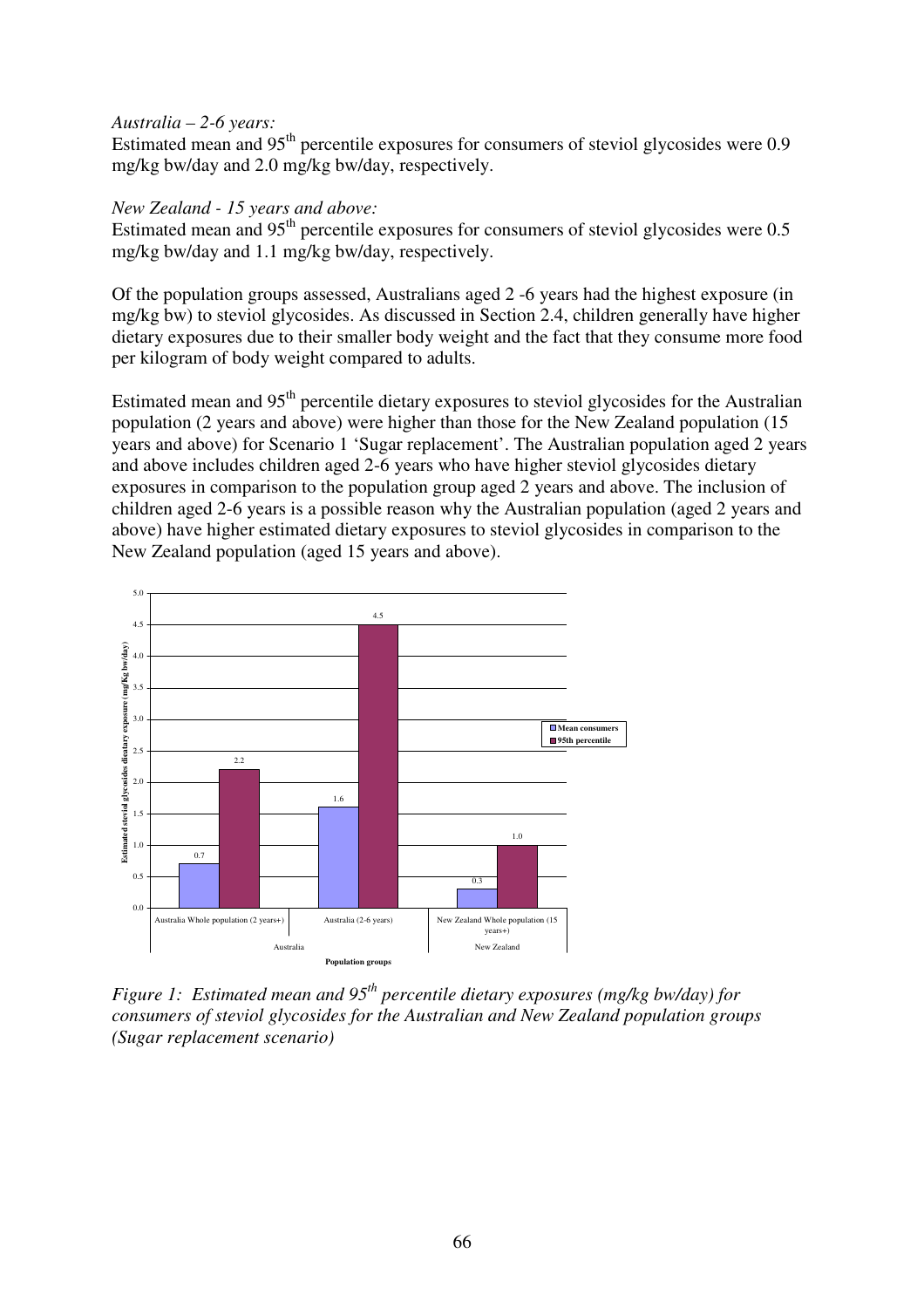

*Figure 2: Estimated mean and 95th percentile dietary exposures (mg/kg bw/day) for consumers of steviol glycosides for the Australian and New Zealand population groups (Market share scenario)* 

# *3.2 Major contributing foods to total estimated dietary exposures*

# *3.2.1 Scenario 1. Sugar replacement scenario*

A full list of all the food groups and their contributions to total steviol glycosides dietary exposure can be found in Table A2.3 in Appendix 2. The major contributors ( $\geq$ 5%) are shown in Figure 3 for Australians aged 2 years and above, Figure 4 for Australians aged 2-6 years and Figure 5 for New Zealanders aged 15 years and above.

# *Australia - 2 years and above:*

The major contributors ( $>5\%$ ) to total steviol glycosides dietary exposures were tabletop sweeteners – tablets or powder or granules packed in portion sized packages (23%), coffee, coffee substitutes, tea, herbal infusions and similar products (9%), fruit & vegetable juice products (8%), soft drinks, artificially sweetened (7%), liquid milk products and flavoured liquid milk (6%), fermented milk products and rennetted milk products (6%) and processed cereal & meal products (6%).

# *Australia – 2-6 years:*

The major contributors ( $>5\%$ ) to total steviol glycosides dietary exposures were fruit & vegetable juice products (22%), fermented milk products and rennetted milk products (13%), processed cereal & meal products (9%), cordials (9%), liquid milk products and flavoured liquid milk (6%) and fruit & vegetable juices (5%).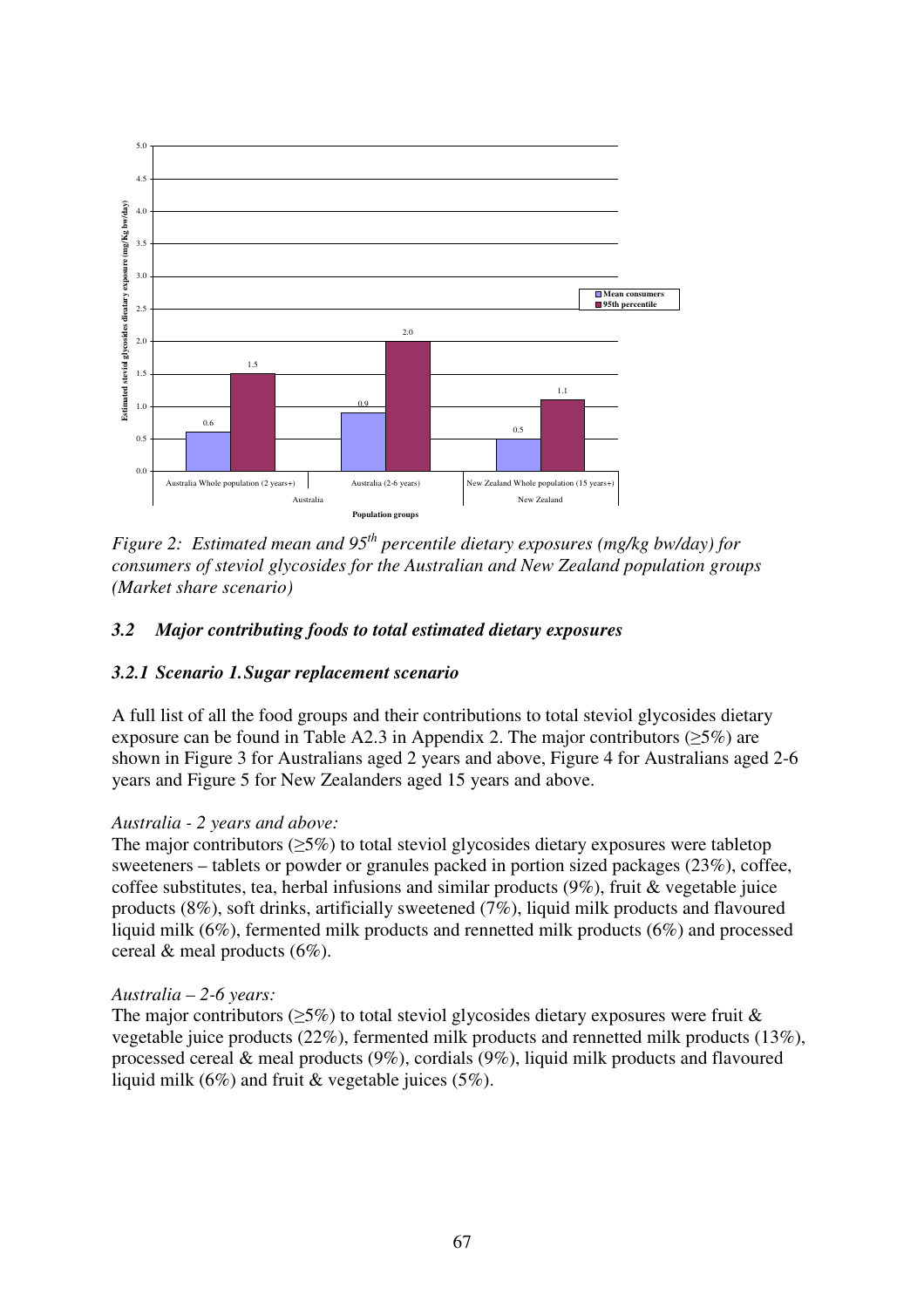#### *New Zealand - 15 years and above:*

 $\overline{a}$ 

The major contributors  $(\geq 5\%)$  to total steviol glycosides dietary exposures were tabletop sweeteners – tablets or powder or granules packed in portion sized packages (24%), coffee, coffee substitutes, tea, herbal infusions and similar products (13%), processed cereal & meal products (6%), soft drinks, non-cola type (6%), soft drinks, artificially sweetened (5%) and gravy  $\&$  sauces only  $(5\%)$ .



*Figure 3: Major contributors to total steviol glycosides dietary exposures for Australia - 2 years and above (Sugar replacement scenario)<sup>18</sup>*

<sup>&</sup>lt;sup>18</sup> Note: The percent contribution of each food group is based on total steviol glycosides exposures for all consumers in the population groups assessed. Therefore the total steviol glycosides exposures differ for each population group and each scenario.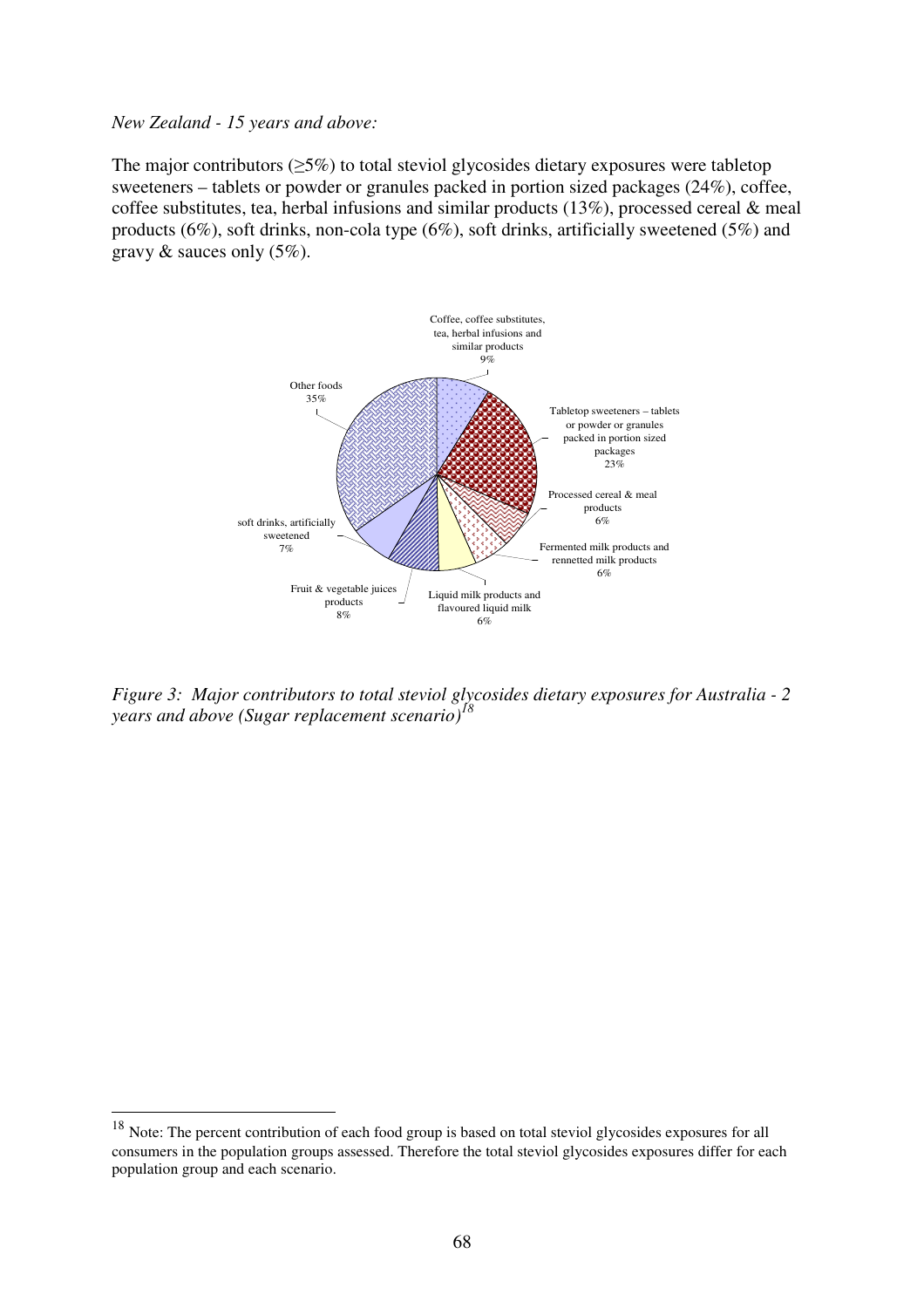

*Figure 4: Major contributors to total steviol glycosides dietary exposures for Australia – 2-6 years (Sugar replacement scenario) .<sup>19</sup>*



*Figure 5: Major contributors to total steviol glycosides dietary exposures for New Zealand - 15 years and above (Sugar replacement scenario).<sup>20</sup>*

 $\overline{\phantom{a}}$ 

<sup>&</sup>lt;sup>19</sup> Note: The percent contribution of each food group is based on total steviol glycosides exposures for all consumers in the population groups assessed. Therefore the total steviol glycosides exposures differ for each population group and each scenario.

 $20$  Note: The percent contribution of each food group is based on total steviol glycosides exposures for all consumers in the population groups assessed. Therefore the total steviol glycosides exposures differ for each population group and each scenario.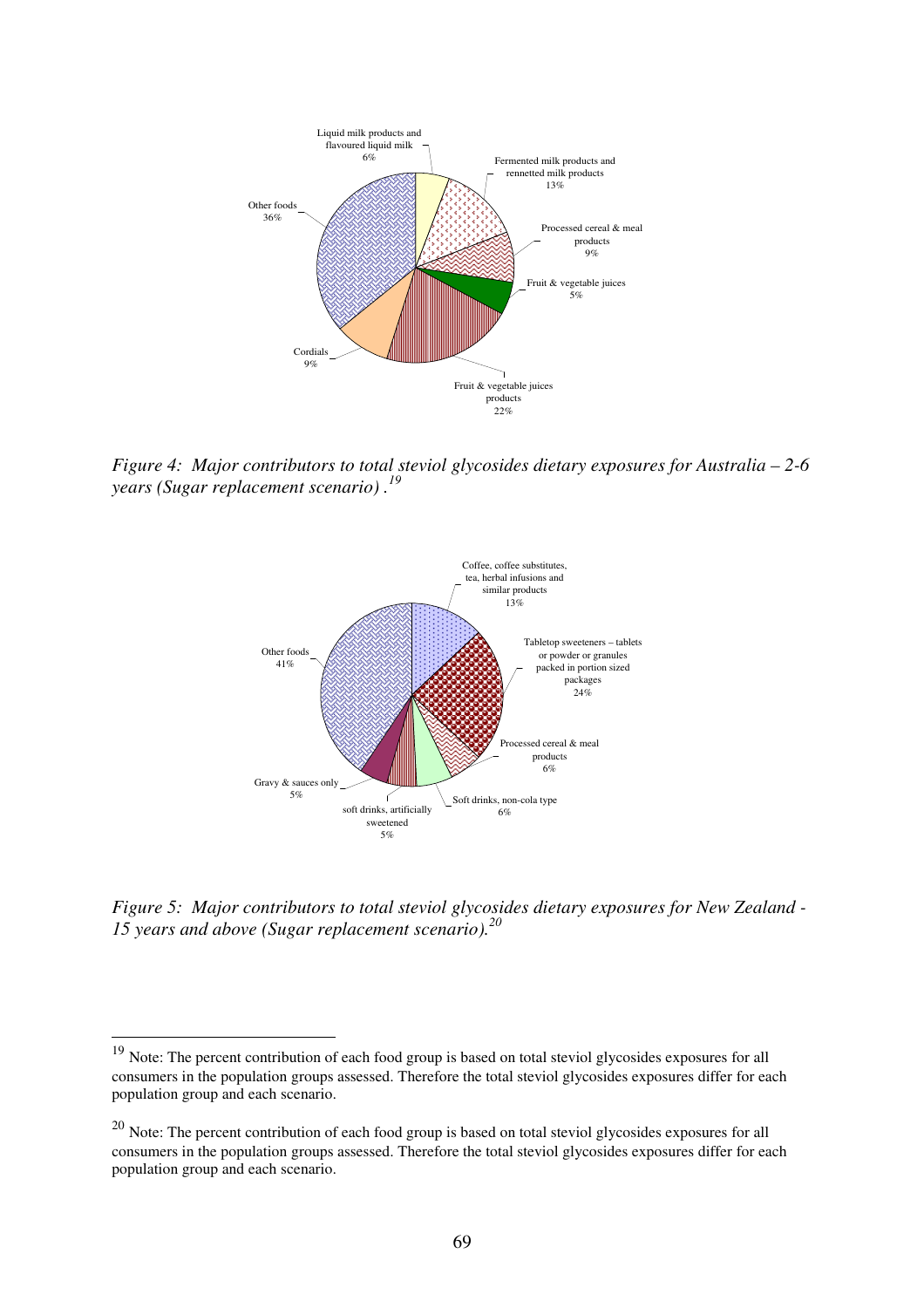#### **3***.2.2 Scenario 2. Market share scenario*

A full list of all the food groups and their contributions to total steviol glycosides dietary exposures can be found in Table A2.4 in Appendix 2. The major contributing foods ( $\geq 5\%$ ) for Scenario Two ('30% market share scenario') are shown in Figure 6 for Australians aged 2 years and above, Figure 7 for Australians aged 2-6 years and Figure 8 for New Zealanders aged 15 years and above.

#### *Australia - 2 years and above:*

The major contributors ( $>5\%$ ) to total steviol glycosides dietary exposures were coffee, coffee substitutes, tea, herbal infusions and similar products (50%) and tabletop sweeteners – tablets or powder or granules packed in portion sized packages (14%).

#### *Australia – 2-6 years:*

The major contributors  $(\geq 5\%)$  to total steviol glycosides dietary exposures were cordials (15%), fruit & vegetable juice products (15%), fruit & vegetable juices (10%), processed cereal & meal products (9%) and fermented milk products and rennetted milk products (7%).

#### *New Zealand - 15 years and above:*

The major contributors ( $\geq$ 5%) to total steviol glycosides dietary exposures were coffee, coffee substitutes, tea, herbal infusions and similar products (58%) and tabletop sweeteners – tablets or powder or granules packed in portion sized packages (11%).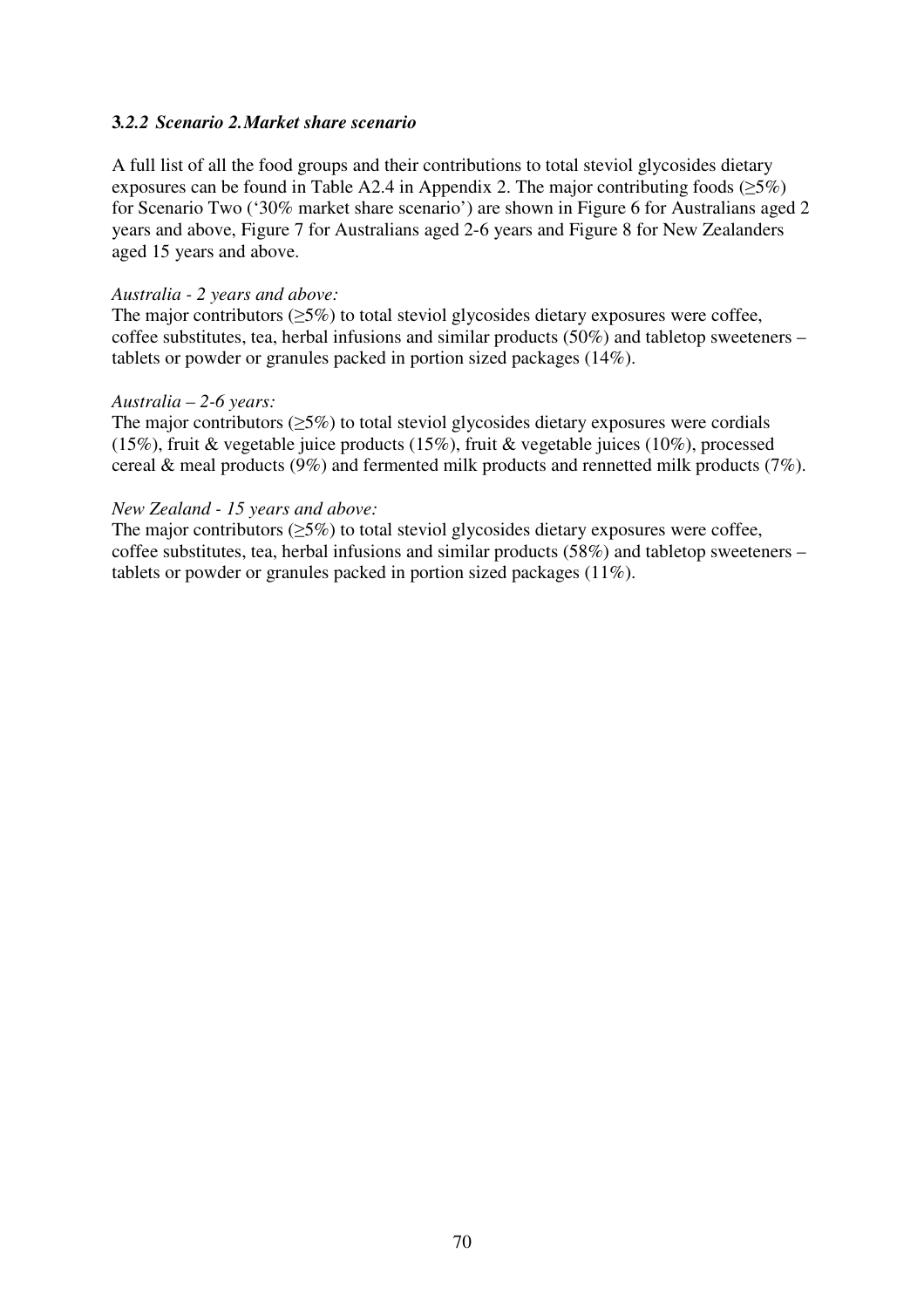*Figure 6: Major contributors to total steviol glycosides dietary exposures for Australia - 2 years and above (Market share scenario)<sup>21</sup>*



*Figure 7: Major contributors to total steviol glycosides dietary exposures for Australia – 2-6 years (Market share scenario)<sup>1</sup>*



 $\overline{a}$ 

 $21$  Note: The percent contribution of each food group is based on total steviol glycosides exposures for all consumers in the population groups assessed. Therefore the total steviol glycosides exposures differ for each population group and each scenario.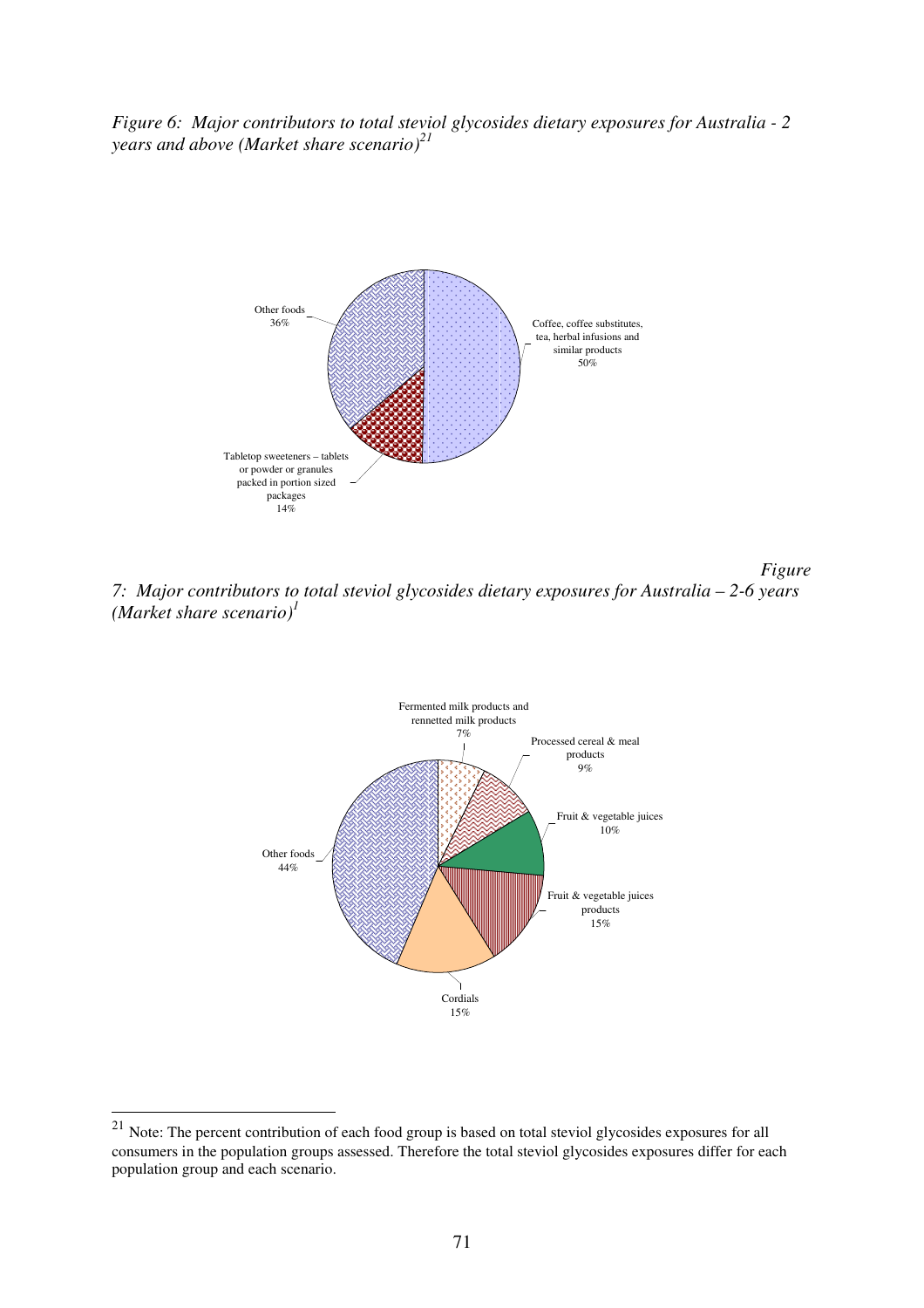*Figure 8: Major contributors to total steviol glycosides dietary exposures for New Zealand - 15 years and above (Market share scenario)<sup>22</sup>*



For both scenarios, table top sweeteners were a major contributor due to their high concentration of steviol glycosides. They were not a major contributor for children 2-6 years because not many respondents in this age group consumed table top sweeteners in the 1995 NNS. Beverages, such as fruit & vegetable juice products and coffee, coffee substitutes, tea, herbal infusions and similar products, were also major contributors, likely due to the large volume of these products consumed.

#### **4 Limitations of the dietary exposure assessment**

 $\overline{a}$ 

Dietary modelling based on 1995 or 1997 NNS food consumption data provides the best estimate of actual consumption of a food and the resulting estimated dietary exposure of a chemical for the population. However, it should be noted that the NNS data does have its limitations. These limitations relate to the age of the data and the changes in eating patterns that may have occurred since the data were collected. Generally, consumption of staple foods such as fruit, vegetables, meat, dairy products and cereal products, which make up the majority of most people's diet, is unlikely to have changed markedly since 1995/1997 (Cook *et al*., 2001). However, there is uncertainty associated with the consumption of foods that may have changed in consumption since 1995/1997, or that have been introduced to the market since 1995/1997.

 $22$  Note: The percent contribution of each food group is based on total steviol glycosides exposures for all consumers in the population groups assessed. Therefore the total steviol glycosides exposures differ for each population group and each scenario.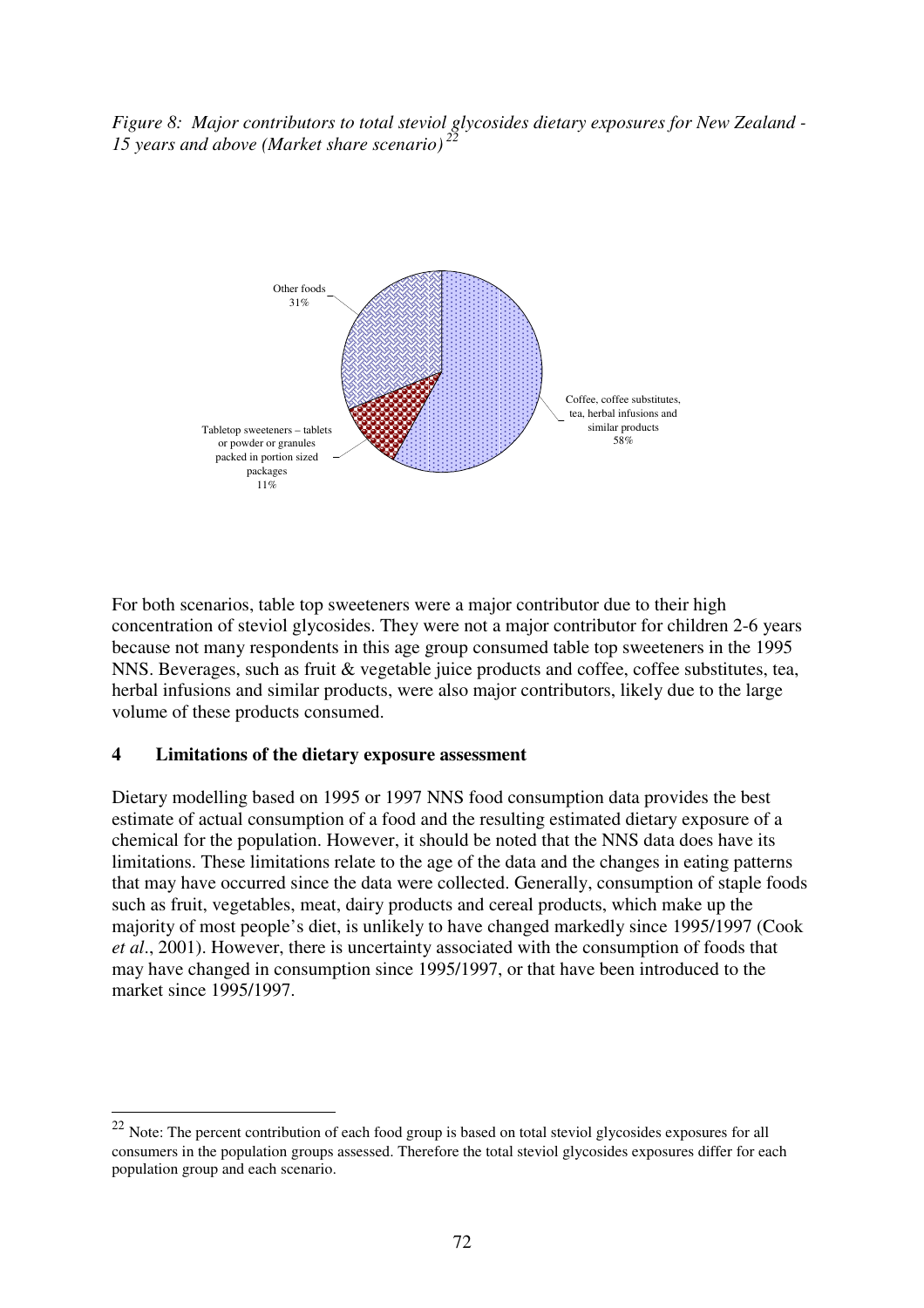A limitation of estimating dietary exposure over a period of time associated with the dietary modelling is that only 24-hour dietary survey data were available, and these tend to overestimate habitual food consumption amounts for high consumers. Therefore, predicted high percentile exposures are likely to be higher than actual high percentile exposures over a lifetime.

Daily food consumption amounts for occasionally consumed foods based on 24 hour food consumption data would be higher than daily food consumption amounts for those foods based on a longer period of time. This specifically affects the food groups in this assessment such as sauces, toppings, mayonnaises and salad dressings.

Over time, there may be changes to the ways in which manufacturers and retailers make and present foods for sale. Since the data were collected for the Australian and New Zealand NNSs, there have been significant changes to the Food Standards Code to allow more innovation in the food industry. As a consequence, another limitation of the dietary modelling is that some of the foods that are currently available in the food supply were either not available or were not as commonly available in 1995/1997.

While the results of national nutrition surveys can be used to describe the usual intake of groups of people, they cannot be used to describe the usual intake of an individual (Rutishauser, 2000). In particular, they cannot be used to predict how consumers will change their eating patterns as a result of an external influence such as the availability of a new type of food.

FSANZ does not apply statistical population weights to each individual in the NNSs in order to make the data representative of the population. This prevents distortion of actual food consumption amounts that may result in an unrealistic intake estimate. Maori and Pacific Islanders were over-sampled in the 1997 New Zealand NNS so that statistically valid assessments could be made for these population groups. As a result, there may be bias towards these population groups in the dietary exposure assessment because population weights were not used.

As steviol glycosides are not currently permitted to be added to foods in Australia or New Zealand it is difficult to predict in food what concentrations of steviol glycosides will be used, and the proportion of food groups contain steviol glycosides. The dietary exposure assessment may cover more foods than those that would actually contain steviol glycosides, should permission for use be granted.

# **5 Risk characterisation**

In order to determine if the level of exposure to steviol glycosides will be a public health and safety concern, the estimated dietary exposures were compared to the reference health standard. FSANZ has undertaken a review and considered that the 200-fold safety factor applied to the current temporary Acceptable Daily Intake (ADI) (2 mg/kg bw/day) set by JECFA in 2005 (World Health Organization, 2004) can be reduced to the standard 100-fold safety factor on the basis of the results of the new studies in humans.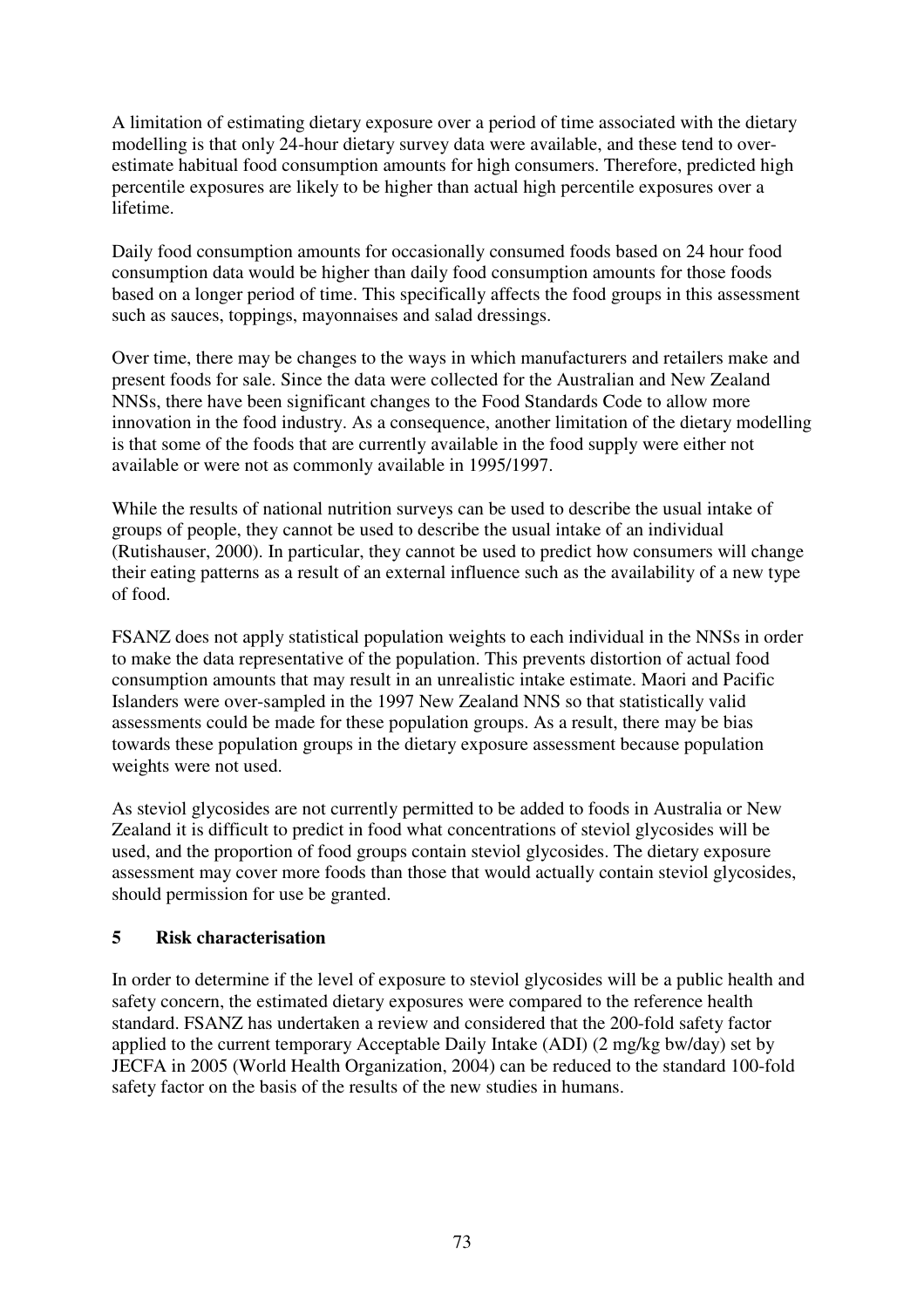The ADI is defined as an estimate of the amount of a chemical that can be ingested daily over a lifetime without appreciable risk to health (World Health Organisation 2001). An ADI of 0 - 4 mg/kg bw/day, was set by FSANZ and used in this assessment.

# *5.1 Comparison of the estimated dietary exposures with the reference health standard*

# *5.1.1 Scenario 1. Sugar replacement scenario*

The estimated dietary exposures for steviol glycosides for sugar substitution scenarios, as compared to the ADI are shown in Figure 6 (full results in Table A3.1 in Appendix 3). Estimated mean and the  $95<sup>th</sup>$  percentile exposures for the Australian population group assessed were below the ADI except for the  $95<sup>th</sup>$  percentile dietary exposure for Australian children aged 2-6 years.

### *Australia - 2 years and above:*

Estimated mean and  $95<sup>th</sup>$  percentile exposures for consumers of steviol glycosides were 20% of the ADI and 55% of the ADI, respectively.

### *Australia – 2-6 years:*

Estimated mean and  $95<sup>th</sup>$  percentile exposures for consumers of steviol glycosides were  $40\%$ of the ADI and 115% of the ADI, respectively.

### *New Zealand - 15 years and above:*

Estimated mean and 95th percentile exposures for consumers of steviol glycosides were 8% of the ADI and 25% of the ADI, respectively.

# *5.1.2 Scenario 2. Market share scenario*

The estimated dietary exposures for steviol glycosides for the market share scenario, as compared to the ADI are shown in Figure 7 (full results in Table A3.2 in Appendix 3). Estimated mean and  $95<sup>th</sup>$  percentile exposures for all population groups assessed were at or below the ADI.

#### *Australia - 2 years and above:*

Estimated mean and  $95<sup>th</sup>$  percentile exposures for consumers of steviol glycosides were 15% of the ADI and 40% of the ADI, respectively.

# *Australia – 2-6 years:*

Estimated mean and 95<sup>th</sup> percentile exposures for consumers of steviol glycosides were  $25\%$ of the ADI and 50% of the ADI, respectively.

#### *New Zealand - 15 years and above:*

Estimated mean and 95<sup>th</sup> percentile exposures for consumers of steviol glycosides were 15% of the ADI and 30% of the ADI, respectively.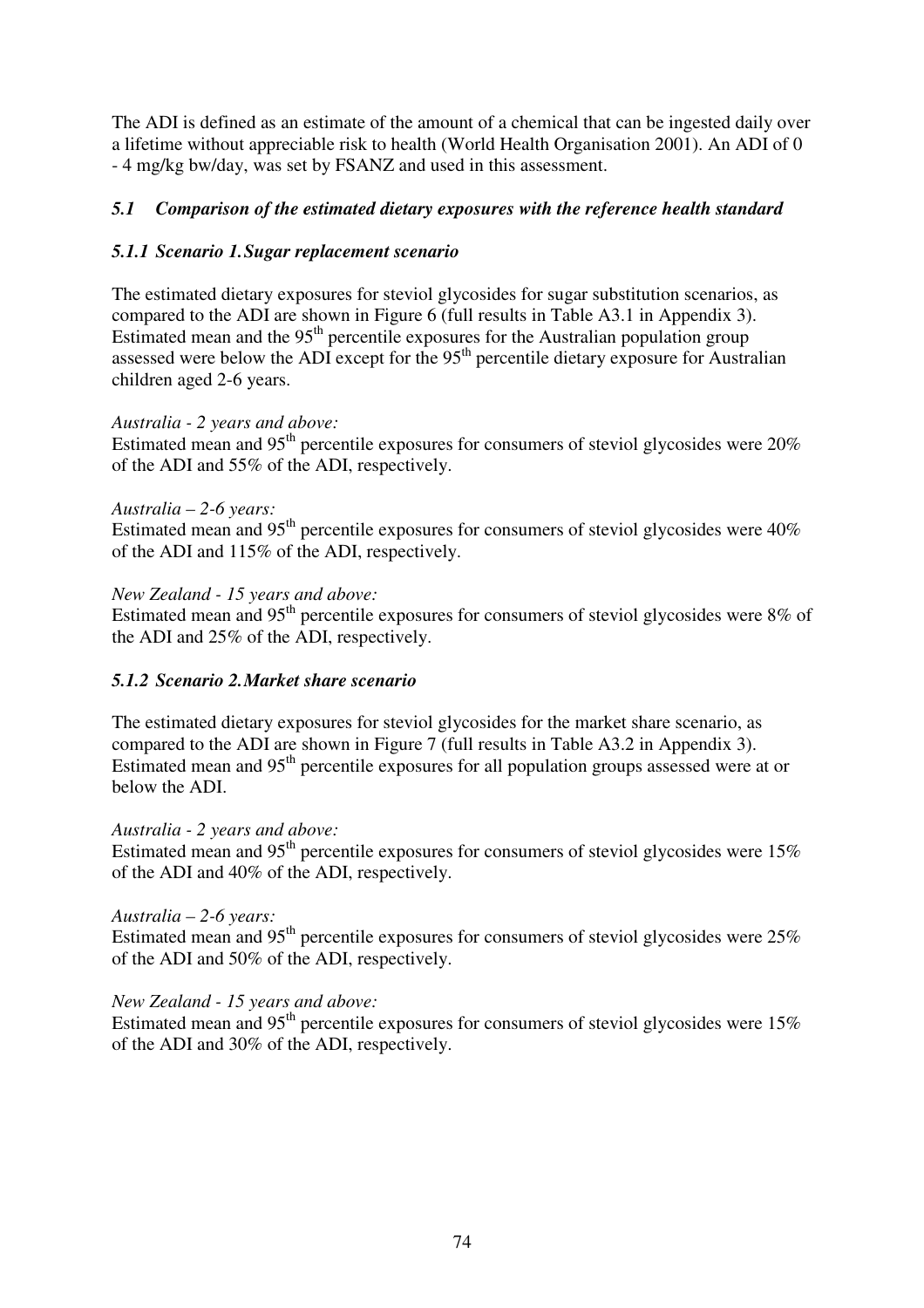*Figure 6: Estimated dietary exposures to steviol glycosides, for the sugar replacement scenario as a percentage of ADI* 



*Figure 7: Estimated dietary exposures to steviol glycosides for the Market shares scenario, as a percentage of ADI* 

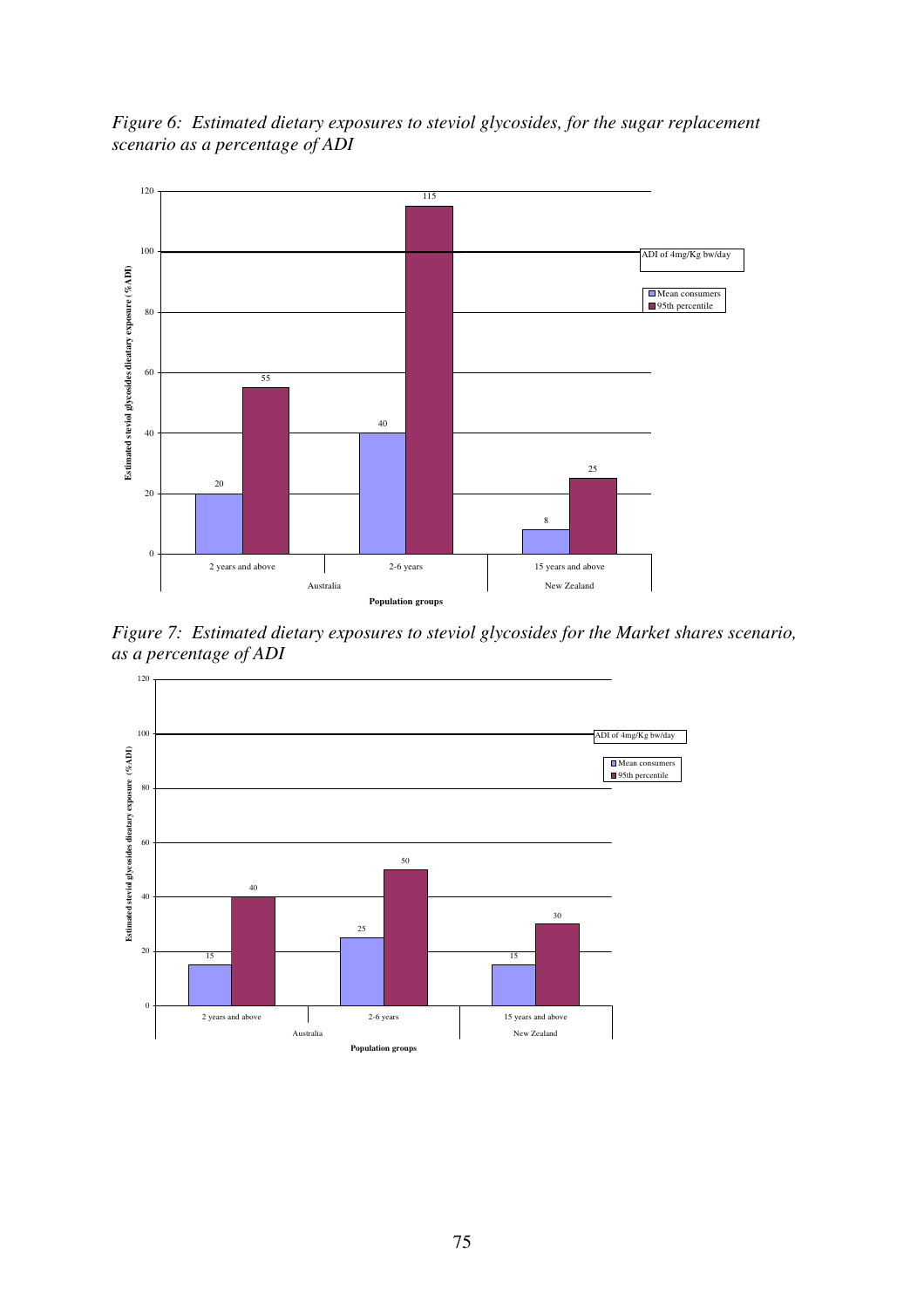### **REFERENCES**

Cook, T., Rutishauser, I.H.E. and Allsopp, R. (2001) *The Bridging Study: comparing results from the 1983, 1985 and 1995 Australian national nutrition surveys*, Australian Food and Nutrition Monitoring Unit, Commonwealth Department of Health and Aged Care, Commonwealth of Australia, Canberra.

Rutishauser I. (2000). *Getting it right:- how to use the data from the 1995 National Nutrition Survey*. Commonwealth of Australia: Canberra.

World Health Organization (2001) *Summary of Evaluations Performed by the Joint FAO/WHO Expert Committee on Food Additives (JECFA 1956-2001) (First through fifty-seventh meetings) Internet Edition*, ILSI Press International Life Sciences Institute, Washington DC.

World Health Organization (2004) *Joint FAO/WHO Expert Committee on Food Additives Sixty-third meeting. World Health Organisation, Geneva.*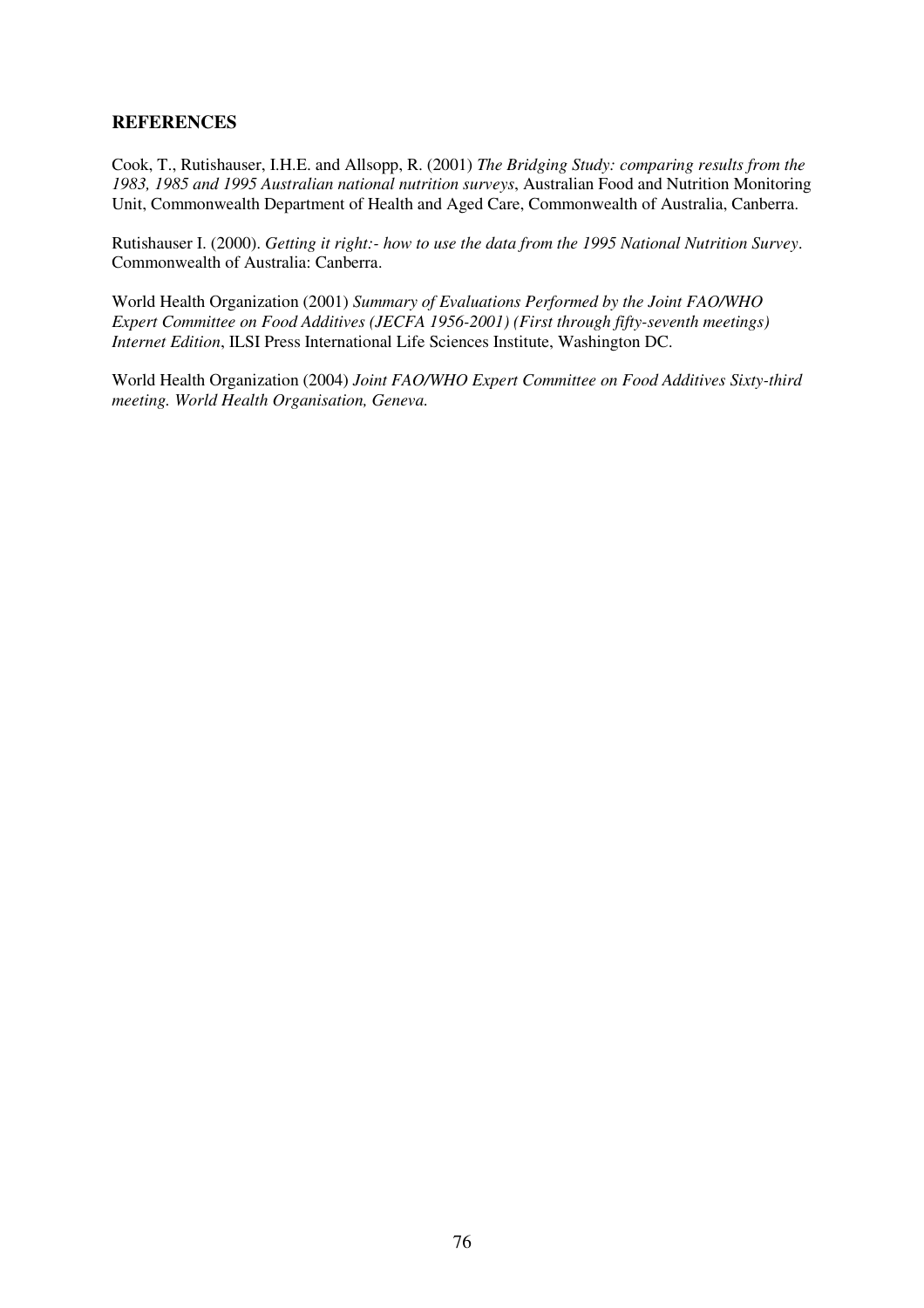# **Appendix 1**

#### *How were the estimated dietary exposures calculated?*

Steviol glycosides are used as a sweetener, and can be used as a sugar replacement for a range food groups. The exposure to steviol glycosides was calculated for each individual in the NNSs using his or her individual food records from the dietary survey.

The DIAMOND program allows steviol glycosides concentrations to be assigned to food groups. The DIAMOND program multiplies the specified concentration of steviol glycosides by the amount of food that an individual consumed from that group in order to estimate the exposure to steviol glycoside from each food. Once this has been completed for all of the foods specified to contain steviol glycosides, the total amount of steviol glycosides consumed from all foods is summed for each individual. Population statistics (mean and high percentile exposures) are then derived from the individuals' ranked exposures.

Where estimated dietary exposures are expressed per kilogram of body weight, each individuals' total dietary exposure from all foods is divided by their own body weight, the results ranked, and population statistics derived. A small number of NNS respondents did not provide a body weight. These respondents are not included in calculations of estimated dietary intakes that are expressed per kilogram of body weight.

Where estimated exposures are expressed as a percentage of the reference health standard, each individual's total exposure from all foods is calculated as a percentage of the reference health standard (either using the total exposures in units per day or units per kilogram of body weight per day, depending on the units of the reference health standard), the results are then ranked, and population statistics derived.

Food consumption amounts for each individual take into account where each food in a classification code is consumed alone and as an ingredient in mixed foods. For example, milk consumed as a glass of milk, milk in a coffee, and milk in a sauce or custard are all included in the consumption of milk. Where a higher level food classification code (e.g. 7.2 Biscuits, cakes and pastries) is given a steviol glycosides concentration, as well as a sub-category (e.g. 7.2.4 pastries), the consumption of the foods in the sub-classification is not included in the higher level classification code.

In DIAMOND, all mixed foods in classification codes 20 and 21 have a recipe. Recipes are used to break down mixed foods into component ingredients that are in classification codes 1- 14. The data for consumption of the ingredients from the recipe are then used in models and multiplied by steviol glycosides concentrations for each of the raw ingredients. This only occurs if the *Mixed food* classification code (classification code 20) is not assigned its own steviol glycosides permission. If the *Mixed foods* classification is assigned a steviol glycosides concentration, the total consumption of the mixed food is, multiplied by the proposed level, and the recipes are not used for that food group.

When a food that does not have a recipe is classified in two food groups in classification codes 1-14, and these food groups are assigned different permissions, DIAMOND will assume the food is in the food group with the highest assigned steviol glycosides level to assume a worst-case scenario.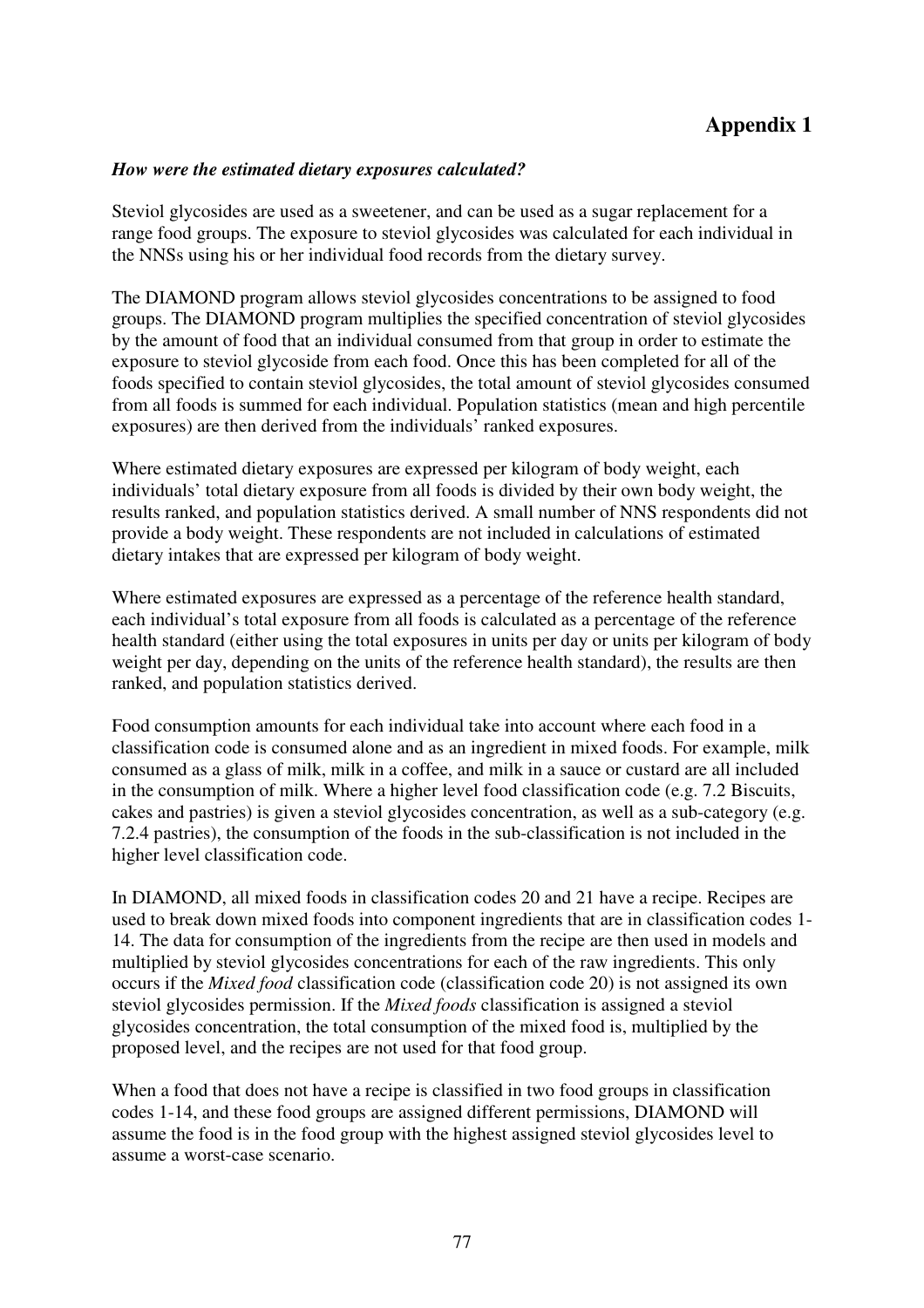If the food groups have the same permitted steviol glycosides level, DIAMOND will assume the food is in the food group that appears first, based numerically on the ANZFCS.

In DIAMOND, hydration factors are applied to some foods to convert the amount of food consumed in the dietary survey to the equivalent amount of the food in the form to which a food chemical permission is given. For example, consumption figures for cordial concentrates are converted into the equivalent quantities of cordial prepared ready to consume.

Percentage contributions of each food group to total estimated exposures are calculated by summing the exposures for a food group from each individual in the population group who consumed a food from that group and dividing this by the sum of the exposures of all individuals from all food groups containing steviol glycosides, and multiplying this by 100.

#### *Complete information on dietary exposure assessment results*

|                        | Table A2.1: Estimated dietary exposures to steviol glycosides for Scenario 1 ('sugar |  |
|------------------------|--------------------------------------------------------------------------------------|--|
| replacement scenario') |                                                                                      |  |

| Country                      | <b>Population</b><br>Number of<br><b>Consumers</b><br>as a $%$ of<br>consumers of<br>group |                       | <b>Estimated dietary exposures to</b><br>steviol glycosides |                          |                                                       |
|------------------------------|--------------------------------------------------------------------------------------------|-----------------------|-------------------------------------------------------------|--------------------------|-------------------------------------------------------|
|                              |                                                                                            | steviol<br>glycosides | total<br>respondents <sup>#</sup>                           | <b>Mean</b><br>consumers | $\overline{95}$ <sup>th</sup> percentile<br>consumers |
|                              |                                                                                            |                       |                                                             | $(mg/kg$ bw/day)         | (mg/kg)<br>bw/day)                                    |
| <b>Australia</b>             | 2 years and<br>above                                                                       | 13,791                | 99.5                                                        | 0.7                      | 2.2                                                   |
|                              | 2-6 years                                                                                  | 980                   | 99.1                                                        | 1.6                      | 4.5                                                   |
| <b>New</b><br><b>Zealand</b> | 15 years and<br>above                                                                      | 4,603                 | 99.3                                                        | 0.3                      | 1.0                                                   |

# Total number of respondents for Australia: 2 years and above = 13,858, 2-6 years = 989; New Zealand: 15 years and above = 4,636. Respondents include all members of the survey population whether or not they consumed a food that contains steviol glycosides.

Consumers only – This only includes the people who have consumed a food that contains steviol glycosides.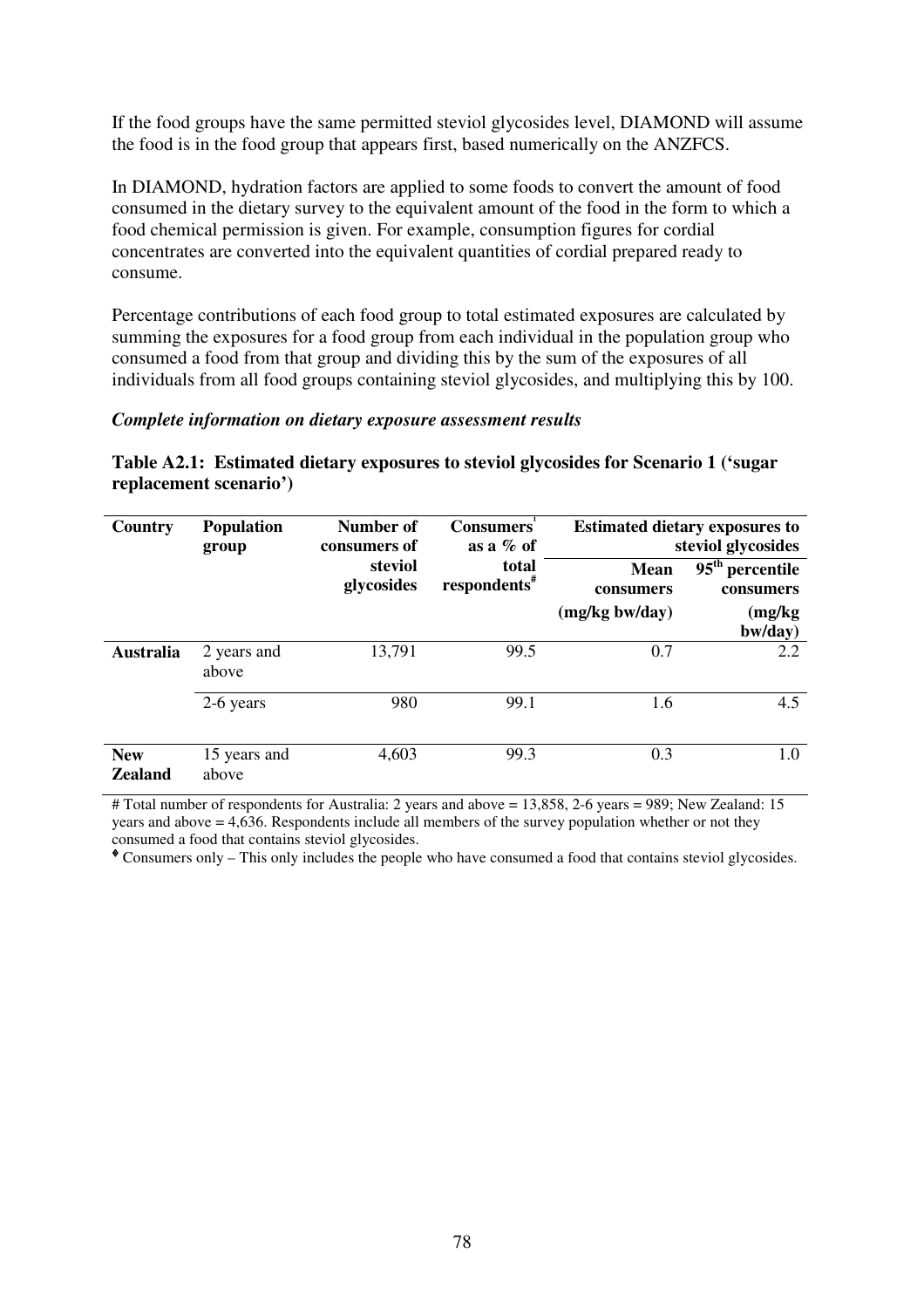| Country                      | <b>Population</b><br><b>Number</b><br>of<br>group<br>consumers<br>of steviol |                                   | <b>Consumers</b><br>as a $\%$ of |                                             | <b>Estimated dietary exposures to</b><br>steviol glycosides |
|------------------------------|------------------------------------------------------------------------------|-----------------------------------|----------------------------------|---------------------------------------------|-------------------------------------------------------------|
|                              |                                                                              | total<br>respondents <sup>#</sup> | <b>Mean</b><br>consumers         | $95^{\text{th}}$<br>percentile<br>consumers |                                                             |
|                              |                                                                              | glycosides                        |                                  | (mg/kg bw/day)                              | (mg/kg)<br>bw/day)                                          |
| <b>Australia</b>             | 2 years and above                                                            | 13,791                            | 99.5                             | 0.6                                         | 1.5                                                         |
|                              | 2-6 years                                                                    | 980                               | 99.1                             | 0.9                                         | 2.0                                                         |
| <b>New</b><br><b>Zealand</b> | 15 years and<br>above                                                        | 4,603                             | 99.3                             | 0.5                                         | $1.1\,$                                                     |

**Table A2.2: Estimated dietary exposures to steviol glycosides for Scenario 2 ('market share scenario').** 

# Total number of respondents for Australia: 2 years and above = 13,858, 2-6 years = 989; New Zealand: 15 years and above = 4,636. Respondents include all members of the survey population whether or not they

consumed a food that contains steviol glycosides. Consumers only – This only includes the people who have consumed a food that contains steviol glycosides.

#### **Table A2.3: Major contributing foods to steviol glycosides dietary exposures for Australia and New Zealand, for different population groups (Scenario 1-'sugar replacement scenario')**

| Country          | Population<br>group  | <b>Food Name</b>                                                                        | Contribution<br>$(\%)$ |
|------------------|----------------------|-----------------------------------------------------------------------------------------|------------------------|
| <b>Australia</b> | 2 years and<br>above | Tabletop sweeteners – tablets or powder or<br>granules packed in portion sized packages | 23                     |
|                  |                      | Coffee, coffee substitutes, tea, herbal infusions<br>and similar products               | 9                      |
|                  |                      | Fruit & vegetable juices products                                                       | 8                      |
|                  |                      | Soft drinks, artificially sweetened                                                     | $\tau$                 |
|                  |                      | Liquid milk products and flavoured liquid milk                                          | 6                      |
|                  |                      | Fermented milk products and rennetted milk<br>products                                  | 6                      |
|                  |                      | Processed cereal & meal products                                                        | 6                      |
|                  |                      | Other foods                                                                             | 35                     |
|                  | 2-6 years            | Fruit & vegetable juices products                                                       | 22                     |
|                  |                      | Fermented milk products and rennetted milk<br>products                                  | 13                     |
|                  |                      | Processed cereal & meal products                                                        | 9                      |
|                  |                      | Cordials                                                                                | 9                      |
|                  |                      | Liquid milk products and flavoured liquid milk                                          | 6                      |
|                  |                      | Fruit & vegetable juices                                                                | 5                      |
|                  |                      | Other foods                                                                             | 36                     |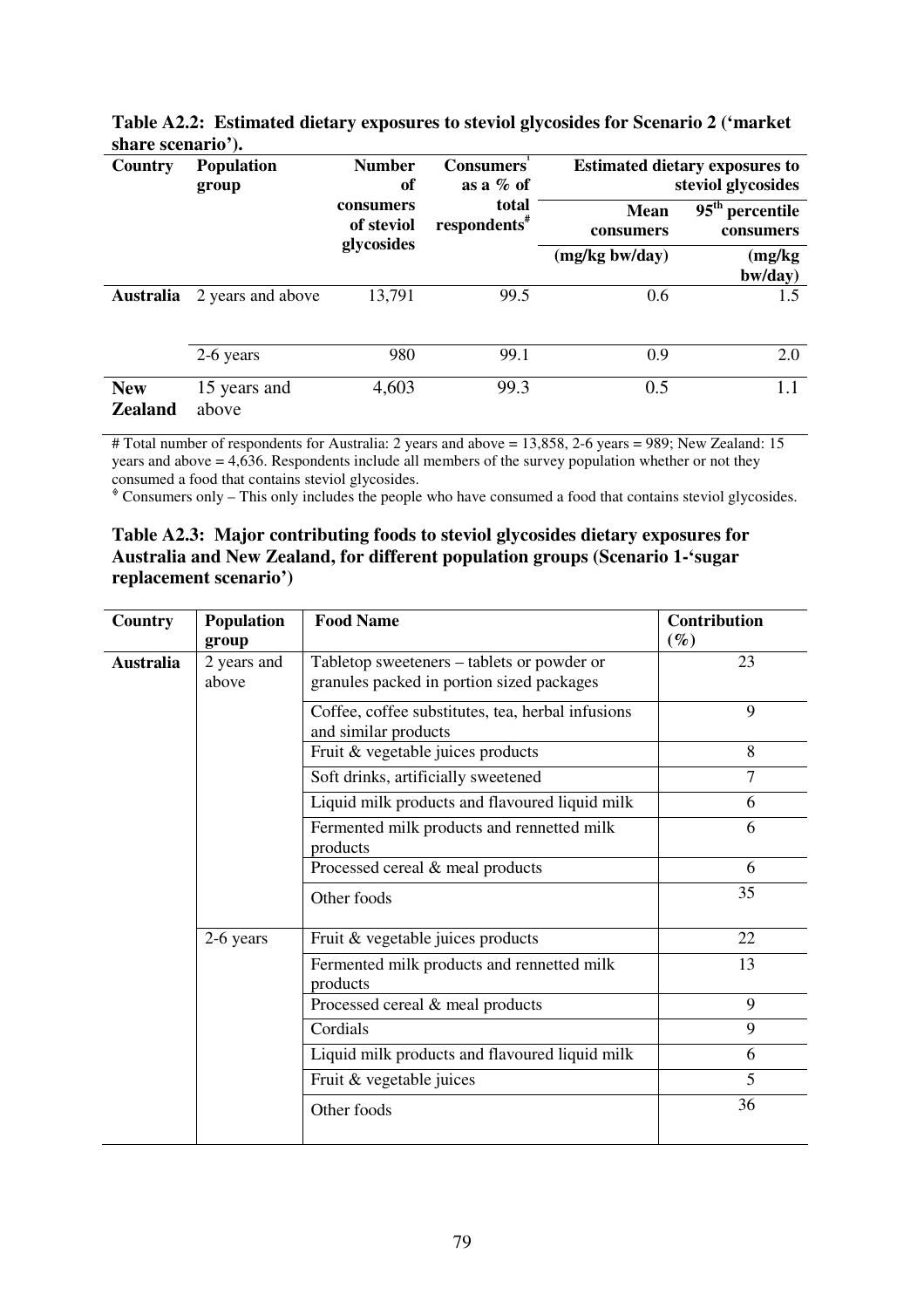| Country                      | <b>Population</b><br>group | <b>Food Name</b>                                                                        | <b>Contribution</b><br>$(\%)$ |
|------------------------------|----------------------------|-----------------------------------------------------------------------------------------|-------------------------------|
| <b>New</b><br><b>Zealand</b> | 15 years and<br>above      | Tabletop sweeteners – tablets or powder or<br>granules packed in portion sized packages | 24                            |
|                              |                            | Coffee, coffee substitutes, tea, herbal<br>infusions and similar products               | 13                            |
|                              |                            | Processed cereal & meal products                                                        | 6                             |
|                              |                            | Soft drinks, non-cola type                                                              | 6                             |
|                              |                            | Soft drinks, artificially sweetened                                                     | 5                             |
|                              |                            | Gravy & sauces only                                                                     | 5                             |
|                              |                            | Other foods                                                                             | 41                            |

# **Table A2.4: Major contributors to total steviol glycosides dietary exposures for Australia and New Zealand, for different population groups (Scenario 2 -'30% market share scenario')**

| Country                      | <b>Population</b>     | <b>Food Name</b>                                                                        | Contribution   |
|------------------------------|-----------------------|-----------------------------------------------------------------------------------------|----------------|
|                              | group                 |                                                                                         | $(\%)$         |
| <b>Australia</b>             | 2 years and           | Coffee, coffee substitutes, tea, herbal infusions and                                   | 50             |
|                              | above                 | similar products                                                                        |                |
|                              |                       | Tabletop sweeteners – tablets or powder or                                              | 14             |
|                              |                       | granules packed in portion sized packages                                               |                |
|                              |                       | Other foods                                                                             | 36             |
|                              |                       |                                                                                         |                |
|                              | 2-6 years             | Cordials                                                                                | 15             |
|                              |                       | Fruit & vegetable juices products                                                       | 15             |
|                              |                       | Fruit & vegetable juices                                                                | 10             |
|                              |                       | Processed cereal & meal products                                                        | 9              |
|                              |                       | Fermented milk products and rennetted milk<br>products                                  | $\overline{7}$ |
|                              |                       | Other foods                                                                             | 44             |
| <b>New</b><br><b>Zealand</b> | 15 years<br>and above | Coffee, coffee substitutes, tea, herbal infusions and<br>similar products               | 58             |
|                              |                       | Tabletop sweeteners – tablets or powder or<br>granules packed in portion sized packages | 11             |
|                              |                       | Other foods                                                                             | 31             |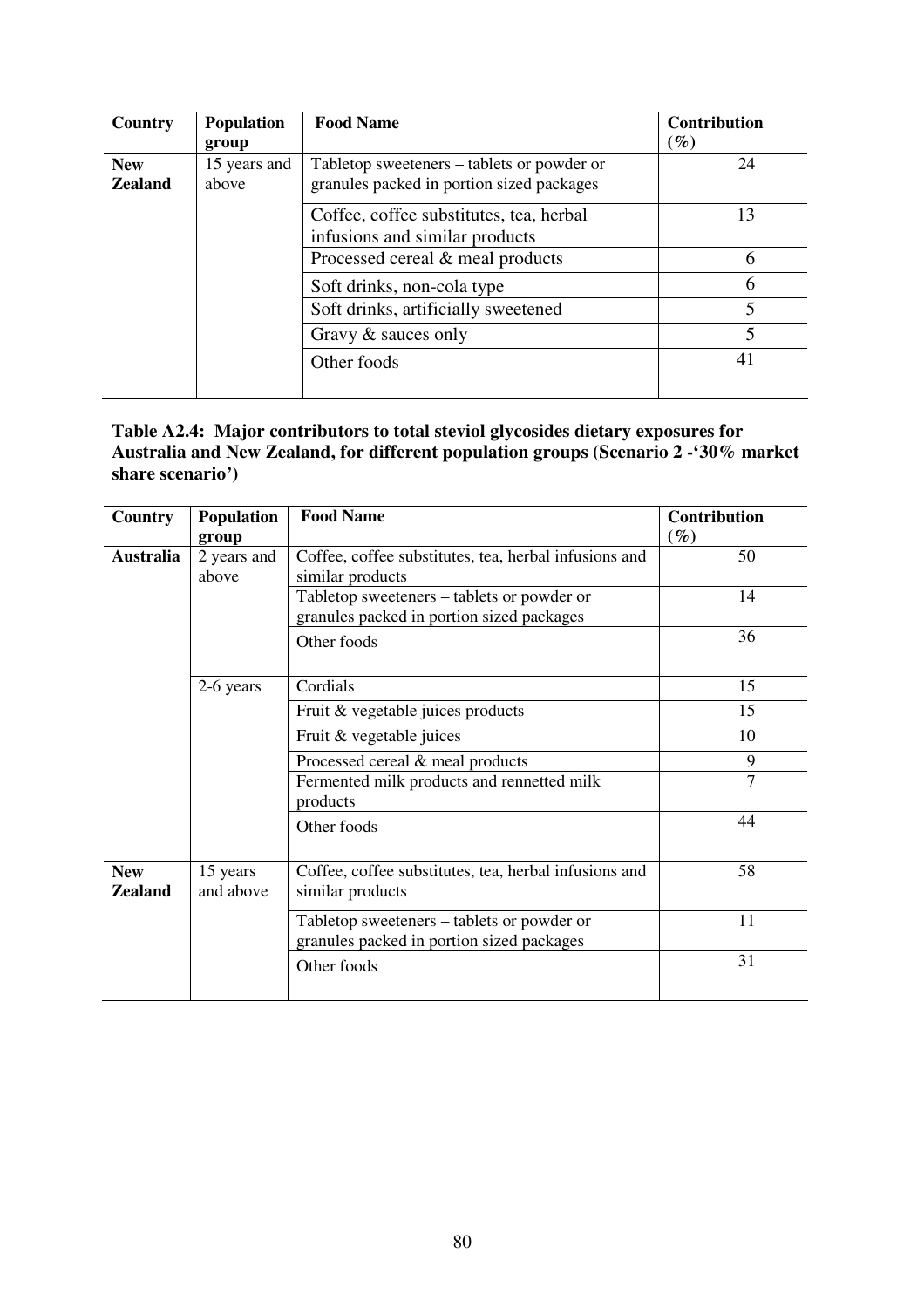#### *Complete information on risk characterisation*

| Country                      | <b>Population</b><br>group | <b>Number of</b><br>consumers | <b>Consumers</b><br>as a $%$ of   |                       | <b>Estimated dietary exposures to</b><br>steviol glycosides (%ADI) |
|------------------------------|----------------------------|-------------------------------|-----------------------------------|-----------------------|--------------------------------------------------------------------|
|                              |                            | of steviol<br>glycosides      | total<br>respondents <sup>#</sup> | <b>Mean consumers</b> | $\overline{95^{th}$ percentile<br>consumers                        |
|                              |                            |                               |                                   | $(\%$ ADI*)           | $\mathscr{C}$ ADI <sup>*</sup> )                                   |
| <b>Australia</b>             | 2 years and<br>above       | 13,791                        | 99.5                              | 20                    | 55                                                                 |
|                              | 2-6 years                  | 980                           | 99.1                              | 40                    | 115                                                                |
| <b>New</b><br><b>Zealand</b> | 15 years and<br>above      | 4,603                         | 99.3                              | 8                     | 25                                                                 |

**Table A3.1: Estimated dietary exposures to steviol glycosides, as a percentage of ADI (Acceptable Daily Intake) for Scenario 1 ('sugar replacement scenario')** 

# Total number of respondents for Australia: 2 years and above = 13,858, 2-6 years = 989; New Zealand: 15 years and above = 4,636. Respondents include all members of the survey population whether or not they consumed a food that contains steviol glycosides.

Consumers only – This only includes the people who have consumed a food that contains steviol glycosides.

\* ADI (Acceptable Daily Intake) of 4 mg/kg bw/day proposed by FSANZ.

|                                                                         |  | Table A3.2: Estimated dietary exposures to steviol glycosides, as a percentage of ADI |  |
|-------------------------------------------------------------------------|--|---------------------------------------------------------------------------------------|--|
| (Acceptable Daily Intake) for Scenario 2 ('30% market shares scenario') |  |                                                                                       |  |

| Country                      | <b>Population</b><br>group | Number of<br>consumers   | <b>Consumers</b><br>as a $%$ of   |                          | <b>Estimated dietary exposures to</b><br>steviol glycosides (%ADI) |
|------------------------------|----------------------------|--------------------------|-----------------------------------|--------------------------|--------------------------------------------------------------------|
|                              |                            | of steviol<br>glycosides | total<br>respondents <sup>#</sup> | <b>Mean</b><br>consumers | $\overline{95}$ <sup>th</sup> percentile<br>consumers              |
|                              |                            |                          |                                   | $(\%$ ADI <sup>*</sup> ) | $(\%$ ADI <sup>*</sup> )                                           |
| <b>Australia</b>             | 2 years and<br>above       | 13,791                   | 99.5                              | 15                       | 40                                                                 |
|                              | 2-6 years                  | 980                      | 99.1                              | 25                       | 50                                                                 |
| <b>New</b><br><b>Zealand</b> | 15 years and<br>above      | 4,603                    | 99.3                              | 15                       | 30                                                                 |

# Total number of respondents for Australia: 2 years and above = 13,858, 2-6 years = 989; New Zealand: 15 years and above = 4,636. Respondents include all members of the survey population whether or not they consumed a food that contains steviol glycosides.

Consumers only – This only includes the people who have consumed a food that contains steviol glycosides.

\* ADI (Acceptable Daily Intake) of 4 mg/kg bw/day proposed by FSANZ.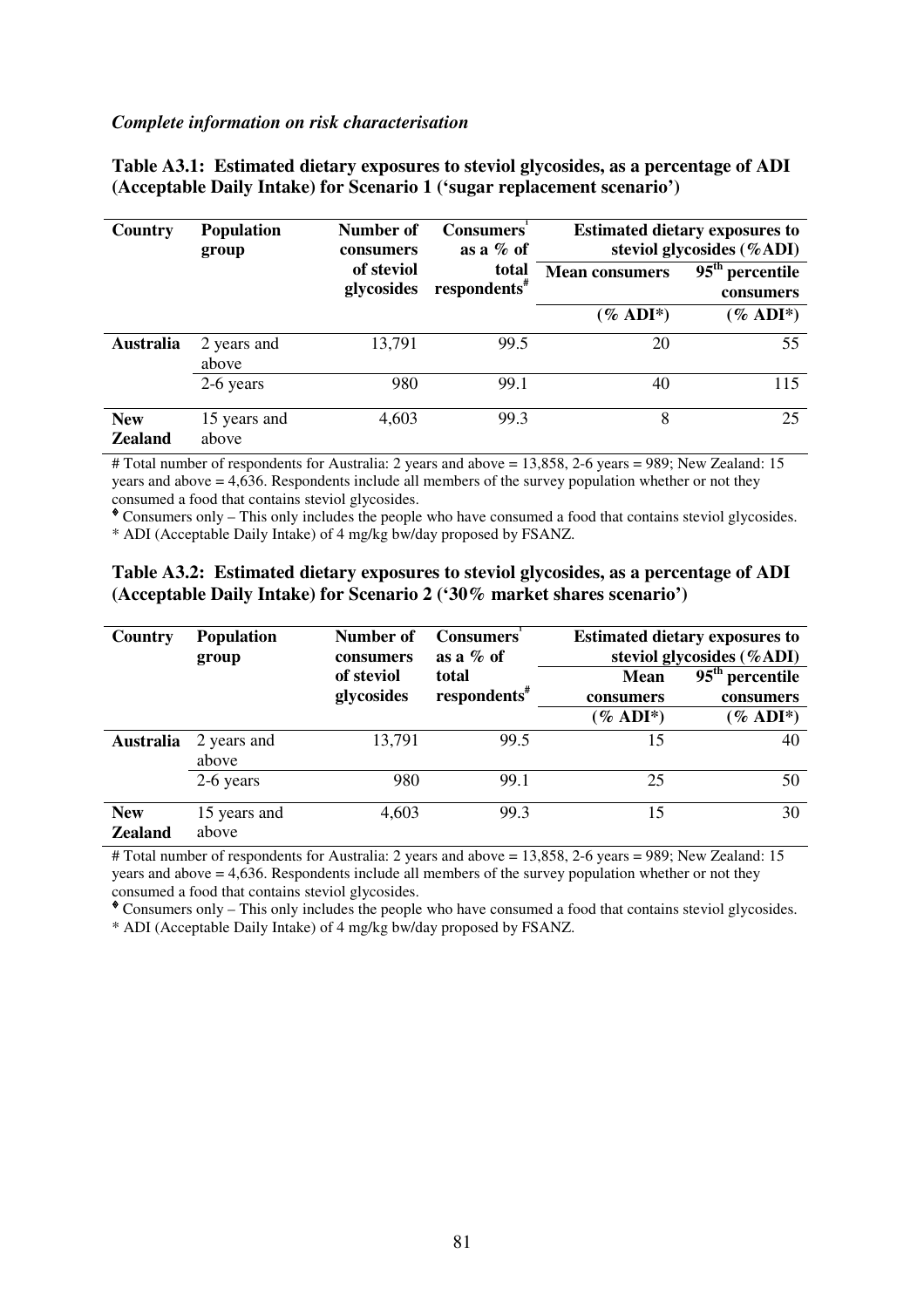# **Food Technology Report**

# **Introduction**

Food Standards Australia New Zealand (FSANZ) received an Application (A540) from the Plant Sciences Group, Central Queensland University and Australian Stevia Mills Pty Ltd to approve the use of steviol glycosides (extracts of the herb *Stevia rebaudiana*) as an intense sweetener for a wide variety of foods. Approval is therefore specifically being sought to include steviol glycosides in Schedule 1 or 2 of Standard 1.3.1 - Food Additives of the *Australia New Zealand Food Standards Code* (the Code). There are currently no permissions for steviol glycosides in the Code.

Steviol glycosides are a non-caloric intense sweetener and are natural components of the leaves of *S. rebaudiana*. Water extracts of *S. rebaudiana* have been used as a sweetener in some Asian and South American countries for a number of years. The commercially used purified extract of the leaves of *S. rebaudiana* contains ten sweetening substances (at various levels) which are glycosides of steviol, including the two dominant components stevioside and rebaudioside A.

The common names used for the purified extract of the leaves of *S. rebaudiana* have included stevia, stevioside and various other names. The Joint FAO/WHO Expert Committee on Food Additives (JECFA) recently (2004) concluded that the most appropriate name to be used for this extract was "steviol glycosides", to reflect that the extract contained a mixture of steviol glycosides. Steviol glycosides has been given the food additive number INS 960 in 2005.

The Applicant states the main purpose of using steviol glycosides in foods is to enhance the taste and sweetness without needing to use high calorie sweeteners (such as sucrose, glucose, fructose, honey) or man-made chemical sweeteners.

# **Chemical Structure and Specification**

# *Chemical structure*

The purified extract of the leaves of *S. rebaudiana* contain ten different glycosides of steviol, referred to as steviol glycosides. Each of the glycosides contains steviol as a common central component of its molecular structure. There are four main steviol glycosides: stevioside, rebaudioside A, rebaudioside C and dulcoside A, with stevioside and rebaudioside A generally comprising around 80% of the extract. The other six minor glycosides present generally constitute less than 5% of the total extract. Figure 1 below illustrates the chemical structure of the steviol skeleton and includes the structures of the related R group compounds of each steviol glycoside.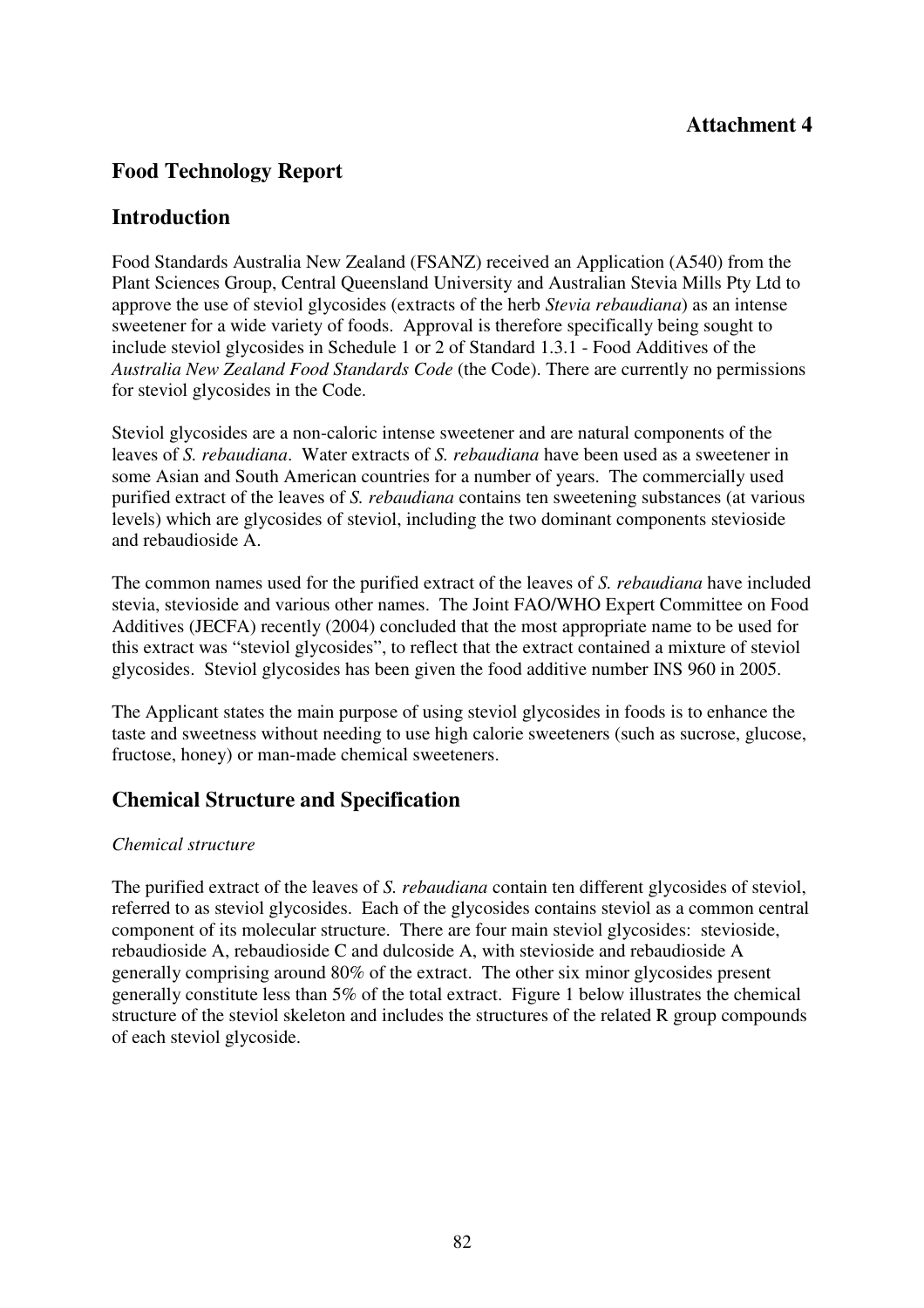



| <b>Compound name</b> | R1                         | R <sub>2</sub>             |
|----------------------|----------------------------|----------------------------|
| steviol              | H                          | H                          |
| steviolbioside       | H                          | $b$ -Glc- $b$ -Glc $(2-1)$ |
| stevioside           | $b - Glc$                  | $b$ -Glc- $b$ -Glc $(2-1)$ |
| rubsoside            | $b$ -Glc                   | $b - Glc$                  |
| rebaudioside A       | $b$ -Glc                   | $b$ -Glc- $b$ -Glc $(2-1)$ |
|                      |                            |                            |
|                      |                            | $b$ -Glc $(3-1)$           |
| rebaudioside B       | $\overline{H}$             | $b$ -Glc- $b$ -Glc $(2-1)$ |
|                      |                            |                            |
|                      |                            | $b$ -Glc $(3-1)$           |
| rebaudioside C       | $b$ -Glc                   | $b$ -Glc-a-Rha $(2-1)$     |
| (dulcoside B)        |                            |                            |
|                      |                            | $b$ -Glc $(3-1)$           |
| rebaudioside D       | $b$ -Glc- $b$ -Glc $(2-1)$ | $b$ -Glc- $b$ -Glc $(2-1)$ |
|                      |                            |                            |
|                      |                            | $b$ -Glc $(3-1)$           |
| rebaudioside E       | $b$ -Glc- $b$ -Glc $(2-1)$ | $b$ -Glc- $b$ -Glc $(2-1)$ |
| rebaudioside F       | $b$ -Glc                   | $b$ -Glc- $b$ -Xyl $(2-1)$ |
|                      |                            |                            |
|                      |                            | $b$ -Glc $(3-1)$           |
| dulcoside A          | $b$ -Glc                   | $b$ -Glc-a-Rha $(2-1)$     |

Glc and Rha represent, respectively, glucose and rhamnose sugar moieties.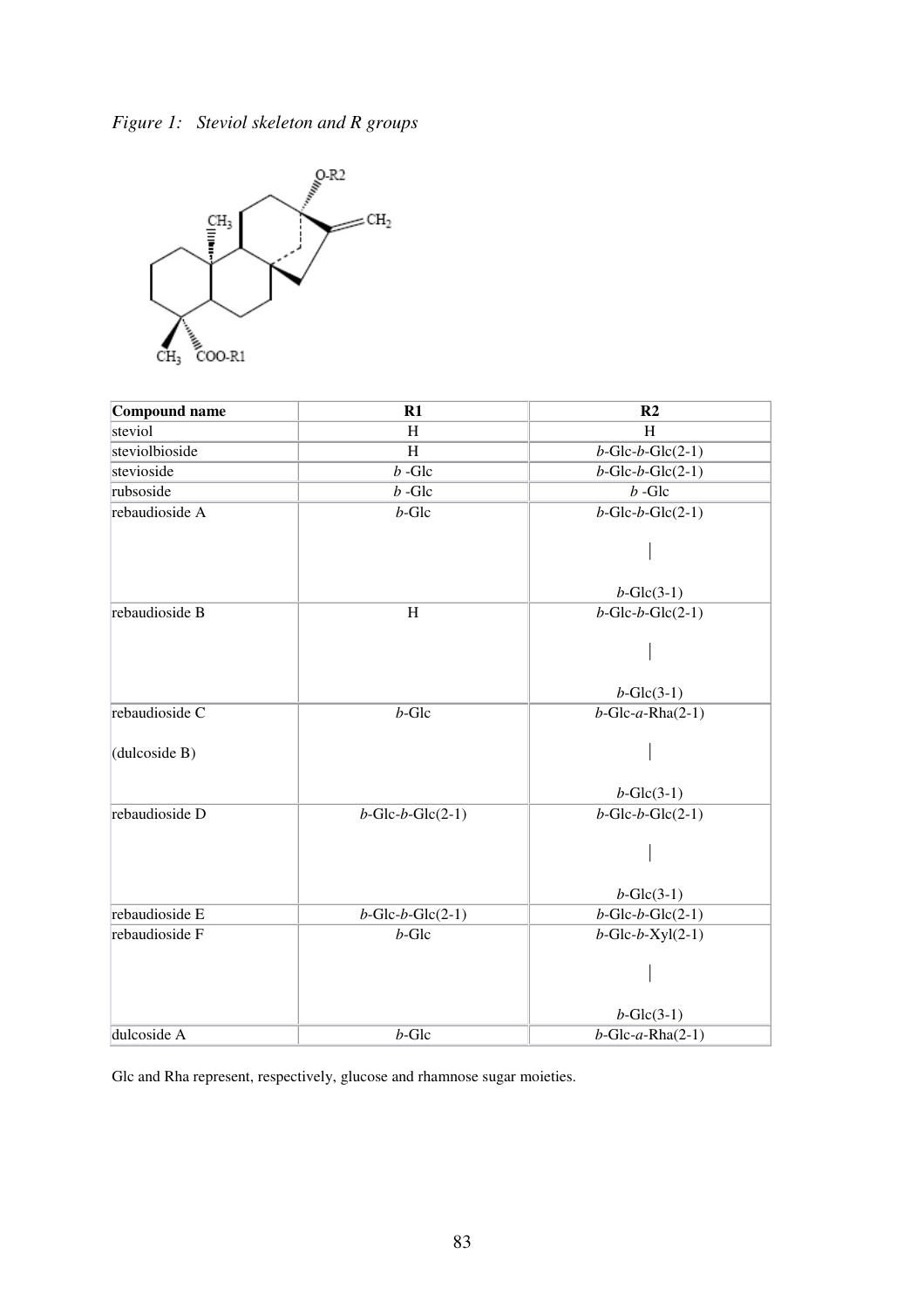# *Quantification of steviol glycosides*

The ratio of the various glycosides in steviol glycosides will differ according to the soil conditions and climate where the raw material (leaves) are harvested and on the extraction and purification processes used to produce the extract. Therefore, JECFA considered that for accurate and consistent quantification of steviol glycosides they should be expressed as their steviol content. Each of the glycosides contains steviol as a common central component of its molecular structure – one molecule of each of the different glycosides contains one unit of steviol (molecular weight 318).

### *Specification*

A tentative specification for steviol glycosides is included in the online edition of the Compendium of Food Additive and Flavouring Agents specifications produced by JECFA and can be found at the following URL: http://www.fao.org/ag/agn/jecfaadditives/details.html?id=898. This tentative specification is contained in one of the primary sources of specifications contained in Standard 1.3.4 – Identity and Purity of the Code. This specification has been published in the addenda 12 (2004) of the Compendium of Food Additives Specifications.

# **Technological justification**

Steviol glycosides are 250 to 300 times sweeter than sucrose and have been used for several years in a number of countries as non-caloric sweeteners for a range of food products. The relative sweetness of individual glycosides is different. Rebaudioside A is sweeter than stevioside (300 times compared with 250 times sucrose respectively) and is associated with a more palatable taste profile. Stevioside and rebaudioside A are the dominant components of steviol glycosides and the ratio of these two is the main determinant of taste 'quality'. Where stevioside is more than 50% of the total glycosides the taste is 'common/traditional', with a 'metallic' or 'liquorice' after-taste. Where rebaudioside A makes up more than 50%, the taste is 'improved' with a reduced after-taste.

Steviol glycosides can be used in conjunction with sugar or other sweeteners and it is claimed could replace some (or all) of the sweetener now used in various food products. They could be used at rates of up to 0.004 times the rate of sugar currently used in food products. The Applicant indicates that sugar mixtures (for example, "double strength" mixtures containing both sucrose and steviol glycosides) are expected to be a major ingredient for many products. The Applicant has stated that a number of food and beverage manufacturers have expressed a strong desire to be able to use steviol glycosides in their products to meet the latent and growing consumer demand for a (versatile) natural, non-calorie sweetener.

Steviol glycosides are heat and acid stable and are therefore suitable for use in a wide range of food products, including baked and cooked products. Steviol glycosides also have a flavour enhancing effect when used in association with other sweeteners or flavours. Therefore, if steviol glycosides are added to a food, other flavours and sweeteners may be used at lower rates than required without the inclusion of steviol glycosides.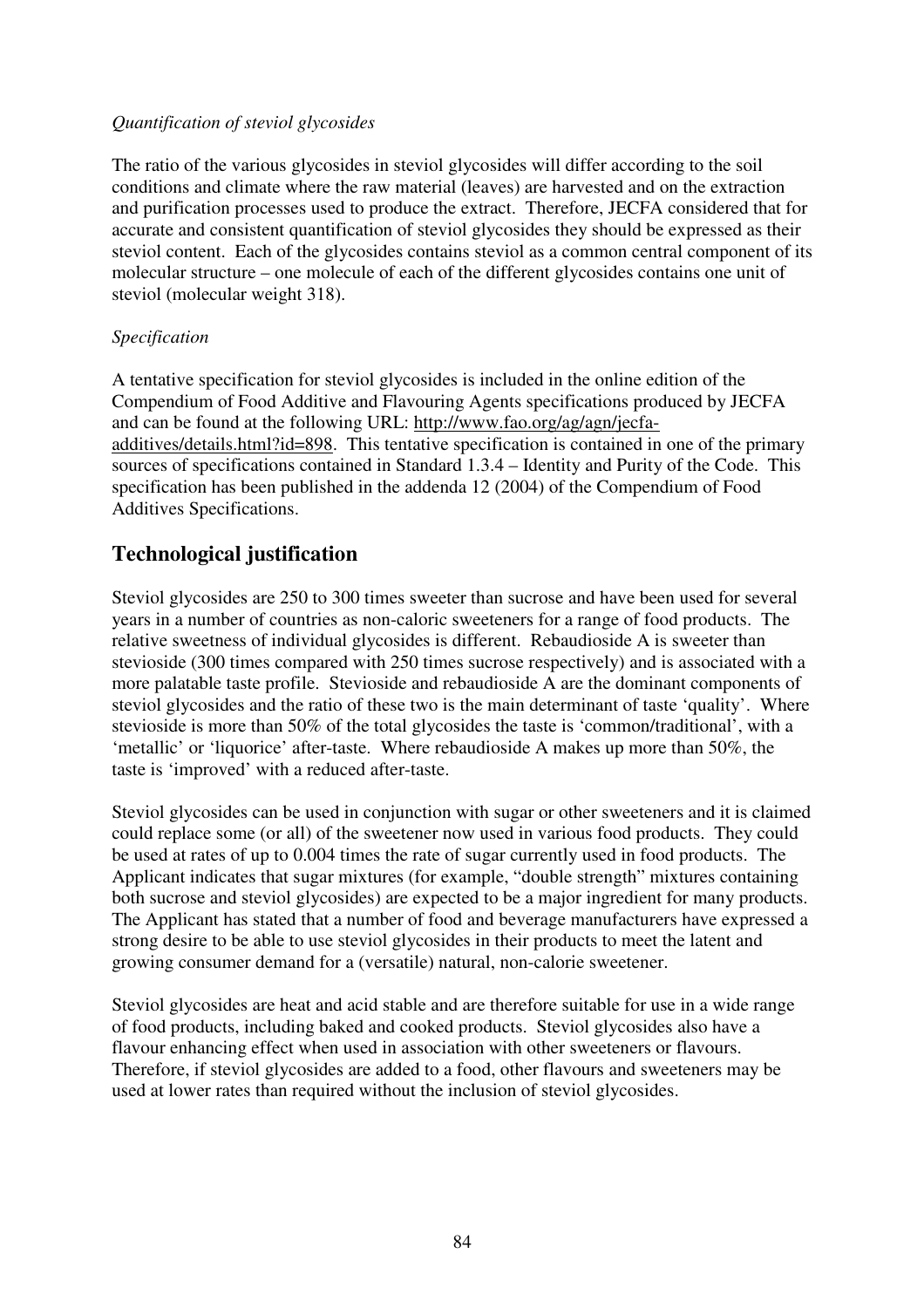# **Manufacture**

Manufacturers use the same basic steps to extract steviol glycosides from the leaves of the stevia plant, although there is some variation in the later stages of purification and separation of glycosides. The process generally involves:

- Extraction from the leaves by dissolving the steviol glycosides in warm/hot water in a batch system  $3 - 5$  times or by a continuous reverse flow system
- Flocculation and precipitation of suspended matter
- Filtration
- Concentration by vacuum assisted evaporation
- Adsorption (and release by alcohol) in a resin exchange process
- Ion-exchange purification
- Further filtration and concentration
- Spray drying or crystallisation.
- •

Further processing to concentrate and separate a high rebaudioside A product is often undertaken (especially in Japan) and may involve patented procedures, such as some enzymatic modification.

The Applicant indicates that in designing the manufacturing process to be used in Australia, it is hoped to avoid the need for an alcohol release ion exchange resin process and so maintain a water only solvent procedure. However, most steviol glycosides that will be used in Australia in the next few years are likely to be imported and have been processed using the more common ion exchange resin procedure.

# **Conclusion**

The use of steviol glycosides as an intense sweetener and flavour enhancer in a range of foods is technologically justified. Steviol glycosides are high intensity sweeteners 250-300 times sweeter than sucrose, that also have a flavour enhancing effect when used in association with other flavours. They can be used in a wide range of foods and beverages that contain sugar, and can either be used in conjunction with sugar or intense sweeteners or as a total sugar or intense sweetener replacement.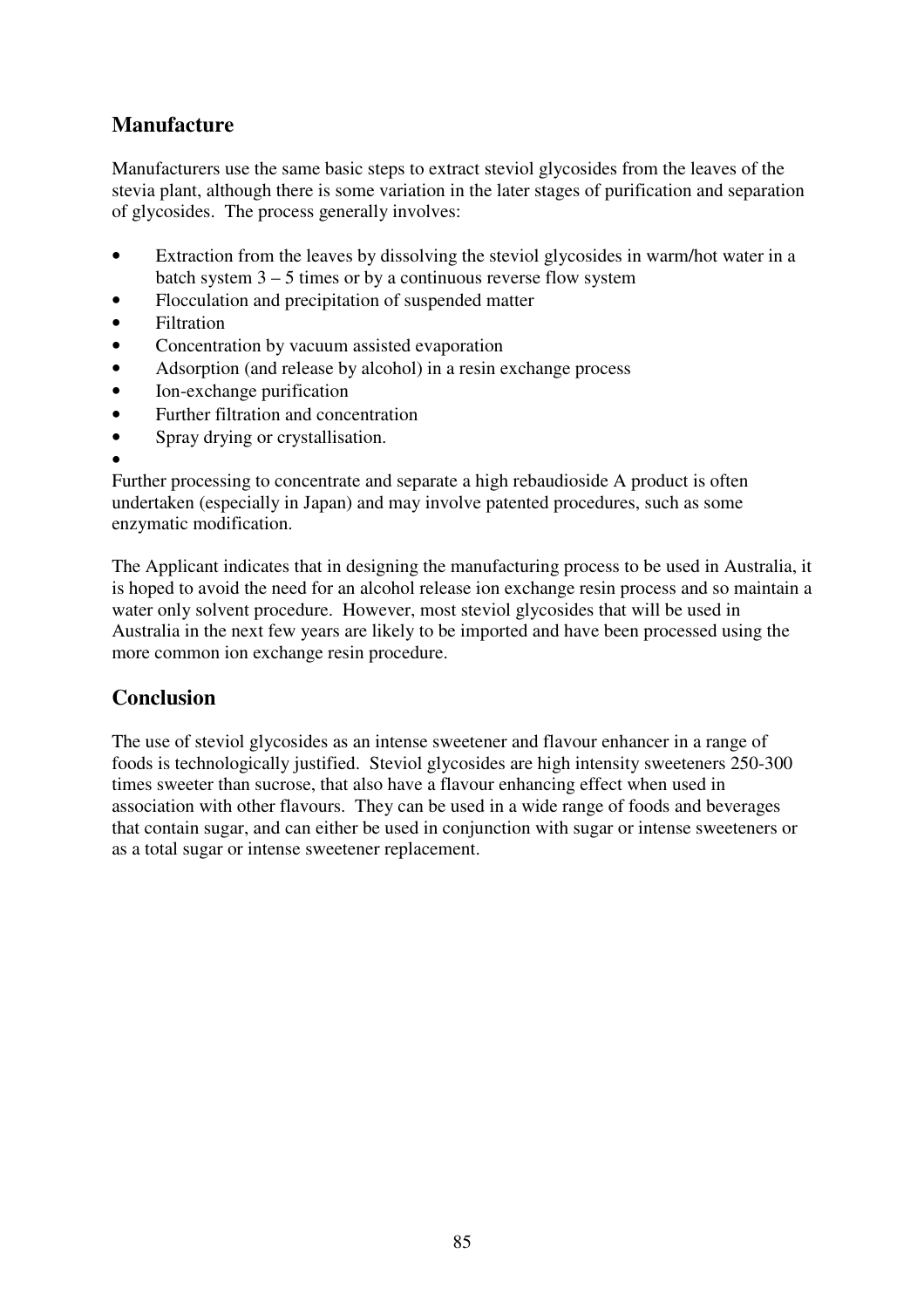### **References**

FAO (2006) *Steviol Glycosides specification*. Online Edition: "Combined Compendium of Food Additive Specifications".

URL: http://www.fao.org/ag/agn/jecfa-additives/details.html?id=898

Also found in Compendium of Food Additive Specifications Volume 1 and 2, addenda 12 (2004), FAO, Rome.

RIRDC (2006) *Stevia – An intense, natural sweetener. Laying the groundwork for a new rural industry*. Rural Industries Research and Development Corporation, Canberra.

WHO (1999) *Safety evaluation of certain food additives (stevioside)*. Food Additives Series No. 42, WHO, Geneva.

WHO (2005) *Evaluation of certain food additives and contaminants (Sixty-third report of the Joint FAO/WHO Expert Committee on Food Additives). (steviol glycosides)*. WHO Technical Report Series No. 928, WHO, Geneva.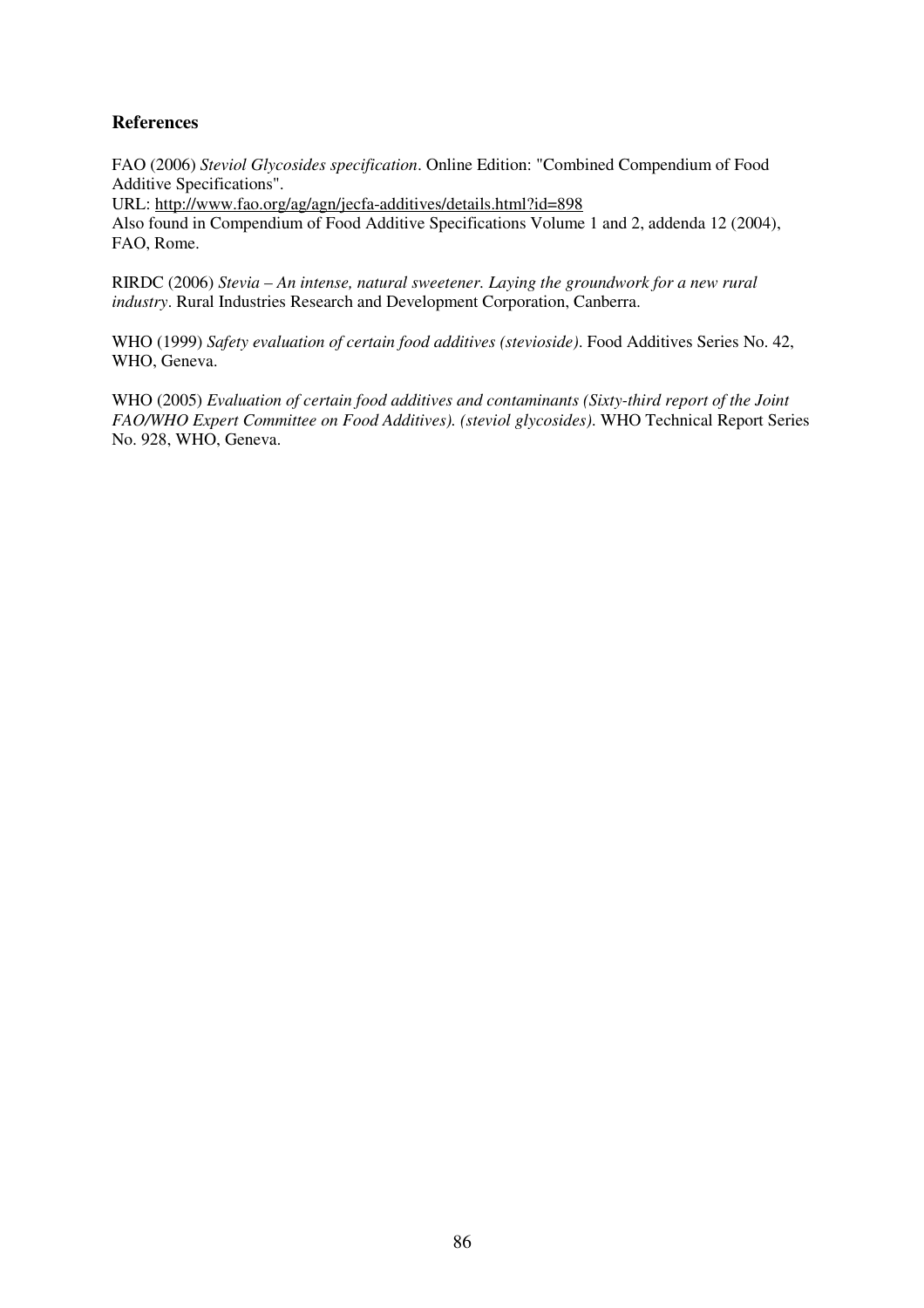# **Summary of Submissions**

# **Initial Assessment**

Sixteen submissions were received in response to the Initial Assessment Report. Fourteen submissions supported the progression of the Application to Draft Assessment with industry submissions strongly supporting the approval of steviol glycosides as an intense sweetener. Two submissions suggested deferring the Draft Assessment until after JECFA had evaluated the additional studies requested at its  $63<sup>rd</sup>$  meeting.

| <b>Submitter</b>                                 | <b>Comments</b>                                                                                                                 |
|--------------------------------------------------|---------------------------------------------------------------------------------------------------------------------------------|
| <b>Complementary Healthcare</b><br>Council (CHC) | The CHC has no concerns with the progression of this application.                                                               |
| Department of Human                              | DHS notes steviol glycosides are not permitted for use in the EU                                                                |
| Services Victoria (DHS)                          | or USA, however, are approved and used in other countries.                                                                      |
|                                                  | DHS will provide further comment at the Draft Assessment stage<br>after reviewing the toxicological and dietary modelling data. |
| Crop & Food Research New                         | Crop & Food Research New Zealand support A540 based on                                                                          |
| Zealand                                          | Initial Assessment. It is noted that safety literature has not been<br>examined by Crop and Food Research.                      |
| DIC International (Australia)                    | DIC International strongly supports A540.                                                                                       |
| Pty. Ltd.                                        |                                                                                                                                 |
|                                                  | DIC International also provided additional information including:                                                               |
|                                                  | • history and manufacturing process of stevia;                                                                                  |
|                                                  | • merits and defects of stevia as a sweetener;                                                                                  |
|                                                  | • metabolism of stevia;                                                                                                         |
|                                                  | • some additional Toxicological information; and<br>• countries where stevia is approved for use.                               |
|                                                  |                                                                                                                                 |
| Fonterra Brands Australia (P<br>$\& B)$          | Fonterra Brands Australia (P & B) supports progression of A540<br>to Draft Assessment.                                          |
|                                                  | <b>Additional Comments:</b>                                                                                                     |
|                                                  | • Steviol glycosides would provide alternative intense sweeteners                                                               |
|                                                  | for use.                                                                                                                        |
|                                                  | • Consumer research shows interest in low caloric foods.                                                                        |
|                                                  | • Suggest FSANZ may consider why this additive is not permitted<br>for use in the US or Europe.                                 |
| SA Department of Health                          | SA Department of Health has no objections to the progression of                                                                 |
|                                                  | this application.                                                                                                               |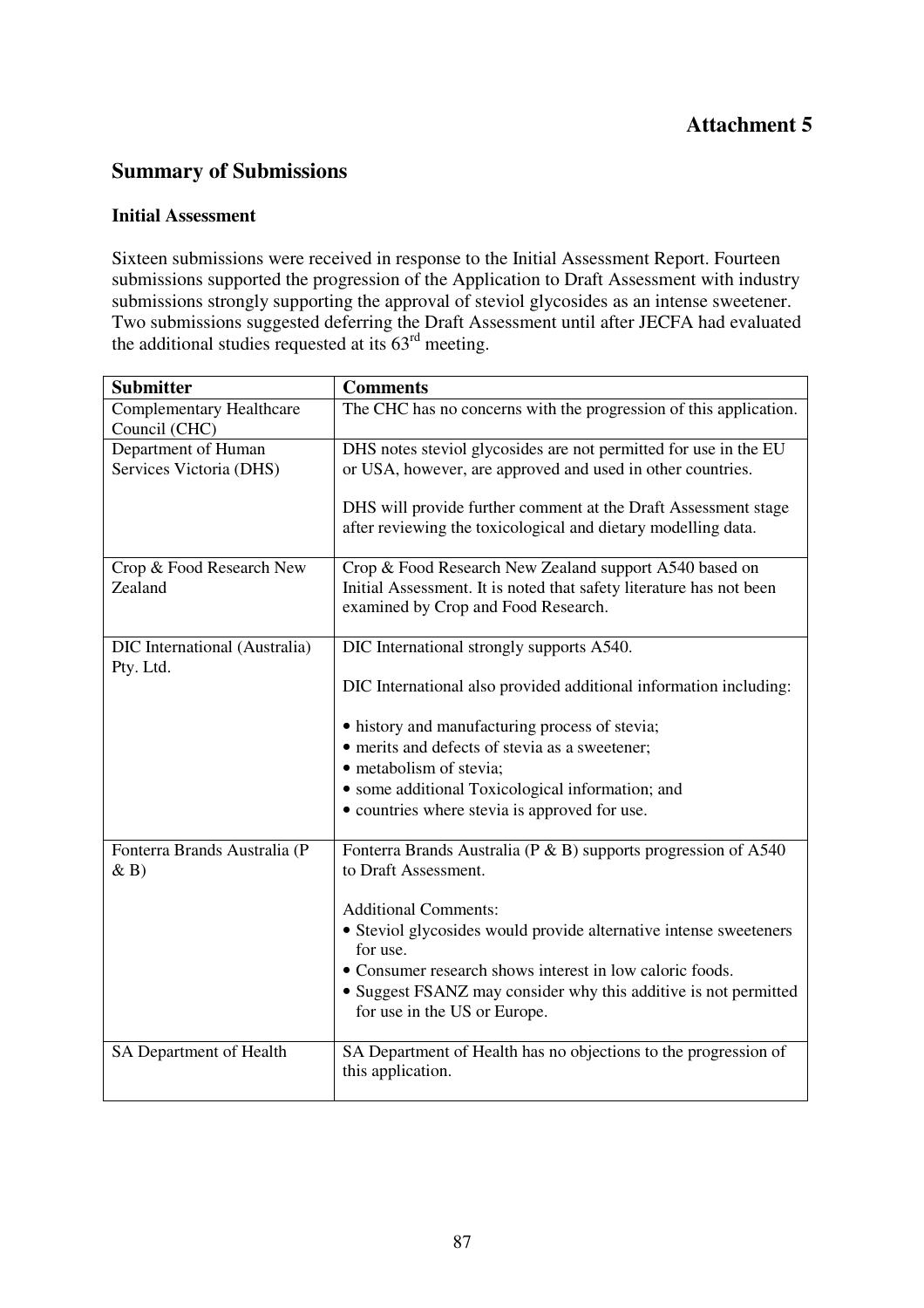| <b>Submitter</b>                                           | <b>Comments</b>                                                                                                                                                                                                                                                                                                                                                                                                                                                                                                                                                                                                                                                                                                                                                                                                                                                                                                                                                                                                                                                                                                                                                                                                                                                                                                                                                           |
|------------------------------------------------------------|---------------------------------------------------------------------------------------------------------------------------------------------------------------------------------------------------------------------------------------------------------------------------------------------------------------------------------------------------------------------------------------------------------------------------------------------------------------------------------------------------------------------------------------------------------------------------------------------------------------------------------------------------------------------------------------------------------------------------------------------------------------------------------------------------------------------------------------------------------------------------------------------------------------------------------------------------------------------------------------------------------------------------------------------------------------------------------------------------------------------------------------------------------------------------------------------------------------------------------------------------------------------------------------------------------------------------------------------------------------------------|
| New Zealand Food Safety<br>Authority (NZFSA)               | NZFSA supports A540 proceeding to Draft Assessment.                                                                                                                                                                                                                                                                                                                                                                                                                                                                                                                                                                                                                                                                                                                                                                                                                                                                                                                                                                                                                                                                                                                                                                                                                                                                                                                       |
|                                                            | Additional comments to consider in the Draft Assessment<br>include:                                                                                                                                                                                                                                                                                                                                                                                                                                                                                                                                                                                                                                                                                                                                                                                                                                                                                                                                                                                                                                                                                                                                                                                                                                                                                                       |
|                                                            | • only a temporary ADI has been set with JECFA waiting for<br>further data (does this application contain the extra information<br>requested by JECFA?);<br>· consideration needs to be given to JECFA concerns regarding<br>pharmacological effects particularly in relation to Type I & II<br>diabetics;<br>• NZFSA believe dietary modelling needs to consider exposure<br>from table top sweeteners;<br>• NZFSA is aware of a dietary supplement sold in NZ as 'Stevia<br>Dietary Supplement' which contains 60 mg Stevia rebaudiana<br>Bertoni extract per 1g serving; and<br>NZFSA suggests clarification be sough re: status of<br>stevia from the Novel Foods Reference Group.                                                                                                                                                                                                                                                                                                                                                                                                                                                                                                                                                                                                                                                                                    |
| New Zealand Juice &<br>Beverage Association Inc<br>(NZJBA) | NZJBA support A540. NZJBA believe that this will extend the<br>number of approved sweeteners available increasing consumer<br>choice.                                                                                                                                                                                                                                                                                                                                                                                                                                                                                                                                                                                                                                                                                                                                                                                                                                                                                                                                                                                                                                                                                                                                                                                                                                     |
| Australian Beverages Council<br>Ltd (ABCL)                 | ABCL supports approval of steviol glycosides as a food additive.<br>Additional comments:<br>• Temporary JECFA ADI is based on a 200-fold safety factor<br>assuming a mid-dose of 970 mg/kg of stevioside was the NOEL<br>in rat carcinogenicity study. ABCL and the University of<br>Queensland believe it to based on a NOEL of 2,000 mg/kg.<br>Believe the ADI can safely be assessed at 4 times that set by<br><b>JECFA</b><br>• ABCL requests FSANZ approves a use level of steviol<br>glycosides at 1000 ppm in water based flavoured beverages and<br>fruit and vegetable juice products. ABC note that milk and soy<br>containing beverages will require more stevia sweeteners<br>because of their protein and fat contents and request amount<br>permitted to be 1000 ppm.<br>• ABCL suggests dietary modelling should be conservative in<br>assumptions of market use. They suggest dietary modelling<br>should be based on current uses of aspartame and other<br>approved sweeteners are appropriate.<br>• ABCL believes that JECFA's assessment of steviol glycosides<br>replacing 20-30% of sugar is very optimistic market assessment.<br>• ABCL believe there will be consumer benefit through controlled<br>energy intake while enjoying food and beverages.<br>• ABCL also notes the potential development of a new<br>agricultural crop for Australia. |